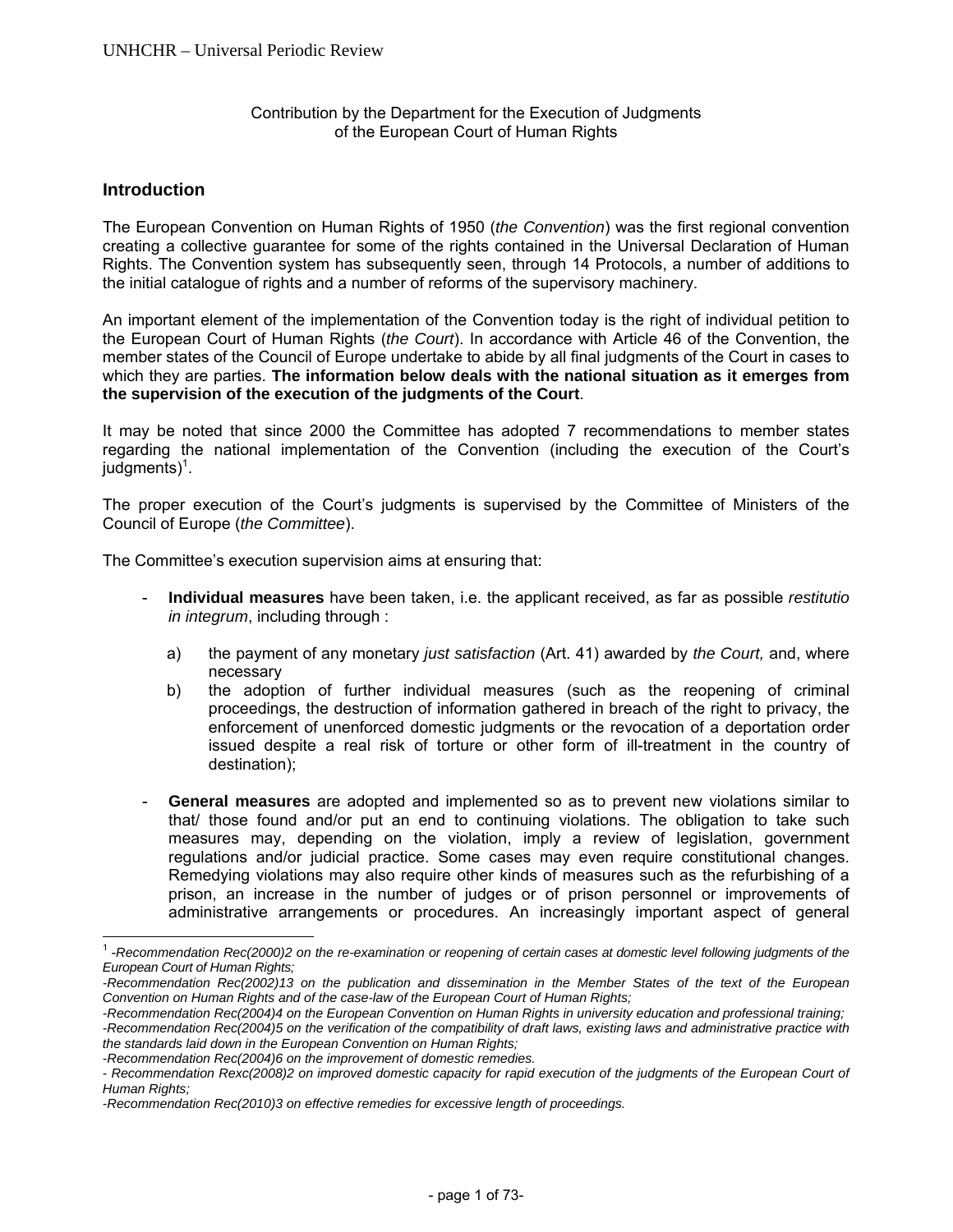measures over the last years aims at ensuring that there exists, as required by the Convention (notably Art. 13) effective domestic remedies to ensure that further violations may be adequately redressed already by domestic authorities.

*The Committee*'s supervision is carried out mainly at its regular Human Rights meetings (presently four a year). It is assisted notably by a special Secretariat, the Department for the Execution of judgments of the Court.

*The Committee* completes its examination of each case by adopting a final resolution. In the course of its supervision, *the Committee* may adopt interim resolutions and other forms of decisions, notably in order to provide information on the state of progress of the execution or, where appropriate, to express concern and/or to make suggestions with respect to the execution.

Interim and Final Resolutions are accessible through www.echr.coe.int on the HUDOC database. Decisions and other relevant execution information is available on the Internet site:

- of the Committee (http://www.coe.int/t/cm/humanrights\_EN.asp), and/or
- of the Department for the Execution of judgments of the European Court (http://www.coe.int/t/dghl/monitoring/execution/default\_EN.asp ).

Since 2008, the Committee adopts an *annual report* on its activities under Article 46 of the Convention. The annual reports (for years 2007 and 2008) are available at the: http://www.coe.int/t/DGHL/Monitoring/Execution/Documents/Publications\_en.asp

The information presented below consists first of a list of the main pending cases for execution supervision, followed by an extract from the last public notes on the Committee's agenda with more detailed information on the execution situation in individual cases (highlighting both outstanding individual measures and more general reforms, whether legislative or other).

# *Explanatory note as to certain references made*

In the presentations below the "meeting number" indicates the last Human Rights meeting at which the *case was examined and/or the next meeting at which the case will be examined. The "meeting section" indicates whether the examination of the case concerns:* 

- a first assessment of the execution measures needed (Section 2),
- *the payment of any just satisfaction awarded (Sections 3.A or 3.B) or of default interest due (3.A.int)*
- *the adoption of individual and/or general execution measures (Section 4.2 (if only individual measures are examined at the meeting the case will be in a special Section 4.1) or if the cases raise more important problems section 4.3)*
- *the adoption of different measures already on their way, such as legislative reforms (Section 5.1), changes of case-law (Section 5.2), publication and awareness raising measures aimed at promoting the direct effect of ECHR case law (Section 5.3), or other measures, notably administrative nature or changes of practice (Section 5.4).*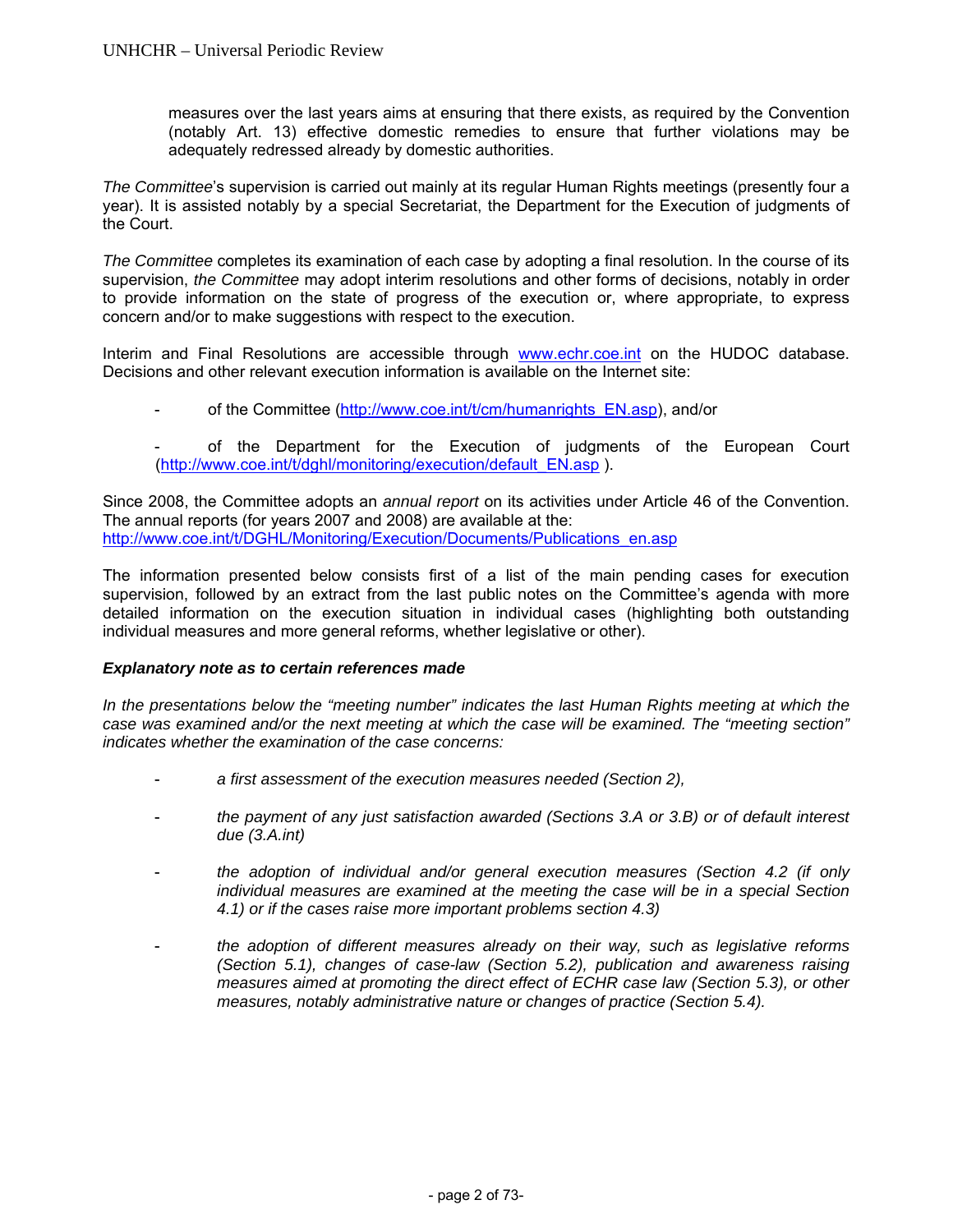# **Pending cases against Bulgaria**

| <b>Application</b> | <b>English Case</b>                                                          | Date of                  | Date of                       | <b>Meeting</b> | <b>Meeting</b>   |
|--------------------|------------------------------------------------------------------------------|--------------------------|-------------------------------|----------------|------------------|
| <b>Number</b>      | <b>Title</b>                                                                 | <b>Judgment</b>          | <b>Definitive</b>             | <b>Number</b>  | <b>Section</b>   |
| 61360/00           | <b>NEDELCHO</b>                                                              | 22/11/2007               | <b>Judgment</b><br>22/02/2008 | 1086           | $\overline{4.1}$ |
|                    | <b>POPOV</b>                                                                 |                          |                               |                |                  |
| 43577/98           | <b>NACHOVA AND</b><br><b>HRISTOVA</b>                                        | 06/07/2005               | 06/07/2005                    | 1086           | 4.2              |
| 47797/99           | <b>KEHAYA AND</b><br><b>OTHERS</b>                                           | 12/01/2006               | 12/04/2006                    | 1086           | 4.2, 3.Aint      |
| 50479/99           | <b>STANIMIR</b><br>YORDANOV                                                  | 18/01/2007               | 18/04/2007                    | 1086           | 4.2              |
| 47579/99           | <b>RAICHINOV</b>                                                             | 20/04/2006               | 20/07/2006                    | 1086           | 4.2              |
| 49429/99           | <b>CAPITAL BANK</b><br>AD                                                    | 24/11/2005               | 24/02/2006                    | 1086           | 4.2              |
| 51343/99           | <b>ANGEL</b><br>ANGELOV                                                      | 15/02/2007               | 15/05/2007                    | 1086           | 4.2              |
| 50963/99           | <b>AL-NASHIF</b><br>AND OTHERS                                               | 20/06/2002               | 20/09/2002                    | 1086           | 4.2              |
| 55861/00           | <b>SVETOSLAV</b><br><b>DIMITROV</b>                                          | 07/02/2008               | 07/05/2008                    | 1086           | 4.2, 3.Aint      |
| 59491/00           | <b>UMO ILINDEN</b><br>AND OTHERS                                             | 19/01/2006               | 19/04/2006                    | 1086           | 4.2              |
| 64209/01           | <b>PEEV</b>                                                                  | 26/07/2007               | 26/10/2007                    | 1086           | 4.2              |
| 71127/01           | <b>BEVACQUA</b><br>AND S.                                                    | 12/06/2008               | 12/09/2008                    | 1086           | 4.2              |
| 19612/02           | <b>KALKANOV</b>                                                              | 09/10/2008               | 09/01/2009                    | 1086           | 4.2              |
| 14134/02           | <b>GLAS</b><br>NADEZHDA<br>EOOD AND<br><b>ANATOLITY</b><br><b>ELENKOV</b>    | 11/10/2007               | 11/01/2008                    | 1086           | 4.2              |
| 77568/01           | <b>PETKOV</b>                                                                | 11/06/2009               | 11/09/2009                    | 1086           | 4.2, 3.A         |
| 31211/03           | <b>GAVRIL</b><br><b>GEORGIEV</b>                                             | 02/04/2009               | 02/07/2009                    | 1086           | 4.2, 3.B         |
| 412/03             | HOLY SYNOD<br>OF THE<br><b>BULGARIAN</b><br><b>ORTHODOX</b><br><b>CHURCH</b> | 22/01/2009               | 05/06/2009                    | 1086           | 4.2, 3.Aint      |
| 60018/00           | <b>BONEV</b>                                                                 | 08/06/2006               | 08/09/2006                    | 1086           | 4.2              |
| 61951/00           | <b>DEBELIANOVI</b>                                                           | 29/03/2007               | 29/06/2007                    | 1086           | 4.2              |
| 31001/02           | <b>KAMBUROV</b>                                                              | 23/04/2009               | 23/07/2009                    | 1086           | 4.2, 3.B         |
| 48191/99           | <b>KUSHOGLU</b>                                                              | 10/05/2007               | 10/08/2007                    | 1086           | 4.2              |
| 75157/01           | SADAYKOV                                                                     | 22/05/2008               | 22/08/2008                    | 1086           | 4.2, 3.B         |
| 43278/98           | <b>VELIKOVI</b>                                                              | 15/03/2007               | 09/07/2007                    | 1086           | 4.2              |
| 57045/00           | ZHECHEV                                                                      | 21/06/2007               | 21/09/2007                    | 1086           | 4.2              |
| 45114/98           | <b>BOJILOV</b>                                                               | 22/12/2004               | 22/03/2005                    | 1086           | 4.2              |
| 16085/02           | <b>GEORGIEVA</b><br>ANGELOVA                                                 | 03/07/2008<br>26/07/2007 | 03/10/2008<br>26/10/2007      | 1086<br>1086   | 4.2<br>4.2       |
| 55523/00           | AND ILIEV                                                                    |                          |                               |                |                  |
| 41488/98           | <b>VELIKOVA</b>                                                              | 18/05/2000               | 04/10/2000                    | 1086           | 4.2              |
| 41035/98           | <b>KEHAYOV</b>                                                               | 18/01/2005               | 18/04/2005                    | 1086           | 4.2              |
| 65755/01           | <b>ILIYA</b><br><b>STEFANOV</b>                                              | 22/05/2008               | 22/08/2008                    | 1086           | 4.2              |
| 30985/96           | <b>HASAN AND</b><br><b>CHAUSH</b>                                            | 26/10/2000               | 26/10/2000                    | 1092           | 4.1              |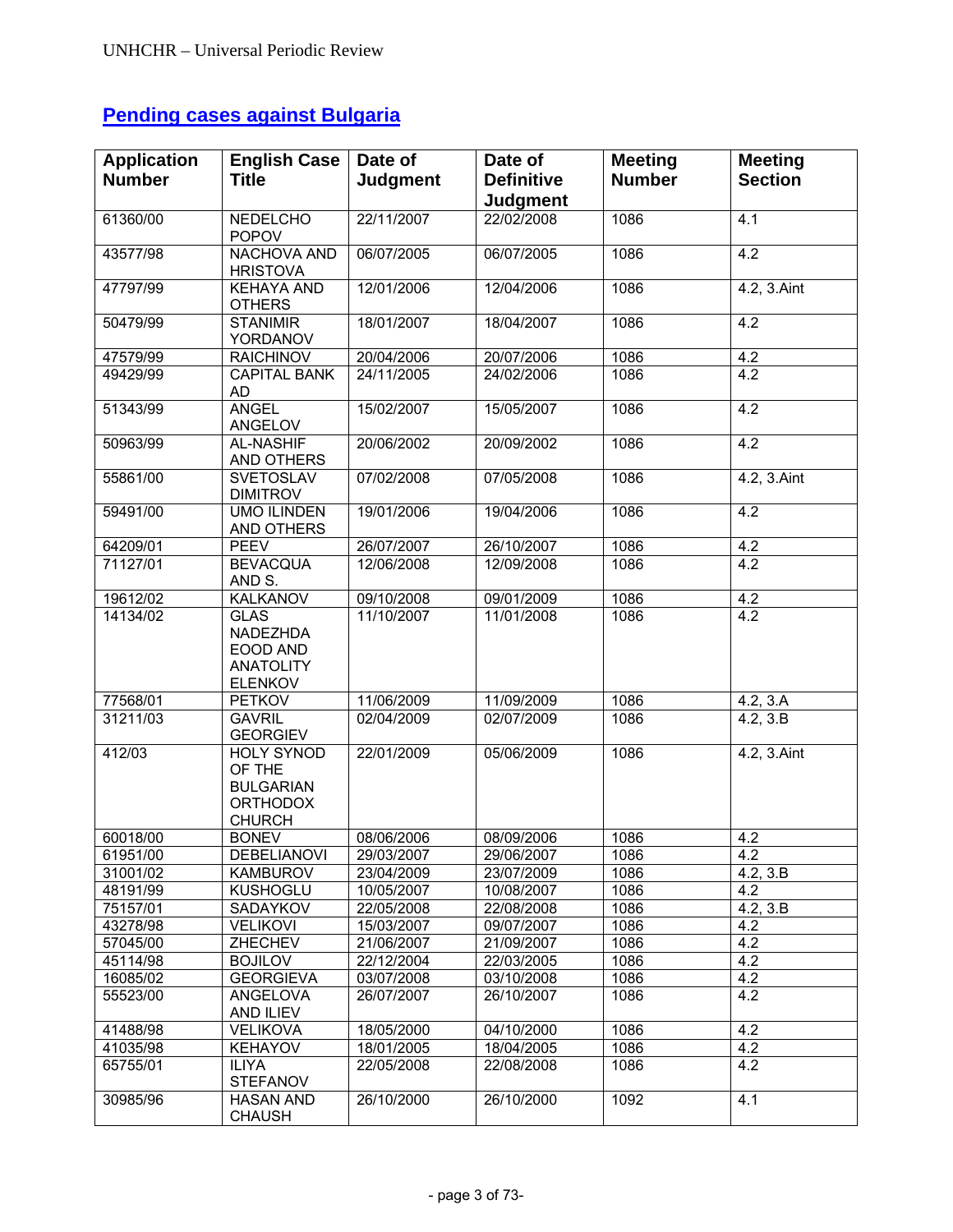| 46343/99 | <b>RIENER</b>               | 23/05/2006 | 23/08/2006 | 1092       | 4.2                    |
|----------|-----------------------------|------------|------------|------------|------------------------|
| 57785/00 | <b>ZLINSAT</b>              | 15/06/2006 | 15/09/2006 | 1092       | 4.2                    |
| 56891/00 | <b>BORISOVA</b>             | 21/12/2006 | 21/03/2007 | 1092, 1086 | 4.2, 3.Aint            |
| 75022/01 | PETYO POPOV                 | 22/01/2009 | 22/04/2009 | 1092       | 4.2                    |
| 74012/01 | <b>GAVRIL</b>               | 06/11/2008 | 06/02/2009 | 1092, 1086 | 4.2, 3.Aint            |
|          | <b>YOSIFOV</b>              |            |            |            |                        |
| 33738/02 | <b>NENOV</b>                | 16/07/2009 | 16/10/2009 | 1092, 1086 | $\overline{4.2}$ , 3.A |
| 391/03   | <b>ISYAR</b>                | 20/11/2008 | 20/02/2009 | 1092       | 4.2                    |
| 3991/03  | <b>BULVES</b>               | 22/01/2009 | 22/04/2009 | 1092       | 4.2                    |
| 22627/03 | <b>ZAHARIEVI</b>            | 02/07/2009 | 10/12/2009 | 1092, 1086 | 4.2, 3.A               |
| 15239/02 | VELTED-98 AD                | 11/12/2008 | 11/03/2009 | 1092, 1086 | 4.2, 3.Aint            |
| 59548/00 | <b>DODOV</b>                | 17/01/2008 | 17/04/2008 | 1092       | 4.2                    |
| 67719/01 | <b>MIHALKOV</b>             | 10/04/2008 | 10/07/2008 | 1092, 1086 | 4.2, 3.B               |
| 39084/97 | <b>YANKOV</b>               | 11/12/2003 | 11/03/2004 | 1092       | 4.2                    |
| 23530/02 | <b>IORDAN</b>               | 02/07/2009 | 02/10/2009 | 1086, 1092 | $3.\overline{A, 4.2}$  |
|          | <b>IORDANOV</b>             |            |            |            |                        |
|          | AND OTHERS                  |            |            |            |                        |
| 53321/99 | KARAMITROV                  | 10/01/2008 | 10/04/2008 | 1092       | 4.2                    |
|          | AND OTHERS                  |            |            |            |                        |
| 44079/98 | <b>UMO ILINDEN</b>          | 20/10/2005 | 15/02/2006 | 1092       | $\overline{4.2}$       |
|          | AND IVANOV                  |            |            |            |                        |
| 63778/00 | <b>ZELENI</b>               | 12/04/2007 | 12/07/2007 | 1092       | 4.2                    |
|          | <b>BALKANI</b>              |            |            |            |                        |
| 73281/01 | <b>GULUB</b>                | 06/11/2008 | 06/02/2009 | 1092, 1086 | 4.2, 3.B               |
|          | <b>ATASANOV</b>             |            |            |            |                        |
| 54252/00 | <b>MANOLOV AND</b>          | 11/12/2008 | 11/03/2009 | 1092       | 4.2                    |
|          | RACHEVA-                    |            |            |            |                        |
|          | <b>MANOLOVA</b>             |            |            |            |                        |
| 42908/98 | <b>KIRILOVA AND</b>         | 09/06/2005 | 09/09/2005 | 1092       | 4.2                    |
|          | <b>OTHERS</b>               |            |            |            |                        |
| 44076/98 | ANGELOV                     | 22/04/2004 | 22/07/2004 | 1092       | 4.2                    |
| 72001/01 | <b>ATANASOVA</b>            | 02/10/2008 | 02/01/2009 | 1092, 1086 | 4.2, 3.Aint            |
| 37104/97 | KITOV                       | 03/04/2003 | 03/07/2003 | 1092       | 4.2                    |
| 45950/99 | <b>DJANGOZOV</b>            | 08/07/2004 | 08/10/2004 | 1092       | 4.2                    |
| 15158/02 | <b>KIRILOV</b>              | 22/05/2008 | 22/08/2008 | 1100       | 4.2                    |
| 52435/99 | <b>IVANOVA</b>              | 12/04/2007 | 12/07/2007 | 1100       | 4.2                    |
| 50899/99 | <b>KRASIMIR</b><br>YORDANOV | 15/02/2007 | 15/05/2007 | 1100       | 4.2                    |
| 66455/01 | <b>BULINWAR</b>             | 12/04/2007 | 12/07/2007 | 1100       | 4.2                    |
|          | OOD AND                     |            |            |            |                        |
|          | <b>HRUSANOV</b>             |            |            |            |                        |
| 62540/00 | <b>ASSOCIATION</b>          | 28/06/2007 | 30/01/2008 | 1100, 1086 | 4.2, 3.Aint            |
|          | <b>FOR</b>                  |            |            |            |                        |
|          | <b>EUROPEAN</b>             |            |            |            |                        |
|          | <b>INTEGRATION</b>          |            |            |            |                        |
|          | <b>AND HUMAN</b>            |            |            |            |                        |
|          | <b>RIGHTS &amp;</b>         |            |            |            |                        |
|          | <b>EKIMDZHIEV</b>           |            |            |            |                        |
| 9808/02  | <b>STOICHKOV</b>            | 24/03/2005 | 24/06/2005 | 1100       | 4.2                    |
| 68490/01 | <b>STANKOV</b>              | 12/07/2007 | 12/10/2007 | 1100       | 4.2                    |
| 73481/01 | <b>BOCHEV</b>               | 13/11/2008 | 13/02/2009 | 1100, 1086 | 4.2, 3.B               |
| 15197/02 | <b>PETROV</b>               | 22/05/2008 | 22/08/2008 | 1100       | 4.2                    |

# **Main cases or group of cases against Bulgaria**

| <b>Case name :</b> | <b>NEDELCHO POPOV v. Bulgaria</b> | Appl $N^{\circ}$ : | 61360/00 |
|--------------------|-----------------------------------|--------------------|----------|
| Judgment of :      | 22/11/2007                        |                    |          |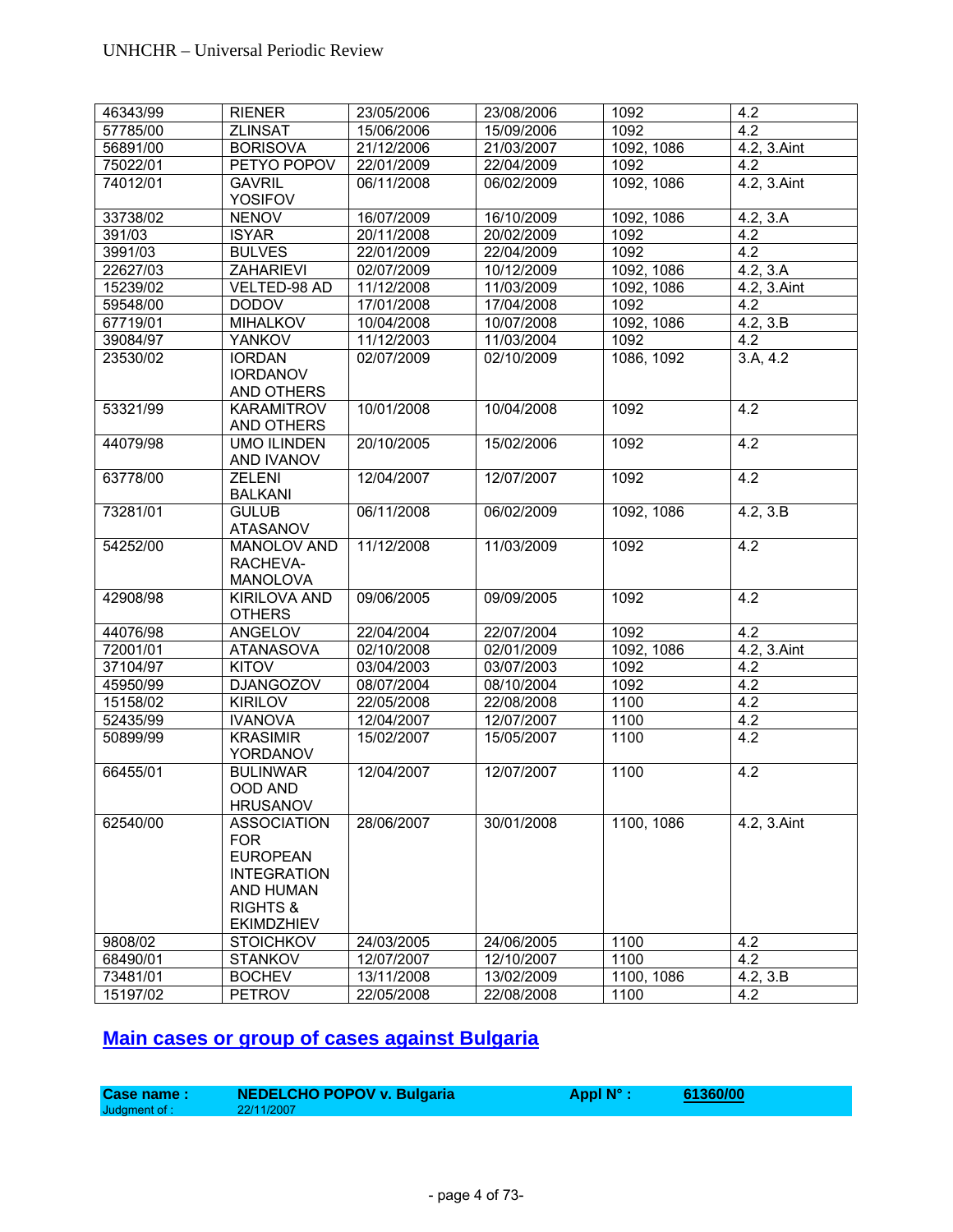| Final on:<br>Violation:<br>Theme / Domain: | 22/02/2008                                                           | <b>Payment status:</b> | Paid in the time limit |  |
|--------------------------------------------|----------------------------------------------------------------------|------------------------|------------------------|--|
| Next exam:<br>Last exam:<br>First exam:    | 1086-4.1(01/06/2010)<br>1072-4.1(01/12/2009)<br>1028-2.1(03/06/2008) |                        |                        |  |

61360/00 Popov Nedelcho, judgment of 22/11/2007, final on 22/02/2008

The case concerns the infringement of the applicant's right of access to a court competent to examine the regularity of his dismissal in 1997 from the post of adviser, which he occupied in the Bulgarian Council of Ministers (violation of Article 6§1). At the material time, the applicant could not institute proceedings for improper dismissal as, under Article 360§2 (2) (a) of the Labour Code, domestic courts were not competent to examine claims concerning dismissal from certain posts in the Council of Ministers, in particular those occupied by the applicant. By a decision of 30/04/1998, the Constitutional Court ruled this restriction to be contrary to both the Constitution and Article 6§1 of the Convention.

Referring to the decision of the Constitutional Court, the European Court concluded that the restriction on the applicant's right of access to a court was not justified.

**Individual measures**: The European Court awarded the applicant just satisfaction in respect of non-pecuniary damage.

• *Bilateral contacts are under way to assess the need for individual measures*.

**General measures**: Article 360§2 (2) (a) of the Labour Code was repealed in 2001 in the part concerning the categories of employees referred to in the judgment of the European Court. At present, these categories of employees have access to a court for work-related disputes which concern them.

The Deputies decided to resume consideration of this item at the latest at their 1086th meeting (June 2010) (DH), to supervise individual measures.

#### **Latest development**

| Case name:<br>Judgment of:<br>Final on: | <b>NACHOVA AND HRISTOVA v. Bulgaria</b><br>06/07/2005<br>06/07/2005 | Appl $N^{\circ}$ :     | 43577/98                          |
|-----------------------------------------|---------------------------------------------------------------------|------------------------|-----------------------------------|
| Violation:<br>paid<br>Theme / Domain:   |                                                                     | <b>Payment status:</b> | Paid outside time limit, interest |
| Next exam:<br>Last exam:<br>First exam: | 1086-4.2(01/06/2010)<br>1072-4.2(01/12/2009)<br>940-2(11/10/2005)   |                        |                                   |

#### **NOTES OF THE AGENDA**

43577/98+ Nachova and others, judgment of 06/07/2005 - Grand Chamber

45500/99 Tzekov, judgment of 23/02/2006, final on 23/05/2006

The Nachova and others case concerns the killing, on 19/07/1996, of the applicants' relatives, Mr Angelov and Mr Petkov, by a military policeman who was trying to arrest them. The two men were conscripts in the Bulgarian army, both aged 21 and of Roma origin, who were wanted by the military police following their escape from the place where they were serving short terms of imprisonment for repeated absence without leave. Neither man was armed. The European Court considered that Mr Angelov and Mr Petkov were killed in circumstances in which the use of firearms was not justified and that the relevant law and practice on the use of force during arrest, falls well short of the level of protection of the right to life required by the Convention (violation of Article 2). The case also concerns the lack of effective investigation by the Bulgarian authorities into the deaths of the two men (violation of Article 2) and finally to the authorities' failure to fulfil their procedural obligation to investigate whether or not possible racist motives may have played a role in the events (violation of Article 14 taken in conjunction with Article 2). The Tzekov case concerns ill-treatment inflicted on the applicant by police officers in 1996, when they shot him in the course of a police operation aiming at stopping his vehicle to check his identity. It also concerns the lack of an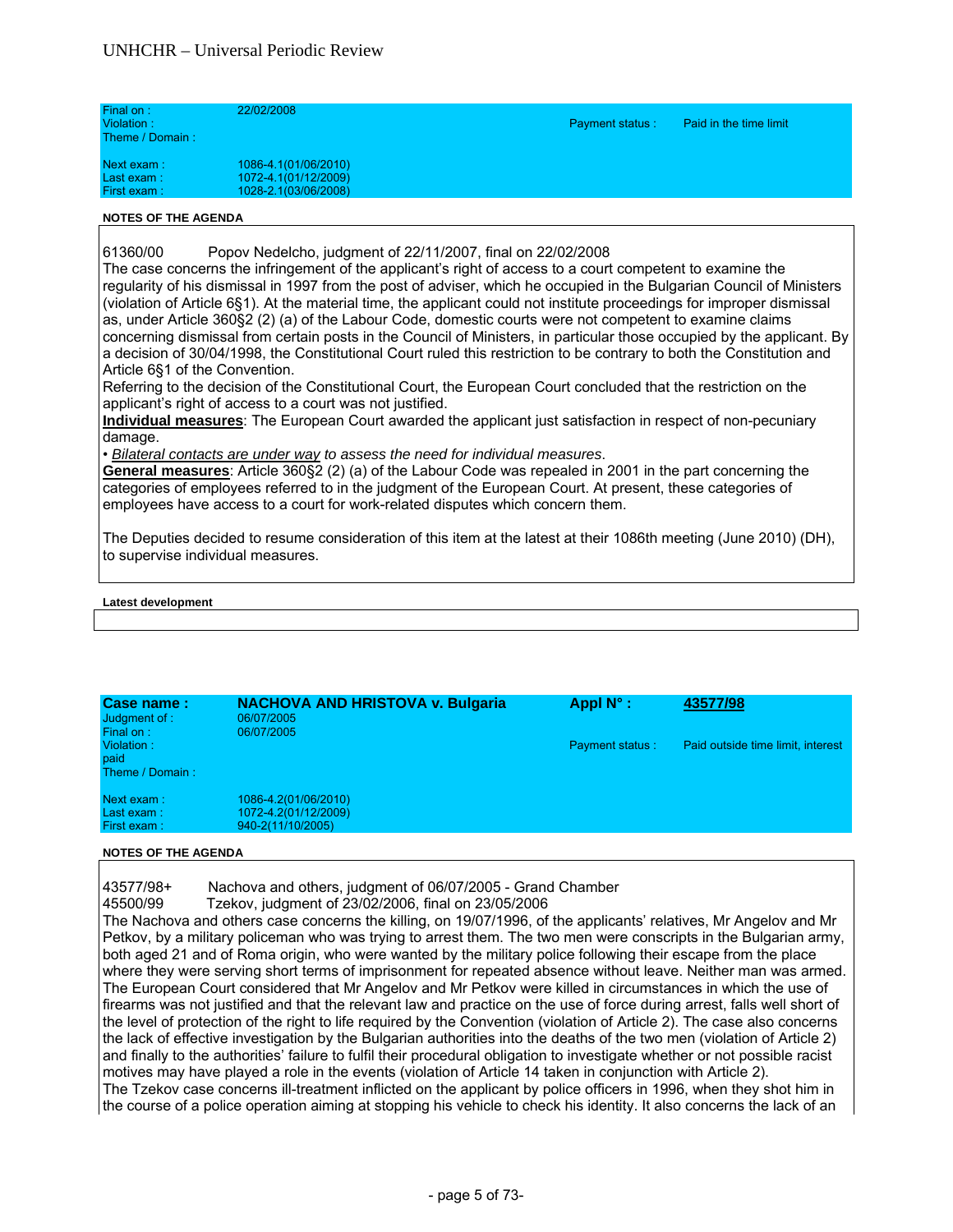effective investigation by the Bulgarian authorities of this ill-treatment caused by the police officers' actions (procedural and substantive violations of Article 3). The European Court noted in particular that the National Police Act permitted the use of firearms by police officers in order to arrest an individual, even in circumstances where such a measure is not strictly necessary and proportionate.

# **Individual measures**:

*1) Nachova case:* The investigations into the killings had been closed by the prosecutor in 1997. Following the European Court's judgment, the Prosecutor General's Office indicated that a judgment of the European Court should be considered a new fact and should be taken into account in the evaluation of the possibility of cancelling the decision to close the criminal proceedings in the applicants' case. In accordance with these conclusions the criminal file, together with a copy of the judgment of the European Court, were sent to the Prosecutor's Office in Pleven, competent in this situation.

• Information provided by the Bulgarian authorities (letter of 20/03/2008): A new investigation has been opened into the killing of the applicants. Most of the concrete investigative steps omitted during the initial investigation, but pointed out by the European Court in its judgment as having been necessary, have been taken. More concretely, these comprise: a) additional questioning of the witnesses in this case, as well as questioning of two additional eyewitnesses; b) investigative experiments on the scene of the events, including reconstituting the facts and examining the shot trajectory, the possibility to see and hear, the exact placement of the bodies of the victims and of the officer who shot during the shooting; and c) new forensic and ballistic reports, which have confirmed the findings of the previous ones. Further, special attention has been paid during the additional investigation on whether the officer who shot had acted in compliance with the regulations governing the use of firearms. The competent prosecutor concluded in a decision of 30/11/2007 confirmed by the appellate prosecutor in a decision of 23/01/2008 that the officer had acted in accordance with the rules applicable at the time governing the use of firearms (Unpublished Regulations on the functioning of military police issued in 1994).

The authorities indicated that they have contacted the Prosecutor General's Office and are in the process of clarifying whether the decision of the appellate prosecutor is definitive.

*• Information is urgently awaited about this question.*

*• Assessment: underway* 

*2) Tzekov case:* The Supreme Prosecutor's Office of Cassation expressed the view that the criminal investigation could not be reopened as the decision to discontinue it had been taken by a prosecutor and not by a court. At the same time, the decision to discontinue the proceedings was examined *ex officio* by the competent appellate prosecutor. In 2007 the appellate prosecutor upheld this decision as lawful and justified. Furthermore, the expiry of the limitation period was emphasised.

*• Assessment: in these circumstances, no further individual measure appears necessary in the Tzekov case.*  **General measures:** 

 *1) Publication and dissemination*: The judgments of the European Court in both cases have been published on the website of the Ministry of Justice www.mjeli.government.bg.

The Nachova judgment has been also published in the new quarterly journal *European Law and Integration*, which is published by the Ministry of Justice in 1000 copies and distributed to magistrates and academics. It has been sent to the military courts and prosecuting organs, as well as to the Ministry of the Interior and to the Ministry of Defence, with a circular letter explaining the most important conclusions of the European Court, and in particular the fact that the Convention prohibits the use of fire-arms during arrest of fugitives who are not dangerous (a copy of this letter was provided).

*• Confirmation is urgently awaited of the dissemination of the Tzekov judgment to the competent investigation organs in order to draw their attention to the deficiencies of the initial enquiry conducted in this case.* 

*2) Training on the Convention's requirements in respect of use of force and firearms:* The authorities consider that the seminars on the Convention and the European Court's case-law organised by the National Institute of Justice are relevant measures for the execution of these cases (more than 23 seminars for more than 798 participants - judges, prosecutors and national experts - took place in the period 2001-2006, of which 4 seminars on Articles 2, 3, 13 and 14).

In June 2006, the Ministry of Justice asked Prosecutor General's offices in courts of appeal for information on complaints concerning allegations of ill-treatment inflicted during arrest lodged between 2002 and 2004, and on their outcome. A report drawn up by military prosecutors was provided concerning the results of the investigations of cases of allegations of police violence for 1999-2005 (see the cases of the Velikova group, 41488/98, Section 4.2,).

 *3) Use of force and firearms by the military police during arrest (violation of the substantive aspect of Articles 2 and 3):* Following the European Court's judgment, the Ministry of Defence adopted a regulation defining the circumstances in which military police may use force and firearms. This regulation provides an obligation of a careful assessment of the nature of the offence committed by an individual and the threat that he or she poses.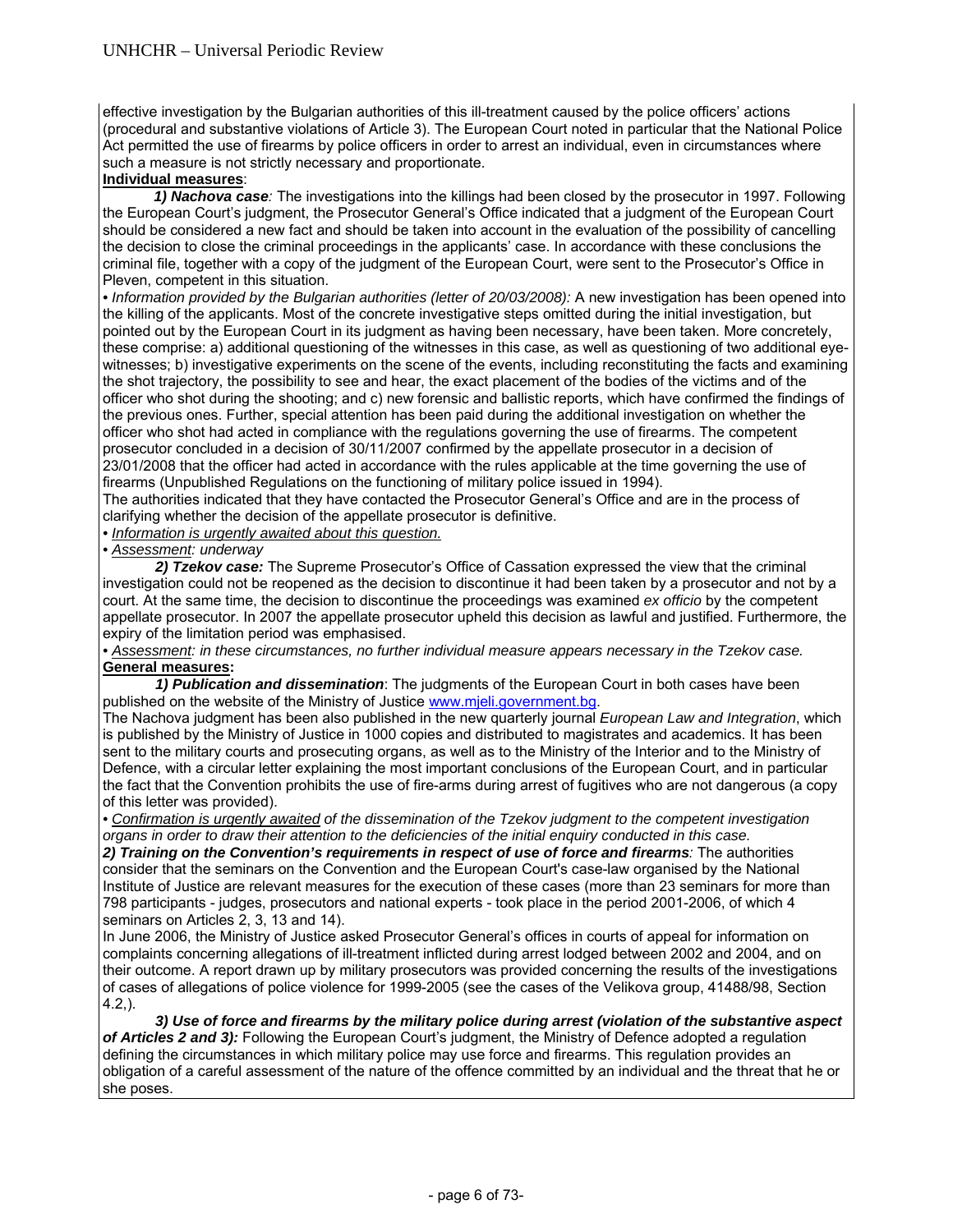*• Are expected: A copy of this regulation and the translated summary of the relevant provisions in order to assess the necessity of adopting further measures as regards regulations concerning military police.* 

 *4) Use of force and firearms by the police during arrest (violation of the substantive aspect of Articles 2 and 3):* In October 2007, the Directorate for Legislation within the Ministry of Justice expressed the view that an appropriate legal framework on the use of force during arrest by ordinary police already existed and that the violations found by the European Court were due to the incorrect application of this legal framework.

• *Assessment: In this context it should be noted that the European Court clearly stated in the Tzekov case that the legal framework governing the use of force during arrest by ordinary police falls short of the level of protection of the right to life and the prohibition of ill-treatment required by the Convention.* 

*• Information is requested in particular about what measures the Bulgarian authorities envisage taking to bring the National Police Act in line with the requirements of the European Court in the area of use of fire-arms.*

 *5) Violations of Articles 2 and 3 (procedural aspect):* As regards the improvement of investigations carried out when individuals have been killed or injured as a result of the use of force, a great part of the general measures adopted or under way within the framework of the Velikova case are also relevant to the present case.

 *6) Violation of Article 14 taken in conjunction with Article 2:* The authorities are of the opinion that no amendment of the Criminal Code is needed to guarantee fulfilment of prosecutors' obligation to determine whether or not possible racist motives played a role in an excessive use of force during arrest.

The Ministry of Justice indicated in the circular letter, sent to the military authorities and to the Ministry of Defence for the dissemination of the judgment (see above), that Bulgaria's obligations under the Convention can be fulfilled in an appropriate manner by drawing up instructions for the attention of prosecution authorities indicating their obligation to investigate possible racist motives in similar cases. Subsequently, the Ministry of Defence, in particular its service responsible for the military police, brought the judgment to the attention of the competent authorities. Concrete instructions were given to the military police in order to prevent similar violations in the future. The Government Agent asked the Military Prosecutor of Appeal whether his office has drawn up instructions for the attention of investigating bodies in line with the judgment of the European Court.

*• Assessment of the instructions issued in 2000 on the use of force and firearms by the military police is under way. • Copies of the other instructions mentioned above are awaited.* 

The Deputies decided to resume consideration of these items at the latest at their 1086th meeting (June 2010) (DH), in the light of information to be provided on individual and general measures.

#### **Latest development**

| Case name:<br>Judgment of :<br>Final on: | <b>KEHAYA AND OTHERS v. Bulgaria</b><br>12/01/2006<br>12/04/2006                              | Appl $N^{\circ}$ :     | 47797/99               |
|------------------------------------------|-----------------------------------------------------------------------------------------------|------------------------|------------------------|
| Violation:<br>Theme / Domain:            |                                                                                               | <b>Payment status:</b> | Paid in the time limit |
| Next exam:<br>Last exam:<br>First exam:  | 1086-4.2(01/06/2010); 1086-3.Aint(01/06/2010)<br>1078-3.Aint(02/03/2010)<br>970-2(04/07/2006) |                        |                        |

#### **NOTES OF THE AGENDA**

47797/99+ Kehaya and others, judgment of 12/01/2006, final on 12/04/2006 and judgment of 14/06/2007, final on 14/09/2007 (Article 41)

The case concerns the failure by the Bulgarian courts to respect the final character of a judgment of 1996, ordering the restitution of certain plots of land to the applicants (violation of Article 6§1). In 2000, following proceedings brought by the local forest authority, the Supreme Court of Cassation reconsidered the issues determined in 1996 and found that the applicants were not legally entitled to the land in question. The Supreme Court of Cassation found that the decision of 1996 did not have *res judicata* effects to the forest authority, as this decision was given in proceedings which were administrative by their nature, with the participation of the restitution commission. The case also concerns a breach to the peaceful enjoyment of the applicants' property, as the Supreme Court of Cassation's decision of 2000 had the effect of depriving them of their possession, in violation of the principle of legal certainty. Furthermore, one of the applicants was fined in 1997 for having used the land which belonged to him according to the decision of 1996 (violations of Article 1 of Protocol No. 1).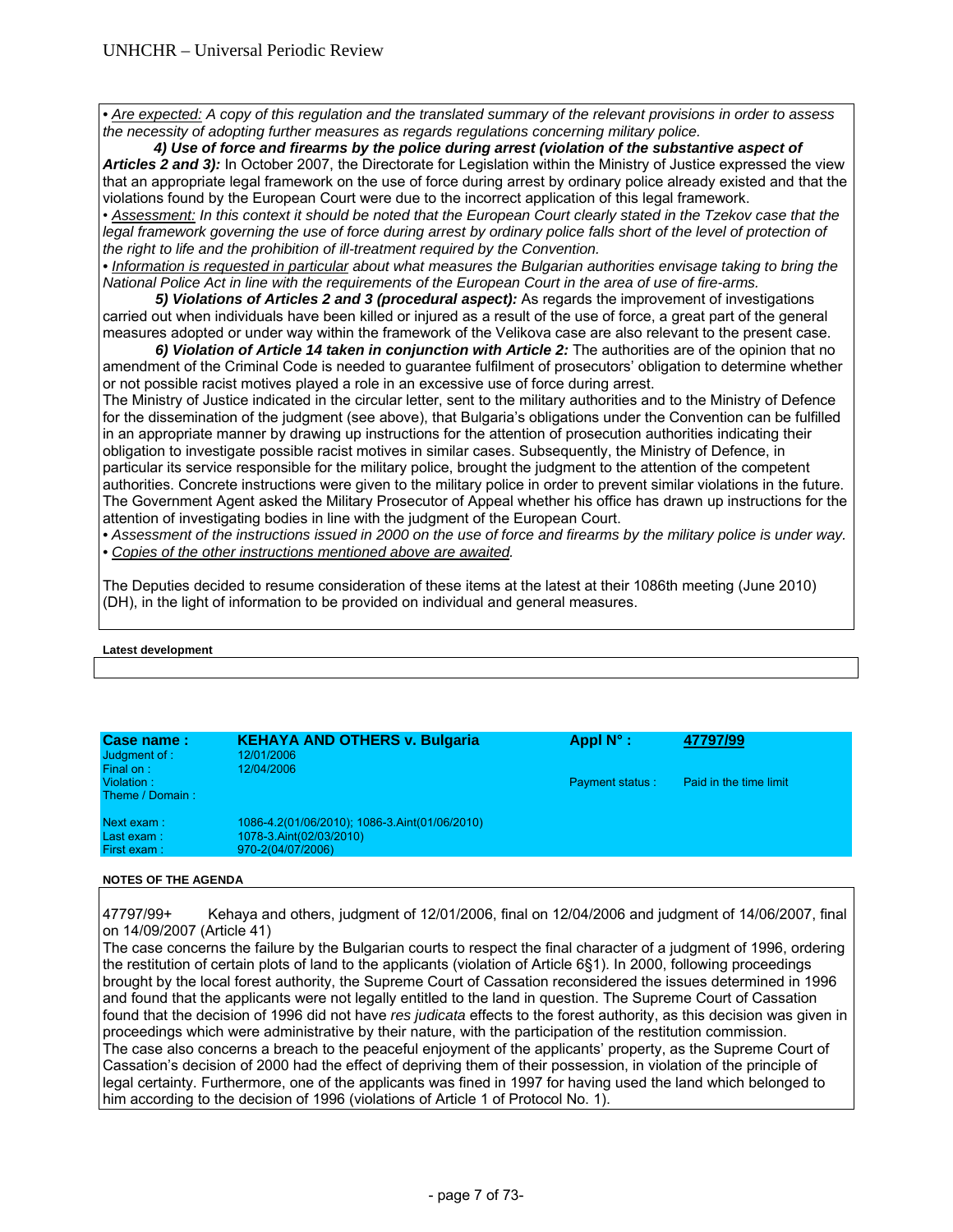**Individual measures**: Under Article 41, the respondent state was to return to the applicants the ownership and possession of the plots of land at issue or, failing such restitution, the state was to pay the applicants within the same deadlines certain sums corresponding to the value of the property. The Bulgarian authorities did not return the land at issue to the applicants, but instead paid the amounts awarded by the European Court as compensation for pecuniary damage in case of non-restitution, as well amounts awarded in respect of non-pecuniary damages and for costs and expenses, into bank accounts specially opened for that purpose in the name of the applicants. *• Assessment: No other measure appears necessary.* 

**General measures**: The European Court noted in its judgment that according to the case-law prevalent at the material time, judgments concerning restitution of agricultural land (under the Agricultural Land Act of 1991) do not have *res judicata* effects. The contrary was stated in a decision of the Supreme Administrative Court of 2003 (decision 1021/2003, see §45 of the judgment of the European Court).

*• Information required: on the present practice followed by the Bulgarian courts as regards this question and, if appropriate, on the measures envisaged to guarantee that disputes decided by final decisions given in the framework of land restitution proceedings are not reconsidered as regards the same parties (the state should be considered as one party, even if it is represented by different authorities).* 

In any event, it seems necessary to publish the judgment of the European Court and send it out to the relevant courts in order to allow them to take into account the considerations of the Court and to draw their attention to their obligations under the Convention.

The Deputies decided to resume consideration of this item at the latest at their 1086th meeting (June 2010) (DH), in the light of information to be provided on general measures.

#### **Latest development**

| Case name:<br>Judgment of :<br>Final on: | <b>STANIMIR YORDANOV v. Bulgaria</b><br>18/01/2007<br>18/04/2007   | Appl $N^{\circ}$ :     | 50479/99               |
|------------------------------------------|--------------------------------------------------------------------|------------------------|------------------------|
| Violation:<br>Theme / Domain:            |                                                                    | <b>Payment status:</b> | Paid in the time limit |
| Next exam:<br>Last exam:<br>First exam:  | 1086-4.2(01/06/2010)<br>1072-4.2(01/12/2009)<br>1007-2(15/10/2007) |                        |                        |

#### **NOTES OF THE AGENDA**

50479/99 Stanimir Yordanov, judgment of 18/01/2007, final on 18/04/2007 The case concerns the unfairness of the applicant's trial in that he was unable to appear and defend his case, either in person or through his lawyer, before the courts which had ruled on his case (violation of Article 6§§1 and 3 c). In February 1997 the applicant and his lawyer could not attend the hearing at which his appeal against an administrative fine was examined, as the summons to attend the hearing had been sent to the applicant's former address, despite his lawyer's repeated requests that it be sent to her offices. His application for a retrial was granted by the Sofia City Court, which, although acknowledging that the applicant had not been summoned in the proper manner, examined his appeal on the merits again without summoning him or his lawyer to appear and upheld the administrative decision imposing a penalty on the applicant.

**Individual measures:** The European Court awarded the applicant just satisfaction for non-pecuniary damage. *• Information is expected on the current situation of the applicant, in particular, whether the applicant may request the reopening of the proceedings in question.* 

**General measures:** Under Section 59 of the Administrative Offences and Punishment Act, an administrative sanction shall be subject to appeal before a district court, which is obliged under Section 61 to summon the offender. At the material time, the decision of the district court was not subject to appeal by the interested party; it was only the public prosecutor who had the possibility to seize the competent (regional) court with a request for review (Sections 65-69). In such proceedings, the competent court examined the case either in a public hearing with the participation of the parties or *in camera*. In 1998, the procedure of review at the request of the public prosecutor was repealed and replaced by an appeal on points of law. In the framework of these proceedings, the Supreme Administrative Court now holds a public hearing with the participation of the parties (Section 217§2 of the Code of Administrative Procedure).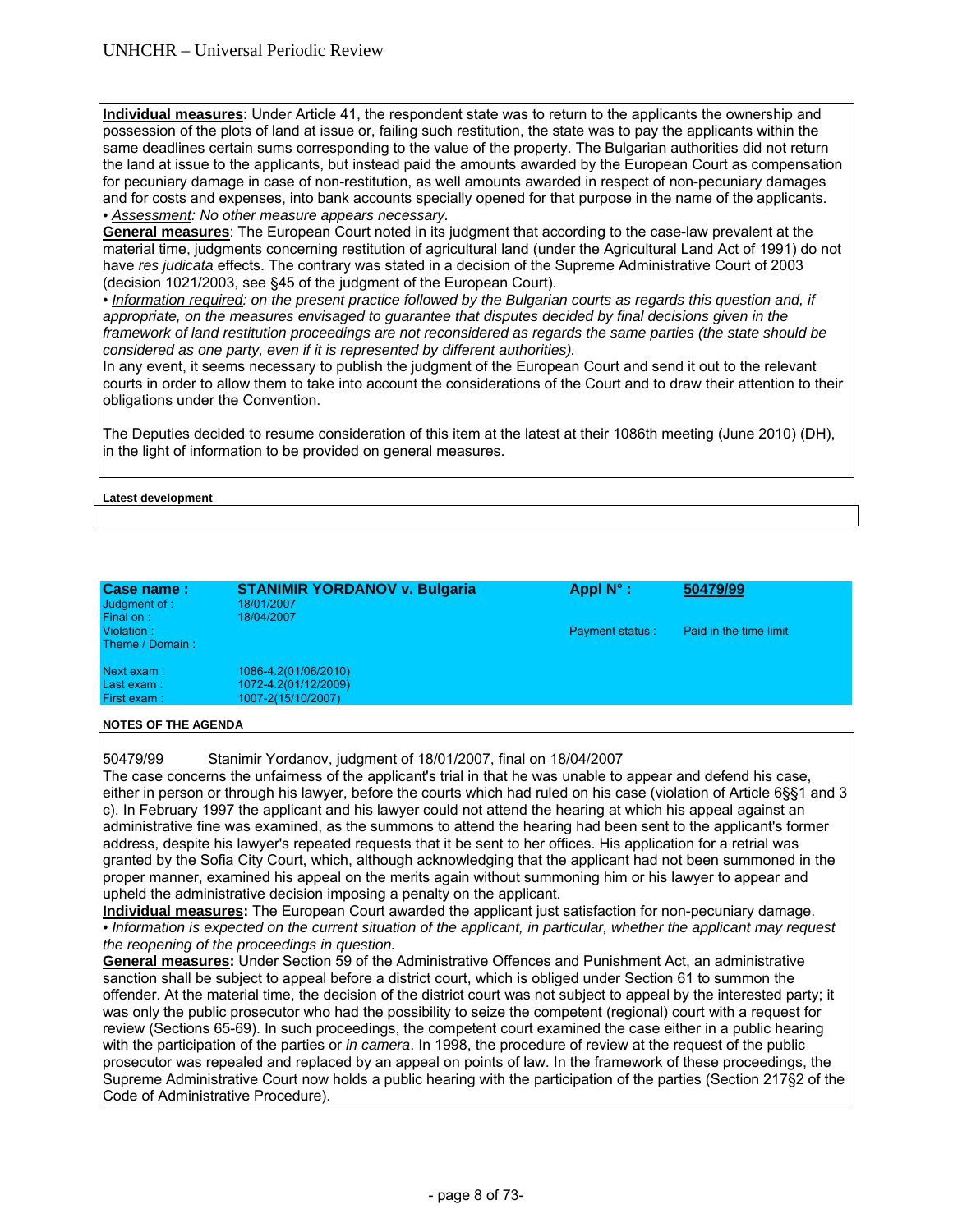**•** Assessment: given that to a great extent the violation in this case was the result of a bad application of the *procedural rules in force, the dissemination of the European Court's judgment to all administrative courts appears sufficient in terms of execution measures.* 

The Deputies decided to resume consideration of this item at the latest at their 1086th meeting (June 2010) (DH), in the light of information to be provided on individual and general measures, in particular the dissemination of the European Court's judgment.

#### **Latest development**

| Case name:<br>Judgment of :<br>Final on: | <b>RAICHINOV v. Bulgaria</b><br>20/04/2006<br>20/07/2006            | Appl $N^{\circ}$ :     | 47579/99               |
|------------------------------------------|---------------------------------------------------------------------|------------------------|------------------------|
| Violation:<br>Theme / Domain:            |                                                                     | <b>Payment status:</b> | Paid in the time limit |
| Next exam:<br>Last exam:<br>First exam:  | 1086-4.2(01/06/2010)<br>1072-4.2fn(01/12/2009)<br>976-2(17/10/2006) |                        |                        |

#### **NOTES OF THE AGENDA**

47579/99 Raichinov, judgment of 20/04/2006, final on 20/07/2006

The case concerns a violation of the applicant's freedom of expression due to his being sentenced in 1998 to a fine and to a public reprimand for having insulted a high-ranking official (violation of Article 10). The applicant, who was at that time head of the division in the Ministry of Justice responsible for financial support declared at a working meeting, with regard to a decision entrusting some financial matter to the Deputy Prosecutor-General, that in his opinion the latter was not honest and added that he could prove it. Taking into account the circumstances of the case, the European Court considered that the reaction of the Prosecutor-General who insisted on the applicant's prosecution *ex officio* and the ensuing conviction were disproportionate and failed to answer any pressing social need.

**Individual measures**: The European Court awarded just satisfaction including the amount of the fine paid by the applicant. The public reprimand was never enforced because the relevant prescription period expired. Furthermore, the applicant was rehabilitated automatically with the effect of erasing the sentence and its consequences (Article 88a of the Criminal Code).

• *Confirmation is awaited of the annotation of this rehabilitation in the applicant's criminal record.* 

#### **General measures**:

• *Assessment: As the violation does not appear to reveal any structural problem concerning the protection of the freedom of expression in Bulgaria and having regard to the development of the direct effect given by Bulgarian courts to the Convention and to the Court's case-law, the publication and dissemination of the European Court's judgment to competent courts appear to be sufficient measures for execution.* 

The judgment of the European Court has been published on the website of the Ministry of Justice www.mjeli.government.bg.

• *Information is expected on its dissemination.*

Moreover, it has been noted that following modifications of the Criminal Code introduced in 2000, insult may now only be prosecuted privately (§§30 and 50 of the European Court's judgment) and imprisonment may not longer be imposed for this kind of offences.

The Deputies decided to resume consideration of this item at the latest at their 1st meeting (2009) (DH), in the light of further information to be provided on individual measures, namely the applicant's criminal record, as well as general measures, namely the dissemination of the European Court's judgment.

#### **Latest development**

Subsequently the Committee of Ministers decided to postpone consideration of this case to the 1086th meeting (June 2010) (DH).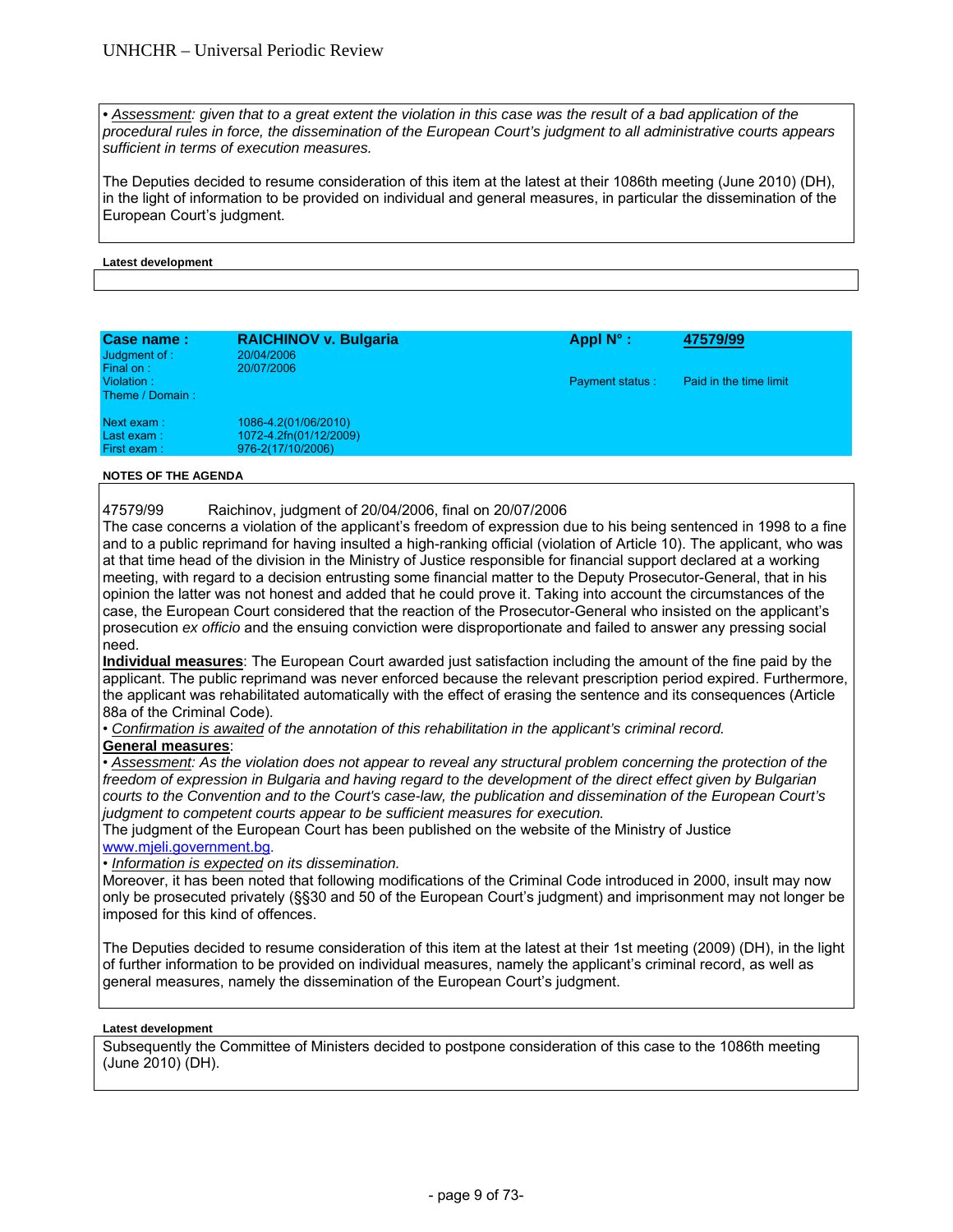| Case name:<br>Judgment of :<br>Final on: | <b>CAPITAL BANK AD v. Bulgaria</b><br>24/11/2005<br>24/02/2006      | Appl N°:               | 49429/99               |
|------------------------------------------|---------------------------------------------------------------------|------------------------|------------------------|
| Violation:<br>Theme / Domain:            |                                                                     | <b>Payment status:</b> | Paid in the time limit |
| Next exam:<br>Last exam:<br>First exam:  | 1086-4.2(01/06/2010)<br>1072-4.2fn(01/12/2009)<br>966-2(06/06/2006) |                        |                        |

49429/99 Capital Bank AD, judgment of 24/11/2005, final on 24/02/2006

The case concerns the unfairness of certain proceedings resulting in the compulsory liquidation of the applicant bank in 2005 (violations of Article 6§1). The domestic courts dealing with the case considered themselves to be bound by the National Bank's finding of insolvency, without examining it on its merits. Furthermore, being represented by persons (the special administrators and later the liquidators) dependent on the other party to the proceedings (the National Bank), the applicant bank was unable to properly defend its position and protect its interests.

Finally, the fact that the applicant bank had, under the applicable law, been given no opportunity to challenge the withdrawal of its licence also infringed its right to peaceful enjoyment of its possessions (violation of Article 1 of Protocol No. 1).

**Individual measures**: The applicant bank has not existed since April 2005. Its entire undertaking was purchased by another bank which contracted to pay certain amounts to the creditors.

Following the judgment of the European Court, three companies, which are shareholders in the Capital Bank (and who represented it before the European Court) initiated several sets of proceedings aimed at quashing the decisions resulting in its liquidation.

They informed the Committee of Ministers of their concerns as regards the refusal of the Supreme Administrative Court and the prosecution authorities to quash these decisions:

- the Supreme Administrative Court refused to quash the decision of the National Bank withdrawing the applicant bank's licence (the decision which triggers liquidation proceedings), on the gound that the claimant, a shareholder, was not directly concerned by this decision and that it had already decided the issue in 2002 (Decisions Nos. 8088/17.07.2006 and 11643/23.11.2006). Furthermore, the Supreme Administrative Court declared inadmissible the shareholders' complaint against the tacit refusal of the National Bank itself to reconsider the withdrawal of the applicant bank's licence, since this decision had been subject to judicial control in 2002 (according to domestic law, tacit refusal by the administration to annul its own decisions may only be appealed before administrative courts if the decision concerned had not been appealed before a court – Decision No. 659/22.01.2007).

- the Prosecutor General's office refused to request the reopening of the liquidation proceedings, noting that at the time of these proceedings, one of the courts dealing with the case examined the substance of the issue of the applicant bank's insolvency (see §31 of the judgment of the European Court), and that the bank's entire undertaking was purchased by a third party of good faith (decisions of 07/04/2006, 30/05/2006 and 14/07/2006). It should be noted in this respect that Article 231§1, letter "z" of the Code of Civil Procedure provides such a possibility in principle.

- the Supreme Court of Cassation rejected the request for reopening of the liquidation proceedings (decision of 12/04/2007).

The applicants submitted detailed information to complain about the current situation.

• The Secretariat is currently examining the information submitted in order to evaluate the need for further *measures.* 

# **General measures** :

 *1) Violation of Article 6§1 and of Article 1 of Protocol No. 1 (lack of independent review of the withdrawal of the applicant bank's licence)*: A new law on credit institutions was adopted in July 2006. Unlike the law applicable at the material time (Article 21§5 of the Banks Act), which explicitly excluded from the scope of judicial review a decision of the National Bank revoking a bank's licence on the ground of insolvency, the new legislation provides the possibility of appealing such decisions before the Supreme Administrative Court. The law on credit institutions entered into force on 01/01/2007.

*• Assessment*: *in these circumstances, it appears that no further measure is necessary concerning this issue. 2) Violation of Article 6§1 (lack of independent representation of the applicant bank during the* 

*liquidation proceedings)*: Following a modification of the Bank Insolvency Act introduced in July 2006, shareholders owning more that 5% of the shares of a bank are entitled to participate in proceedings concerning its liquidation. However, the provision (Article 16§1 of the Bank Insolvency Act) according to which only the special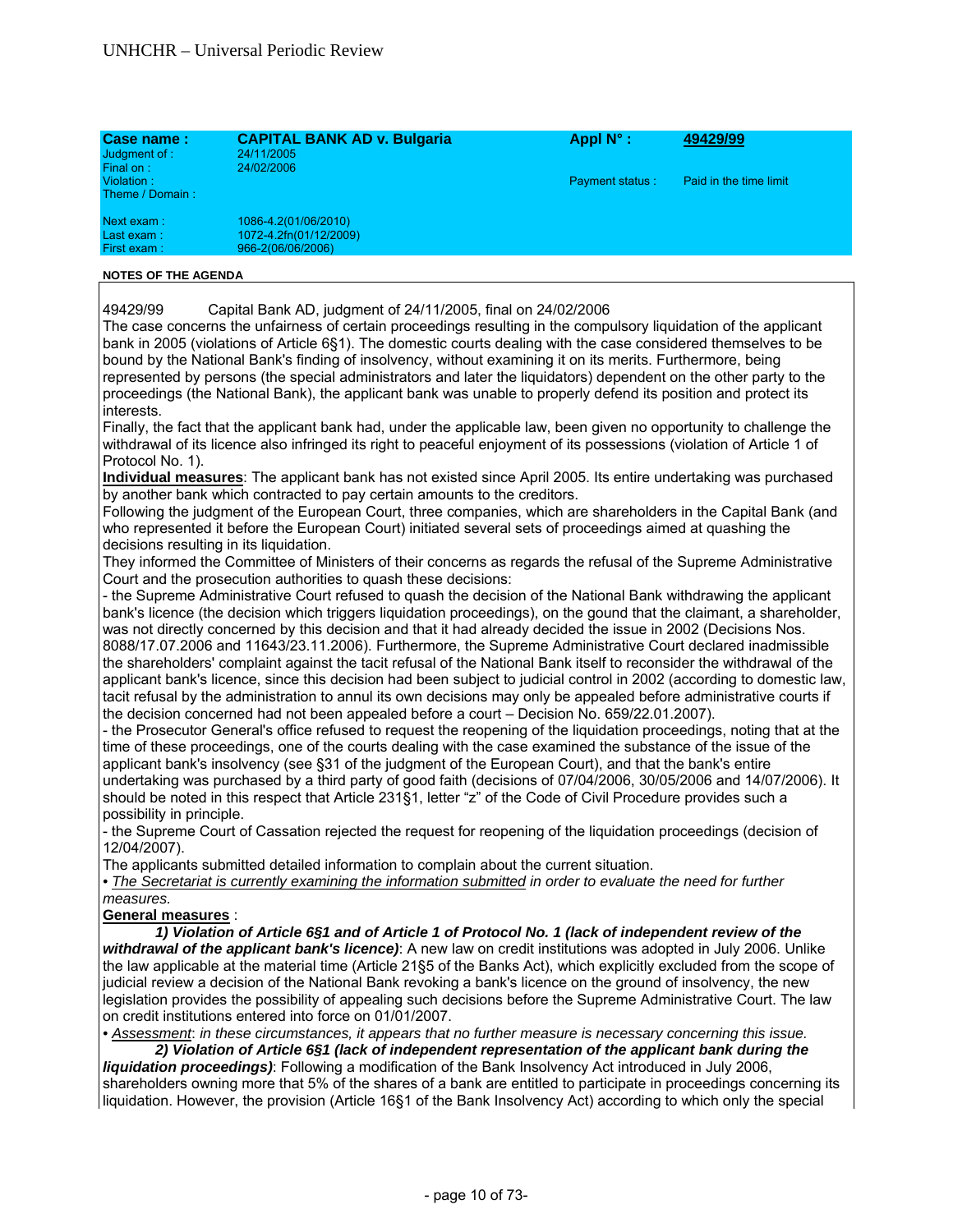administrators appointed by the National Bank, the prosecutor and the representatives of the National Bank are allowed to appeal against the competent court's decision to initiate liquidation proceedings, remains unchanged. *• Information is awaited on the measures envisaged by the authorities in this respect.* 

 *3) Publication and dissemination:* The judgment of the European Court was published on the website of the Ministry of Justice http://www.mjeli.government.bg.

*• Confirmation is awaited of its dissemination to the National Bank and the competent courts.* 

The Deputies decided to resume consideration of this item at the latest at their 1043rd meeting (2-4 December 2008) (DH), for examination of individual and general measures.

#### **Latest development**

In a subsequent decision the Committee decided to resume consideration of this/these case/s at their 1086th meeting (June 2010) (DH).

| Case name:<br>Judgment of :                | <b>ANGEL ANGELOV v. Bulgaria</b><br>15/02/2007                     | Appl $N^{\circ}$ : | 51343/99               |
|--------------------------------------------|--------------------------------------------------------------------|--------------------|------------------------|
| Final on:<br>Violation:<br>Theme / Domain: | 15/05/2007                                                         | Payment status:    | Paid in the time limit |
| Next exam:<br>Last exam:<br>First exam:    | 1086-4.2(01/06/2010)<br>1072-4.2(01/12/2009)<br>1007-2(15/10/2007) |                    |                        |
| $\overline{10}$                            |                                                                    |                    |                        |

**NOTES OF THE AGENDA** 

51343/99 Angelov Angel, judgment of 15/02/2007, final on 15/05/2007

The case concerns the lack of access to a court due to the unmotivated dismissal of the applicant's petition for review (cassation) by the Supreme Court of Cassation (violation of Article 6§1).The European Court noted that the order dismissing the applicant's petition as time-barred could not be seen as a justified enforcement of a legitimate procedural limitation on the applicant's right of access to a court as it did not indicate the dates on which the relevant time-limit had started to run and expired and the date on which the appeal had been submitted. **Individual measures**: The applicant was sentenced to a year's imprisonment, suspended. In addition his driving licence was suspended for a year.

Under the Code of Criminal Procedure (Articles 421§2 and 422§1, p. 4) when a judgment of the European Court has found a violation of the Convention which is decisive for the criminal proceedings, the Prosecutor General is obliged to request the reopening of the proceedings in question within one month from the date upon which he took cognisance of the judgment of the European Court. In addition the European Court awarded the applicant just satisfaction for non-pecuniary damage.

*• Information is expected on the current situation of the applicant and whether the Prosecutor General has requested the reopening of the proceedings.*

**General measures**: The European Court noted that the order of the Supreme Court of Cassation dismissing the applicants petition for review (cassation) as time-barred was made on a standard form which did not mention any dates (§18).

• The authorities are invited to provide information on measures taken or envisaged in order to comply with the *requirements of the European Convention.* 

*• Information is awaited concerning the publication of the European Court's judgment and its dissemination to relevant courts and authorities, to raise domestic courts' awareness of the Convention's requirements as they result from this case.* 

The Deputies decided to resume consideration of this item at the latest at their 1086th meeting (June 2010) (DH), in the light of information to be provided on individual and general measures.

#### **Latest development**

In a subsequent decision the Committee decided to resume consideration of this/these case/s at their 1086th meeting (June 2010) (DH).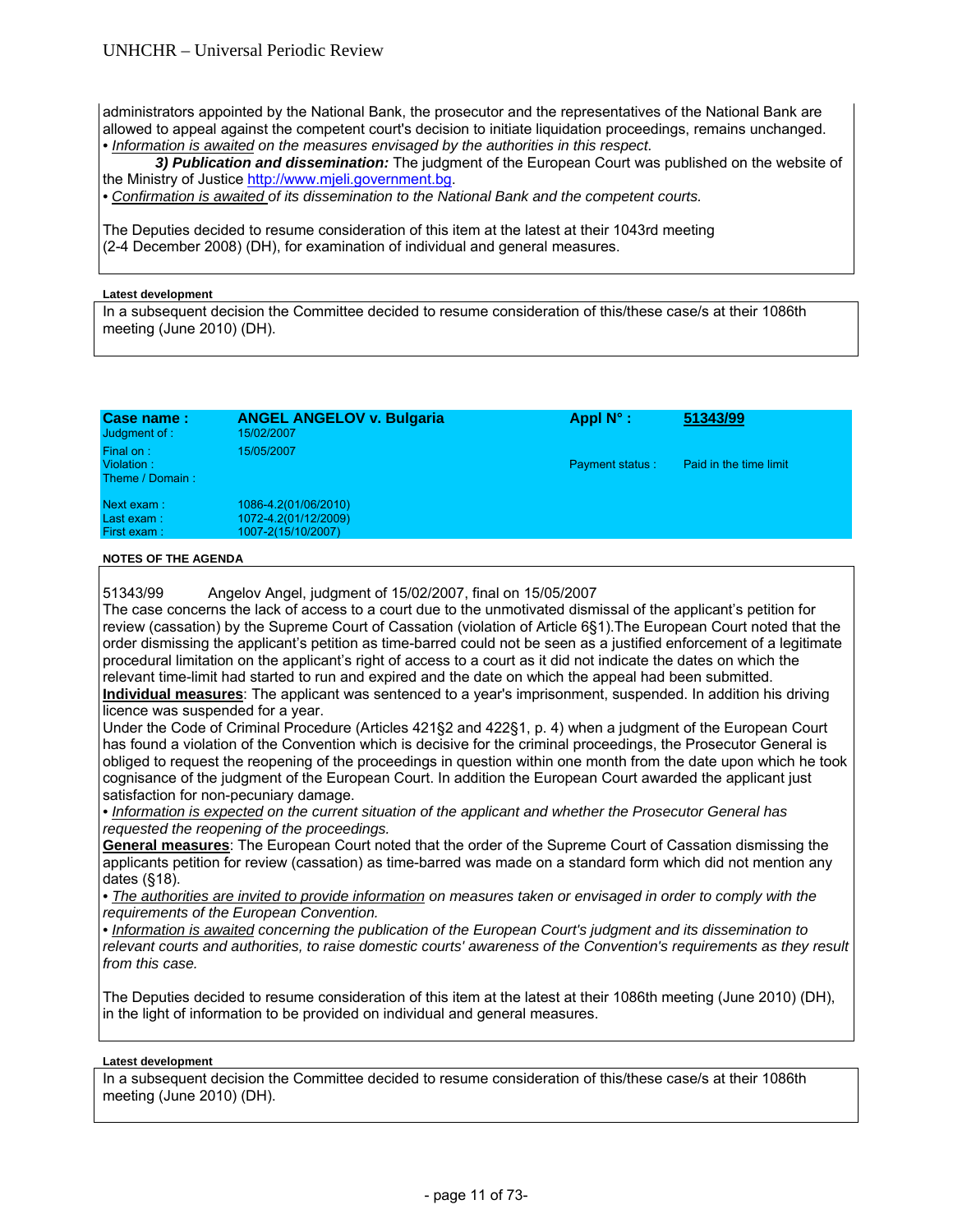| Case name:<br>Judgment of:<br>Final on:                             | <b>AL-NASHIF and Others v. Bulgaria</b><br>20/06/2002<br>20/09/2002                                                                                                                                                                                                                                                                                                                                                                                                                                                                                                                                                                                                                                                                                                                                                                                                                                                                                                                                                                                                                                                                                                                                                                                                                                                                                                                                                                                                                                                                                                                                                                                                                                                                                                                                                                                                                                                                                                                                                                                                                                                                                                                                                                                                                                                                                                                                                                                                                                                                                                                                                                                                                                                                                                                                                                                                                                                                                                                                                                                                                                                                                                                                                                                                                                                                                                                                                                                                                                                                                                                                                                                                                                                                                                                                                                                                                                                                                                                                                                                                                                                                    | Appl N°:        | 50963/99               |
|---------------------------------------------------------------------|----------------------------------------------------------------------------------------------------------------------------------------------------------------------------------------------------------------------------------------------------------------------------------------------------------------------------------------------------------------------------------------------------------------------------------------------------------------------------------------------------------------------------------------------------------------------------------------------------------------------------------------------------------------------------------------------------------------------------------------------------------------------------------------------------------------------------------------------------------------------------------------------------------------------------------------------------------------------------------------------------------------------------------------------------------------------------------------------------------------------------------------------------------------------------------------------------------------------------------------------------------------------------------------------------------------------------------------------------------------------------------------------------------------------------------------------------------------------------------------------------------------------------------------------------------------------------------------------------------------------------------------------------------------------------------------------------------------------------------------------------------------------------------------------------------------------------------------------------------------------------------------------------------------------------------------------------------------------------------------------------------------------------------------------------------------------------------------------------------------------------------------------------------------------------------------------------------------------------------------------------------------------------------------------------------------------------------------------------------------------------------------------------------------------------------------------------------------------------------------------------------------------------------------------------------------------------------------------------------------------------------------------------------------------------------------------------------------------------------------------------------------------------------------------------------------------------------------------------------------------------------------------------------------------------------------------------------------------------------------------------------------------------------------------------------------------------------------------------------------------------------------------------------------------------------------------------------------------------------------------------------------------------------------------------------------------------------------------------------------------------------------------------------------------------------------------------------------------------------------------------------------------------------------------------------------------------------------------------------------------------------------------------------------------------------------------------------------------------------------------------------------------------------------------------------------------------------------------------------------------------------------------------------------------------------------------------------------------------------------------------------------------------------------------------------------------------------------------------------------------------------------|-----------------|------------------------|
| Violation:<br>Theme / Domain:                                       |                                                                                                                                                                                                                                                                                                                                                                                                                                                                                                                                                                                                                                                                                                                                                                                                                                                                                                                                                                                                                                                                                                                                                                                                                                                                                                                                                                                                                                                                                                                                                                                                                                                                                                                                                                                                                                                                                                                                                                                                                                                                                                                                                                                                                                                                                                                                                                                                                                                                                                                                                                                                                                                                                                                                                                                                                                                                                                                                                                                                                                                                                                                                                                                                                                                                                                                                                                                                                                                                                                                                                                                                                                                                                                                                                                                                                                                                                                                                                                                                                                                                                                                                        | Payment status: | Paid in the time limit |
| Next exam:<br>Last exam:<br>First exam:                             | 1086-4.2(01/06/2010)<br>1078-4.2(02/03/2010)<br>863-4.2(02/12/2003)                                                                                                                                                                                                                                                                                                                                                                                                                                                                                                                                                                                                                                                                                                                                                                                                                                                                                                                                                                                                                                                                                                                                                                                                                                                                                                                                                                                                                                                                                                                                                                                                                                                                                                                                                                                                                                                                                                                                                                                                                                                                                                                                                                                                                                                                                                                                                                                                                                                                                                                                                                                                                                                                                                                                                                                                                                                                                                                                                                                                                                                                                                                                                                                                                                                                                                                                                                                                                                                                                                                                                                                                                                                                                                                                                                                                                                                                                                                                                                                                                                                                    |                 |                        |
| <b>NOTES OF THE AGENDA</b>                                          |                                                                                                                                                                                                                                                                                                                                                                                                                                                                                                                                                                                                                                                                                                                                                                                                                                                                                                                                                                                                                                                                                                                                                                                                                                                                                                                                                                                                                                                                                                                                                                                                                                                                                                                                                                                                                                                                                                                                                                                                                                                                                                                                                                                                                                                                                                                                                                                                                                                                                                                                                                                                                                                                                                                                                                                                                                                                                                                                                                                                                                                                                                                                                                                                                                                                                                                                                                                                                                                                                                                                                                                                                                                                                                                                                                                                                                                                                                                                                                                                                                                                                                                                        |                 |                        |
| 50963/99<br>65028/01<br>1365/07<br>54323/00<br>61259/00<br>and 13). | Al-Nashif and others, judgment of 20/06/02, final on 20/09/02<br>Bashir and others, judgment of 14/06/2007, final on 14/09/2007<br>C.G. and others, judgment of 24/04/2008, final on 24/07/2008<br>Hasan, judgment of 14/06/2007, final on 14/09/2007<br>Musa and others, judgment of 11/01/2007, final on 09/07/2007<br>These cases concern violations of the applicants' right to respect for their family life as Mr Al-Nashif, Mr Bashir and<br>Mr C.G. were deported and Mr Hasan and Mr Musa were ordered to leave the territory between 1999 and 2005<br>pursuant to a legal regime that did not provide sufficient safeguards against arbitrariness (violations of Articles 8<br>The European Court considered that even in cases where national security is at stake, as in all these cases, the<br>concept of lawfulness requires that measures affecting fundamental human rights must be subject to some form of<br>adversarial proceedings before an independent body competent to review the reasons for the decision and relevant<br>evidence, if need be with appropriate procedural limitations on the use of classified information (see §123 of the Al-<br>Nashif judgment). The Court noted that in four of the cases, none of the applicants had had access to independent<br>supervision of the measures imposed on them, since at the material time such measures taken on grounds of<br>national security were excluded from judicial review. Furthermore, in some of the cases the applicants were not<br>informed of the factual basis of the measures against them and some of the orders at issue did not disclose any<br>reasons to the applicants, to their lawyers or to an independent body competent to examine the matter.<br>In the C.G. and others case, although the first applicant had the formal possibility of seeking judicial review of the<br>decision to expel him (the facts are subsequent to 2003 when judicial review against such measures was<br>introduced), the competent courts confined themselves to a purely formal examination of his case. In particular,<br>they did not subject the executive's assertion that the applicant presented a national security risk to meaningful<br>scrutiny and relied solely on uncorroborated information in a classified report of a covert surveillance operation.<br>The European Court noted in this connection that Bulgarian law on such surveillance did not provide the minimum<br>guarantees required under Article 8. The European Court also found that the allegations against the first applicant,<br>although serious, could not reasonably be considered to be capable of threatening Bulgaria's national security.<br>Finally, the Court criticised the fact that the national courts also failed to consider the question of the proportionality<br>of the interference with the applicants' family life compared with the aim pursued.<br>The Al-Nashif and Bashir and others cases also concern the fact that the applicants had, under the applicable law,<br>been given no opportunity to challenge the lawfulness of their detention while awaiting deportation or expulsion<br>(violations of Article 5§4). The European Court noted in particular that the detention orders stated no particular<br>reasons and that the applicants were not given the possibility to discuss with their lawyer any possible legal<br>challenge to the measures against them. The case of Bashir and others also concerns the failure to inform the first<br>applicant promptly of the reasons for his detention (violation of Article 5§2).<br>Finally, the case of C.G. and others also concerns the fact that the first applicant's expulsion failed to satisfy the<br>various requirements of Article 1 of Protocol No.7. The Court noted in particular that the expulsion was not "in<br>accordance with the law" since the applicant did not enjoy the minimum degree of protection against arbitrariness.<br>Furthermore, the applicant was not given the opportunity to have his case reviewed before being deported from |                 |                        |
|                                                                     | Bulgaria. Expulsion of an alien lawfully resident in the territory of a state before his/her case is heard or reviewed is<br>permitted under Article 1§2 of Protocol No. 7 only if that "expulsion is necessary in the interests of public order or is<br>grounded on reasons of national security". The European Court had already found that the first applicant's<br>expulsion had not been based on any genuine national security interests, and the government had not put forward<br>any convincing arguments that it had been truly necessary to deport him in the interests of public order before he<br>was able to challenge the measure.                                                                                                                                                                                                                                                                                                                                                                                                                                                                                                                                                                                                                                                                                                                                                                                                                                                                                                                                                                                                                                                                                                                                                                                                                                                                                                                                                                                                                                                                                                                                                                                                                                                                                                                                                                                                                                                                                                                                                                                                                                                                                                                                                                                                                                                                                                                                                                                                                                                                                                                                                                                                                                                                                                                                                                                                                                                                                                                                                                                                                                                                                                                                                                                                                                                                                                                                                                                                                                                                                    |                 |                        |
| Individual measures:                                                | 1) Case of Al-Nashif. The measures taken against Mr Al-Nashif originated in three different orders: revoking his<br>residence permit, ordering his detention and deportation, and banning his re-entry on Bulgarian territory for a                                                                                                                                                                                                                                                                                                                                                                                                                                                                                                                                                                                                                                                                                                                                                                                                                                                                                                                                                                                                                                                                                                                                                                                                                                                                                                                                                                                                                                                                                                                                                                                                                                                                                                                                                                                                                                                                                                                                                                                                                                                                                                                                                                                                                                                                                                                                                                                                                                                                                                                                                                                                                                                                                                                                                                                                                                                                                                                                                                                                                                                                                                                                                                                                                                                                                                                                                                                                                                                                                                                                                                                                                                                                                                                                                                                                                                                                                                    |                 |                        |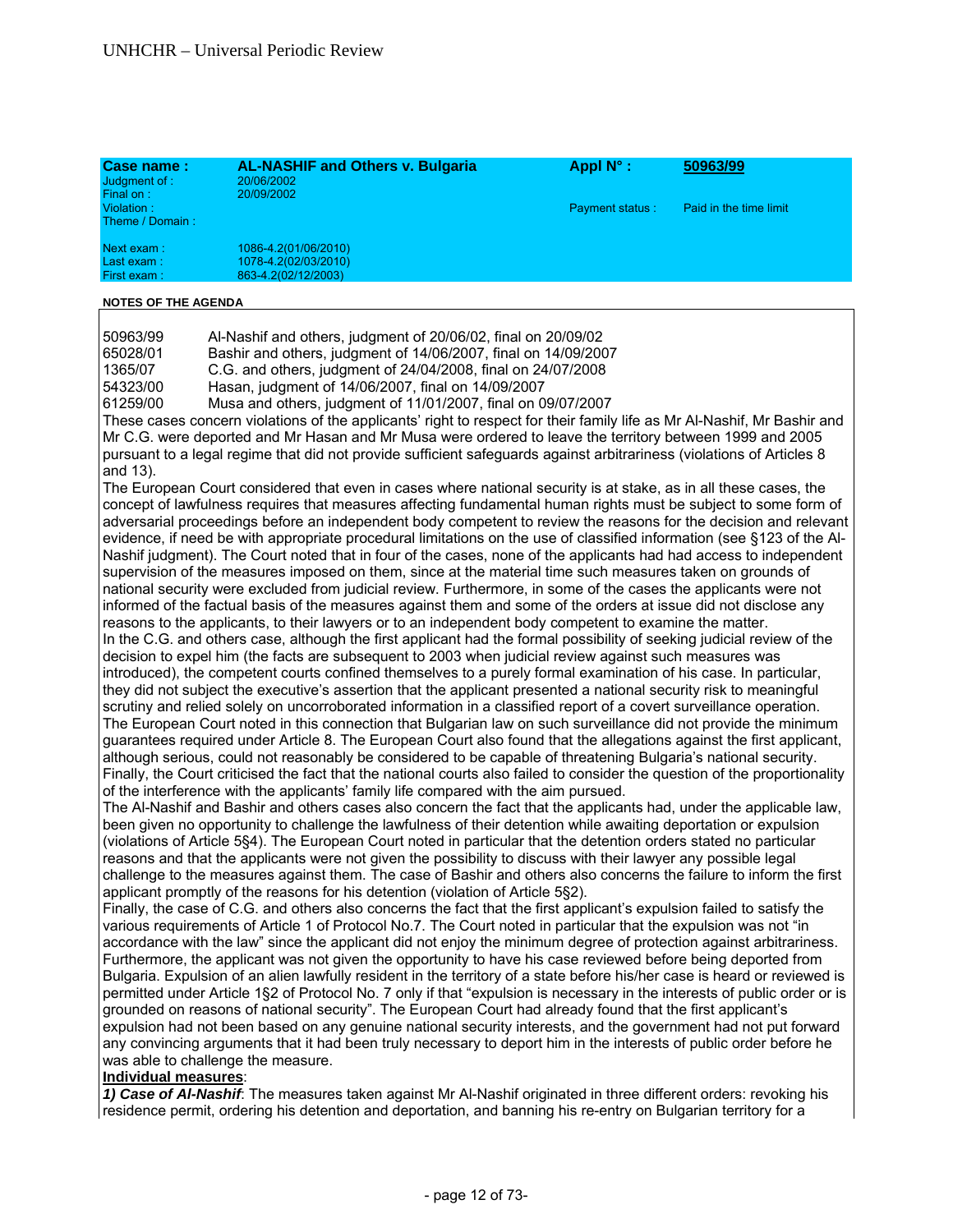period of 10 years. At the material time the applicant appealed without success two of these orders. Following the judgment of the European Court, the Supreme Administrative Court reopened these proceedings and, in 2004 and 2006, the orders revoking the residence permit and ordering the detention and deportation were quashed by final judgments of the competent courts. The ban on entering the territory was lifted in October 2007.

• *Information provided by the applicant's lawyer (letters of May and September 2008*): Having learned that the ban on entering the territory had been lifted, Mr Al-Nashif applied to the Bulgarian Consulate in Damascus for a Bulgarian visa. His request was rejected on 09/09/2008. The applicant's lawyer subsequently sought information from the Director of Migration as to steps to take to allow Mr Al-Nashif to return to Bulgaria, in the light of the fact that he still has a valid permanent residence permit and that the ban on entering the territory had been lifted. *• The comments of the authorities on the question of Mr Al-Nashif's situation would be useful.* 

*2) Case of Bashir and others*: Mr Bashir was expelled from Bulgaria in 2000.

As of 20/03/2008 the applicants have lodged no application with the Supreme Administrative Court to have the expulsion order and other relevant measures revoked.

*• Assessment: in these circumstances, no further individual measure appears to be necessary.* 

*3) Case of C.G. and others:* the first applicant was expelled from Bulgaria in 2005.

• *Information is expected on the situation of the first applicant with a view to withdrawing the measures taken against him.*

*4) Case of Hassan:* As a result of the measures undertaken by the authorities, Mr Hasan left Bulgaria in October 1999.

• *Information provided by the Bulgarian authorities (letter of 16/10/2008):* The ban on entering the territory has been lifted.

*• Information is expected on the withdrawal of the other measures taken against M. Hasan (i.e. the revocation of his residence permit).* 

*5) Case of Musa*: Mr Musa was obliged to leave Bulgaria in 2000 as a result of the measures imposed on him and was banned from re-entry for a period of 10 years.

• *Information provided by the applicant's lawyer (letter of May 2008):* Following the judgment of the European Court, Mr Musa made three appeals: against the order prohibiting him from entering the territory of Bulgaria (which expires in May 2010), against the withdrawal of his residence permit, and against the obligation to leave the territory. The order banning entry was kept in force by the Supreme Administrative Court. The proceedings against the withdrawal of Mr Musa's residence permit are currently pending. As regards the appeal against the obligation to leave the territory, a hearing was scheduled *ex officio* for 16/10/2008 by the Supreme Administrative Court.

• Additional information is awaited on the outcome of the pending proceedings. A copy of the decision rejecting the *request of the applicant to lift the ban on entry in the territory would be useful.* 

**General measures**: Information was provided by the Bulgarian authorities on 16/10/2008 and is currently being examined.

 *1) Violations of Articles 8 and 13*: The attention of the Bulgarian authorities was drawn to a number of problems in the legislation and regulations which were the basis for the violations found by the European Court in the Al-Nashif case. Indeed, at the relevant time concerning this case Bulgarian law did not provide for judicial review of the lawfulness of aliens' detention in case of their expulsion on the grounds of national security, nor of the decision on expulsion itself, when such reasons are evoked (cf. Article 47 of the Aliens Act, in force at the material time).

*- Development of the Supreme Administrative Court's case-law:*

It has been noted that in its well-established practice since the Al-Nashif judgment, the Supreme Administrative Court indicates to the competent courts that they must apply the Convention directly, as interpreted by the European Court and, consequently, must examine complaints against expulsion on the grounds of national security (see, for example, the decisions Nos. 706 of 29/01/2004, 4883 of 28/05/2004, 8910 of 01/11/2004, 3146 of 11/04/2005 and 4675 of 25/05/2005).

# *- Legislative reform:*

During 2005 and 2006 several draft amendments of the Aliens Act were prepared by the Ministry of Justice and the Ministry of the Interior without achieving the necessary legislative reform.

On 23/03/2007 a draft law amending the Aliens Act was adopted. This amendment introduced judicial review by the Supreme Administrative Court of the expulsion, the revocation of residence permits and of bans on entry into the territory ordered on national security grounds. However, it was noted that the amended law excludes the suspensive effect of an appeal against such measures, when they are based on national security grounds. In addition, it should be noted that a new Law on the entry into, presence on and departure from Bulgarian territory by citizens of the European Union and their families entered into force on 01/01/2007. According to Article 28 of this law, expulsion orders, revocation of residence permits and exclusion orders adopted on the basis of considerations of national security may be challenged according to the procedure provided in the Code of Administrative Procedure, which implies judicial control. Furthermore, according to Article 30 of this law, the person concerned by such a measure may also apply for its revocation after the expiry of three years after it has been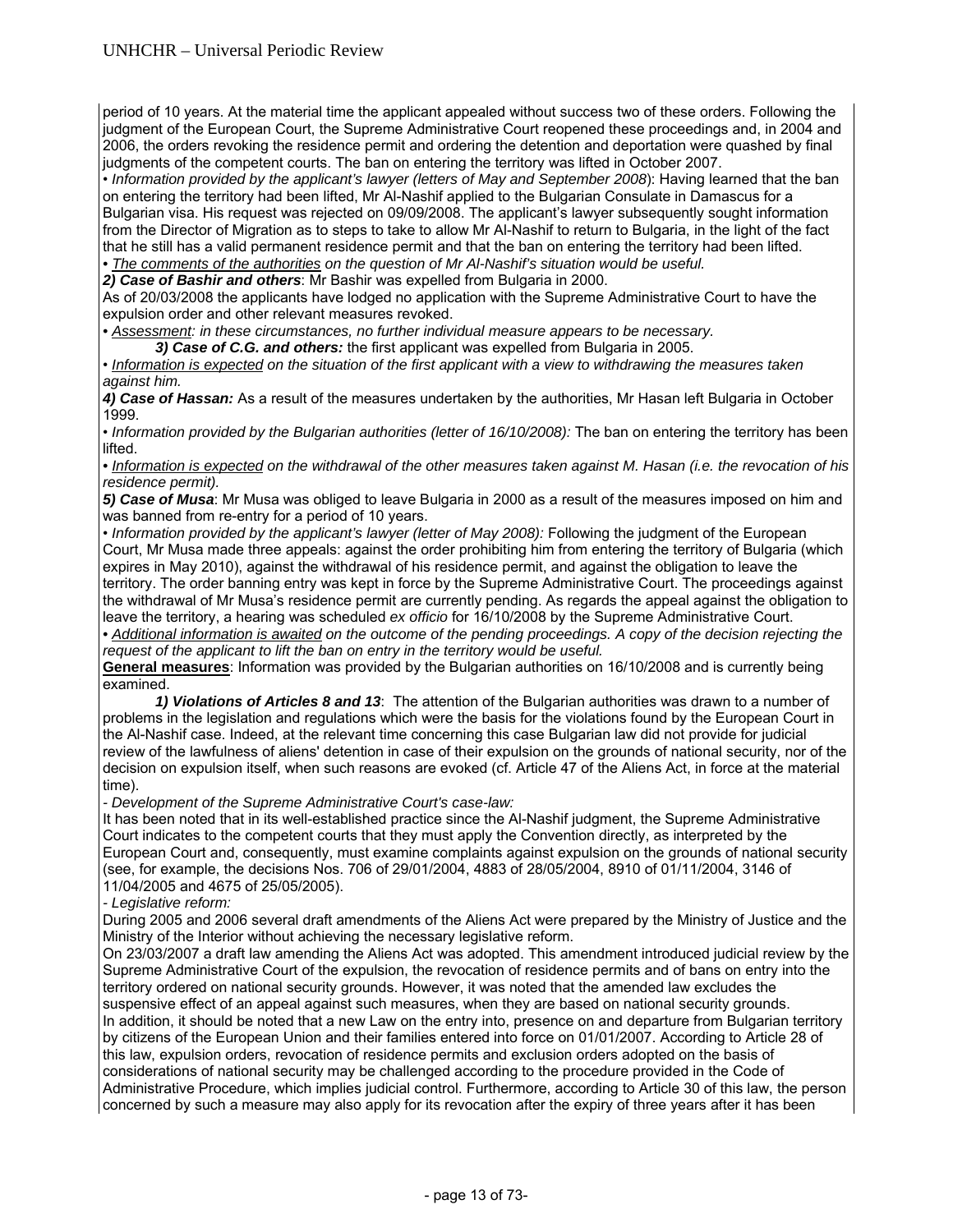adopted. At the same time this law also excludes the suspensive effect of the appeal against such measure, when they are based on national security grounds.

• The authorities were invited to consider the issue of the efficacy of the remedies provided in these laws, given that *they cannot stay execution of expulsion measures based on considerations of national security. In response, the authorities indicated that Article 1§2 of Protocol No. 7 to the Convention provides the possibility to expel a person before the exercise of her or his rights under §1 (namely the right to put forward reasons against her or his expulsion, to obtain an examination of the case and to be represented before the competent authority) when the expulsion is based on grounds of national security.* 

*• Bilateral contacts are under way on this issue (particularly in light of the violation of Article 1 of Protocol No. 7 found by the European Court in the C.G. and others case: see point 2 below).* 

• Information is awaited on the issue of the effectiveness of judicial review in such cases in the light of the finding of *a violation of Articles 8 and 13 by the European Court in the C.G. and others case owing to the purely formal examination by the domestic courts (including the Supreme Administrative Court) of the applicant's complaint regarding the decision to expel him. It should be noted that the question of the compatibility of the legal framework and the practice related to secret surveillance with the requirements of the Convention is being examined in the framework of the case of the Association for European Integration and Human Rights and Ekimdzhiev (1065th meeting, September 2009).* 

#### *2) Violation of Article 1 of Protocol No.7 (C.G. and others case):*

*• Bilateral contacts are under way in this issue, in particular, with respect to Article 1§1 (b) of Protocol No. 7, regarding the possibility given to persons in the position of the first applicant in the C.G. and others case to challenge an expulsion order before its execution.*

 *3) Violation of Article 5§4*: Clarifications have been requested concerning whether Bulgarian law at present provides for judicial review of the lawfulness of detention in specialised centres in cases of expulsion on the grounds of national security (see Article 44§6 in conjunction with Article 46§1 of the Aliens Act). The Bulgarian authorities indicated that the lawfulness of the detention imposed under the Aliens Act may be reviewed by the competent administrative organs and courts in accordance with the provisions of the Code of Administrative Procedure. In addition, the authorities consider that following the judgment in the Al-Nashif case the domestic courts are already obliged to provide the guarantees provided for in Article 5§4.

• Additional information is awaited on the practice relating to the judicial supervision of detention pending *deportation.* 

#### *4) Violation of Article 5§2 (Bashir case):*

• *Information has been requested on the measures envisaged or already adopted.* 

 *5) Publication*: The judgments of the European Court in the cases of Al-Nashif, Musa and Hasan were published on the internet site of the Ministry of Justice http://www.mjeli.government.bg.

• *Bilateral contacts are underway on individual and general measures.*

The Deputies decided to resume consideration of these items at their 1086th meeting (June 2010) (DH), in the light of the bilateral contacts under way and the information awaited on individual and general measures.

#### **Latest development**

| Case name:<br>Judgment of :<br>Final on: | <b>SVETOSLAV DIMITROV v. Bulgaria</b><br>07/02/2008<br>07/05/2008 | Appl $N^{\circ}$ :     | 55861/00                    |
|------------------------------------------|-------------------------------------------------------------------|------------------------|-----------------------------|
| Violation:<br>Theme / Domain:            |                                                                   | <b>Payment status:</b> | Paid outside the time limit |
| Next exam:                               | 1086-4.2(01/06/2010); 1086-3.Aint(01/06/2010)                     |                        |                             |
| Last exam:                               | 1078-3.Aint(02/03/2010)                                           |                        |                             |
| First exam:                              | 1035-2.1(17/09/2008)                                              |                        |                             |

#### **NOTES OF THE AGENDA**

55861/00 Svetloslav Dimitrov, judgment of 07/02/2008, final on 07/05/2008 The case concerns the irregularity of the detention of the applicant between May 1999 and February 2000 on account of the lack of clarity in domestic law about the conciliation between different periods of detention which appear to run in parallel and the resolution of possible disagreements amongst state organs on that subject (violation of Article 5§1).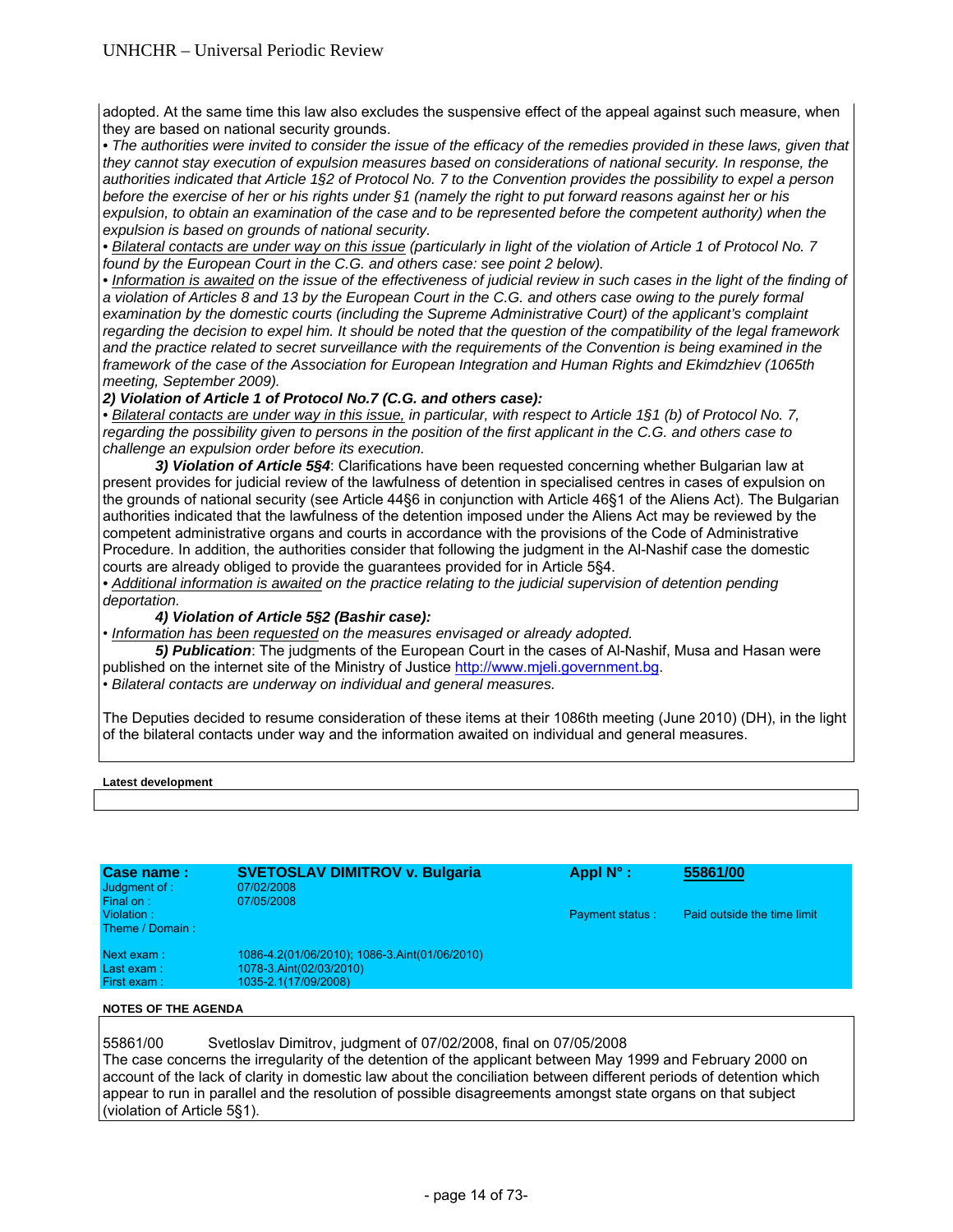Between 1995 and 1999 Mr Dimitrov was convicted on three occasions of theft. At the end of the third set of proceedings he was sentenced to a term of imprisonment of 3 years and 2 months, from which the court deducted the period of pre-trial detention in these proceedings (from June 1996 to December 1998). The applicant served the so defined sentence in December 1998. However, he was detained again between May 1999 and February 2000 for the execution of the same conviction, because the prosecution considered that the pre-trial detention that was to be deducted from the punishment comprised a shorter period (from June 1996 until August 1997). According to the prosecution and also the penitentiary authorities, the pre-trial detention was suspended in August 1997, given that as of that date and till December 1998 the applicant was detained for the execution of the first two sentences.

The European Court observed in this connection that the pre-trial detention of the applicant was formally revoked only in December 1998 and that the domestic legislation does not provide for its automatic suspension the moment a detainee starts serving a prison sentence. It expressed doubt concerning the power of the prosecution to order the execution of what it considers to be the remaining part of a sentence, despite a clear court decision on that subject.

The case also concerns the lack of a remedy allowing the applicant to challenge the lawfulness of the detention in question before a tribunal (violation of Article 5§4). The European Court observed that in domestic law a general *habeas corpus* procedure did not exist and that none of the specific procedures concerning the detention was applicable to this situation.

In this case the applicant was not permitted an executable right to compensation for his detention effected contrary to the provisions of Article 5 of the Convention (violation of Article 5§5). In fact, at the end of the proceedings, which he initiated on the basis of the Law on the responsibility of the State and the municipalities for damage, the competent courts concluded that his detention was in conformity with domestic law.

**Individual measures:** The applicant was released in February 2000 and the European Court awarded him just satisfaction in respect of non-pecuniary damages.

*• Assessment: No other individual measure appears necessary.* 

**General measures:** 

 *1) Unlawful detention in the absence of clear provisions concerning the conciliation between different periods of detention which appear to run in parallel (violation of Article 5§1):* 

• The authorities are invited to provide information about the current provisions governing this question, and, if *necessary, about the measures envisaged or already adopted in order to establish clear regulations on this subject, including solving potential disagreements among the State organs in this area.* 

 *2) Lack of judicial control of the lawfulness of the detention (violation of Article 5§4):*  • *Information is awaited on the possibility to introduce in Bulgarian law a judicial control of the deprivation of liberty in similar cases*. *It should be noted that a similar question has already been raised in the Stoichkov case on the subject of control of the lawfulness of detention for the execution of a sentence passed in absentia (9808/02, 1078th meeting, March 2010).* 

 *3) Lack of an enforceable right to compensation for detention in contravention of Article 5):* The measures to adopt are linked to those concerning the violation of Article 5§1. In fact, while accepting the application of the Law on the responsibility of the state and the municipalities for damage, the courts responsible for the case rejected the request for compensation of the applicant on the basis of diverging arguments, the court of first instance having even concluded that his detention has been unlawful. It appears that the approach of the courts in this procedure is largely attributable to the lack of clarity on the conciliation between periods of detention running simultaneously.

*• In any event, the authorities are invited to publish and to disseminate this judgment to the competent authorities, in particular to prosecutors.*

The Deputies decided to resume consideration of this item at the latest at their 1086th meeting (June 2010) (DH), in the light of information to be provided on general measures.

#### **Latest development**

| <b>Case name:</b><br>Judgment of :<br>Final on: | <b>UMO ILINDEN AND OTHERS v. Bulgaria</b><br>19/01/2006<br>19/04/2006 | Appl $N^{\circ}$ :     | 59491/00               |
|-------------------------------------------------|-----------------------------------------------------------------------|------------------------|------------------------|
| Violation:<br>Theme / Domain:                   |                                                                       | <b>Payment status:</b> | Paid in the time limit |
| Next exam:                                      | 1086-4.2(01/06/2010)                                                  |                        |                        |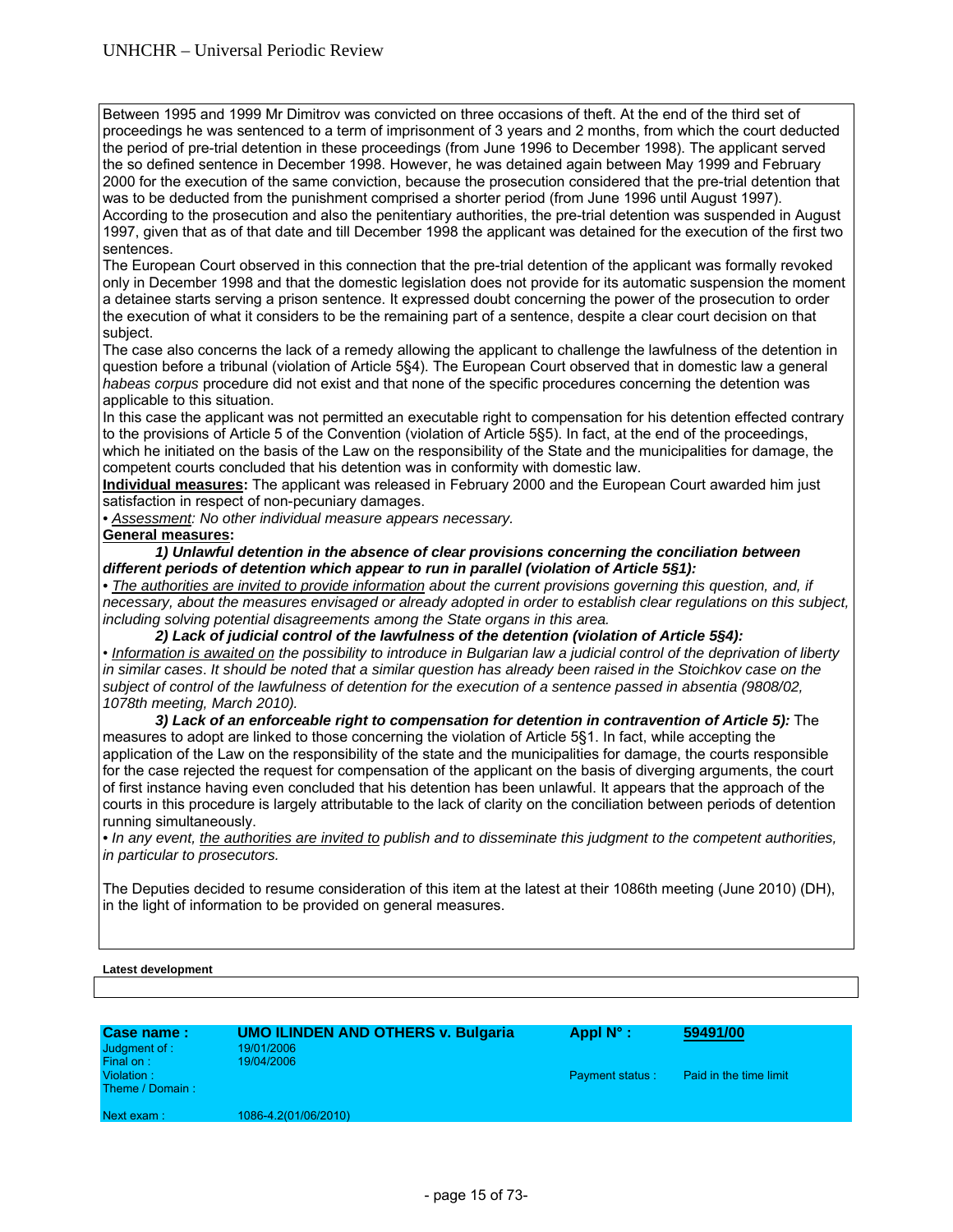| Last exam :  | 1072-4.2(01/12/2009) |  |  |
|--------------|----------------------|--|--|
| First exam : | $970-2(04/07/2006)$  |  |  |
|              |                      |  |  |

#### *- Case concerning a refusal for registration of an association aiming to achieve "the recognition of the Macedonian minority in Bulgaria"*

59491/00 United Macedonian Organisation Ilinden and others, judgment of 19/01/2006, final on 19/04/2006 This case relates to the competent courts' refusal to register the association Ilinden in 1998-99, based on insufficient grounds to justify such a radical measure (violation of Article 11).

The European Court concluded that the refusal to register the association was prescribed by law and pursued a legitimate aim but were not "necessary in a democratic society". The Court noted in particular that the alleged formal deficiencies in the registration documents or the supposed substantive divergences between Ilinden's articles and the laws of the country did not constitute, in the circumstances of the case, sufficient reason to deny registration. As regards the alleged dangers stemming from Ilinden's goals and declarations, the Court considered that the refusal to register the association was not necessary to protect the territorial integrity of the country, public order or the rights and freedoms of the majority of the population in the region in question. The Court reiterated in this respect that the fact that a group of persons calls for autonomy or even requests secession of part of the country's territory – thus demanding fundamental constitutional and territorial changes – cannot automatically justify interferences in their rights under Article 11. Concerning the applicant organisation's virulent style and its acerbic criticism of the authorities' actions, the Court recalled that the freedom of expression protects not only "information" or "ideas" that are favourably received or regarded as inoffensive or as matter of indifference, but also those that offend, shock or disturb the state or any sector of the population (§76 of the judgment).

**Individual measures**: The European Court noted that in 2002-2004 the competent courts once again refused to register the applicant association. These facts are the object of another application, currently pending before the Court (see DD(2008)564). The applicants did not refer to a new request for registration following the judgment of the European Court. However, the authorities indicated that it appeared likely, having regard to the direct effect that the authorities should give to the Convention and to the judgments of the European Court, that a possible new request will be examined in compliance with the requirements of the Convention (see also the general measures). **General measures:**

 *1) Awareness-raising measures*: The European Court's judgment was sent to the Court of the City of Sofia and to the Supreme Court of Cassation with a letter drawing their attention to their obligations under the Convention. The judgment was sent to the Regional Court of Blagoevgrad and to the Sofia Court of Appeal (competent for the registration of associations in the region concerned), together with a letter indicating that this communication is made within the framework of the adoption of the general measures for the execution of the European Court's judgment. In addition, with a view to raising the awareness of the competent authorities, a CD manual, elaborated by the National Institute of Justice, was sent to 153 courts, the same number of prosecutor's offices and to 29 investigation offices. The manual contains examples of case-law of the European Court in the field of the freedom of association and freedom of assembly, as well as articles, studies and other material relating to these areas. It may be downloaded from Internet, at www.blhr.org/bibl.htm

Furthermore, several training activities have been organised (see also the case of the UMO Ilinden-PIRIN and others, judgment of 20/10/2005, Section 6.2). A seminar for judges and prosecutors on freedom of association and assembly with the participation of the Council of Europe was organised by the National Institute of Justice in October 2007. Another seminar on this subject, for judges, prosecutors, representatives of the Ombudsman's Office, lawyers and NGOs was organised in December 2007 by the Ministry of Justice and the Department for execution of judgments. Yet another training activity for mayors and police chiefs took place in May 2008. Another seminar for judges and prosecutors was organised by the National Institute of Justice in June 2008. In October 2008 a group of judges from the Supreme Court of Cassation, of prosecutors and of representatives of the Government Agent's Office paid a study visit to the Council of Europe during which they participated in a working seminar.

*2) Communications from civil society:* On 10/03/09 the Bulgarian Helsinki Committee submitted information relating to the refusals of the Blagoevgrad regional court, in December 2008 and in January 2009, to register two associations – "Macedonian cultural and educational association" and "Union for the repressed Macedonians in Bulgaria". The Bulgarian authorities stated that this information could not be taken into consideration for the examination of these cases, in particular due to the fact that only awareness-raising measures were required for the execution of the UMO Ilinden and others judgment (DD(2009)135 of 25/03/09). On 02/06/09 the Bulgarian Helsinki Committee submitted another communication referring to the confirmation on appeal of the refusal to register the associations mentioned above. According to this communication, the decisions of the appeal courts have been themselves appealed before the Supreme Court of Cassation. A copy of the decision of the appeal court in one of these proceedings has been submitted (see DD(2009)405E of 10/08/2009).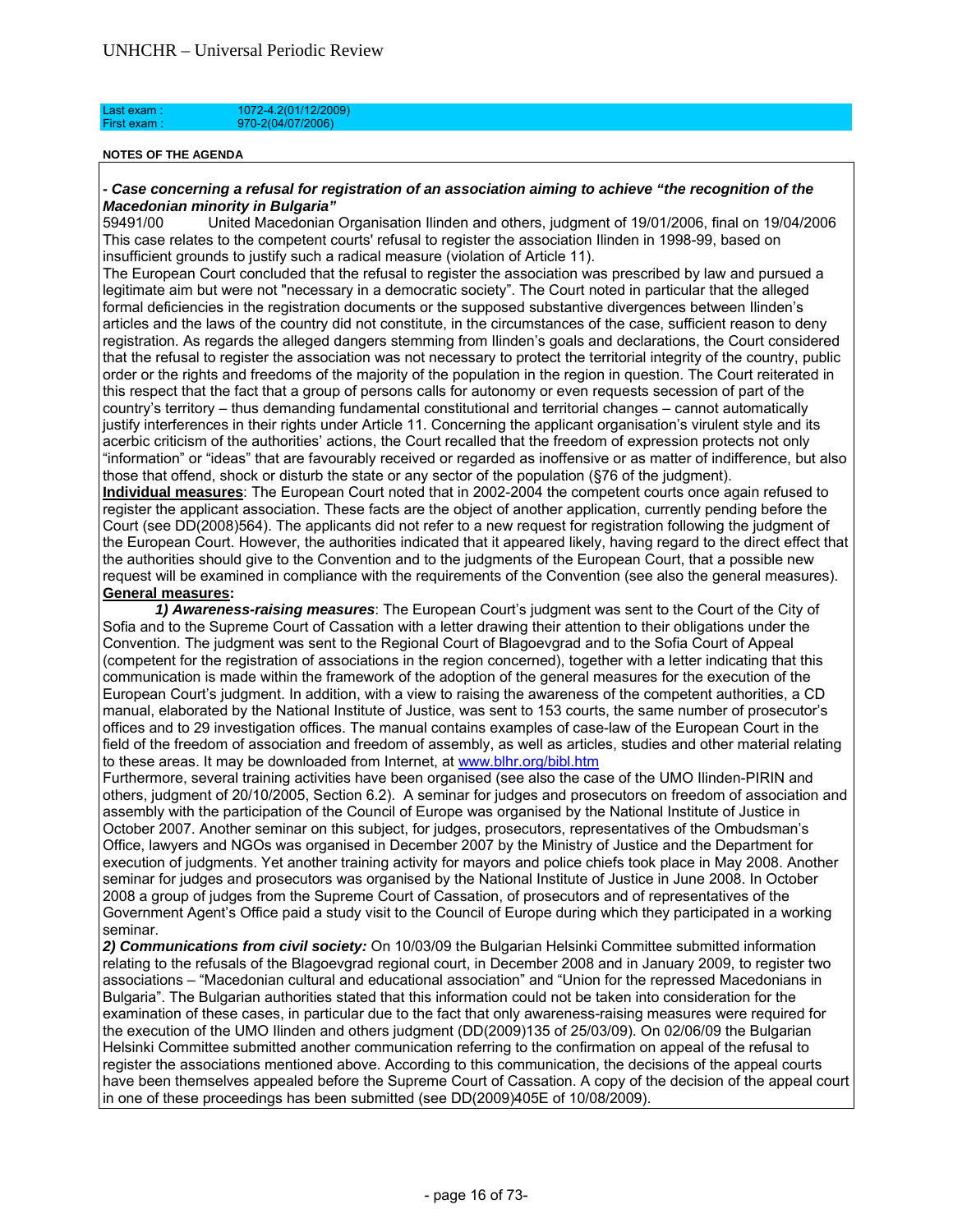**• Assessment: The information provided by the Bulgarian Helsinki Committee deserves to the examined as far as it** *relates to the question of the efficacy of the awareness-raising measures adopted so far in order to prevent*  violations similar to that found by the European Court. It should be noted in this respect that certain grounds put *forward to refuse the registration of one of the associations in question have already been rejected by the European Court, not least in the judgment UMO Ilinden – PIRIN and others.* 

*• The authorities' comments on this question are awaited.* 

 *3) Publication:* The judgment of the European Court was published on the website of the Ministry of Justice www.mjeli.government.bg, to draw the public' attention, as well as that of other authorities which may be brought to act in this area, to the requirements of the Convention in this field. The judgment was also published in the new quarterly journal *European Law and Integration*, which is published by the Ministry of Justice in 1000 copies and distributed to magistrates and academics (No. 2/2006), together with an article analysing the European Court's conclusions in these cases, as well as the Court's case-law in this field.

The Deputies decided to resume consideration of this item at the latest at their 1086th meeting (June 2010) (DH), in the light of further information to be provided on general measures.

#### **Latest development**

| Case name:<br>Judgment of :<br>Final on: | <b>PEEV v. Bulgaria</b><br>26/07/2007<br>26/10/2007                    | Appl $N^{\circ}$ :     | 64209/01               |
|------------------------------------------|------------------------------------------------------------------------|------------------------|------------------------|
| Violation:<br>Theme / Domain:            |                                                                        | <b>Payment status:</b> | Paid in the time limit |
| Next exam:<br>Last exam:<br>First exam:  | 1086-4.2(01/06/2010)<br>1072-4.2fn(01/12/2009)<br>1020-2.1(04/03/2008) |                        |                        |

#### **NOTES OF THE AGENDA**

64209/01 Peev, judgment of 26/07/2007, final on 26/10/2007

The case concerns the publication in May 2000 of a letter written by the applicant, a criminological expert employed by the Supreme Court prosecutor, in which he expressed criticism of the Prosecutor General. The same day the prosecutor's department searched the applicant's office without legal authority and seized a letter of resignation he had drafted. Two days later, the Prosecutor General ordered that his contract should be terminated on the basis of this resignation letter.

The European Court considered that these measures, taken without legal basis, violated the applicant's right to respect for his private life (violation of Article 8).

It also concluded that the measures amounted to reprisals for the applicant's public accusations (violation of Article 10).

It finally found that no remedy had been available to the applicant whereby he might effectively complain about the breach of his freedom of expression or obtain redress for the unlawful search of his office (violation of Article 13 in conjunction with Articles 10 and 8).

**Individual measures**: The domestic courts declared in March 2002 that the termination of the applicant's contract had been unlawful, ordered his reinstatement to his former post and awarded him compensation. The European Court awarded just satisfaction in respect of non-pecuniary damages sustained.

• *Information is awaited as to whether the items unlawfully seized from the applicant's office had been restored to him.* 

#### **General measures:**

• *Information is awaited on any measures envisaged to provide effective remedies for cases of unlawful seizure or breach of the freedom of expression. Information is also awaited on publication and dissemination of the European Court's judgment to the prosecution authorities.* 

The Deputies decided to resume consideration of this item:

1. at their 1043rd meeting (2-4 December 2008) (DH), in the light of information to be provided on the payment of the just satisfaction, if necessary;

2. at the latest at their 1st DH meeting in 2009, in the light of information to be provided on individual and general measures.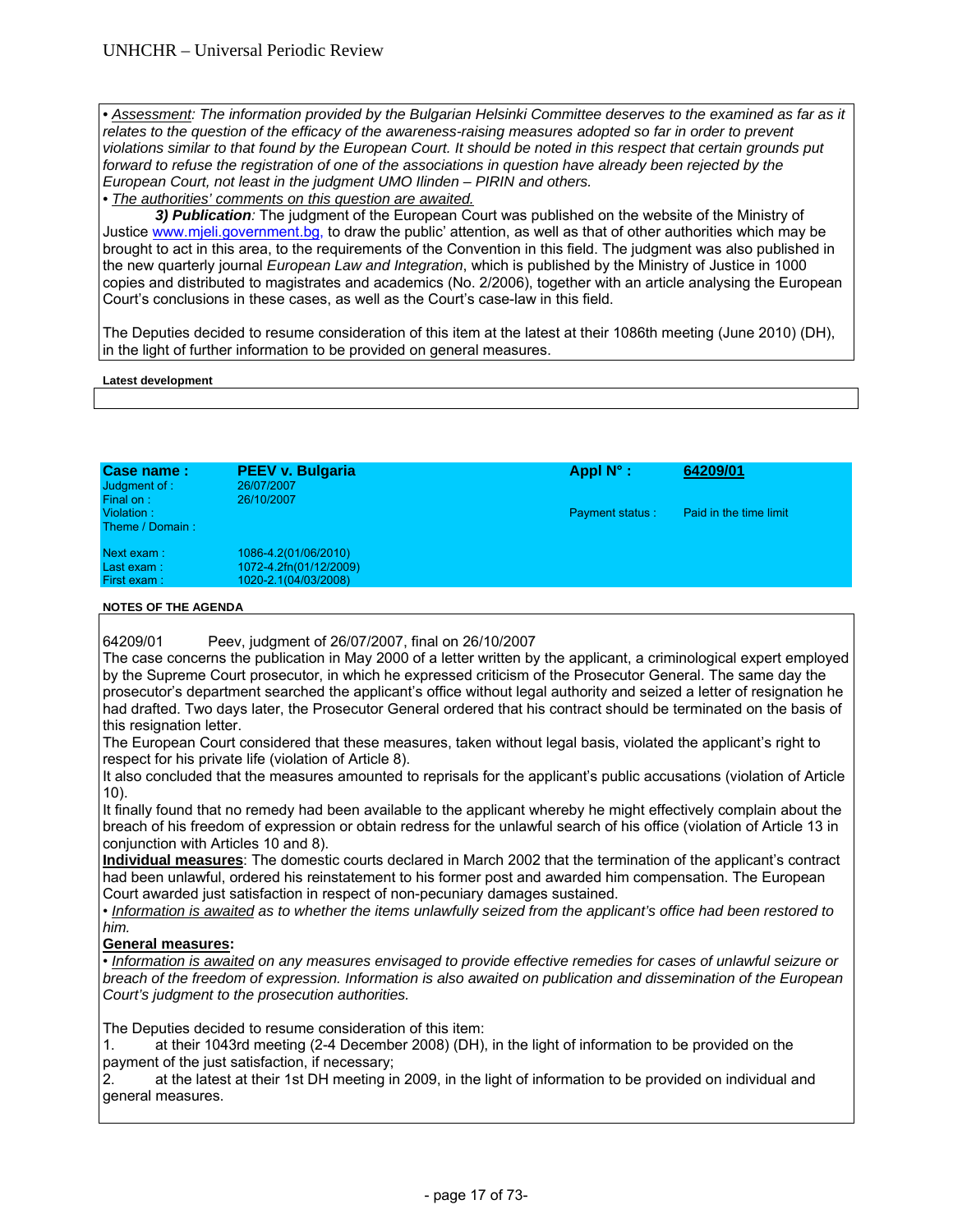#### **Latest development**

In a subsequent decision the Committee decided to resume consideration of this/these case/s at their 1086th meeting (June 2010) (DH).

| Case name:<br>Judgment of:<br>Final on: | <b>BEVACQUA and S. v. Bulgaria</b><br>12/06/2008<br>12/09/2008       | Appl $N^{\circ}$ :     | 71127/01               |  |
|-----------------------------------------|----------------------------------------------------------------------|------------------------|------------------------|--|
| Violation:<br>Theme / Domain:           |                                                                      | <b>Payment status:</b> | Paid in the time limit |  |
| Next exam:<br>Last exam:<br>First exam: | 1086-4.2(01/06/2010)<br>1072-4.2(01/12/2009)<br>1051-2.1(17/03/2009) |                        |                        |  |

#### **NOTES OF THE AGENDA**

71127/01 Bevacqua and S., judgment of 12/06/2008, final on 12/09/2008

The case concerns the authorities' failure tin their obligation o take appropriate action to ensure respect for the private and family life of the applicants, a mother and her minor son, in the difficult situation caused by the applicant's divorce and her former husband's behaviour (violation of Article 8).

The European Court noted in particular the fact that the competent court had failed to adopt interim custody measures between June 2000 and February 2001, in a situation of tense relations between the parents which had adversely affected the child (3 year old at the time). The Court also found that the measures taken by the authorities in reaction to the violent behaviour of the child's father during the divorce proceedings were not sufficient. In the Court's view, the authorities' failure to impose sanctions, or otherwise oblige the father to refrain from unlawful acts amounted to a refusal to provide the immediate assistance the applicants needed. The Court concluded that the authorities' view that no such assistance was due as the dispute concerned a "private matter" was incompatible with their positive obligations to secure the enjoyment of the applicants' rights under Article 8. **Individual measures**: The parents are divorced, custody has been granted to the first applicant (the mother) and at the time of the judgment both applicants (mother and son) were living abroad. The European Court awarded just satisfaction in respect of the non-pecuniary damage sustained.

*• Assessment: no further individual measure seems necessary.* 

#### **General Measures**:

# *1) Failure to adopt interim custody measures without delay:*

*• The authorities are invited to provide information on measures taken or envisaged to prevent new, similar violations. Information will be appreciated on the existing remedies at the disposal of interested parties to challenge delays in examining requests for interim custody measures in divorce proceedings* 

2) Lack of sufficient measures in respect of the father's behaviour: The European Court stressed in the judgment that administrative and policing measures – specified in Committee of Ministers Rec(2002)5 on the protection of women against violence or introduced following the relevant facts by the 2005 Bulgarian Domestic Violence Act - were called for in this case.

*• The authorities are invited to provide examples demonstrating that current administrative and policing practices ensure that sanctions are imposed on individuals engaging in unlawful acts similar to those described in this case as regards the father and/or that the persons in question are prevented from committing such acts.* 

# *3) Publication and dissemination*

*• Information is awaited in any event on the publication of the European Court's judgment and its dissemination to competent courts, to draw their attention to their obligation to examine requests for interim custody measures in family dispute proceedings with due diligence, affording them the priority as might be necessary.* 

*Wide dissemination is also awaited to prosecutors and police with a circular emphasising the conclusion of the European Court that the failure to impose sanctions, or otherwise oblige a person to refrain from unlawful acts in circumstances similar to those of the present case is incompatible with the authorities' positive obligation to secure the enjoyment of rights under Article 8.* 

The Deputies decided to resume consideration of this case at the latest at their 1086th meeting (June 2010) (DH), in the light of information to be provided on general measures.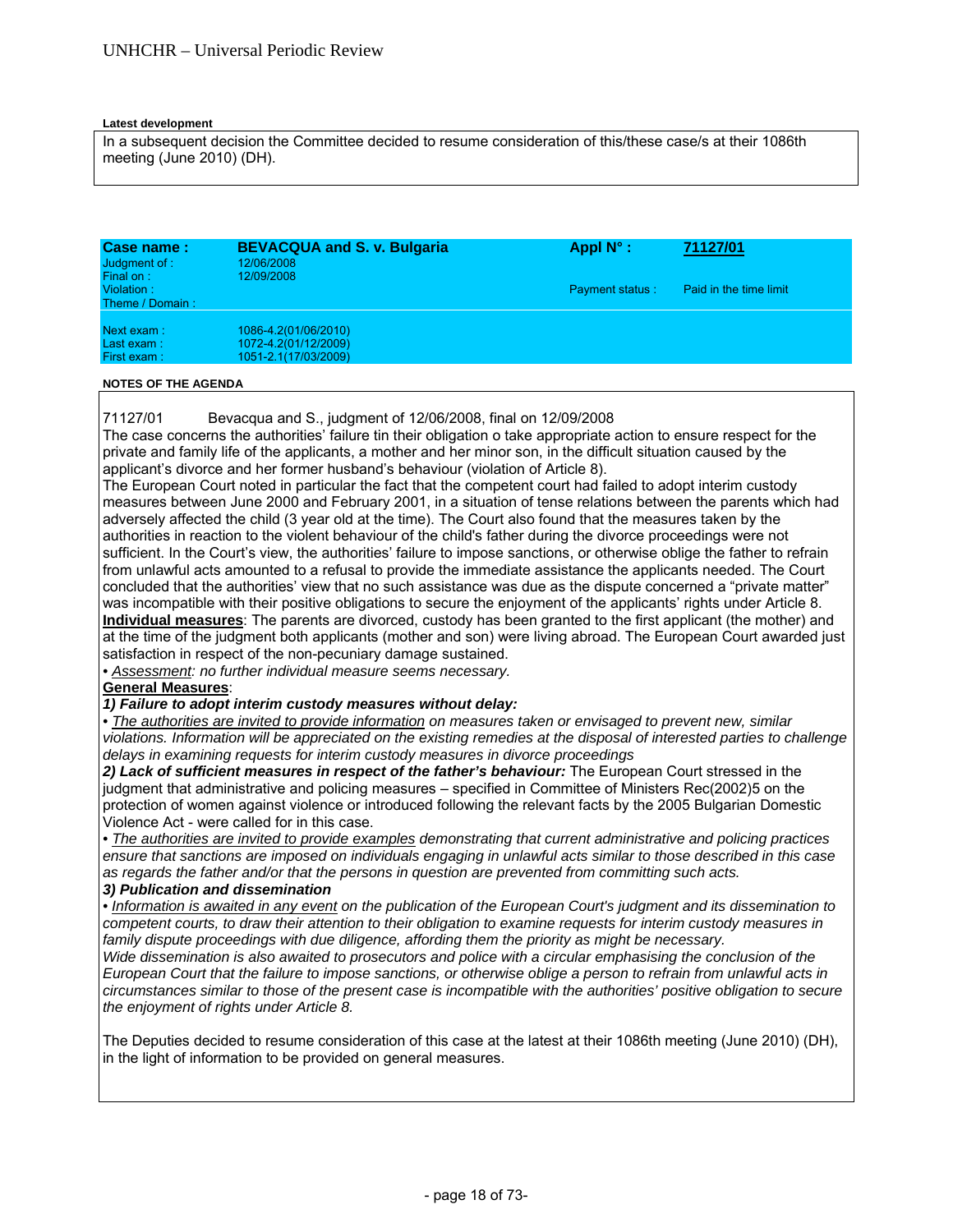#### **Latest development**

| Case name:<br>Judgment of :<br>Final on:<br>Violation:<br>Theme / Domain: | <b>KALKANOV v. Bulgaria</b><br>09/10/2008<br>09/01/2009              | Appl $N^{\circ}$ :<br><b>Payment status:</b> | 19612/02<br>No just satisfaction |  |
|---------------------------------------------------------------------------|----------------------------------------------------------------------|----------------------------------------------|----------------------------------|--|
| Next exam:<br>Last exam:<br>First exam:                                   | 1086-4.2(01/06/2010)<br>1072-4.2(01/12/2009)<br>1059-2.1(02/06/2009) |                                              |                                  |  |

#### **NOTES OF THE AGENDA**

19612/02 Kalkanov, judgment of 09/10/2008, final on 09/01/2009

The case concerns unfairness of civil proceedings brought by the applicant in order to have his dismissal revoked. When deciding on the applicant's appeal on points of law, the Supreme Court of Cassation refused to examine a decisive argument raise by him on the pretext that it was a new argument which had not been examined by the lower courts and required the gathering of new evidence.

The European Court considered that this conclusion of the Supreme Court of Cassation was clearly erroneous as it was not consonant with the material in the file nor with the findings of the lower courts. The argument had actually been submitted in the applicant's initial statement of claim and had therefore been raised before the lower courts (violation of Article 6§1).

**Individual measures**: The proceedings before the Supreme Court of Cassation challenged by the judgment led to the refusal of the applicant's request to have his dismissal revoked. The applicant did not submit any just satisfaction claim to the European Court.

*• Information is awaited on any individual measures taken or envisaged.* 

**General measures**: The violation in this case seems to constitute an isolated incident, due to a mistake by the Supreme Court of Cassation. Publication of the European Court's judgment and its dissemination to the judges of that court appear to be sufficient for the execution of the judgment.

*• Information is awaited in this respect.* 

The Deputies decided to resume consideration of this item at the latest at their 1086th meeting (June 2010) (DH), in the light of information to be provided on the individual and general measures.

#### **Latest development**

| Case name:                                                  | GLAS NADEZHDA EOOD AND ANATOLIY ELENKOV v. Bulgaria Appl N°:         |                        |                        | 14134/02 |
|-------------------------------------------------------------|----------------------------------------------------------------------|------------------------|------------------------|----------|
| Judgment of :<br>Final on:<br>Violation:<br>Theme / Domain: | 11/10/2007<br>11/01/2008                                             | <b>Payment status:</b> | Paid in the time limit |          |
| Next exam:<br>Last exam:<br>First exam:                     | 1086-4.2(01/06/2010)<br>1072-4.2(01/12/2009)<br>1028-2.1(03/06/2008) |                        |                        |          |

#### **NOTES OF THE AGENDA**

14134/02 Glas Nadezhda EOOD and Elenkov, judgment of 11/10/2007, final on 11/01/2008 The case concerns an unlawful interference with the freedom of expression of the applicant company due to the refusal without reasoning by the competent body, the National Radio and Television Committee (NRTC), to award it a radio broadcasting licence (violation of Article 10).

The European Court pointed out in particular that the NRTC had not held any form of public hearing and its deliberations had been kept secret, despite a court order obliging it to provide the applicants with a copy of its minutes. Nor had the NRTC given reasons explaining why it considered that the applicant company had failed to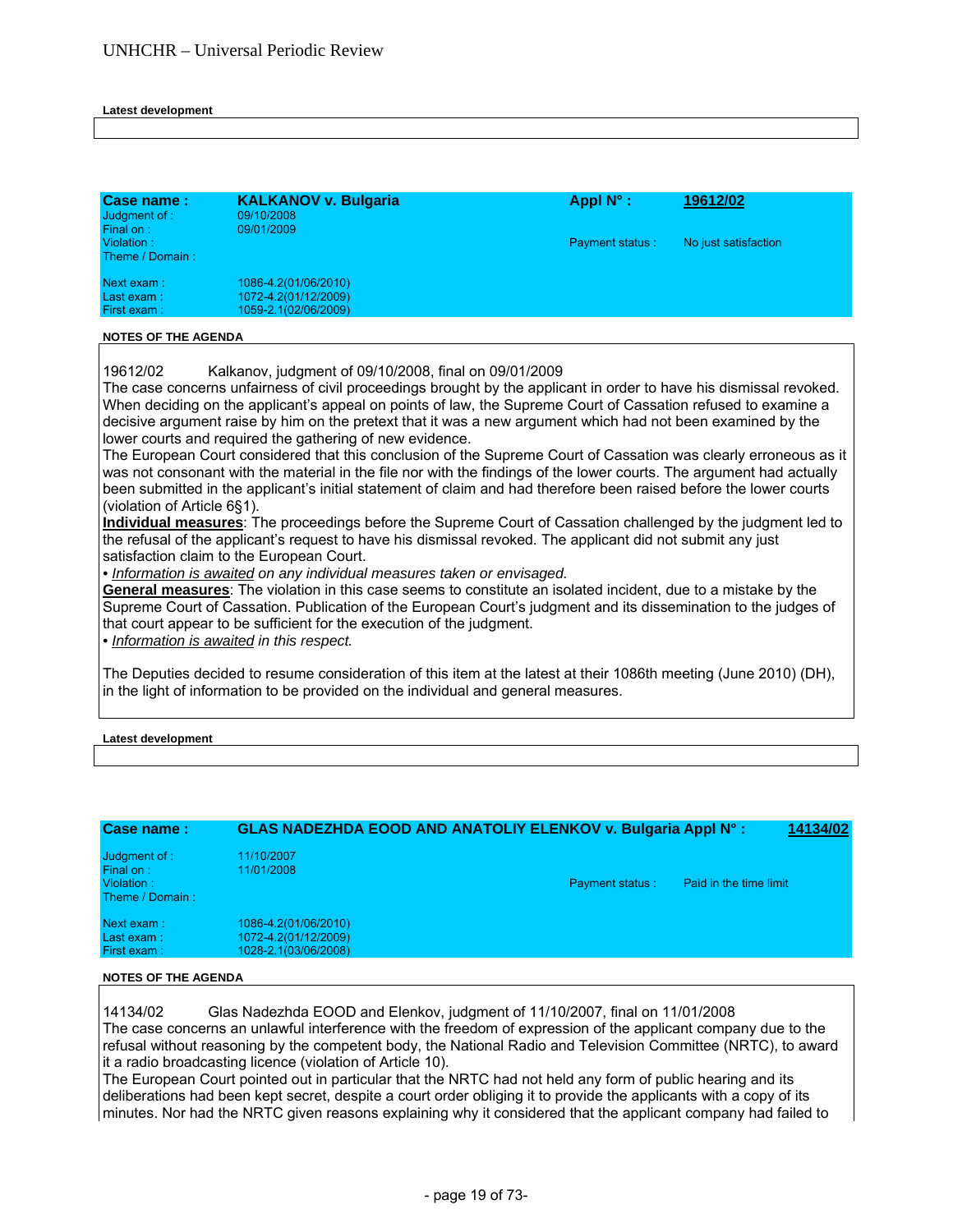meet its requirements. This lack of reasons had not been made good in the ensuing judicial review proceedings, because the Supreme Administrative Court had held that the NTRC's discretion was not reviewable. This, coupled with the vagueness of some of the NRTC's criteria, had denied the applicants legal protection against arbitrary interference with their freedom of expression.

The case also concerns the absence of a judicial review of the NRTC's decision. The Court observed that the approach taken by the Supreme Administrative Court in the applicants' case, which had involved refusing to interfere with the NRTC's discretionary powers, had fallen short of the requirements of Article 13, which obliges domestic authorities to examine the substance of the complaints made under the Convention (violation of Article 13).

# **Individual measures**:

*• Information is still awaited as to whether the applicants may submit a new application for a radio broadcasting licence (currently before the Electronic Media Council).* 

**General measures**: The European Court found in its judgment that the guidelines adopted by the Committee of Ministers in the field of broadcasting regulations called for open and transparent application of the regulations governing the licensing procedure and specifically recommended that all decisions taken by regulatory authorities are duly reasoned and open to review by the competent judicial bodies (Recommendation Rec(2000)23). In this connection, it should be noted that the national law provided at the material time and still provides that the decisions of the competent body to grant, modify or withdraw a radio broadcasting license may be reviewed by the Supreme Administrative Court (Article 38 of the Law on Radio and Television). The approach followed by the Supreme Administrative Court in this case appears to be based solely on its practice.

• *Information is awaited on measures envisaged to prevent new, similar violations. In particular it would be useful to have a copy of the regulations currently in force concerning the criteria and procedure for the award of radio broadcasting licences. In any event, the publication of the European Court's judgment and its dissemination to the Electronic Media Council formerly the NRTC), to the State Telecommunications Commission and to the Supreme Administrative Court, appear necessary measures of execution.* 

The Deputies decided to resume consideration of this item at the latest at their 1086th meeting (June 2010) (DH), in the light of information to be provided on individual and general measures.

#### **Latest development**

| Case name:<br>Judgment of :                | <b>PETKOV v. Bulgaria</b><br>11/06/2009                                                    | Appl $N^{\circ}$ : | 77568/01       |
|--------------------------------------------|--------------------------------------------------------------------------------------------|--------------------|----------------|
| Final on:<br>Violation:<br>Theme / Domain: | 11/09/2009                                                                                 | Payment status:    | No information |
| Next exam:<br>Last exam:<br>First exam:    | 1086-4.2(01/06/2010); 1086-3.A(01/06/2010)<br>1078-3.A(02/03/2010)<br>1072-2.1(01/12/2009) |                    |                |

#### **NOTES OF THE AGENDA**

77568/01+ Petkov and others, judgment of 11/06/2009, final on 11/09/2009 This case concerns the failure or refusal of the electoral authorities to comply with the Supreme Administrative Court's final and binding judgments by virtue of which they were required to reinstate the three applicants on the lists of candidates for the 17 June 2001 parliamentary elections (violation of Article 3 of Protocol No. 1). This case also concerns the lack of effective remedies available to the applicants in this respect (violation of Article 13).

The Deputies decided to resume consideration of this item at the latest at their 1086th meeting (June 2010) (DH), in the light of an action plan / action report to be provided by the authorities.

#### **Latest development**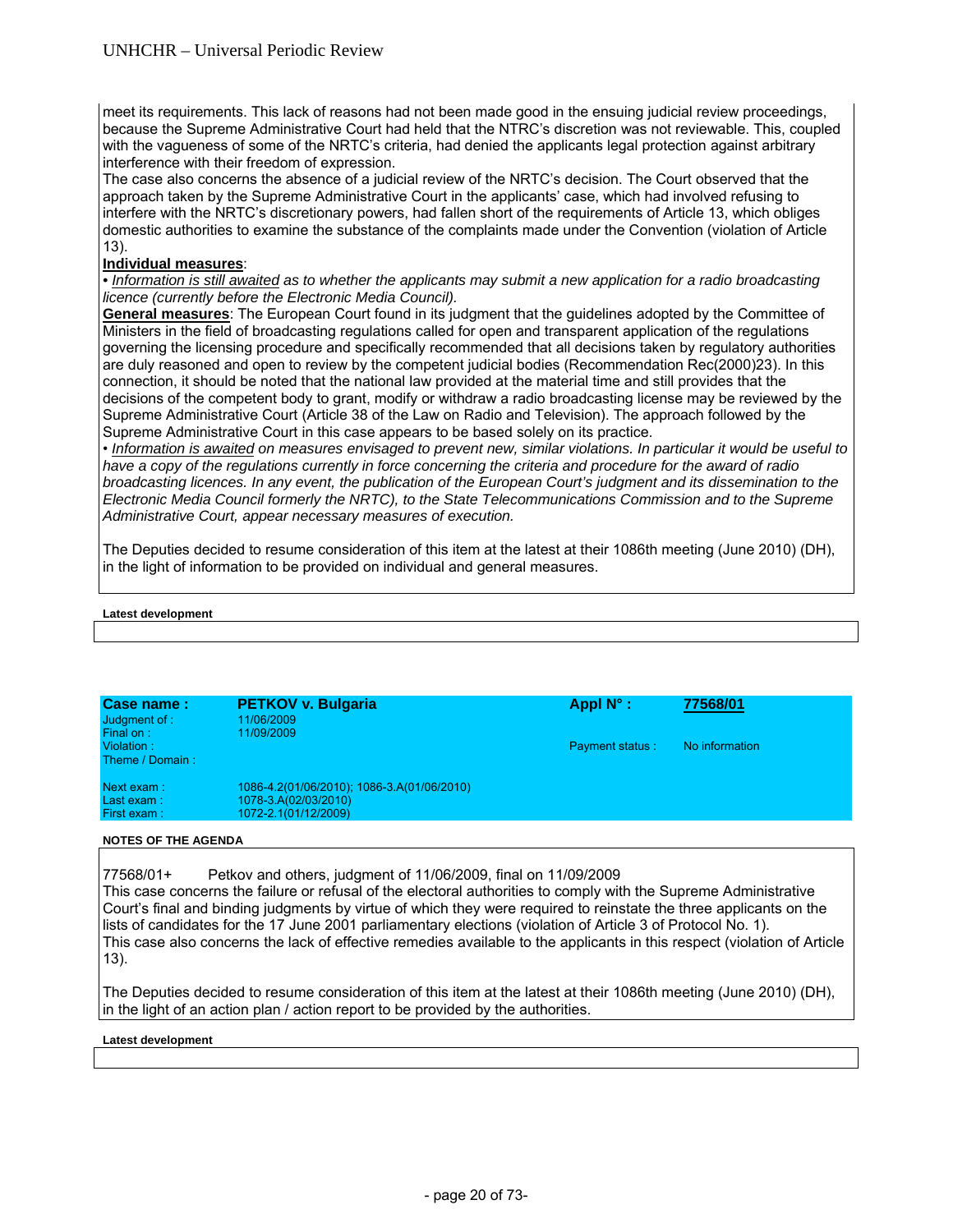| Case name:<br>Judgment of :<br>Final on: | <b>GAVRIL GEORGIEV v. Bulgaria</b><br>02/04/2009<br>02/07/2009                             | Appl $N^{\circ}$ :     | 31211/03       |
|------------------------------------------|--------------------------------------------------------------------------------------------|------------------------|----------------|
| Violation:<br>Theme / Domain:            |                                                                                            | <b>Payment status:</b> | No information |
| Next exam:<br>Last exam:<br>First exam:  | 1086-4.2(01/06/2010); 1086-3.B(01/06/2010)<br>1078-3.A(02/03/2010)<br>1072-2.1(01/12/2009) |                        |                |

31211/03 Gavril Georgiev, judgment of 02/04/2009, final on 02/07/2009

This case concerns the unlawful detention of the applicant for four days in March 2003 by order of the commanding officer of the regiment in which he was performing his military service (violation of Article 5§1). The government indicated before the European Court that the detention had been ordered for the purpose of ensuring that the applicant, who was under suspicion of having committed a crime, could be brought before the courts within the framework of the criminal proceedings initiated against him. In this respect, the European Court found that under domestic law, the regiment's commanding officer was not among the bodies competent to order a remand in custody.

This case also concerns the fact that the applicant had no remedy available to him whereby he could contest the lawfulness of the detention order (violation of Article 5§4).

The Deputies decided to resume consideration of this item at the latest at their 1086th meeting (June 2010) (DH), in the light of an action plan / action report to be provided by the authorities.

#### **Latest development**

| Case name:<br>Judgment of :<br>Final on: | <b>HOLY SYNOD OF THE BULGARIAN ORTHODOX CHURCH (METROPOLITAN</b><br><b>INOKENTIY) AND OTHERS v. Bulgaria</b><br>22/01/2009<br>05/06/2009 | Appl $N^{\circ}$ :     | 412/03                      |
|------------------------------------------|------------------------------------------------------------------------------------------------------------------------------------------|------------------------|-----------------------------|
| Violation:<br>Theme / Domain:            |                                                                                                                                          | <b>Payment status:</b> | Paid outside the time limit |
| Next exam:<br>Last exam:<br>First exam:  | 1086-4.2(01/06/2010); 1086-3.Aint(01/06/2010)<br>1078-4.2(02/03/2010)<br>1065-2.1(15/09/2009)                                            |                        |                             |

**NOTES OF THE AGENDA** 

412/03+ Holy Synod of the Bulgarian Orthodox Church (Metropolitan Inokentiy) and others, judgment of 22/01/2009, final on 05/06/2009

This case concerns unjustified interference in the organisational autonomy of the Bulgarian Orthodox Church by the authorities by way of certain provisions of the Religious Denominations Act 2002 and their implementation, forcing this religious community to unite under one of two leaderships at a time when there was deep and genuine division in the Bulgarian Orthodox Church (violation of Article 9, interpreted in the light of Article 11). The European Court held that the question of the application of Article 41 (just satisfaction) was not ready for decision as to pecuniary and non-pecuniary damage.

• *To date, the authorities have provided no information.*

The Deputies noted that no information had been provided on this case and again invited the authorities to submit an action plan and/or action report for the execution of this judgment and agreed to resume consideration of this case at their 1086th meeting (June 2010) (DH).

#### **Latest development**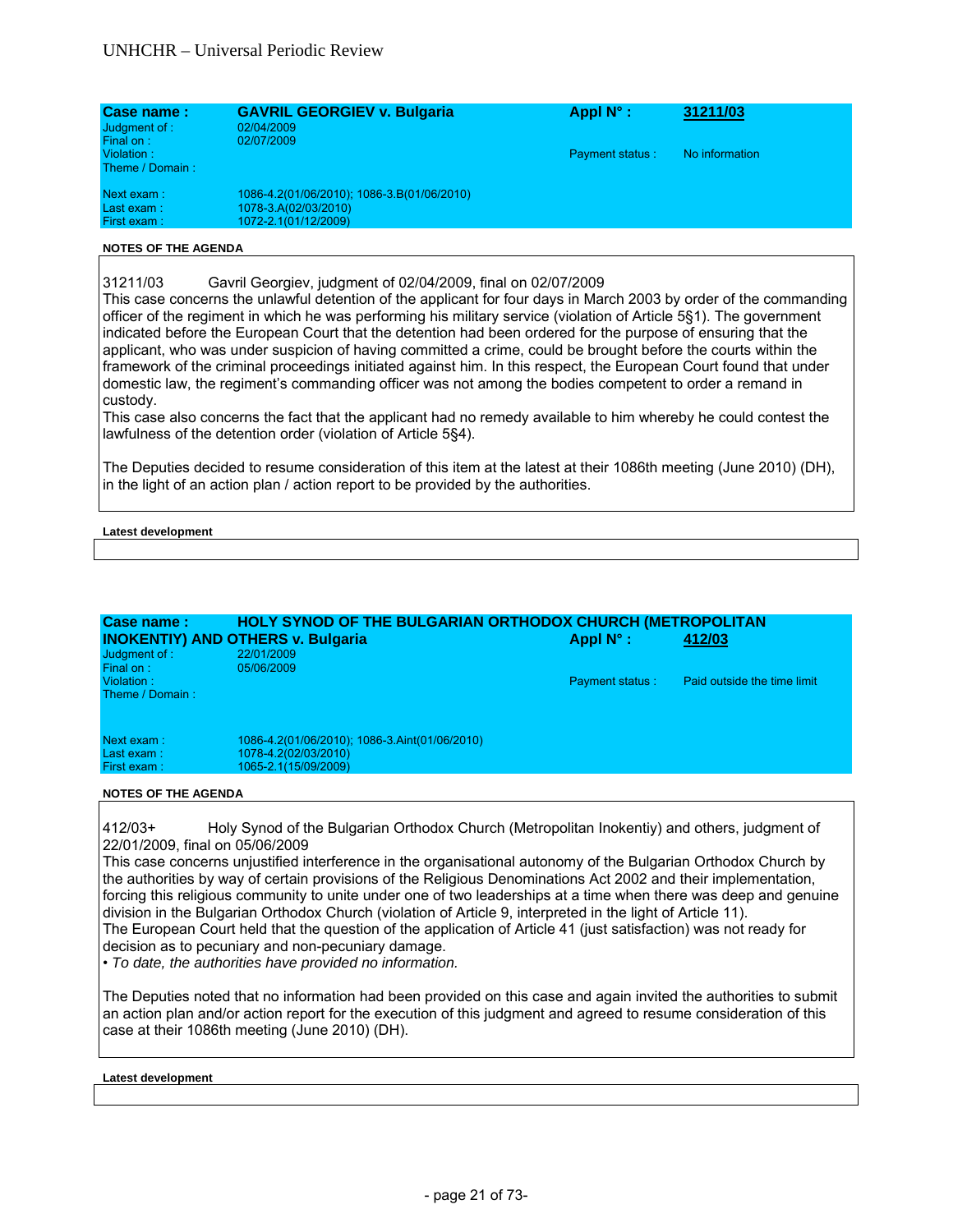| Case name:<br>Judgment of :<br>Final on: | <b>BONEV v. Bulgaria</b><br>08/06/2006<br>08/09/2006              | Appl $N^{\circ}$ :     | 60018/00               |
|------------------------------------------|-------------------------------------------------------------------|------------------------|------------------------|
| Violation:<br>Theme / Domain:            |                                                                   | <b>Payment status:</b> | Paid in the time limit |
| Next exam:<br>Last exam:<br>First exam:  | 1086-4.2(01/06/2010)<br>1072-4.2(01/12/2009)<br>982-2(05/12/2006) |                        |                        |

60018/00 Bonev, judgment of 08/06/2006, final on 08/09/2006

The case concerns the unfairness of the applicant's trial in that he was unable to cross-examine the witnesses whose statements had served as the main basis for his conviction in 1999 (violation of Article 6§§1 and 3 d)). The court considered that these witnesses could not be found, and could not be summonsed to appear as one of them had died and the other was not found at the indicated address (and was apparently a vagrant). It therefore, with the applicant's consent, had read into the record the testimony they had given at the stage of the preliminary investigation. The applicant appealed without success.

The European Court found that the applicant could not be regarded as having waived his rights under Article 6 of the Convention, as he was not represented by a lawyer when he agreed to the reading of the statements and, moreover, he had not been cautioned as to the consequences of this act. The Court noted, furthermore, that no effort had been made to establish the whereabouts of the only eyewitness still alive, even though the applicant was accused of murder and risked a severe sentence.

**Individual measures**: the applicant was sentenced in 1999 to ten years' imprisonment. According to the Code of Criminal Procedure (Articles 421§2 and 422§1, p. 4) when a judgment of the European Court has found a violation of the Convention which is decisive for the criminal proceedings, the Prosecutor General is obliged to request the reopening of the proceedings in question within one month from the date upon which he took cognisance of the judgment of the European Court.

*• Information is awaited on the applicant's present situation and on a possible request for reopening of his trial.*  **General measures**: The witnesses statements at issue in this case were included in the file on the basis of Article 279§1, pp. 4 and 5 of the Code of Criminal Proceedings of 1974. According to the first of these provisions, the statement of a witness given at the preliminary investigation could be read out at the trial and included in the file if the witness had died or he could not be found in order to be called. According to the second provision, this could also be done, if the witness, despite being duly subpoenaed, did not appear and the parties agreed to this. According to a new provision, introduced in 2003 (Art. 279§3), on the conditions of §1 (see above) statements made at the preliminary investigation may be included in the file if the parties agree. In such cases, the court is obliged either to appoint a lawyer for the accused, if he is not already represented but wishes to have a lawyer, or to explain to the accused what would be the consequences of his consent. This legislative framework was maintained in the new Code of Criminal Procedure of 2006 (Art. 281§§1 and 3).

*• Assessment: as it seems that it is still possible to include in criminal case-files witness statements given at the preliminary investigation without the consent of the accused, it is necessary to send the judgment of the European Court out to all criminal courts, to draw their attention in particular to the need for thorough efforts to locate witnesses before considering that they could not be found*.

It should be noted that two decisions of the Supreme Court, of 1981 and 1991, support this approach, but they were not followed in the present case (§31 of the European Court's judgment).

The judgment of the European Court was published on the Internet site of the Ministry of Justice www.mjeli.government.bg.

The Deputies decided to resume consideration of this item at the latest at their 1086th meeting (June 2010) (DH), in the light of information to be provided on the individual measures, namely the possible reopening of the trial, as well as on the general measures, namely the dissemination of the European Court's judgment to the competent courts.

**Latest development** 

Case name : CASE DEBELIANOVI v. Bulgaria **Access 1999 1991/00 Appl N°** : 61951/00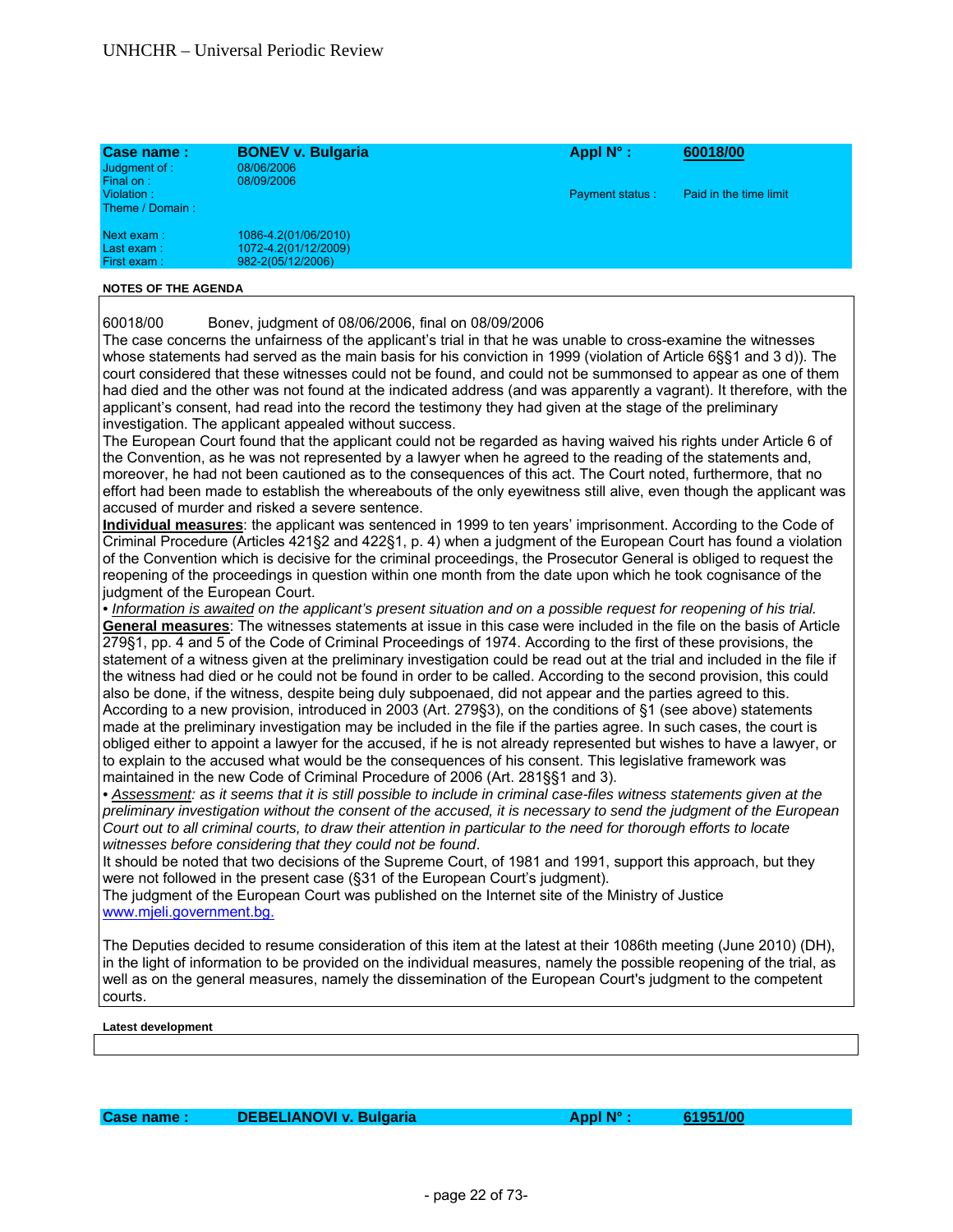| Judgment of :<br>Final on:<br>Violation:<br>delay<br>Theme / Domain:                                                                                                                                                                                                                                                                                                               | 29/03/2007<br>29/06/2007                                             | <b>Payment status:</b> | Paid outside time limit, short |
|------------------------------------------------------------------------------------------------------------------------------------------------------------------------------------------------------------------------------------------------------------------------------------------------------------------------------------------------------------------------------------|----------------------------------------------------------------------|------------------------|--------------------------------|
| Next exam:<br>Last exam:<br>First exam:                                                                                                                                                                                                                                                                                                                                            | 1086-4.2(01/06/2010)<br>1072-4.2fn(01/12/2009)<br>1007-2(15/10/2007) |                        |                                |
| $\mathbf{11.6} + \mathbf{1.6} + \mathbf{2.7} + \mathbf{3.8} + \mathbf{1.1} + \mathbf{1.1} + \mathbf{1.1} + \mathbf{1.1} + \mathbf{1.1} + \mathbf{1.1} + \mathbf{1.1} + \mathbf{1.1} + \mathbf{1.1} + \mathbf{1.1} + \mathbf{1.1} + \mathbf{1.1} + \mathbf{1.1} + \mathbf{1.1} + \mathbf{1.1} + \mathbf{1.1} + \mathbf{1.1} + \mathbf{1.1} + \mathbf{1.1} + \mathbf{1.1} + \mathbf$ |                                                                      |                        |                                |

61951/00 Debelianovi, judgment of 29/03/2007, final on 29/06/2007

The case concerns the fact that the applicants could not obtain enforcement of a final court decision of 1994 ordering the restitution of their house, which had been expropriated in 1953, converted into a museum and classified as a national historic monument. In June 1994 the Bulgarian National Assembly voted a moratorium on the laws concerning the restitution of properties with historical monument classification, which prevented the applicants from obtaining restitution of their property (violation of Article 1 of Protocol No. 1)

The European Court observed that the National Assembly's decision, constituting a temporary restriction on the use of property, was provided by law and pursued a legitimate aim, namely to ensure the preservation of protected national heritage sites. However, the situation imposed on the applicants had lasted for about 12½ years and, except for a small sum awarded in respect of the two months preceding the moratorium, the applicants had obtained no compensation for their inability to enjoy their property (§56 of the judgment). In addition, they still have no information as to when the impugned measures will end (§58 of the judgment).

**Individual measures**: The European Court considered that the question of the application of Article 41 was not yet ready for decision as regards pecuniary and non-pecuniary damage.

**General measures**: The National Assembly decision in question stipulated that the moratorium would remain applicable until the enactment of a new law on cultural monuments. In this context, the European Court noted that this decision fixed no time-limit in this respect and that no draft law seemed to be envisaged yet.

*• The authorities are invited to present an action plan for the execution of this judgment.* 

The judgment of the European Court was published on the Internet site of the Ministry of Justice www.mjeli.government.bg.

*• Dissemination of the European Court's judgment among relevant courts and authorities is expected, to raise their awareness of the Convention's requirements as they result from this case.* 

The Deputies decided to resume consideration of this item at the latest at their 1059th meeting (2-4 June 2009) (DH), in the light of an action plan to be provided on general measures.

#### **Latest development**

In a subsequent decision the Committee decided to resume consideration of this/these case/s at their 1086th meeting (June 2010) (DH).

The applicants submitted information on the individual measures by letter of 23/11/09.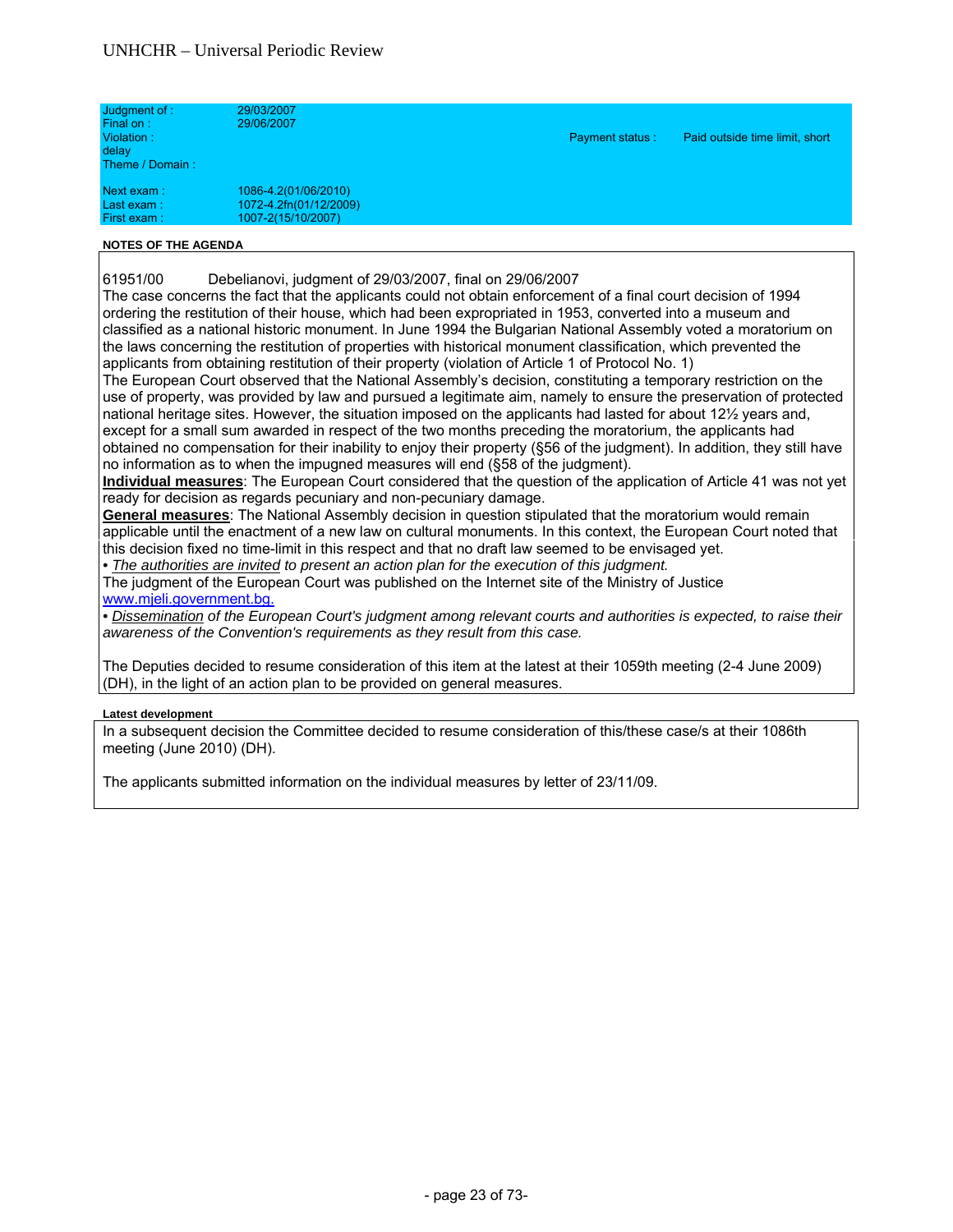| Case name:<br>Judgment of :                | <b>KAMBUROV v. Bulgaria (II)</b><br>23/04/2009                                             | Appl $N^{\circ}$ :     | 31001/02       |
|--------------------------------------------|--------------------------------------------------------------------------------------------|------------------------|----------------|
| Final on:<br>Violation:<br>Theme / Domain: | 23/07/2009                                                                                 | <b>Payment status:</b> | No information |
| Next exam:<br>Last exam:<br>First exam:    | 1086-4.2(01/06/2010); 1086-3.B(01/06/2010)<br>1078-3.A(02/03/2010)<br>1072-2.1(01/12/2009) |                        |                |

31001/02 Kamburov, judgment of 23/04/2009, final on 23/07/2009

This case concerns the fact that the applicant had no opportunity to appeal to a higher court against a judgment of 2002 by a district court convicting him and sentencing him to five days' detention for a minor disturbance to public order. Given the severity of the penalty provided for the offence concerned, i.e. up to fifteen days' detention, the European Court considered that the applicant should have had the possibility to have the judgment of the district court examined by a higher court (violation of Article 2 of Protocol No. 7).

The Deputies decided to resume consideration of this item at the latest at their 1086th meeting (June 2010) (DH), in the light of an action plan / action report to be provided by the authorities.

**Latest development** 

| Case name:<br>Judgment of :<br>Final on:<br>Violation:<br>Theme / Domain: | <b>KUSHOGLU v. Bulgaria</b><br>10/05/2007<br>10/08/2007              | Appl $N^{\circ}$ :<br><b>Payment status:</b> | 48191/99 |
|---------------------------------------------------------------------------|----------------------------------------------------------------------|----------------------------------------------|----------|
| Next exam:<br>Last exam:<br>First exam:                                   | 1086-4.2(01/06/2010)<br>1072-4.2fn(01/12/2009)<br>1007-2(15/10/2007) |                                              |          |

#### **NOTES OF THE AGENDA**

48191/99 Kushoglu, judgment of 10/05/2007, final on 10/08/2007 and of 03/07/2008, possibly final on 03/10/2008

The case concerns the fact that through arbitrary decisions the domestic courts failed to assist the applicants in recovering the property they were forced to sell to the local municipality in 1989, when the communist regime forced tens of thousands of ethnic Turks, among them the applicants, to emigrate (violation of Article 1 of Prot. no. 1).

The house in question was sold by the municipality to third parties in 1990. In 1995 the Supreme Court declared with final effect the nullity of the transaction of 1989 but referred the issue concerning the validity of the contract between the municipality and the third parties to the lower courts for further examination. By final decision of 1996 the domestic courts declared that the third parties had acquired the house on the basis of their contract with the municipality, which is in manifest contradiction with the Property Act and the relevant practice of Bulgarian courts (when a property sale is declared null and void, subsequent buyers cannot acquire title to the property). The European Court noted that those findings were vague to the point of being arbitrary (§53).

The European Court further found that the authorities' failure to afford the applicants judicial procedures of effective and fair adjudication in accordance with the applicable law continued in 1998 since the second action was dismissed on the ground that the matter was *res judicata*. Thus, the reasons provided by the courts for their refusal to examine this action were in contradiction with the applicants' second claim, in which they did not challenge the validity of the contract in question but claimed restitution on other grounds (§58).

Consequently the European Court observed that the legal acts which denied the applicants' *rei vindicatio* claims and precluded any further action on their part to recover possession of the house did not meet the Convention's requirement of lawfulness and did not have a clear basis in domestic law.

**Individual measures**: The European Court delivered its judgment on just satisfaction on 03/07/2008. This judgment is not final yet..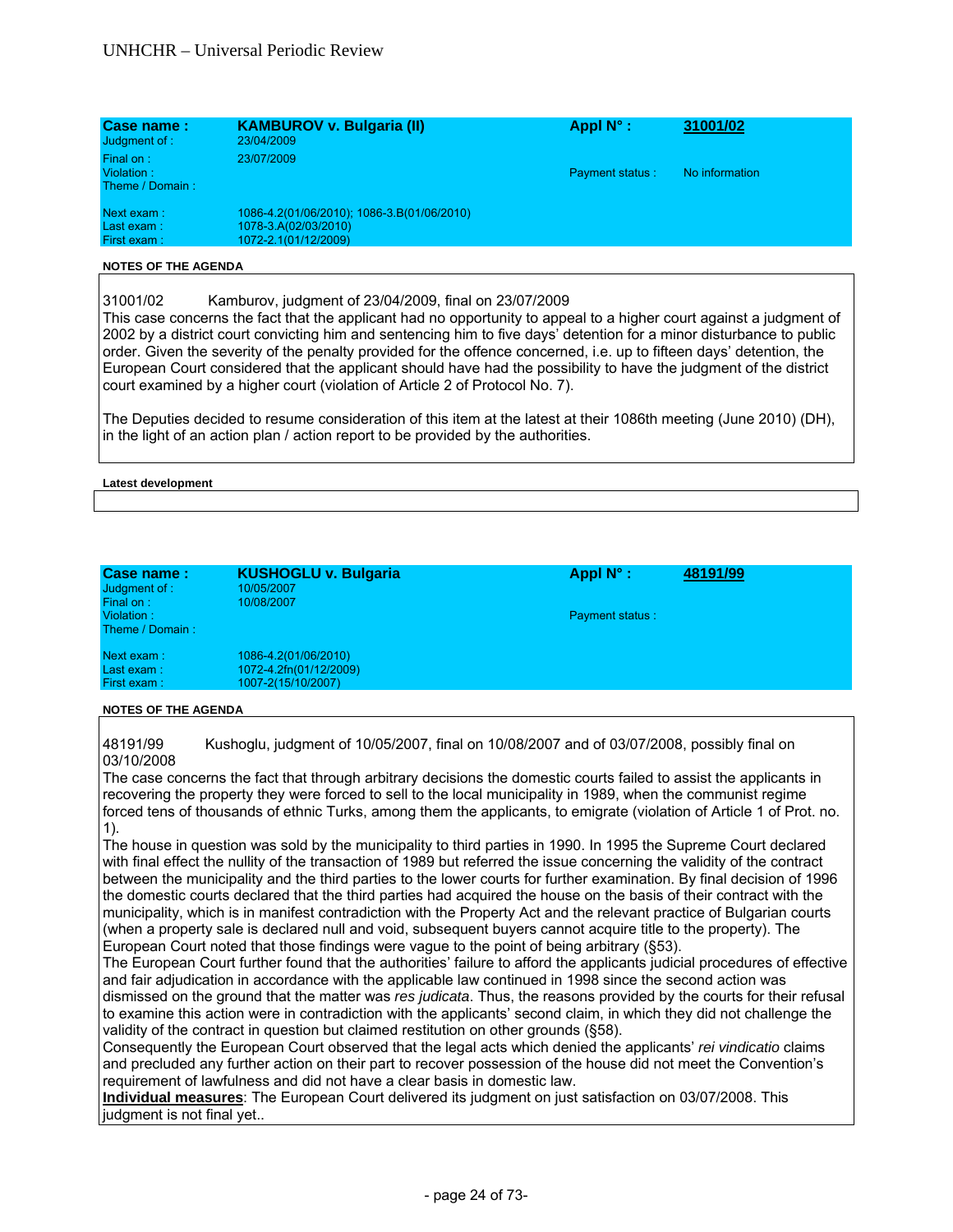**General measures**: The European Court noted that the domestic courts' decisions were given in contradiction with existing law and court practice.

*• The authorities are invited to provide information on current practice of domestic courts in similar cases and, if appropriate, measures taken or envisaged to comply with the requirements of the European Convention. • Publication of the European Court's judgment and its dissemination to relevant courts and authorities are expected, in order to raise their awareness of the Convention's requirements as they result from this case.* 

The Deputies decided to resume consideration of this item at the latest at their 1059th meeting (2-4 June 2009) (DH), in the light of further information to be provided on general measures.

#### **Latest development**

In a subsequent decision the Committee decided to resume consideration of this/these case/s at their 1086th meeting (June 2010) (DH).

| Case name:<br>Judgment of :<br>Final on: | <b>SADAYKOV v. Bulgaria</b><br>22/05/2008<br>22/08/2008                                    | Appl $N^{\circ}$ :     | 75157/01       |
|------------------------------------------|--------------------------------------------------------------------------------------------|------------------------|----------------|
| Violation:<br>Theme / Domain:            |                                                                                            | <b>Payment status:</b> | No information |
| Next exam:<br>Last exam:<br>First exam:  | 1086-4.2(01/06/2010); 1086-3.B(01/06/2010)<br>1078-3.B(02/03/2010)<br>1043-2.1(02/12/2008) |                        |                |

#### **NOTES OF THE AGENDA**

75157/01 Sadaykov, judgment of 22/05/2008, final on 22/08/2008

The case concerns the unlawful detention of the applicant for a period of 8 days in November 1999 pending his expulsion, because – contrary to the requirements of the domestic law – his detention was not based on a written order explicitly stating that he was to be detained pending expulsion (violation of Article 5§1(f)).

The European Court noted that Bulgarian law at the time made a distinction between an order for an alien's deportation and an order for his or her detention pending such deportation. The Court concluded that, as only an order for deporting the applicant had been issued, it could hardly be considered to have authorised additionally his detention for a period which was not subject to an upper limit.

The case also concerns the absence of a meaningful opportunity for the applicant to have the lawfulness of his detention pending deportation decided speedily by a court (violation of Article 5§4). The European Court noted that even assuming that the applicant could have had the lawfulness of his detention reviewed by a court by challenging in court his deportation order, such an application for judicial review could have only been lodged if the administrative avenues for appeal had already been exhausted or if the time-limit for their exhaustion had already expired. Bearing in mind that the applicant was deported 8 days after his arrest, the Court considered that the applicant had no realistic possibility of using this remedy to obtain a prompt review of his detention pending deportation. It was also not established that the applicant had at his disposal any other avenues for redress, given that Bulgarian law does not provide for a general *habeas corpus* procedure applying to all kinds of deprivation of liberty.

**Individual measures**: None as the applicant was deported in November 1999.

# **General measures:**

*1) Unlawful detention pending expulsion (Article 5§1):* 

• Information is awaited on measures envisaged to prevent future, similar violations.

*2) Impossibility to have the lawfulness of detention pending deportation decided speedily by a court (Article 5§4):* This case presents similarities to the Al-Nashif case (Section 4.2).

*• Information is awaited in the present case on regulations and practice relating to the judicial supervision of detention pending deportation.*

The Deputies decided to resume consideration of this item at the latest at their 1086th meeting (June 2010) (DH) in the light of information to be provided on general measures.

#### **Latest development**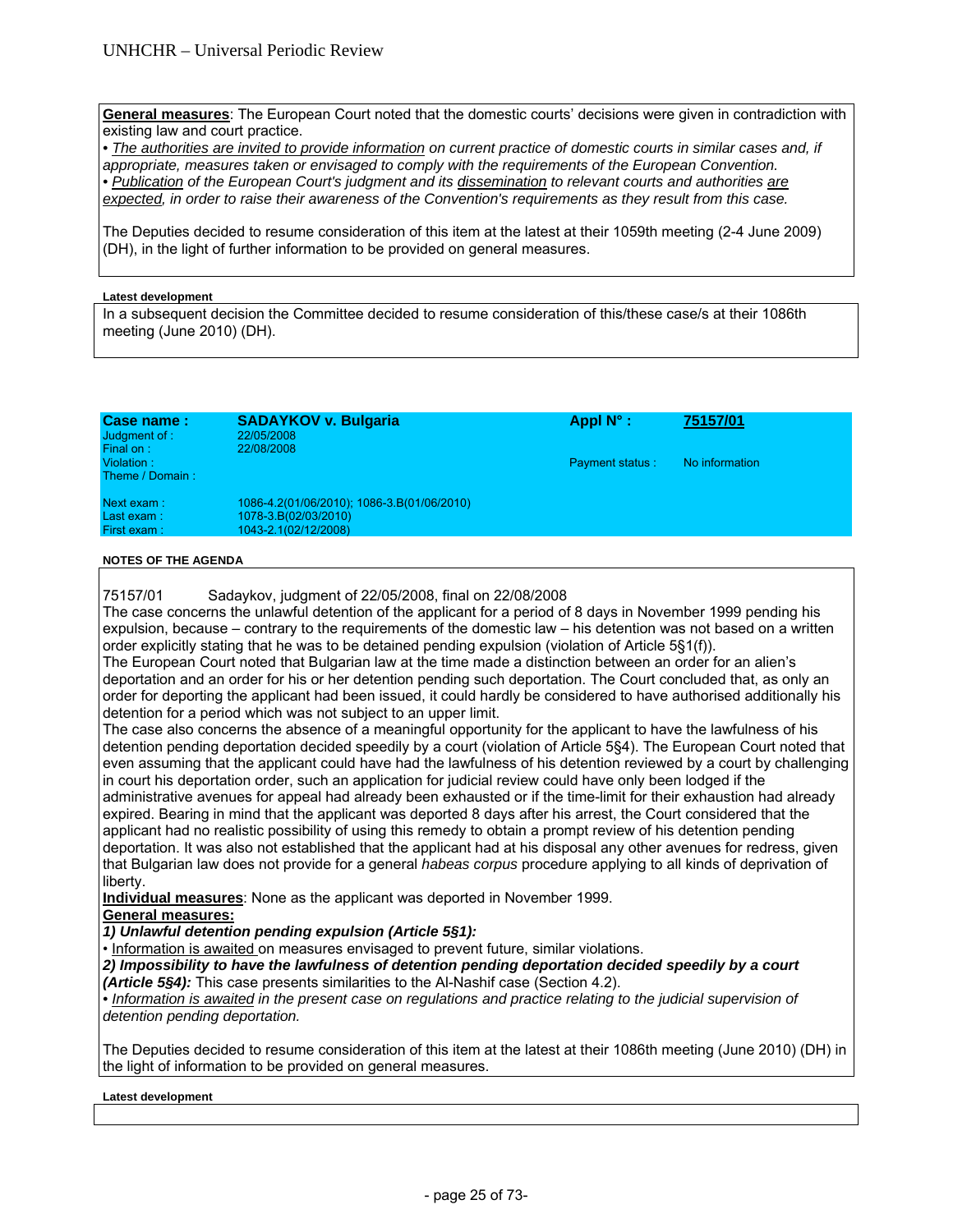| Case name:<br>Judgment of :<br>Final on: | VELIKOVI v. Bulgaria<br>15/03/2007<br>09/07/2007                     | Appl $N^{\circ}$ :     | 43278/98               |
|------------------------------------------|----------------------------------------------------------------------|------------------------|------------------------|
| Violation:<br>Theme / Domain:            |                                                                      | <b>Payment status:</b> | Paid in the time limit |
| Next exam:<br>Last exam:<br>First exam:  | 1086-4.2(01/06/2010)<br>1072-4.2fn(01/12/2009)<br>1007-2(15/10/2007) |                        |                        |

### **- Cases concerning the violation of the applicants' right to the peaceful enjoyment of their possessions due to the annulment of their title to property acquired under the communist regime**

43278/98+ Velikovi and others, judgment of 15/03/2007, final on 9/07/2007, judgment of 24/04/2008 (just satisfaction), final on 24/07/2008

45116/98 Kalinova, judgment of 08/11/2007, final on 08/02/2008

The cases concern the violation of the applicants' right to the peaceful enjoyment of their possessions due to the annulment of their title to property acquired under the communist regime (violations of Article 1 of Protocol No. 1). The applicants had acquired property which had previously been nationalised. After the entry into force of the Restitution Act in February 1992, the pre-nationalisation owners or their heirs successfully sued for recovery of the property.

The European Court considered that the interference with the applicants' property rights was provided by law and pursued a legitimate aim, namely redress for the victims or arbitrary nationalisation under communism (§§162, 176) but nonetheless considered that, having regard to the specific conditions of the following cases, the authorities had not struck an appropriate balance between the public interest and the applicants' rights:

*- In the case of Bogdanovi and Tzilevi* the applicants' property titles were annulled pursuant to Article 7 of the Restitution Act, which provides that a title is invalid when the buyer has acquired the property in breach of the law, by virtue of their position in the Communist party or through abuse of power. The European Court noted that the applicants had acted in good faith and that the titles had been annulled due to procedural errors committed by the authorities at the time of acquisition. In addition the applicants did not receive sufficient compensation.

*- In the case of Todorova*, the property at issue had been acquired by the applicant's family in 1953 in reparation for an expropriation. The title was annulled pursuant to Article 1 of the Restitution Act on the ground that the expropriation had been irregular and thus the reparation was not valid. The European Court observed that the title had not derived from a commercial transaction but from an act of the competent authorities: thus the applicant should not have suffered the consequences of errors by the state which led to her being unable either to recover the expropriated property or obtain compensation for it.

*- In the case of Eneva and Dobrev* the applicants, acting in good faith, bought a formerly nationalised apartment now owned by a third party. The authorities found that this third party's title to the property was irregular and accordingly ruled the subsequent transaction between the third party and the applicants invalid with a view to restoring the property to the pre-nationalisation owners. The European Court considered that, in the interest of legal certainty, clear rules should have been established concerning the restitution of property acquired in good faith. It moreover noted that the compensation to which the applicants were entitled was no greater than that provided for persons having acquired property unlawfully.

*In addition, in the Kalinova case*, the applicant's title to a house she bought from the state in 1990 was annulled in 1996 as having been acquired in violation of Article 110 of the Law on State Properties. The house had been expropriated by the state initially in 1984, however, following the annulment of the applicant's title to a house, the competent court declared the expropriation irregular, and ordered restitution of the house to the previous owners. The European Court found that the applicant had acquired the house in good faith on the basis of the rules applicable at the time, and had been deprived of it by extensive application of the legislation governing restitution without having received any compensation for this deprivation.

**Individual measures**: The European Court reserved the question of the application of Article 41 in the Kalinova case. The Court awarded just satisfaction is respect of pecuniary and non-pecuniary damages to those applicants in the case of Velikovi and others whose cases led to findings of violations of the Convention. **General measures**:

*• The authorities are invited to provide information on the current practice of domestic courts in similar cases and, if appropriate, measures taken or envisaged to comply with the requirements of the Convention. In this context, they are invited to keep in mind the European Court's observation concerning the proportionality according to which two*  factors should be taken into consideration: due consideration of the factual and legal particularities of each case *when determining whether it falls within the scope of the Restitution Act, and the question of adequate compensation.*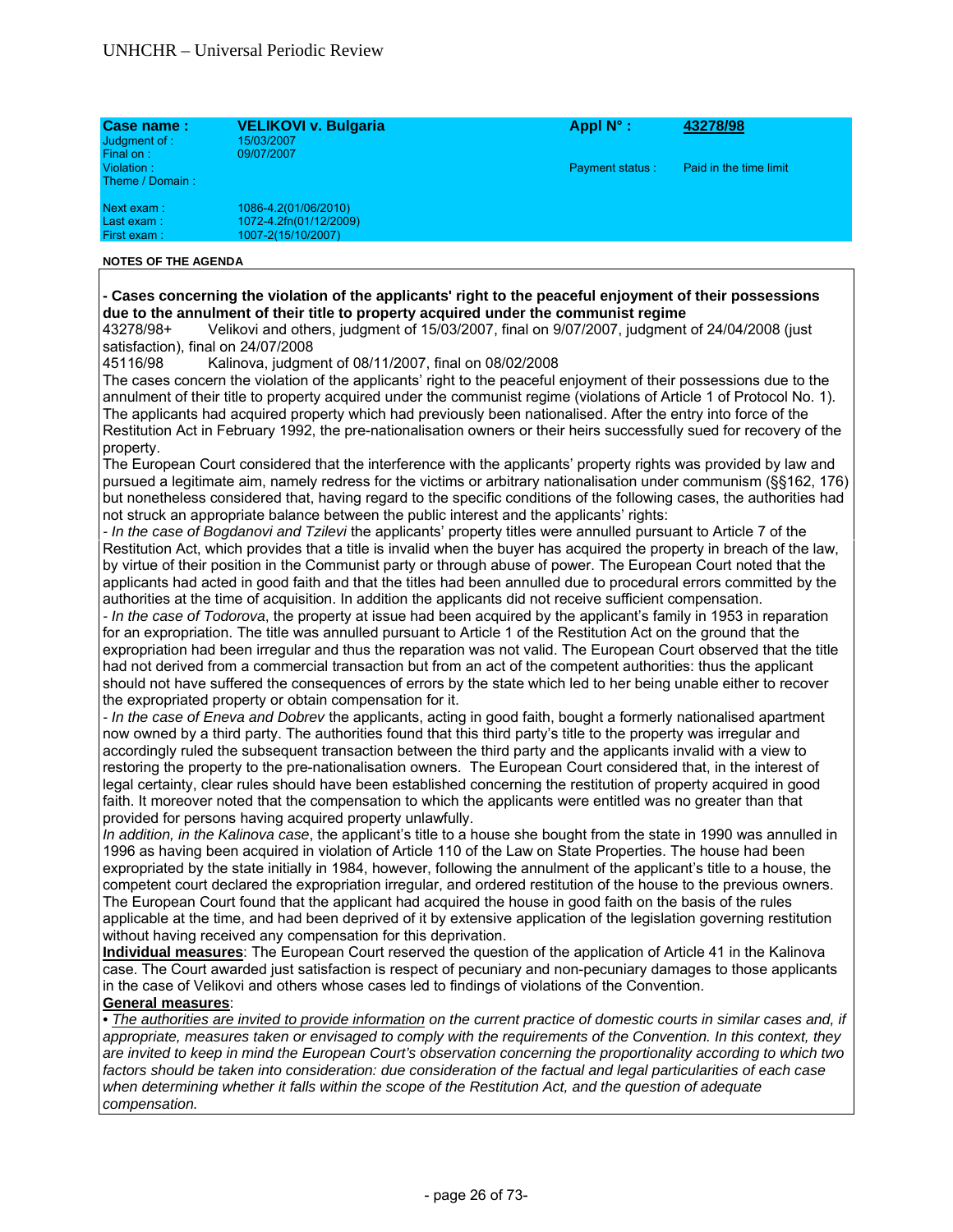*• Awaited is also dissemination of the Velikovi and others judgment of the European Court to relevant authorities to raise their awareness of the Convention's requirements as they result from this case.*  This judgment was published on the website of the Ministry of Justice www.mjeli.government.bg.

The Deputies decided to resume consideration of these items:

1 at their 1043rd meeting (2-4 December 2008) (DH), in the light of information to be provided on the payment of the just satisfaction, if necessary;

2. at the latest at their 1st DH meeting in 2009, in the light of information to be provided on individual and general measures.

#### **Latest development**

Later on new cases have been added to this group.

In a subsequent decision the Committee decided to resume consideration of this/these case/s at their 1086th meeting (June 2010) (DH).

| Case name:<br>Judgment of:<br>Final on: | <b>ZHECHEV v. Bulgaria</b><br>21/06/2007<br>21/09/2007 | Appl $N^{\circ}$ :     | 57045/00               |
|-----------------------------------------|--------------------------------------------------------|------------------------|------------------------|
| Violation:<br>Theme / Domain:           |                                                        | <b>Payment status:</b> | Paid in the time limit |
| Next exam:                              | 1086-4.2(01/06/2010)                                   |                        |                        |
| Last exam:                              | 1072-4.2(01/12/2009)                                   |                        |                        |
| First exam:                             | 1013-2(03/12/2007)                                     |                        |                        |
|                                         |                                                        |                        |                        |

#### **NOTES OF THE AGENDA**

57045/00 Zhechev, judgment of 21/06/2007, final on 21/09/2007

The case concerns the unjustified refusal by the domestic courts to register an association in 1999 on the ground that its aims were "political" and incompatible with the Constitution (violation of Article 11).

As to the alleged "political" character of the association, the European Court found that since associations were not allowed to participate in national, local or European elections there was no "pressing social need" to require every association deemed to pursue "political" goals to register as a political party. Moreover, the exact meaning of the term "political" appeared quite vague under Bulgarian law. Thus, in the present case the domestic courts had considered that a campaign for the restoration of the Constitution of 1879 and the monarchy fell within that category. In another case, the courts stated that the holding of meetings and other forms of public campaigning by an association aimed at achieving alleged minority rights also amounted to political goals (see the judgment in the case of the *UMO Ilinden and others*, judgment of 19/01/2006). The Constitutional Court has, for its part, adopted a different definition of "political", which was centred on "participation in the process of forming the bodies through which ... the people exercise<sup>[d]</sup> its power" (judgment of 21/04/1992). In the light of the foregoing, the European Court found that a classification based on this criterion is liable to produce inconsistent results and give rise to considerable uncertainty among those wishing to apply for registration.

As to the alleged incompatibility of the association's aims with the Constitution of 1991, the European Court observed that restoring the monarchy or campaigning for change in legal and constitutional structures were not in themselves incompatible with the principles of democracy, as there was also nothing to suggest that the association would use violent or undemocratic means to achieve its aims.

**Individual measures**: The applicant, one of the founders of the association in question, may reapply for registration of the association. However, it appears that the individual measures are closely linked to the general measures (see below).

*• Information would be useful on the applicant's present situation.* 

# **General measures**:

*1) "Political" aims as a ground to refuse registration as association:* The ban on associations' pursuing political goals or carrying out political activities solely characteristic of political parties, at the origin of the domestic court's refusal to register the applicant's association, is provided in Article 12§2 of the Constitution of 1991.

**•** The Bulgarian authorities are invited to provide information on measures envisaged or already taken to overcome *the shortcomings identified by the European Court in its judgment.* 

*2) Incompatibility of the aims of the association with the Constitution:* Solutions to this problem are also being discussed in particular in the framework of the UMO Ilinden and others case (59491/00, Section 4.2).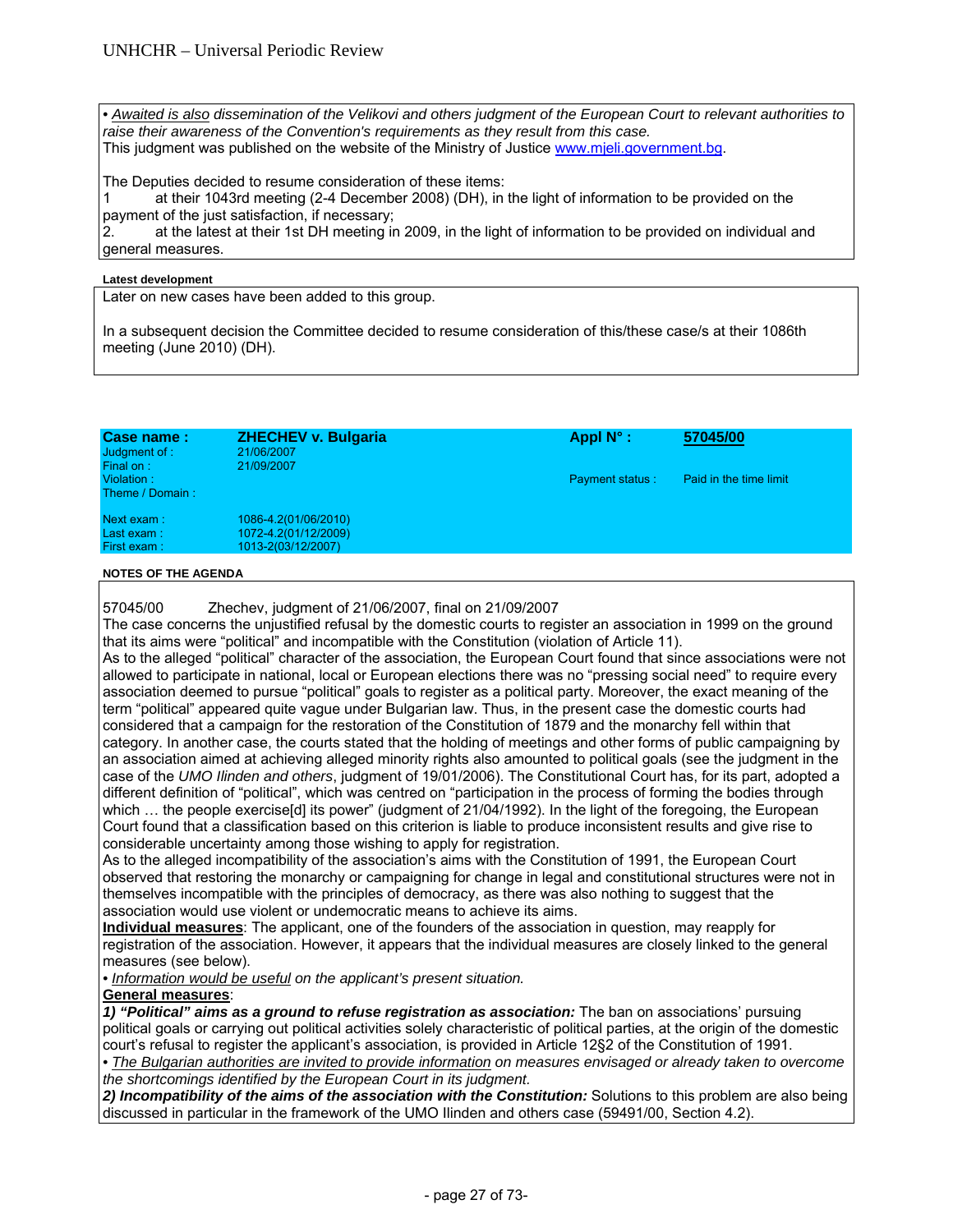**•** Information is also awaited on the publication of the judgment in this case and on its wide dissemination to the *competent authorities.* 

The Deputies decided to resume consideration of this item at the latest at their 1086th meeting (June 2010) (DH), in light of the Bulgarian authorities' action plan to be provided by the authorities for the execution of this judgment.

#### **Latest development**

In a subsequent decision the Committee decided to resume consideration of this/these case/s at their 1072nd meeting (December 2009) (DH).

# Theme / Domain : Length of detention on remand

| Case name:<br>Judgment of :<br>Final on: | <b>BOJILOV v. Bulgaria</b><br>22/12/2004<br>22/03/2005              | Appl $N^{\circ}$ :     | 45114/98               |
|------------------------------------------|---------------------------------------------------------------------|------------------------|------------------------|
| Violation:<br>Theme / Domain:            | Length of detention on remand                                       | <b>Payment status:</b> | Paid in the time limit |
| Next exam:<br>Last exam:<br>First exam:  | 1086-4.2(01/06/2010)<br>1072-4.2fn(01/12/2009)<br>928-2(06/06/2005) |                        |                        |

#### **NOTES OF THE AGENDA**

| 45114/98 | Bojilov, judgment of 22/12/2004, final on 22/03/2005  |
|----------|-------------------------------------------------------|
| 42026/98 | Asenov, judgment of 15/07/2005, final on 15/10/2005   |
| 47799/99 | Bojinov, judgment of 28/10/2004, final on 28/01/2005  |
| 56796/00 | Danov, judgment of 26/10/2006, final on 26/01/2007    |
| 60859/00 | Hristova, judgment of 07/12/2006, final on 07/03/2007 |
| 48870/99 | Iliev, judgment of 22/12/2004, final on 22/03/2005    |
| 40063/98 | Mitev, judgment of 22/12/2004, final on 22/03/2005    |
| 47279/99 | Yosifov, judgment of 07/12/2006, final on 07/03/2007  |

These cases, except the Bojinov case, concern the excessive length of the applicants' pre-trial detention between 1994 and 2000, in view of the insufficient reasons to justify it and in view of the fact that "special diligence" was not displayed in the conduct of the proceedings in the Mitev case (violations of Article 5§3). The Asenov and Hristova cases also concern the lack of judicial review of the lawfulness of the detention, due to refusals by the competent court to examine the applicants' requests concerning bail, in spite of the fact that they remained in detention (violations of Article 5§4).

The Asenov, Bojilov, Danov, Mitev and the Yosifov cases also concern violations of the applicants' right to be brought before a judge promptly after their arrest (violations of Article 5§3).

The Asenov, Bojilov, Bojinov, Hristova and Mitev cases also relate to the unlawfulness of the applicants' continued detention pending trial following the domestic courts' decisions ordering their release (violations of Article 5§1). In the Hristova case this violation was due in particular to the fact that the applicant remained in detention despite the expiry of the maximal time-limit for detention pending trial provided for in the law.

The Danov case also concerns the failure to justify the continuation of the applicant's house arrest (violation of Article 5§3) and the unfairness of the proceedings in response to the applicant's appeal against his detention (violation of Article 5§4).

The Bojilov, Bojinov, Hristova, Mitev and Yosifov cases also relate to the lack of an enforceable right in Bulgarian law to compensation for detention contrary to Article 5 of the Convention (violations of Article 5§5).

The Asenov, Hristova, Iliev, Mitev and Yosifov cases also concern the excessive length of the criminal proceedings instituted against the applicants (violations of Article 6§1).

The Hristova and Mitev cases also relate to the competent court's failure to examine promptly some of the applicants' requests for release (violations of Article 5§4). Finally, the cases of Mitev and Yosifov relate also to the lack of effective remedies to enforce, at national level, the right to a hearing "within a reasonable time" (violations of Article 13).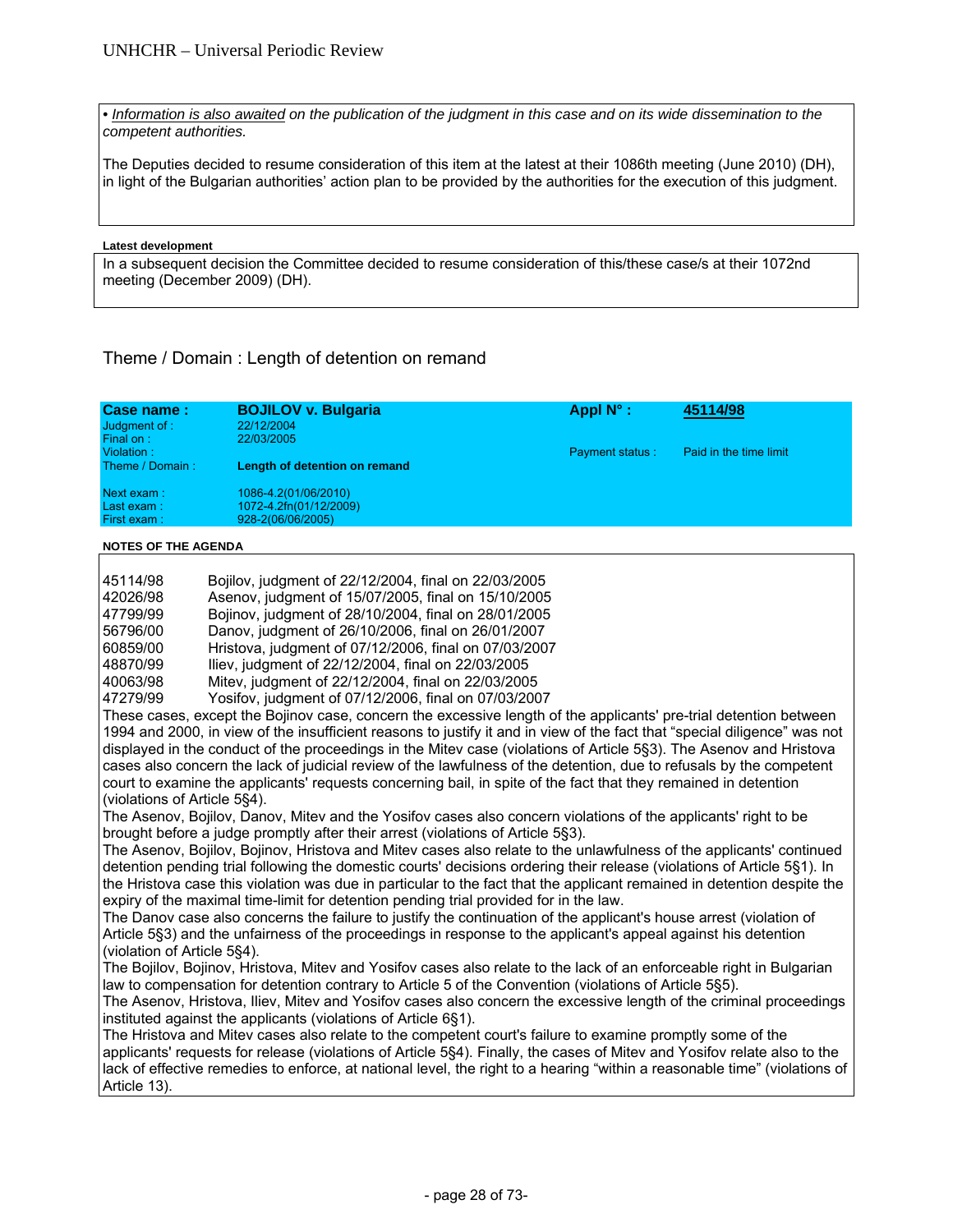**Individual measures**: The proceedings instituted against the applicants in the cases of Asenov, Hristova and Iliev ended. The applicants in the cases of Asenov, Bojilov, Danov, Hristova, Iliev, Mitev and Yosifov were released. The European Court granted the applicants just satisfaction in respect of the non-pecuniary damage they suffered. *• Information is awaited on the state of domestic proceedings in the Mitev and Yosifov cases and, if appropriate, on their acceleration.* 

#### **General measures***:*

## *1) Excessive length of the detention pending trial in the Asenov, Bojilov, Danov and Iliev cases (Article 5§3) and the unlawfulness of the applicants' continued detention pending trial in the Asenov, Bojilov, Bojinov and Mitev cases (Article 5§1)*:

*• Information provided:* The authorities have sent the translated text of the judgments in the Bojilov and Asenov cases out to the Sofia District Court and to the corresponding prosecutor's office. The judgments in the Bojilov, Asenov and Danov cases have been posted on the internet site of the Ministry of Justice (www.mjeli.government.bg).

Between 2001 and 2006 six training seminars on Articles 5 and 6 of the Convention have been implemented for Bulgarian judges, prosecutors, representatives from the Ministry of Justice and police officials.

*• Information expected*: *In view of the development of the direct effect given by Bulgarian courts to the Convention*  and to the Court's case-law, a circular to the authorities competent for pre-trial detention would be a relevant *measure. This circular should draw their attention in particular to the need to take into consideration the resources of the person concerned when deciding on the amount of the bail (§§60-65 of the Bojilov judgment and Article 61§2 of the new Code of Criminal Procedure), to their obligation to provide sufficient justification of detention, when such detention results from non-payment of the requested guarantee (§§69-71 of the Asenov judgment) and to the requirements of the Convention concerning the reasoning of the decisions on detention pending trial (§§45 and 46 of the Iliev judgment). The attention of the competent authorities should also be drawn to the particular vigilance required in respect of execution of decisions for release (see in particular §§69-75 of the Bojilov judgment, §§35-39 of the Bojinov judgment and §§116-119 of the Mitev judgment).* 

 *2) Lack of judicial review of the lawfulness of the detention in the Asenov case (Article 5§4)*: It should be noted that according to the new Code of Criminal Procedure (which entered into force in April 2006), in case of non-payment of bail, the court may order and the prosecutor may request either house arrest or detention of the accused person (article 61§5). Now, such measures must be justified by the competent court (articles 59 and 63 of the new CCP). Furthermore, the accused may now contest the lawfulness of detention resulting from nonpayment of bail at each stage of the proceedings (articles 65§11 and 270 of the new CCP), whilst the provisions in force at the relevant time did not provide such a possibility at the stage of the preliminary investigation.

*• Information is awaited on the dissemination of the European Court's judgment to criminal courts, to draw their attention to their obligation to ensure judicial review of the lawfulness of detention, when such detention results from non-payment of the requested guarantee.* 

*3) Excessive length of detention pending trial in the Mitev case (caused by the fact that "special diligence" was not displayed in the conduct of the proceedings) (Article 5§3):* this case presents similarities to the Kuibishev case (Section 6.2).

*4) Failure to justify the continuation of the applicant's house arrest (Article 5§3) and the unfairness of the proceedings in response to the applicant's appeal against his detention (violation of Article 5§4) in the Danov case*: With respect to the violation of Article 5§3, the case presents similarities to that of Nikolova No. 2 (Section 4.2, Kitov group). Concerning the violation of Article 5§4, the authorities were invited to consider publishing and disseminating this judgment, to draw competent courts' attention to their obligation to inform the defence of any source of information used by the authorities to justify a deprivation of liberty (see in particular §§ 92-93 of the judgment).

The European Court's judgment in the Danov case has been posted on the internet site of the Ministry of Justice (www.mjeli.government.bg).

*• Information is awaited on the dissemination of this judgment as suggested above.*

*5) Right to be brought before a judge (Article 5§3):* the Asenov, Bojilov, Danov and Mitev cases present similarities to those of Assenov (judgment of 28/10/1998) and Nikolova (judgment of 25/03/1999) closed by Resolutions ResDH(2000)109 and ResDH(2000)110, following a legislative reform of criminal procedure which took effect from 01/01/2000.

 *6) Lack of prompt examination of the request for release (Article 5§4):* the Mitev case presents similarities to the Nikolov case (judgment of 30/01/03) which had been transferred to Section 6.2, following the entry into force of new provisions of the Code of Criminal Procedure providing for more strict time-limits for the examination of requests for release.

 *7 Lack of an enforceable right to compensation for detention contrary to Article 5 (Article 5§5):* the Bojilov, Bojinov and Mitev cases present similarities to the Yankov case (1051st meeting (17-19 March 2009)).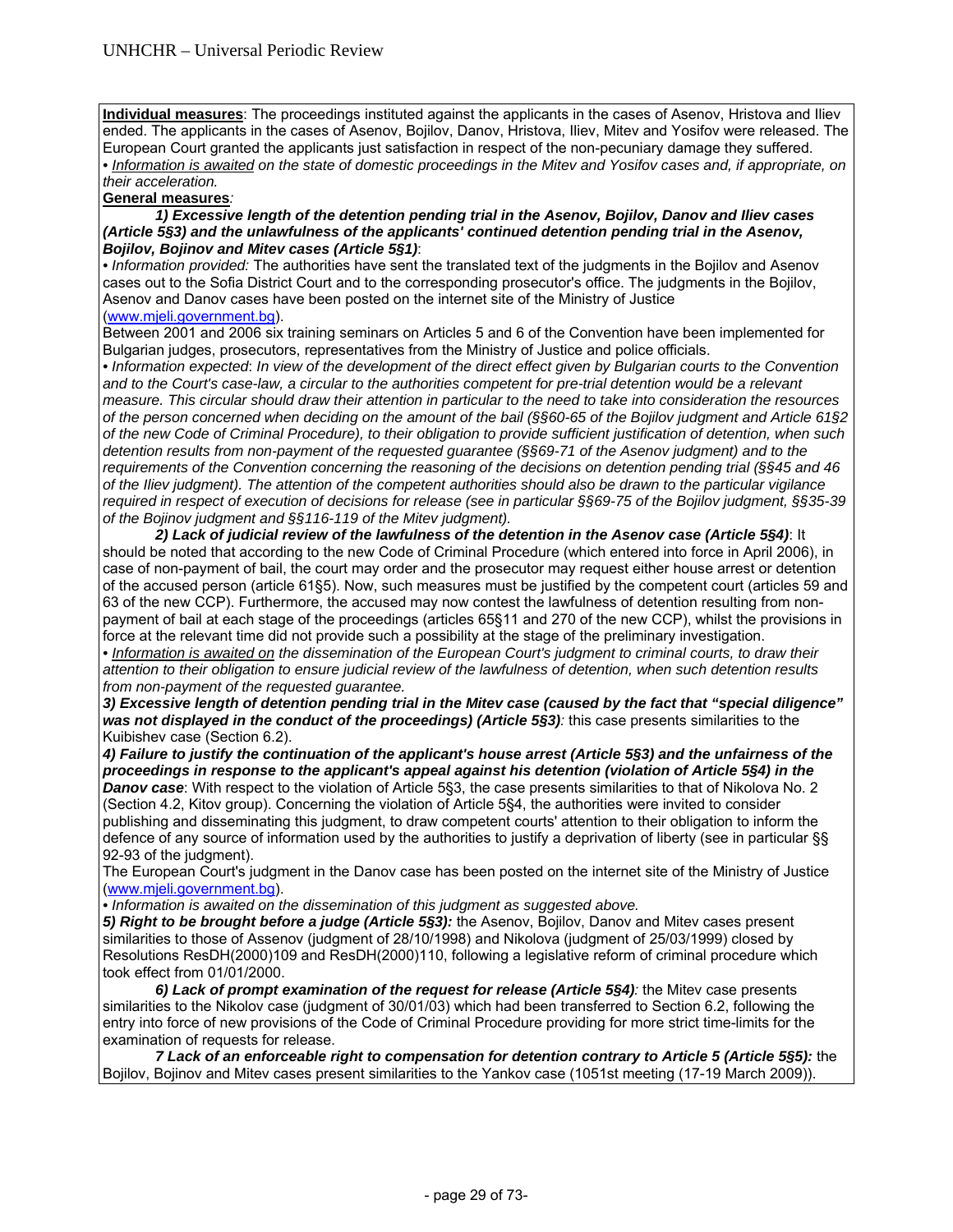*8) Excessive length of the criminal proceedings (Article 6§1) and the lack of an effective remedy at the applicant's disposal in this respect (Article 13):* the Asenov, Iliev and Mitev cases present similarities to the Kitov case (Section 4.2).

The Deputies decided to resume consideration of these items at their 1051st meeting (17-19 March 2009) (DH), in the light of information to be provided on individual measures, namely the situation of the criminal proceedings pending in the Mitev and Yosifov cases, and on general measures, namely the dissemination of the European Court's judgments by means of circular letters to the competent authorities.

#### **Latest development**

In a subsequent decision the Committee decided to resume consideration of this/these case/s at their 1086th meeting (June 2010) (DH).

| Case name:<br>Judgment of:<br>Final on: | <b>GEORGIEVA v. Bulgaria</b><br>03/07/2008<br>03/10/2008               | Appl $N^{\circ}$ :     | 16085/02               |
|-----------------------------------------|------------------------------------------------------------------------|------------------------|------------------------|
| Violation:<br>Theme / Domain:           | Length of detention on remand                                          | <b>Payment status:</b> | Paid in the time limit |
| Next exam:<br>Last exam:<br>First exam: | 1086-4.2(01/06/2010)<br>1072-4.2fn(01/12/2009)<br>1051-2.1(17/03/2009) |                        |                        |

#### **NOTES OF THE AGENDA**

16085/02 Georgieva, judgment of 3/07/2008, final on 3/10/2008

The case concerns the excessive length of the applicant's pre-trial detention between August 2001 and March 2002, due to the lack of "special diligence" in the conduct of the criminal investigation and to the absence of grounds justifying the amount of the bail imposed (violation of Article 5§3).

The case also concerns the lack of an adequate review of the lawfulness of the applicant's detention due to the refusal of the domestic courts to examine all the relevant arguments she raised in favour of her release (violation of Article 5§4). The domestic courts refused to examine the applicant's argument that the small quantity of heroine seized from her was intended for her personnal consumption, on the ground that this issue concerned the merits of the case and with the aim of ensuring the impartiality of the criminal courts, which in the Bulgarian judicial system decide both on the lawfulness of the detention and on the merits of the case. The European Court considered that the applicant's argument was relevant to the examination of the lawfulness of her detention, since the domestic law did not provide a criminal sanction in the case indicated by the applicant, and that the courts could not refuse to examine it on the grounds they invoked.

**Individual measures:** The applicant was released in March 2002.

*• Assessment: No further individual measure appears to be necessary.* 

**General measures:** 

*1) Excessive length of pre-trial detention due to the lack of special diligence in the conduct of the criminal proceedings (Article 5§3):* This issue was raised in particular in the case of Roumen Todorov (judgment of 20/10/2005), examination of which was closed by Resolution CM/Res/DH(2007)158 on the ground that the direct effect which is now beginning to be given to the case-law of the European Court in domestic law will make it possible to avoid future violations linked with the excessive duration of detention on remand due to inadequate diligence in the conduct of criminal proceedings.

 *Information is awaited on the dissemination of the European Court's judgment in this case dealing with this issue to criminal courts with the aim of drawing their attention to their obligations under the Convention in this respect. Information would be appreciated on any other measure taken or envisaged to ensure that criminal proceedings are conducted with special diligence when a suspect or an accused person is detained pending trial.* 

*2) Excessive length of pre-trial detention due to the lack of grounds to justify the amount of the bail (Article 5§3) :* This case present similarities to the case of Bojilov (Section 4.2).

*3) Lack of adequate review of the lawfulness of the detention due to the refusal of domestic courts to examine all relevant arguments in favour of the release (Article 5§4) :* 

• *Information is awaited on any measure taken or envisaged authorities to prevent new, similar violations.*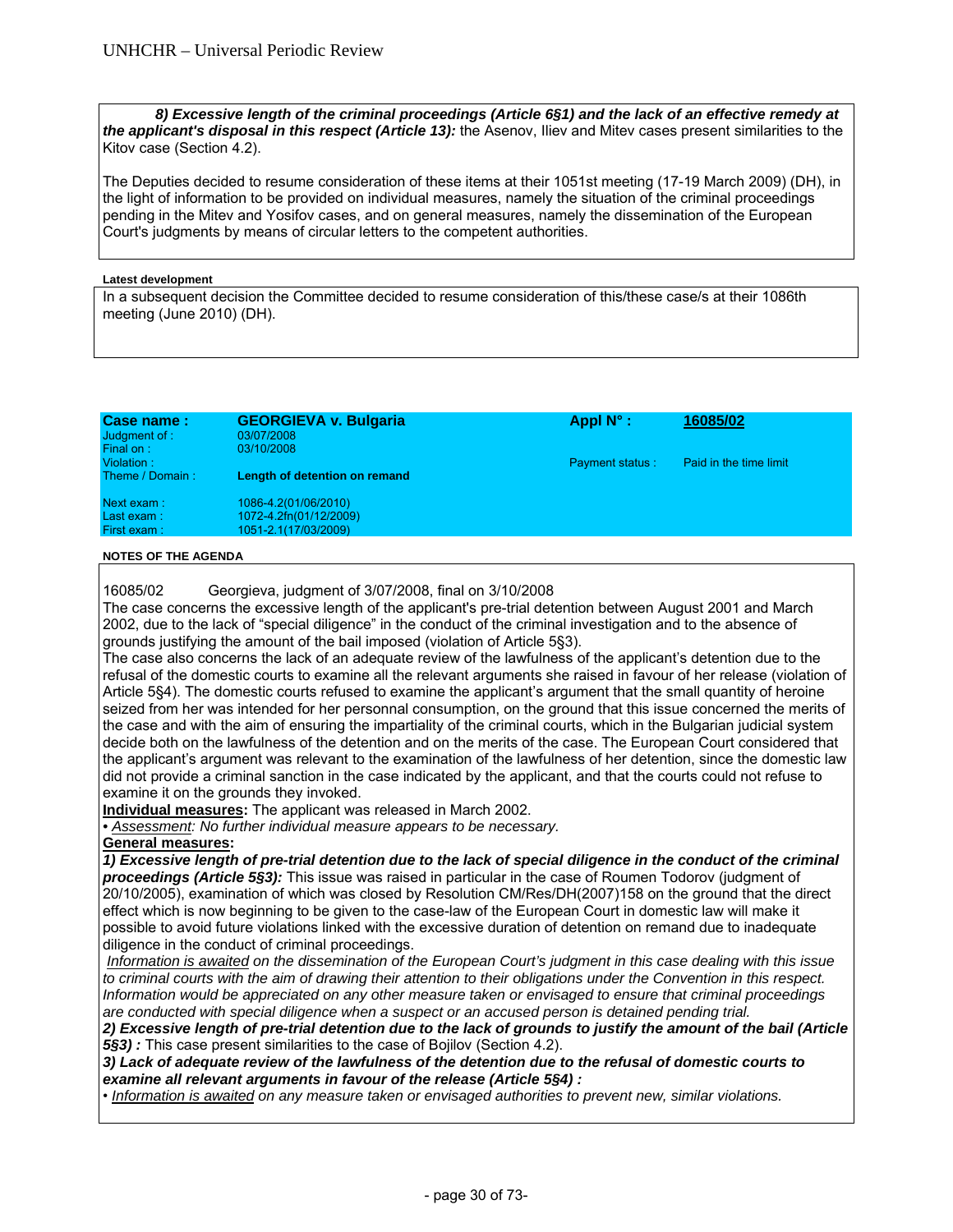The Deputies decided to resume consideration of this item at the next examination of the Bojilov group of cases.

#### **Latest development**

# Theme / Domain : Lack of effective investigation into allegations of ill-treatment

| Case name:<br>Judgment of :<br>Final on: | <b>ANGELOVA and ILIEV v. Bulgaria</b><br>26/07/2007<br>26/10/2007    | Appl $N^{\circ}$ :     | 55523/00               |
|------------------------------------------|----------------------------------------------------------------------|------------------------|------------------------|
| Violation:<br>Theme / Domain:            | Lack of effective investigation into allegations of ill-treatment    | <b>Payment status:</b> | Paid in the time limit |
| Next exam:<br>Last exam:<br>First exam:  | 1086-4.2(01/06/2010)<br>1072-4.2(01/12/2009)<br>1020-2.1(04/03/2008) |                        |                        |

#### **NOTES OF THE AGENDA**

# **- 2 cases mainly concerning the lack of effective investigation into death or alleged ill-treatment inflicted by private individuals**

55523/00 Angelova and Iliev, judgment of 26/07/2007, final on 26/10/2007

72663/01 Dimitrov Nikolay, judgment of 27/09/2007, final on 27/12/2007

The Angelova and Iliev case concerns the authorities' failure in their obligation to conduct an effective investigation into the death of a relative of the applicants following a racially motivated attack by a group of teenagers in April 1996 (violation of Article 2). Although the authorities had identified the assailants almost immediately after the attack, had determined with some degree of certainty the identity of the person who had stabbed the victim, and had charged some of the assailants, no one was brought to trial for the attack over a period of more than 11 years. As a result of the accumulated delays, the statute of limitations expired in respect of the majority of the assailants. The European Court found that the authorities failed in their obligation effectively to investigate the death of the applicants' relative promptly, expeditiously and with the required vigour, considering the racial motives of the attack and the need to maintain the confidence of minorities in the ability of the authorities to protect them from the threat of racist violence.

The Angelova and Iliev case also concerns the authorities' failure to make the required distinction between offences that were racially motivated and those that were not, in that they failed to ensure due diligence in the conduct of the criminal proceedings and to prosecute the assailants for racially motivated offences, despite the widespread prejudice and violence against Roma (violation of Article 14 combined with Article 2).

The Dimitrov Nikolay case concerns the authorities' failure in their obligation to conduct an effective investigation into the applicant's credible allegations of ill-treatment inflicted by private third parties in August 1997 (violation of Article 3). The applicant had identified the assailants to the authorities and had provided medical evidence that he had been physically assaulted. Some investigative steps had been conducted by the authorities in the immediate aftermath of his complaint. Despite that, the authorities had not acted with sufficient diligence and had finally decided to discontinue the prosecutions in June 2000 on the ground that there was no evidence that the applicant had been the victim of an offence. In taking these decisions, they relied mostly on the fact that the applicant had withdrawn his complaint, disregarding the evidence gathered during the investigation and the applicant's later statements according to which the withdrawal of his complaint was the result of the pressure brought on members of his family by one of his alleged aggressors. In addition, the European Court found that the authorities did not take certain investigative steps which it deemed necessary and the investigation had been affected by undue delays. The Court held that the inadequacies of the investigation had been too numerous and too serious for it to be regarded as effective.

#### **Individual measures**:

*1) Angelova and Iliev case*: The European Court awarded the applicants just satisfaction in respect of the nonpecuniary damages suffered. Investigations were still pending against two of the assailants when the European Court delivered its judgment. The charges against the others assailants had to be dismissed under the statute of limitations. The European Court stated in its judgment that considering the length of the proceedings so far, it found it questionable whether either of the two assailants still charged would ever be brought to trial or be successfully convicted (§103 of the judgment).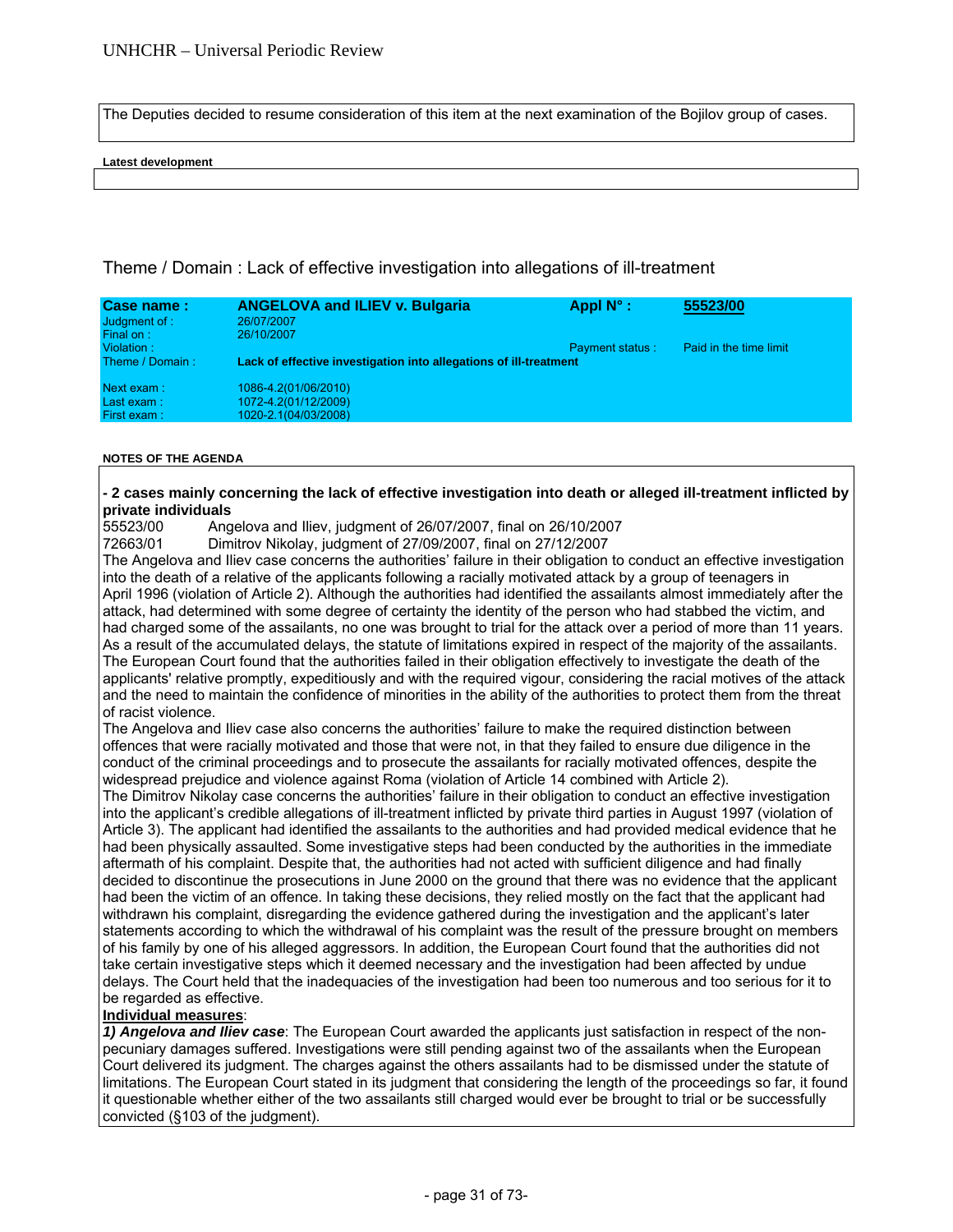The applicant's lawyer submitted in April 2008 that, after the European Court's judgment became final, the preliminary investigation was concluded in a report, the content of which was unknown to the applicants. The case file was transmitted to the competent prosecutor, who never replied to the applicants' requests to read the file, and was known to have been on sick leave at least between 2/10/2007 and beginning of April 2008. On 14/04/2008 the applicants asked the relevant appellate Prosecutor's Office to allow them to read the file and to appoint another prosecutor competent to complete the investigation and bring the case to court.

*• Information provided by the Bulgarian authorities:* On 14/05/2008, in the presence of her lawyer, the applicant (the victim's mother) was informed of the evidence collected during the preliminary stage of the criminal proceedings. All documents concerning the investigation have been submitted to the applicant. On 30/05/2008 the Shumen regional prosecution service lodged an indictment with the competent court against a first suspect for the premeditated murder of the applicants' relative and against a second person for hooliganism. On 2/06/2008 the case was referred to a judge rapporteur chosen by lot. The first hearing in the case was scheduled for 9/07/2008, but was postponed because one of the accused was ill. It took place on 15/07/2008. The judge rapporteur informed the applicant in writing of the date of the court hearing and of her right to constitute herself as a civil party in the criminal proceedings. The applicant did so during the first hearing and claimed approximately 50 000 euros in damages. During the first hearing the court heard five witnesses and the conclusions of the medical experts. The next hearing was scheduled for 9/09/2008, but the lawyer of the two accused sent a medical certificate establishing that he could not attend due to an illness. The court nevertheless heard the two witnesses, who had appeared for the hearing, in the presence of an *ex officio* lawyer. The next hearing was scheduled for 15/10/2008. The applicant's lawyer took part in the proceedings.

*• Information is awaited on the state of progress of these proceedings.* 

*2) Dimitrov Nikolay case:* The European Court awarded the applicant just satisfaction in respect of the non-pecuniary damages suffered.

*• Information is urgently expected as to whether the applicant may request the conduct of a new investigation into his allegations of ill-treatment.* 

# **General measures:**

*1) Angelova and Iliev case*: As to whether the Bulgarian legal system affords adequate protection against raciallymotivated offences, the European Court observed that the authorities had charged the assailants with aggravated offences, which despite not making any direct reference to racist motives nevertheless carried heavier sentences than those envisaged under the domestic racial-hatred legislation. The domestic legislation and lack of increased penalties for racist murder or serious bodily injury had not, therefore, hampered the authorities from conducting an effective investigation.

*• Information is awaited* on measures envisaged or already taken to prevent similar violations (e.g. training activities for the investigative authorities; specific guidelines for the investigation of racially motivated offences; legislative changes, if appropriate; effective remedies at the disposal of civil parties to accelerate excessively lengthy criminal proceedings, etc). In any event, the publication and dissemination of the European Court's judgment to all investigation authorities, if appropriate with a circular letter stressing their obligation effectively to investigate racially motivated offences appear to be appropriate measures for the execution of this judgment.

*2) Dimitrov Nikolay case*: The European Court noted that the ill-treatment of which the applicant complained is identified as a crime under Bulgarian criminal law and that the applicant could request compensation for the damage caused. The Court therefore found that the authorities could not be reproached for not having put an appropriate legal framework in place (§72 of the judgment).

• *Information is awaited on measures envisaged or already taken to prevent similar violations (e.g. training activities*  for the investigative authorities, including the prosecution service). In any event, the publication and dissemination *of the European Court's judgment to all investigation authorities, if appropriate with a circular letter explaining the main conclusions of the European Court in this case, appear to be appropriate measures for the execution of this judgment.* 

The Deputies,

1. took note of the information provided recently by the Bulgarian authorities on the development in the criminal proceedings against the alleged assailants of the applicants' relative in the case of Angelova and Iliev; noted that this information remains to be studied in detail;

2. noted the information provided at the meeting on individual measures in the case of Nikolay Dimitrov, and invited the authorities to submit it in writing and to keep the Committee informed of any development in this matter; 3. took note of the information provided by the authorities, including at the meeting, on general measures and, in particular, on the publication of the European Court's judgments in these cases and on the training activities organised by the National Institute for Justice;

4. recalled in this respect that an action plan and/or an action report is expected from the authorities for the execution of the European Court's judgments in these cases;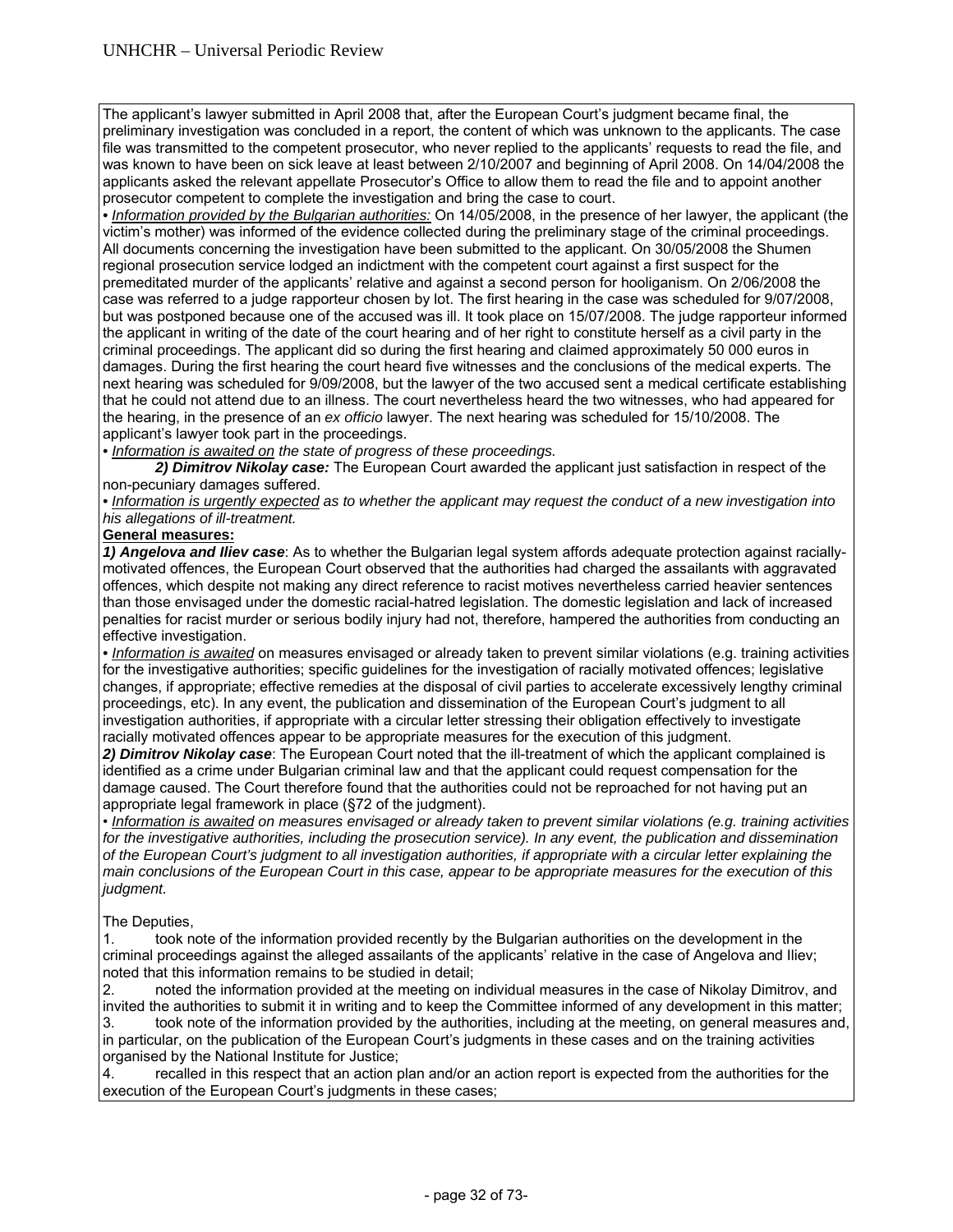5. decided to resume consideration of these cases at the latest at their 1086th meeting (June 2010) (DH), in the light of the assessment of the information provided, as well as of further information to be provided by the authorities.

#### **Latest development**

Theme / Domain : Ill-treatment which took place under the responsibility of the forces of order

| Case name:<br>Judgment of :<br>Final on: | <b>VELIKOVA v. Bulgaria</b><br>18/05/2000<br>04/10/2000                        | Appl $N^{\circ}$ :     | 41488/98               |
|------------------------------------------|--------------------------------------------------------------------------------|------------------------|------------------------|
| Violation:<br>Theme / Domain:            | III-treatment which took place under the responsibility of the forces of order | <b>Payment status:</b> | Paid in the time limit |
| Next exam:<br>Last exam:<br>First exam:  | 1086-4.2(01/06/2010)<br>1072-4.2(01/12/2009)<br>854-4.2(07/10/2003)            |                        |                        |

#### **NOTES OF THE AGENDA**

|                 | - 15 cases principally concerning deaths or ill-treatment which took place under the responsibility of the |  |
|-----------------|------------------------------------------------------------------------------------------------------------|--|
| forces of order |                                                                                                            |  |
|                 | Interim Resolution CM/Res/DH(2007)107                                                                      |  |
| 41488/98        | Velikova, judgment of 18/05/00, final on 04/10/2000                                                        |  |
| 20201107        | $0.2000000$ independent of 12/08/02 final and 2/00/2002                                                    |  |

| 38361/97                       | Anguelova, judgment of 13/06/02, final on 13/09/2002                                                                                                                                                      |
|--------------------------------|-----------------------------------------------------------------------------------------------------------------------------------------------------------------------------------------------------------|
| 69138/01                       | Boyko Ivanov, judgment of 22/07/2008, final on 22/10/2008, rectified on 08/09/2008                                                                                                                        |
| 31365/02                       | Dimitrov Georgi, judgment of 15/01/2009, final on 15/04/2009                                                                                                                                              |
| 61275/00                       | Georgiev Vladimir, judgment of 16/10/2008, final on 16/01/2008                                                                                                                                            |
| 53121/99                       | Iliev Stefan, judgment of 10/05/2007, final on 10/08/2007                                                                                                                                                 |
| 55061/00                       | Kazakova, judgment of 22/06/2006, final on 22/09/2006                                                                                                                                                     |
| 50222/99                       | Krastanov, judgment of 30/09/2004, final on 30/12/2004                                                                                                                                                    |
| 7888/03                        | Nikolova and Velichkova, judgment of 20/12/2007, final on 20/03/2008                                                                                                                                      |
| 46317/99                       | Ognyanova and Choban, judgment of 23/02/2006, final on 23/05/2006                                                                                                                                         |
| 43233/98                       | Osman, judgment of 16/02/2006, final on 16/05/2006                                                                                                                                                        |
| 57883/00                       | Petrov Vasil, judgment of 31/07/2008, final on 31/10/2008                                                                                                                                                 |
| 47905/99                       | Rashid, judgment of 18/01/2006, final on 18/04/2006                                                                                                                                                       |
| 42027/98                       | Toteva, judgment of 19/05/2004, final on 19/08/2004                                                                                                                                                       |
| 48130/99                       | Vasilev Ivan, judgment of 12/04/2007, final on 12/07/2007                                                                                                                                                 |
|                                | The Ognyanova and Choban, Velikova and Anguelova cases concern breaches of the right to life and/or of the                                                                                                |
|                                | prohibition of ill-treatment, since the authorities failed to account fully for the deaths of relatives of the applicants                                                                                 |
|                                | between 1993 and 1996, while they were detained in police custody, and also in some cases for the injuries they                                                                                           |
|                                | received during detention (violations of Articles 2 and/or 3).                                                                                                                                            |
|                                | The Nikolova and Velichkova case concerns a breach of the right to life of the applicants' relative, who died in<br>police custody after excessive force was used to arrest him (violation of Article 2). |
|                                | The rest of the cases, except the Kazakova and the Stefan Iliev cases, concern the ill-treatment inflicted on the                                                                                         |
|                                | applicants by police officers between 1995 and 2001, in the course of different police operations and during police                                                                                       |
|                                | custody (violations of Article 3).                                                                                                                                                                        |
|                                | All these cases also concern the lack of effective investigation by the Bulgarian authorities into these deaths or into                                                                                   |
|                                | the applicants' arguable claim to have suffered ill-treatment at the hands of the police (violations of Articles 2 or 3,                                                                                  |
| and in some cases Article 13). |                                                                                                                                                                                                           |
|                                | The Anguelova and Ognyanova and Choban cases also concern the unlawfulness of the detention of the                                                                                                        |
|                                | applicants' relatives, as it was not in conformity with domestic law (violations of Article 5§1).                                                                                                         |
|                                | The Anguelova case concerns in addition the failure by the police to provide timely medical care during the                                                                                               |
|                                | detention of the applicant's son (violation of Article 2).                                                                                                                                                |
|                                | The Krastanov case also relates to the excessive length of civil proceedings for damages brought by the applicant                                                                                         |
|                                | in 1995. The Petrov Vasil case also concerns the excessive length of criminal proceedings brought against the                                                                                             |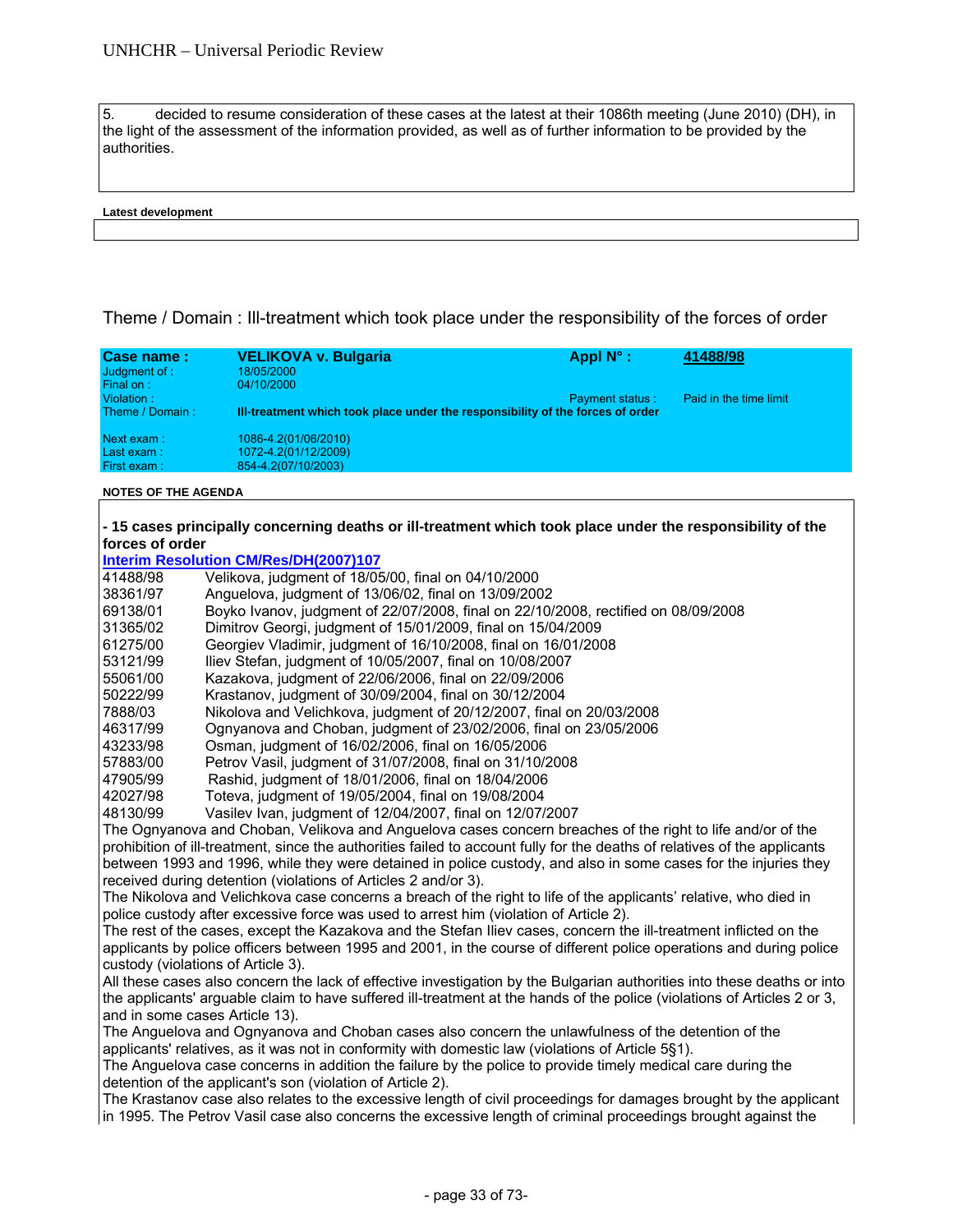applicant (violations of Article 6§1).

The Osman case also concerns the illegal destruction of certain property of the applicants during the police operation to evict them from their house (violation of Article 1 of Protocol No. 1).

Finally the Rashid case also relates to the violation of the applicant's right to be brought before a judge promptly after his arrest (violation of Article 5§3) and to the unlawfulness of the applicants' continued detention pending trial following the domestic court's decision ordering his release (violation of Article 5§1).

**Individual measures**: In the Interim Resolution adopted in these cases in October 2007, the Committee has called upon the Bulgarian government to rapidly adopt all required individual measures (see CM/ResDH(2007)107). Information was sought in particular on the follow-up given to the judgments of the European Court by the General Prosecutor (competent to ask for the reopening of the unsatisfactory criminal investigations in these cases). According to the information provided by the Bulgarian authorities, an examination of the possibility of new investigation was carried out or was underway in the majority of these cases.

*• Information was submitted on the 16/10/2008 concerning the cases Velikova, Toteva, Anguelova and Ognyanova and Choban and is currently being assessed.* 

*1) Velikova case*: a prosecutor from the Supreme Prosecutor's Office of Cassation orally informed the authorities that an enquiry had been opened in 2007 into the circumstances surrounding the death of Mr Tsonchev. *• Information is awaited on the outcome of this enquiry.* 

*2) Anguelova case*: The criminal investigation into the death of the applicants' relative was discontinued in 2004 (following the judgment of the European Court in this case). The Supreme Prosecutor's Office of Cassation expressed the opinion that the investigation could not be reopened, as the decision to discontinue it had been taken by a prosecutor and not by a court. At the same time, the decision to discontinue the proceedings was examined *ex officio* by the competent appellate prosecutor, who concluded in 2008 that the initial decision had been lawful and justified.

*• Assessment: under way. It would be useful to have 1) information as to whether new investigative acts have been carried out between 1997, when the initial investigation was suspended, and 2004, when a decision was taken for its discontinuation; and 2) a copy of the 2004 prosecutor's decision discontinuing the investigation.* 

*3) Kazakova case*: The Supreme Prosecutor's Office of Cassation ordered an examination into the circumstances of the case and pointed to specific actions to be taken in that respect, in particular the questioning of the police officers involved in the facts and of the applicant (copy of the European Court's decision was enclosed with this order). As a result of this examination, in 2007, the competent military prosecutor refused to open criminal investigation into the relevant facts. His decision was upheld by the Appellate Military Prosecutor in 2008. The latter pointed out in particular that the limitations period had expired about 9 years ago, and consequently it was not possible to initiate proceedings anew.

*• Assessment: in these circumstances, no further individual measure appears necessary.* 

*4) Ognyanova and Choban case*: The Supreme Prosecutor's Office of Cassation considered that no reopening of the criminal investigation into the death of the applicants' relative was needed (letter of 16/01/08). This finding was made on the basis of a decision of the Appellate Military Prosecutor of 2008 upholding the initial prosecutorial decision not to prosecute. The Appellate Military Prosecutor considered in particular that the analysis of the evidence gathered in the case demonstrated that the initial prosecutorial decision not to prosecute was lawful and justified. Further he found that the investigating authorities had taken all measures to establish the truth, the prosecutor in particular having discontinued proceedings only after an objective, all-inclusive and thorough examination of all circumstances of the case.

*• Assessment: It should be noted that this consideration and analysis refer to the same investigation acts declared by the European Court to have been insufficient, giving rise to a violation of the procedural aspect of Article 2.* 

*• Additional information is awaited as to how the authorities are engaging with pursuing an effective investigation in line with the requirements stated by the European Court.* 

*5) Osman case*: A copy was provided of the 1997 refusal to open criminal proceedings on the grounds that the act at issue did not constitute a criminal offence. The authorities indicated that they have no information as to whether the applicants appealed against this decision.

*• Information is awaited about an examination by the competent authorities of the possibility for new investigation into the relevant facts. In addition, it should be noted that according to the information contained in the judgment of the European Court, the applicants appealed against the refusal of 1997 to open criminal investigation (see §41 of the judgment). .* 

*6) Toteva case*: the Supreme Prosecutor's Office of Cassation considered that there was no criminal investigation to be reopened in this case since no formal refusal to open a criminal investigation into the relevant facts had been issued at the relevant time.

*• Information is awaited about the possibility of opening criminal investigation in respect of the acts of the police officers who allegedly ill-treated the applicant.* 

 *7) Nikolova and Velichkova case* An investigation was carried out in this case; however, various factors led the European Court to conclude that the criminal proceedings against the two police officers responsible for the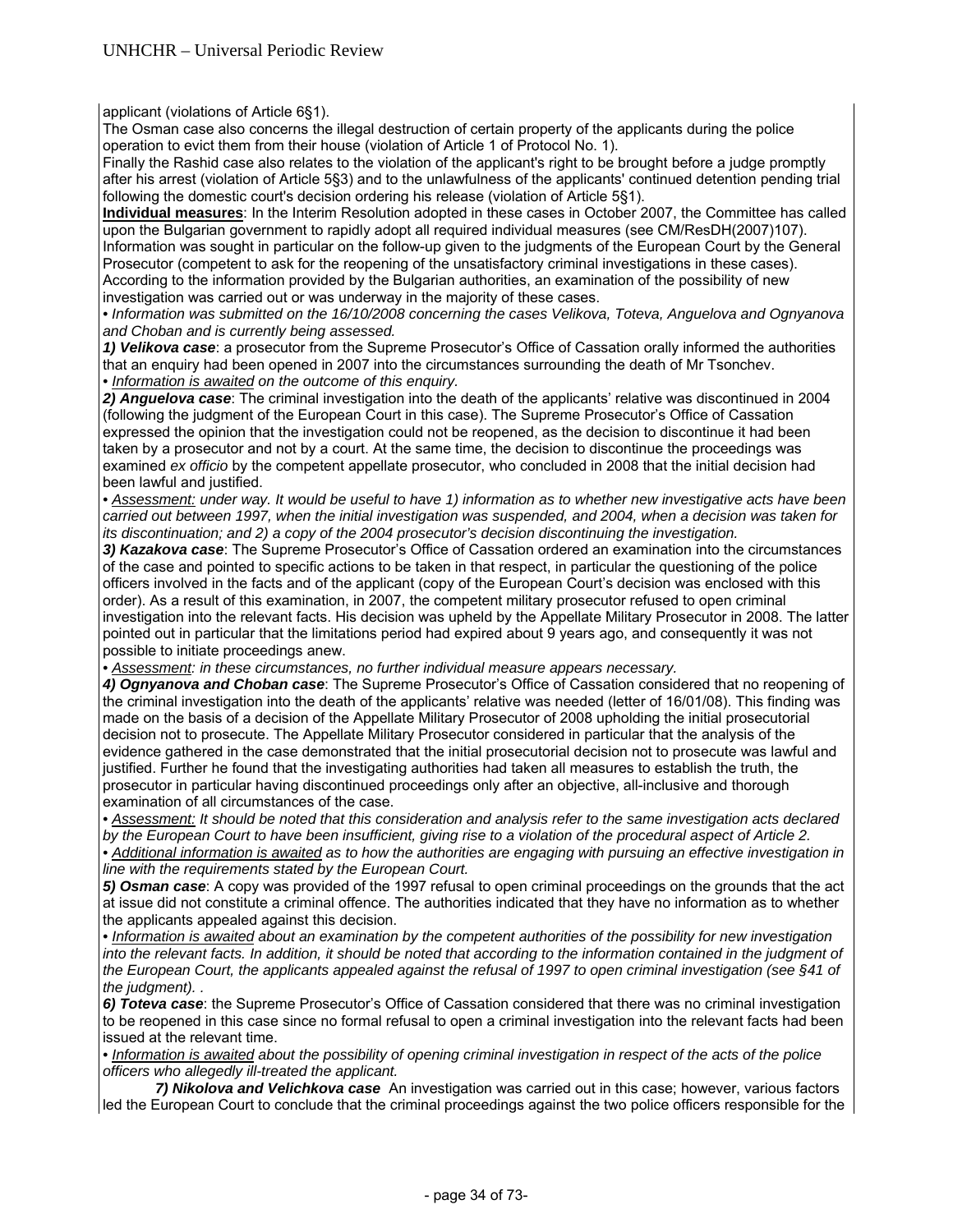death of the applicants' relative fell short of the requirements of Article 2: the police officers were convicted more than seven years after the wrongful act; they received suspended minimum sentences; no disciplinary measures were taken against them; and they continued to serve in the police force after the criminal proceedings were brought against them, and one was even promoted.

One of the police officers involved resigned from the police force in 1999 (§63; §§19-20).

• Information is awaited as to whether the police officers found guilty of causing the death of the applicants' relative *are currently employed as law enforcement agents.* 

*8) Petrov Vasil case: The criminal proceedings against the applicant have been ended and the applicant has been released.* 

*• Information is awaited on the possibility of reopening the investigation into the applicant's allegations of illtreatment.* 

*• Information is also awaited on the situation concerning in particular the newer cases (Iliev Stefan, Rashid, Vasilev Ivan, Krastanov, Boyko Ivanov, Georgiev Vladimir and Dimitrov Georgi).* 

# **General measures:**

*1) Adopted measures*: The measures adopted by the Bulgarian authorities were summarised in the Interim Resolution adopted in these cases in October 2007 (see CM/ResDH(2007)107). The most important of them are presented below:

*a) Violations of the right to life and of the prohibition of ill-treatment, including as a result of lack of medical care***:**  The main information provided by the authorities concerns awareness-raising measures and training of the police on the requirements of the Convention: compulsory training on the subject has been introduced and in 2000 a specialised Human Rights Committee was set up at the National Police Directorate. In addition, in 2002, a new form was introduced, to be signed by all detained persons, containing information on their basic rights. Furthermore, in October 2003 a Code of Police Ethics, drawn up in cooperation with the Council of Europe, was introduced by order of the Minister of the Interior.

The special issue of the insufficiency of the legal framework for the use of firearms by police officers is being examined within the framework of the cases of Nachova and others (Section 4.2).

*b) Violations related to the lack of effective investigation:* A judicial review of prosecutors' decisions not to prosecute was introduced in 2001 as well as the power for courts to remit files to the prosecutor for specific investigations. The effectiveness of this judicial review is steadily enhanced as the direct effect of the Convention and the European Court's case law is improving.

*c) Violations related to unlawful detention:* It has been noted that already at the time of the events, a written order had to be issued before police detention and this detention had to be recorded in a special register. In a circular letter of 13/03/2002 the Director of the National Police Directorate reminded all the chiefs of Regional Police Directorates of their obligation to take all necessary measures to ensure strict compliance with these rules. In addition, Article 12 of the 2006 Instruction on detention by police specifies that the period of detention runs from the moment a person has been apprehended; the time must be recorded in the detention order, irrespective of when the actual order for detention is issued.

*d) Violation of the right of property:* In the light of the particular circumstances of this violation, the publication and the dissemination of the Osman case appear appropriate measures for execution.

*e) Other violations*: The measures required by the violation related to the excessive length of the civil proceedings for damages against the state are examined in the context of the Djangozov case (45950/99, Section 4.2). The measures required by the violation related to the excessive length of the criminal proceedings are examined in the context of the Kitov case (37104/97, Section 4.2).

The measures required by the violation of the right to be brought promptly before a judge after arrest were adopted in the case of Assenov, closed by Resolution ResDH(2000)109, following a legislative reform of criminal procedure which took effect from 01/01/2000.

The issue concerning continuing detention pending trial following the domestic court's decision ordering release is examined in the framework of the Bojilov group (Section 4.2).

*f) Publication and dissemination:* the most important judgments of the European Court were translated, published on the internet site of the Ministry of Justice and sent out to the relevant authorities, in some cases together with an accompanying letter from the Ministry of Justice.

*2) Outstanding issues:* Whilst noting with interest the information provided by the government in respect of general measures, the Committee has, however, noted in the above mentioned Interim Resolution that certain general measures remain to be taken, in particular measures aimed at:

- improving the initial and ongoing training of all members of police forces, in particular as regards the widespread inclusion of the feature "human rights" in the training;

- improving procedural safeguards during detention on remand, in particular through the effective implementation of the new regulations concerning the obligation to inform detained persons of their rights and the formalities to be followed concerning the recording of arrests;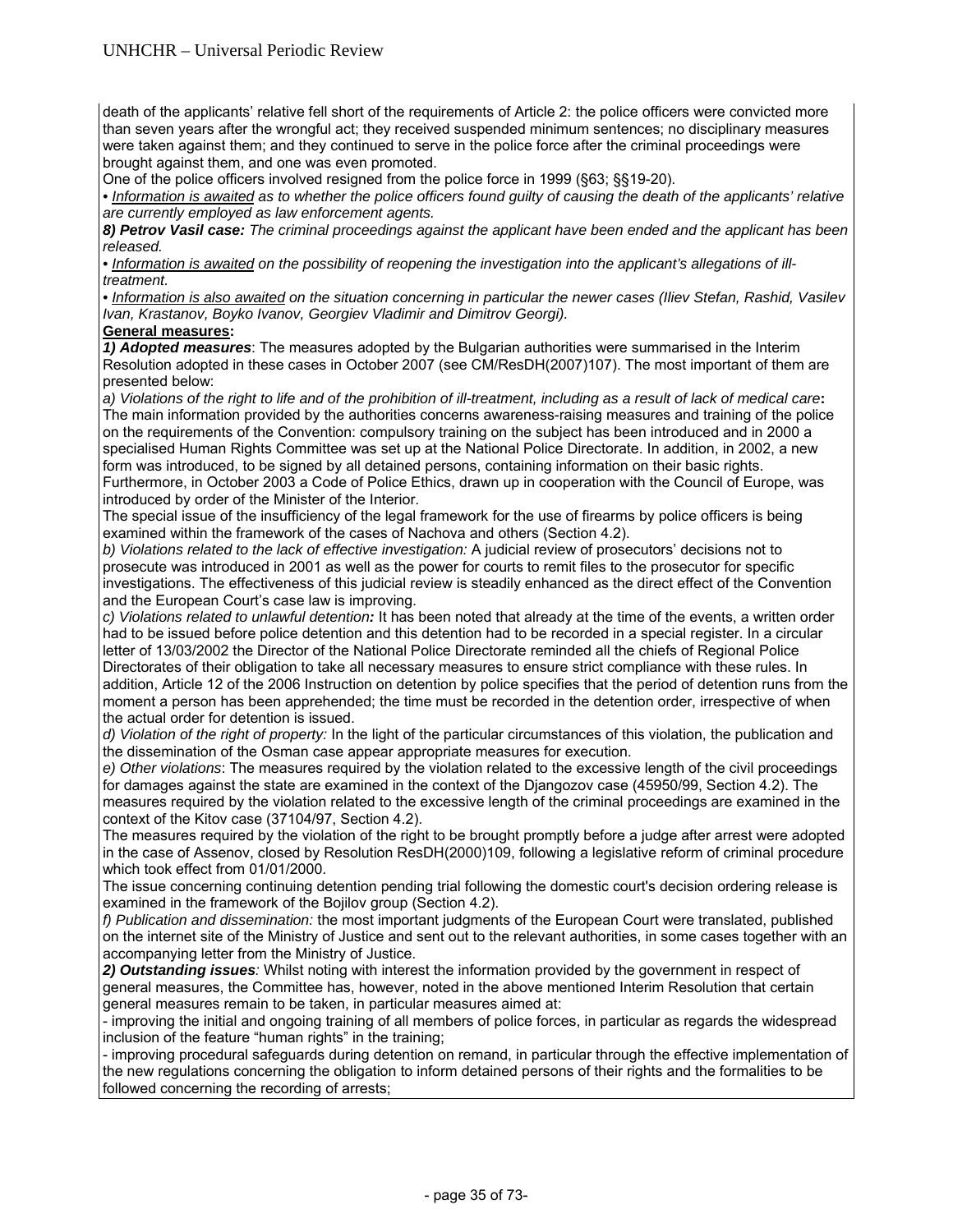- guaranteeing the independence of investigations regarding allegations of ill-treatment inflicted by the police, and in particular ensuring the impartiality of the investigation organs in charge with this kind of cases. In the light hereof the Committee called upon the Government of Bulgaria to rapidly adopt all outstanding measures and to regularly inform the Committee on the practical impact of the adopted measures, in particular by submitting statistical data on the investigations carried out in respect of allegations of ill-treatment by the police. The Committee decided to pursue the supervision of execution until all general measures necessary for the prevention of new, similar violations of the Convention are adopted and their effectiveness does not raise any doubt. *• Information is still awaited on the above mentioned outstanding issues. Confirmation is awaited of the dissemination of the judgments of the European Court in the Ognyanova and Choban and Osman cases to the competent investigation organs in order to draw their attention to the deficiencies of the enquiries conducted in these cases.* 

The Deputies decided to resume consideration of these items at the latest at their 1086th meeting (June 2010) (DH), to examine all the measures necessary for the implementation of these judgments.

#### **Latest development**

# Theme / Domain : Detention conditions

| Case name:                 | <b>KEHAYOV v. Bulgaria</b>  | Appl $N^{\circ}$ :     | 41035/98               |
|----------------------------|-----------------------------|------------------------|------------------------|
| Judgment of :<br>Final on: | 18/01/2005<br>18/04/2005    |                        |                        |
| Violation:                 |                             | <b>Payment status:</b> | Paid in the time limit |
| Theme / Domain:            | <b>Detention conditions</b> |                        |                        |
| Next exam:                 | 1086-4.2(01/06/2010)        |                        |                        |
| Last exam:                 | 1072-4.2fn(01/12/2009)      |                        |                        |
| First exam:                | 933-2(05/07/2005)           |                        |                        |
|                            |                             |                        |                        |

#### **NOTES OF THE AGENDA**

#### **- Cases concerning the poor conditions of the applicants' detention and / or the lack of an effective investigation in this respect**

| 41035/98                                                                                                             | Kehayov, judgment of 18/01/2005, final on 18/04/2005         |
|----------------------------------------------------------------------------------------------------------------------|--------------------------------------------------------------|
| 55389/00                                                                                                             | Dobrey, judgment of 10/08/2006, final on 10/11/2006          |
| 54659/00                                                                                                             | Gavazov, judgment of 06/03/2008, final on 06/06/2008         |
| 61507/00                                                                                                             | Georgiev Andrei, judgment of 26/07/2007, final on 26/10/2007 |
| 44082/98                                                                                                             | I.I., judgment of 09/06/2005, final on 09/09/2005            |
| 41211/98                                                                                                             | lovchev, judgment of 02/02/2006, final on 02/05/2006         |
| 55712/00                                                                                                             | Kostadinov, judgment of 07/02/2008, final on 07/05/2008      |
| 57830/00                                                                                                             | Malechkov, judgment of 28/06/2007, final on 28/09/2007       |
| 49438/99                                                                                                             | Staykov, judgment of 12/10/2006, final on 12/01/2007         |
| 50765/99                                                                                                             | Todorov Todor, judgment of 05/04/2007, final on 05/07/2007   |
| 56856/00                                                                                                             | Yordanov, judgment of 10/08/2006, final on 10/11/2006        |
| These cases concern the poor conditions of the applicants' detention between 1996 and 2000, amounting to             |                                                              |
| degrading treatment, in different detention facilities of the Investigation Service (Plovdiv, Shoumen, Pazardiik and |                                                              |

Varna) and prisons (Pazardzhik and Varna) (violations of Article 3). The Iovchev, Georgiev Andrei and Gavazov cases also concern the lack of an effective remedy in this respect (violations of Article 13 in conjunction with Article 3).

The cases also concern different violations of the Convention related to the pre-trial detention (violations of Article 5§§1, 3, 4 and 5).

The Dobrev and Yordanov cases relate to breaches of the right to respect for the applicants' home life in that their homes were searched in 1999, in violation of domestic law (violations of Article 8).

Finally, the Iovchev and Gavazov cases also concern the excessive length of the criminal proceedings instituted against the applicants in 1996 and 1998 respectively (violations of Article 6§1).

The Gavazov case also concerns the lack of an effective remedy to challenge the excessive length of criminal proceedings (violation of Article 13 in conjunction with Article 6).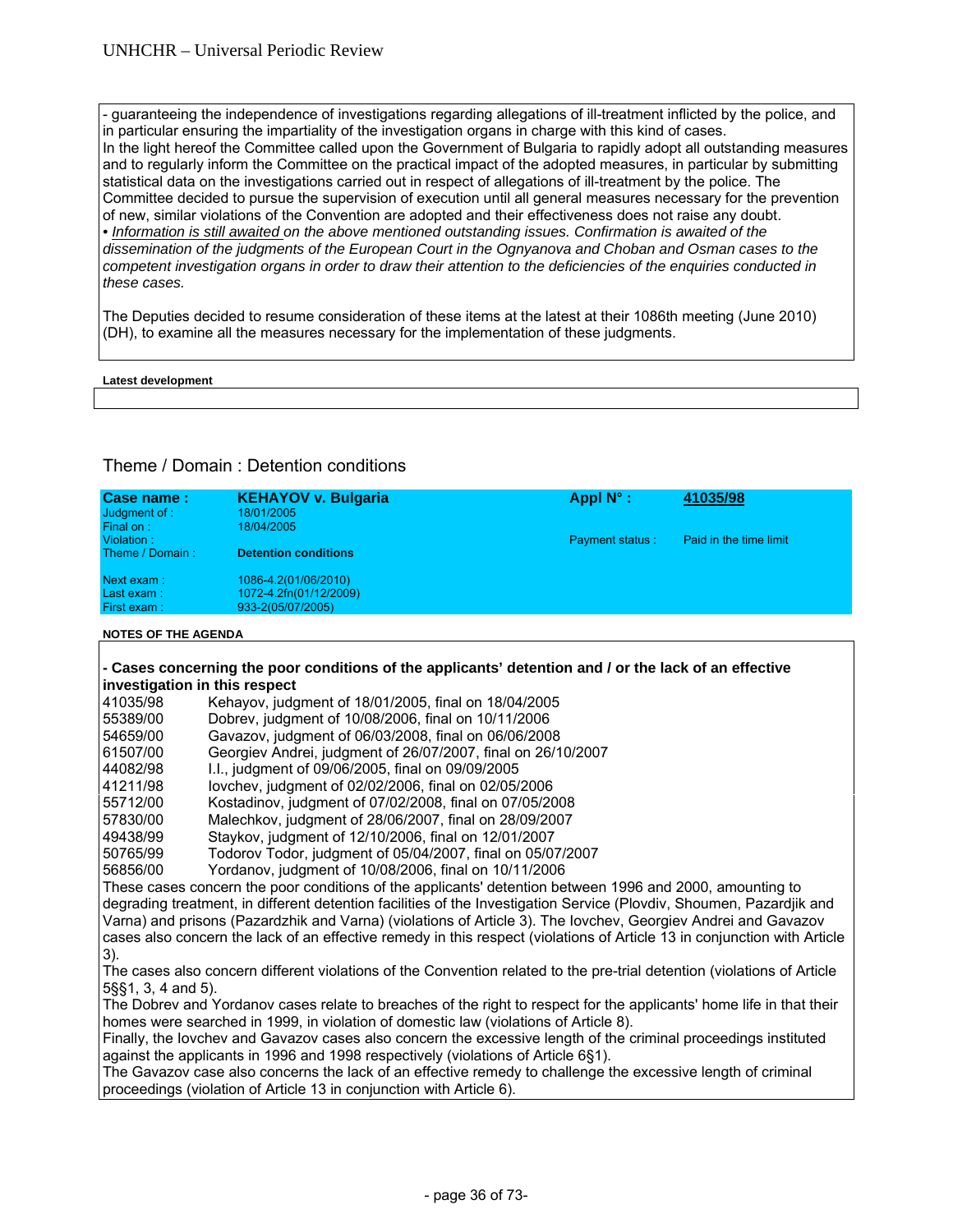**Individual measures**: Mr Kehayov is no longer detained under the conditions criticised in this judgment. Subsequently to his release in 1999, the applicant in the Todorov Todor case has been convicted to a term of imprisonment. However, it should be noted that the European Court examined the applicant's conditions of detention only with respect to the period until 1999. The other applicants have been released.

The criminal proceedings in the Iovchev case were closed in 2003.

The European Court granted just satisfaction to all applicants in respect of the non-pecuniary damage they suffered on account of the violations.

• *Information is awaited on the state of the criminal proceedings in the Gavazov case and, if appropriate, on their acceleration.*

*• Clarification would be appreciated about the items seized when the apartments of the applicants were searched in the Dobrev and Yordanov cases.* 

# **General measures**:

# *1) Inadequate detention conditions (violations of Article 3)***:**

• *Information provided by the Bulgarian authorities (up until June 2007)*: Action plans concerning the execution of the cases of Kehayov and I.I. were provided in February 2006. They provide for the publication and the dissemination of the European Court's judgments in these cases and indicate that the Committee of Ministers will be informed of any modification or good practice adopted in the investigation services in order to guarantee the detainees' rights.

The Kehayov, I.I., Dobrev and Yordanov judgments were published on the Internet site of the Ministry of Justice www.mjeli.government.bg. Furthermore, the authorities consider that the seminars on the Convention and the European Court's case-law organised by the National Institute of Justice are also relevant measures for the execution of these judgments (more that 23 seminars for more than 798 participants - judges, prosecutors and national experts - took place in 2001-2006, of which 2 seminars on Article 3). Seminars were also carried out in 2007, focusing on the provisions of the Convention violated by Bulgaria in recent judgments of the European Court. The Bulgarian authorities have also provided information about certain measures to improve detention conditions in the Pazardjik prison in 1999-2002. As regards improving detention conditions in investigation services, the General Directorate "Execution of Sentences" within the Ministry of Justice has drawn up and is successfully implementing a long-term investment programme for carrying out works, reconstruction and building of new investigation centres for detention. The programme aims at improving the material conditions in Investigation Centres by bringing them in line with international standards. Such measures were taken in particular in respect of the conditions of detention in the Plovdiv Investigation Detention Centre. While these improvements bring the conditions in the Plovdiv centre closer to the Council of Europe's requirements, more is needed to make them fully compliant. To this end, a proposal was sent in March 2007 to the Ministry of Justice concerning the reconstruction of the prison building in Plovdiv with a view to making conditions of detention there compatible with the Council of Europe's human rights norms.

*• Information is awaited on the follow-up given to these measures aimed at improving detention conditions in the investigation services. Information would be useful on the situation concerning the detention conditions in the prisons. In the framework of the adoption of additional measures relating to these cases, attention should be drawn to the recommendations made by the Committee for the Prevention of Torture in respect of these issues, in particular in the most recent report CPT/Inf(2008)11.* 

 *2) Lack of effective remedy with respect to detention conditions (violation of Article 13 in conjunction with 3)*: given that this violation was mainly due to the authorities' unduly formalistic approach to applying the State Responsibility for Damage Act (according to this approach non-pecuniary damage could only be proved through formal evidence, such as witness testimony) and to the excessive length of the proceedings in application of this Act in the applicant's case, the publication and the dissemination of the European Court's judgment in the Iovchev case to the competent courts appear to be sufficient for execution.

• *Information was requested concerning measures related to the violation of Article 13, in particular examples showing a change in case law concerning this legislation.* 

• *Information provided*: The Bulgarian authorities provided, in June 2007, copies of 5 domestic court decisions taken between 2004 and 2006 which ordered compensation for inadequate conditions of detention by applying the State Responsibility for Damage Act.

*• Assessment: It would appear from the provided information that the courts practice is compatible with the requirements of the Convention.* 

 *3) Unlawfulness of the applicants' detention due to the fact that it was not based on a written order as required by domestic law (violation of Article 5§1)*: the Dobrev and I.I. cases present similarities to the case of Anguelova (Section 4.2). The authorities have indicated that in a circular letter of 13/03/2002 the Director of the National Police reminded all chiefs of Regional Police Directorates of their obligation to take all necessary measures to ensure strict compliance with the provisions regulating detention by the police.

 *4) Right to be brought before a judge, excessive length of detention pending trial (violations of Article 5§3) and lack of effective judicial review of the lawfulness of the applicant's detention (violation of*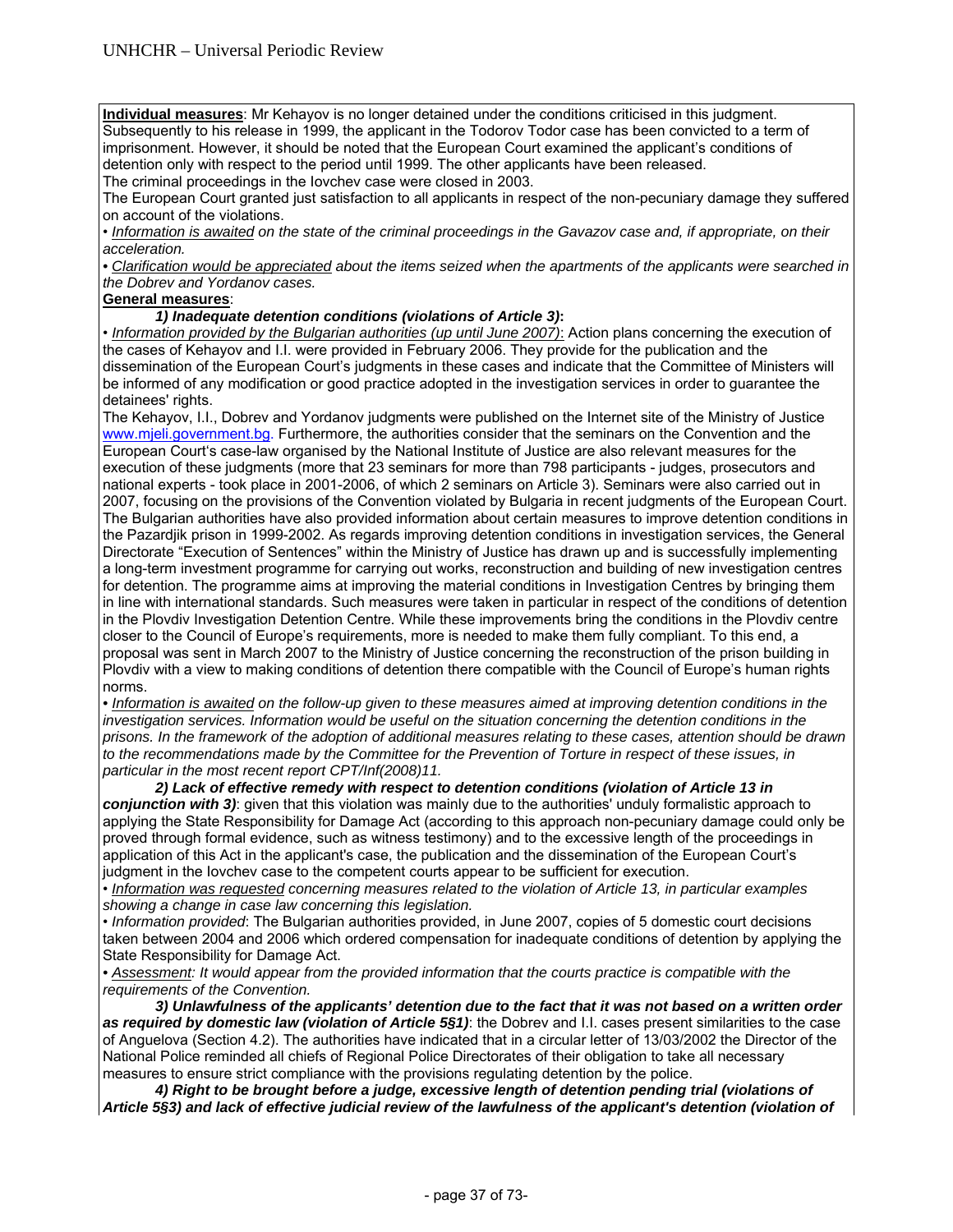*Article 5§4 in the Staykov, I.I., Kostadinov and Gavazov cases)*: these cases present similarities to those Assenov (judgment of 28/10/1998) and Nikolova (judgment of 25/03/1999) closed by Resolutions ResDH(2000)109 and ResDH(2000)110, following a legislative reform of criminal procedure which took effect from 1/01/2000.

 *5) Denial of access of the applicant's lawyer to the case file (violation of Article 5§4 in the Kehayov case)*: the case presents similarities to the Shishkov case (judgment of 09/01/2003), which has been closed following the dissemination of the judgment to the competent authorities with a circular letter drawing their attention to the fact that the practice of refusing access to case files is contrary to the requirements of the Convention (Resolution CM/ResDH(2007)158).

 *6) Lack of prompt examination of the requests for release (violation of Article 5§4)*: the Dobrev case presents similarities to that of Kolev (Kitov group, Section 4.2).

 *7) Prevention of the applicant's lawyer from representing him at one of the hearings (violation of Article 5§4 in the Kehayov case)*: the publication and the dissemination of the judgment appear to be sufficient measures to prevent similar violations. The European Court noted that the alleged defect in the authorisation for representation did not justify the decision depriving the applicant of his defence, not only under Article 5 of the Convention, but also with regard to the relevant domestic law.

• *Information provided:* The Kehayov and the I.I. judgments were published on the Internet site of the Ministry of Justice www.mjeli.government.bg and were sent out in May 2007 to the competent authorities with circulars drawing attention to what actions of the authorities had caused the violations found by the European Court.

 *8) Lack of an enforceable right to compensation for detention in contravention of Article 5 (violation of Article 5§5)*: the Dobrev case presents similarities to the Yankov case (Application No. 39084/97, 1051st meeting March 2009).

*9) Excessive length of criminal proceedings (violations of Article 6§1)*: the Iovchev and Gavazov cases present similarities to the Kitov case (Section 4.2).

 *10) Searches of homes in contravention of domestic law (violations of Article 8 in the Dobrev and*  Yordanov cases): in view of the development of the direct effect given by Bulgarian courts to the Convention and to the case-law of the European Court, the dissemination of one of these judgments to the competent authorities appear to be sufficient measures for execution.

• *Information is still awaited in this respect.*

*11) Lack of an effective remedy to challenge the excessive length of the criminal proceedings (violation of Article 13 in conjunction with Article 6):* The Gavazov case presents similarities to the Kitov group of cases (Section 4.2).

The Deputies decided to resume consideration of these items:

1 at their 1051st meeting (17-19 March 2009) (DH), in the light of information to be provided on the payment of the just satisfaction, if necessary;

2. at the latest at their 1059th meeting (2-4 June 2009) (DH), in the light of information to be provided on individual and general measures, in particular the improvement of detention conditions in investigation services and prisons .

# **Latest development**

Later on new cases have been added to this group.

In a subsequent decision the Committee decided to resume consideration of this/these case/s at their 1086th meeting (June 2010) (DH).

# Theme / Domain : Private life

| Case name:<br>Judgment of :<br>Final on: | <b>ILIYA STEFANOV v. Bulgaria</b><br>22/05/2008<br>22/08/2008 | Appl $N^{\circ}$ :     | 65755/01               |
|------------------------------------------|---------------------------------------------------------------|------------------------|------------------------|
| Violation:                               |                                                               | <b>Payment status:</b> | Paid in the time limit |
| Theme / Domain:                          | <b>Private life</b>                                           |                        |                        |
| Next exam:                               | 1086-4.2(01/06/2010)                                          |                        |                        |
| Last exam:                               | 1072-4.2fn(01/12/2009)                                        |                        |                        |
| First exam:                              | 1043-2.1(02/12/2008)                                          |                        |                        |
| <b>NOTES OF THE AGENDA</b>               |                                                               |                        |                        |
|                                          |                                                               |                        |                        |

65755/01 Stefanov Iliya, judgment of 22/05/2008, final on 22/08/2008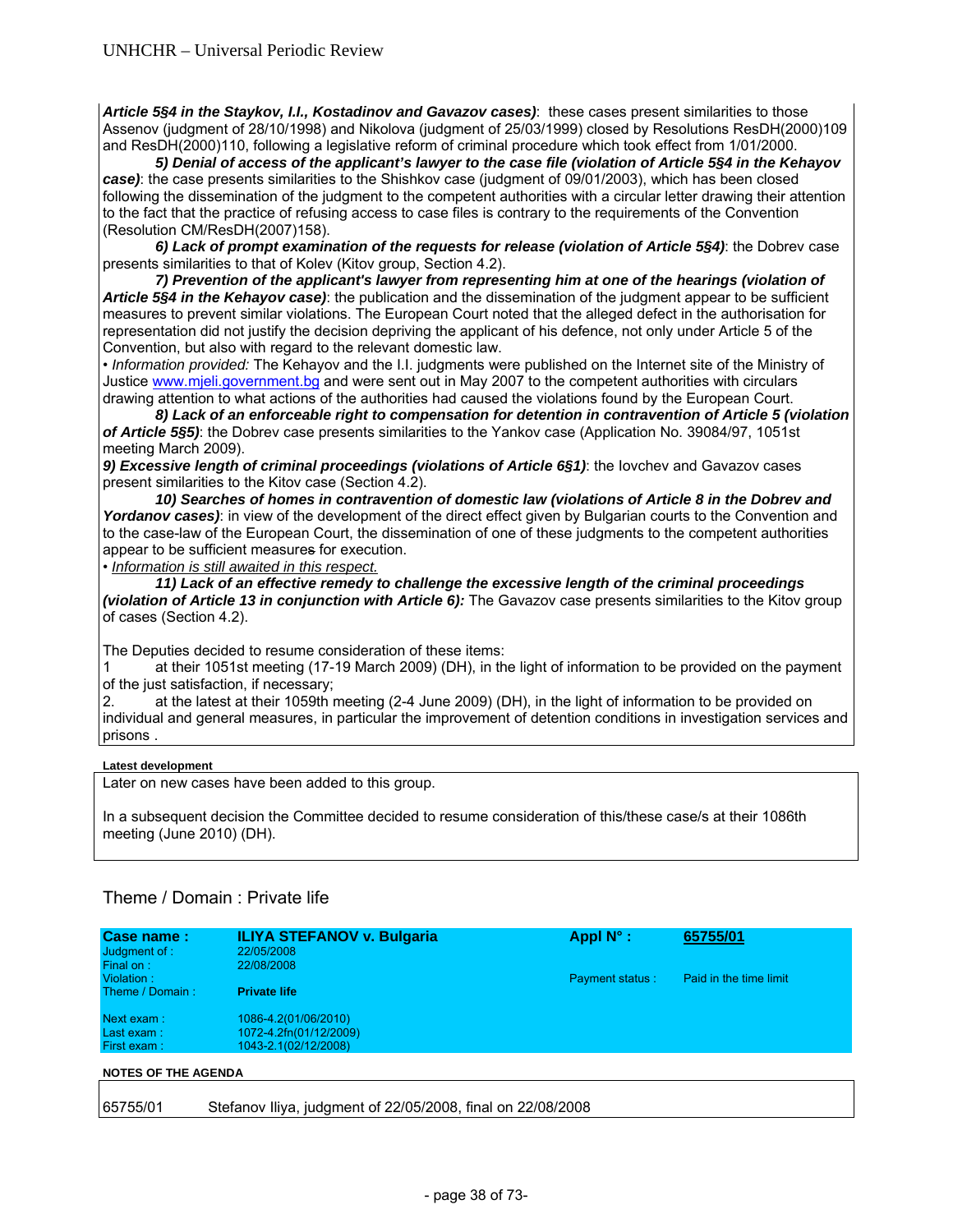The case concerns unjustified interference with the right to respect for the private life, the home and the correspondence of the applicant, a practicing advocate, due to the search and seizure carried out in November 2000 in his office (violation of Article 8).

The European Court observed that while the search and seizure had been carried out in the context of a criminal investigation, they had been disproportionate to the legitimate aim pursued due to a number of procedural shortcomings. It criticised in particular the fact that the search warrant did not specify what objects or documents were being looked for and contained no indication regarding the handling of information covered by advocates' professional confidentiality which might be discovered during the search. The way in which the warrant had been draft also made it possible to seise the applicant's computer and peripherals for two months, with no guarantee that the data thereon would not be checked or copied. Moreover, the persons present at the search were not legally qualified and would have been unable to identify the confidential documents in order to prevent excessive intrusion in this respect.

The case also concerns the absence of a remedy whereby the applicant might contest the lawfulness of the search and seizure carried out in his office with a view to obtaining compensation if appropriate (violation of Article 13 in conjunction with Article 8).

# **Individual measures**:

• *Information is awaited as to whether the items seized from the applicant's office have been restored to him as ordered by the Sofia District Prosecutor in February 2001.* 

# **General measures**:

# *1) Disproportionate nature of the search and seizure operation*

• *Information is awaited on the publication of the European Court's judgment and its dissemination to the competent authorities (courts empowered to issue search warrants and police authorities competent to execute them), if necessary together with an explanatory letter drawing attention to the problems raised by the judgment. Information is also expected on any further measures envisaged are already taken.* 

# *2) Remedy whereby the lawfulness of such measures may be contested and compensation obtained*: This question has been raised in the context of the Peev case (1st DH meeting in 2009)

The Deputies decided to resume consideration of this item at their 1st DH meeting in 2009, in the light of information to be provided on the payment of the just satisfaction, if necessary, and to join it, at the same meeting, with the Peev case to supervise individual and general measures.

#### **Latest development**

In a subsequent decision the Committee decided to resume consideration of this/these case/s at their 1086th meeting (June 2010) (DH).

| Case name:<br>Judgment of :<br>Final on: | <b>HASAN and CHAUSH v. Bulgaria</b><br>26/10/2000<br>26/10/2000     | Appl $N^{\circ}$ :     | 30985/96                       |
|------------------------------------------|---------------------------------------------------------------------|------------------------|--------------------------------|
| Violation:<br>delay<br>Theme / Domain:   |                                                                     | <b>Payment status:</b> | Paid outside time limit, short |
| Next exam:<br>Last exam:<br>First exam:  | 1092-4.1(14/09/2010)<br>1078-4.1(02/03/2010)<br>863-5.1(02/12/2003) |                        |                                |

#### **NOTES OF THE AGENDA**

30985/96 Hassan and Tchaouch, judgment of 26/10/00- Grand Chamber

39023/97 Supreme Holy Council of the Muslim Community, judgment of 16/12/2004, final on 16/03/2005 The applicants in these two cases are the representatives of the two rival factions which, since the democratic changes of 1989, dispute the direction of the Muslim community in Bulgaria.

The cases concern the authorities' unjustified interference between 1995 and 1997 in the internal organisation of a divided Muslim community, due to the replacement of its recognised leadership and to manner in which the executive participated in the organisation of a conference aimed to unify this community (violations of Article 9). The first case also concerns the repeated refusal of the Bulgarian Council of Ministers to comply with the Supreme Court's judgments quashing the refusal to register the new leadership of the community (violation of Article 13). The European Court noted in the first case that the provisions of the Religious Denominations Act of 1949 did not meet the required standards of clarity and predictability and allowed unfettered discretion to the executive in registering religious denominations.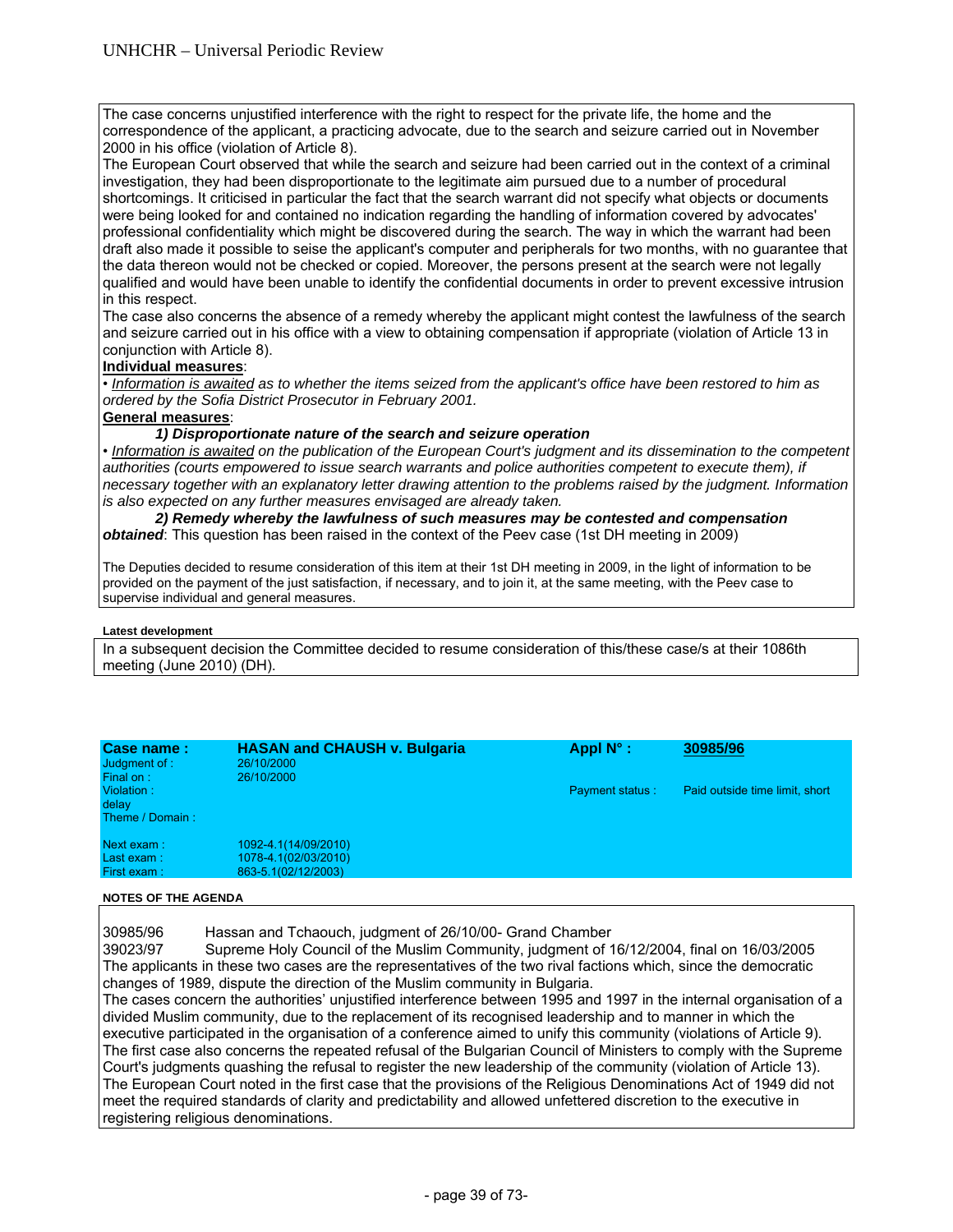In the second case the Court observed that the authorities did not remain a neutral mediator between opposing groups, but rather insisted on unification despite the decision of the leaders of the applicant organisation to withdraw. In consequence, the authorities' actions (notably those of the Directorate of Religious Denominations, a government agency) had the effect of compelling the divided community to accept a single leadership against the will of one of the two rival leaderships. The leaders elected by the 1997 conference obtained the status of the sole legitimate leadership of the Muslim community and, as a result, the applicant organisation was deprived of the possibility of continuing to manage the affairs and assets of the part of the Muslim community it represented. **Individual measures**:

• *Applicants' situation*: the unification conference held in October 1997 adopted the new statutes of the Muslim denomination and elected a new leadership. Mr Hassan attended the conference and approved the new leadership. These changes have been registered by the government. It may also be noted that, as the legitimacy of this conference was challenged by certain leaders, the division within the Muslim community in Bulgaria continued beyond 1997. Several other national conferences took place, with the task of electing new leaders, the most recent on 19/04/2008. This last conference elected the same mufti as in 1997. On 22/04/2008 the competent court registered the mufti, the new statute, and the new composition of the Supreme Holy Council, as elected at the latest national conference.

*• Bilateral contacts are under way as to whether further individual measures are needed.* 

# **General measures**:

1) Problems related to the arbitrary replacement of the Muslim community's leadership: The authorities consider that the new Religious Denominations Act, which entered into force in 2003, represents a sufficient guarantee in order to prevent new similar violations in the future. It should be noted in particular that from then on, a judicial body - the Sofia City Court – and no longer the executive, is competent to register religious communities wishing to obtain legal personality.

What is more, the Bulgarian authorities consider that the direct effect of the case-law of the European Court, which is recognised by domestic courts in increasingly varied fields, will prevent new, similar violations to that found in the present case, not least by ensuring that the Religious Denominations Act and the provisions which regulate the registration of religious denominations, are interpreted in conformity with the requirements of the Convention. With a view to facilitating this development, the Centre for training of judges sent the judgment in the case of Hassan and Tchaouch to the competent courts. Finally, the authorities consider that the seminars on the Convention and the European Court's case law organised by the National Institute of Justice are also relevant measures for the execution of these cases (more that 23 seminars for more than 798 participants - judges, prosecutors and national experts - took place in the period 2001-2006, of which 3 seminars on Article 9).

2) Authorities' Interference in the organisation of the unification conference in 1997: The Bulgarian authorities have been invited to consider publishing the judgment in the Supreme Holy Council of the Muslim Community and sending it to the Directorate of Religious Denominations, as well as to the courts and the local authorities competent to register national and local leadership of religious denominations.

• *Information provided:* the European Court's judgment was sent to the Directorate of Religious Denominations which undertook to send it out to relevant authorities. The delegation indicated that this has been done.

 *3) Violation of Article 13:* following the entry into force of the Religious Denominations Act the Bulgarian Council of Ministers is no longer competent to approve the registration or the modification of the statute of religious institutions. As indicated above, these are issues to be decided by the domestic courts. Furthermore, the remedies available to challenge the decisions of the Sofia City Court seem to be in conformity with the Convention's requirements. The Bulgarian authorities indicated, moreover, that the refusal of the Bulgarian Council of Ministers to comply with the judgments of the Supreme Court in this case is an exceptional occurrence and that court decisions, in particular those concerning the registration of religious denominations, will be respected by the executive in future.

 *4) Publication*: The judgments were published on the website of the Ministry of Justice www.mjeli.government.bg.

The Deputies decided to resume consideration of these items at the latest at their 1092nd meeting (September 2010) (DH), in the light of the bilateral contacts as to whether there is a need to pursue further individual measures.

### **Latest development**

Judgment of :

Case name : RIENER v. Bulgaria **Appl N° : 46343/99**<br>Judgment of : 23/05/2006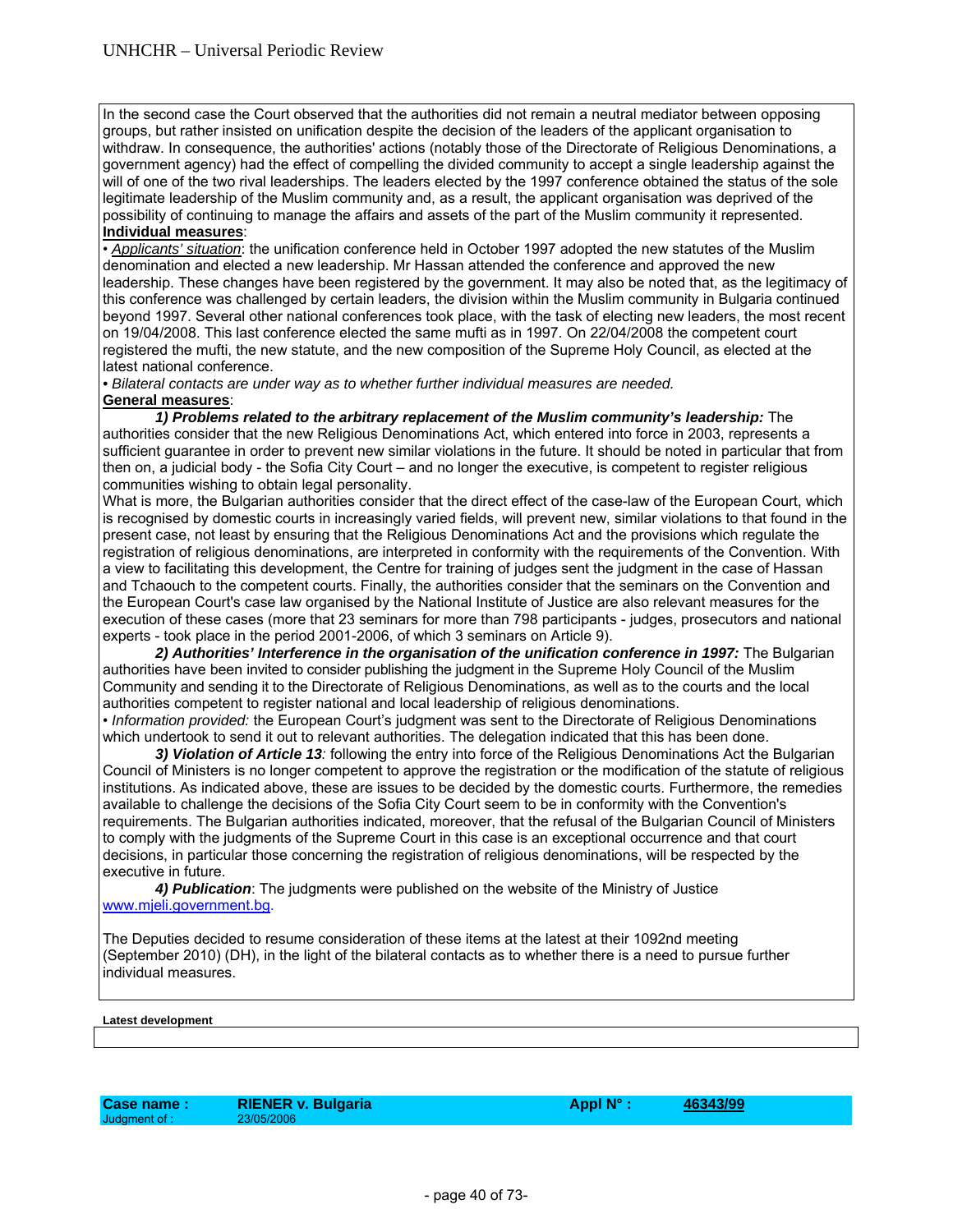| Final on:<br>Violation:<br>Theme / Domain: | 23/08/2006                                | <b>Payment status:</b> | Paid in the time limit |
|--------------------------------------------|-------------------------------------------|------------------------|------------------------|
| Next exam:                                 | 1092-4.2(14/09/2010)                      |                        |                        |
| Last exam:<br>First exam:                  | 1072-4.2(01/12/2009)<br>976-2(17/10/2006) |                        |                        |

46343/99 Riener, judgment of 23/05/2006, final on 23/08/2006

The case concerns the violation of the freedom of movement of the applicant (born in Bulgaria but having acquired dual Bulgarian and Austrian nationality by marriage) due to the ban imposed on her leaving Bulgaria between 1995 and 2004 for non-payment of tax debt amounting to the equivalent of at least 150,000 euros (violation of Article 2 of Protocol No 4).

The European Court found that the authorities had failed to give due consideration to the principle of proportionality in their decisions, the travel ban imposed on the applicant being of an automatic nature and of indeterminate duration. The authorities failed to take account of a number of relevant issues, such as the fiscal authorities' failure to take steps to recover the debt, the debtor's potential ability to pay and the respect of her private and family life, since under the legislation in force at the material time, a travel ban could be lifted only when the debt was either paid or sufficiently secured (apparently for the full amount) or after the extinction of the debt by prescription. For the same reasons, the domestic courts only examined the formal lawfulness of the travel ban and thus only a limited degree of review was afforded to the applicant in respect of this measure (violation of Article 13).

**Individual measures**: The travel ban imposed on the applicant was lifted in 2004 following the expiry of the prescription period of her debt. The European Court awarded her just satisfaction in respect of the non-pecuniary damage she sustained. The applicant's request for compensation of an alleged pecuniary damage was rejected as it was not supported by convincing evidence.

*• Assessment: in these circumstances, no further individual measure appears to be necessary.* 

**General measures**: The provisions of the Laws on Foreigners and on Passports, challenged in this judgment, were replaced in 1998 and 1999 respectively, by those of the Aliens Law and the Law on Bulgarian Identity Documents. However, these modifications do not appear to have remedied the deficiencies found in the European Court's judgment (see the summary of the new provisions currently in force in §§61-66 of the judgment). Furthermore, the new provisions do not appear to contain any more safeguards against arbitrariness than those in force at the material time concerning the manner in which the authorities handled some issues in this case (in particular, their communication through internal notes – not communicated to the applicant – as regards the annual confirmation of non-payment of the debt and the prescription question, see §129 of the judgment). In addition, it should be noted that the European Court referred in its judgment to different solutions concerning

these issues adopted by several other member states and indicated that, regardless of the approach chosen, the principle of proportionality must apply, in law and in practice (§128 of the judgment).

*• Evaluation: legislative measures appear to be necessary in this case.* 

*• Information provided by the Bulgarian authorities (letter of 12/11/2007)*: The European Court's judgment was sent by the Minister of Justice to the Supreme Administrative Court, the Sofia City Court, the Ministry of Interior and the Ministry of Finance, together with a letter emphasising the conclusions of the European Court. The Action Plan presented by the authorities envisages the drafting of legislative proposals in line with the requirements of the European Court.

*• Information awaited: A copy of any such draft legislative proposals would be appreciated.* The judgment of the European Court has been published on the internet site of the Ministry of Justice http:www.mjeli.government.bg.

The Deputies decided to resume consideration of this item at the latest at their 1092nd meeting (September 2010) (DH), in the light of further information to be provided on general measures, in particular as regards the envisaged legislative changes.

| Case name:    | ZLINSAT, spol. s r.o. v. Bulgaria | Appl $N^{\circ}$ :     | 57785/00               |
|---------------|-----------------------------------|------------------------|------------------------|
| Judgment of : | 15/06/2006                        |                        |                        |
| Final on:     | 15/09/2006                        |                        |                        |
| Violation:    |                                   | <b>Payment status:</b> | Paid in the time limit |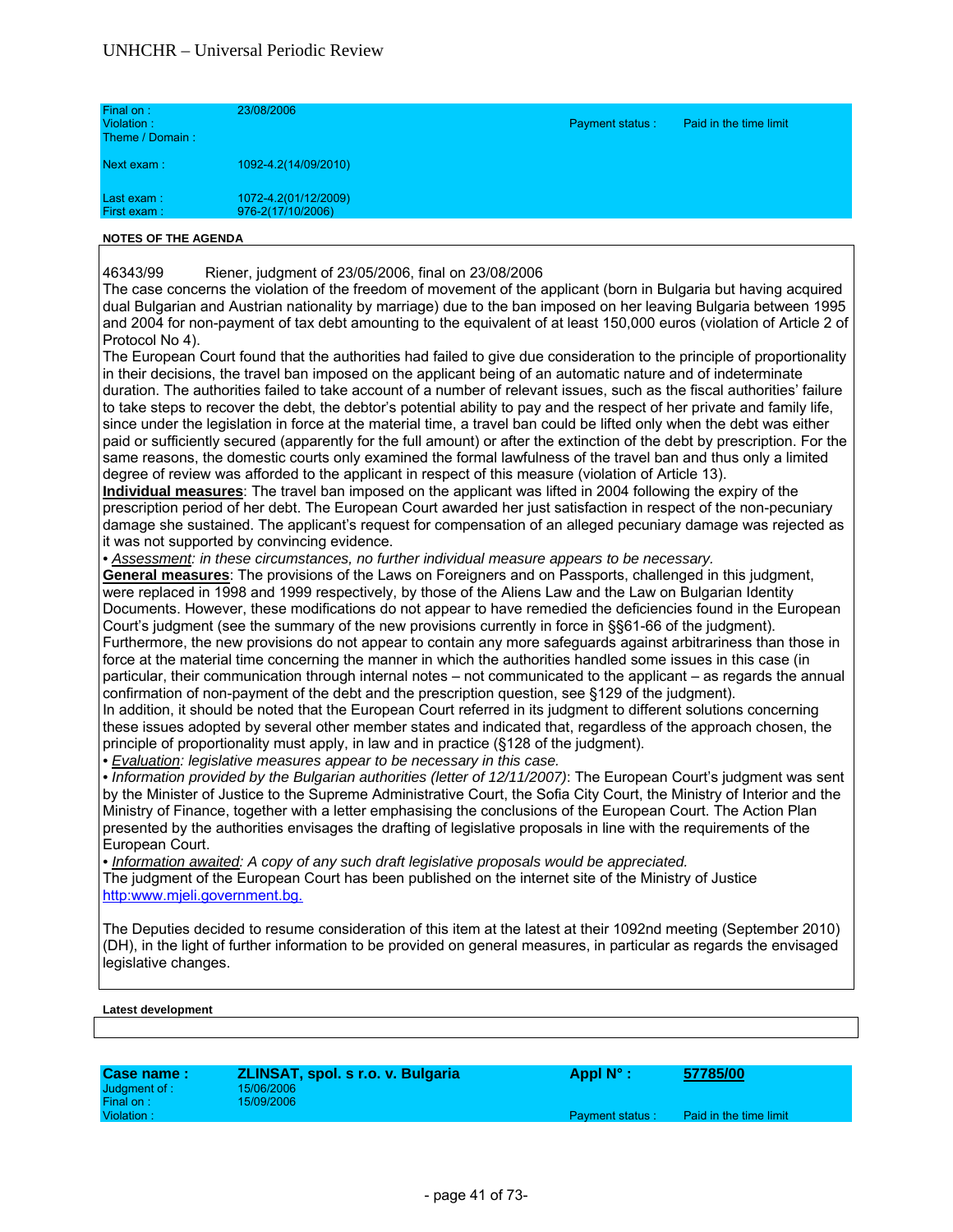#### Theme / Domain :

| Next exam:   | 1092-4.2(14/09/2010) |
|--------------|----------------------|
| Last exam:   | 1072-4.2(01/12/2009) |
| First exam : | 982-2(05/12/2006)    |

### **NOTES OF THE AGENDA**

57785/00 Zlínsat, spol. S r.o., judgment of 15/06/2006, final on 15/09/2006 and of 10/01/2008, final on 10/04/2008

The case concerns the absence of a judicial remedy in relation to decisions taken by the prosecution authority regarding the applicant company's ownership and use of a hotel: in July and October 1997 the prosecutor had ordered the suspension of the contract concluded with the applicant company privatising the property and ordered its eviction, on the ground that the contract had been concluded under conditions manifestly unfavourable to the state.

The European court found that as the public prosecutor could not pass for an independent or impartial judicial body, there could be no justification for not providing a judicial remedy in respect of his decisions in civil matters (violation of Article 6§1).

The case also concerns interference in the exercise of the applicant company's right to the peaceful enjoyment of its possessions. The Court considered that this interference was unlawful inasmuch as the decision of the prosecution authorities – which were not subject to judicial supervision – were grounded on legal provisions drafted in particularly vague terms (violation of Article 1 of Protocol No. 1).

**Individual measures**: In October 1999, the Prosecutor's Office notified the police that, following the dismissal of the action for annulment of the privatisation contract, the decisions concerning the suspension of the privatisation and the eviction of the applicant company were no longer enforceable. The hotel in question was restored to the applicant company.

The European Court awarded just satisfaction in respect of the pecuniary damage sustained by the applicant. *• Assessment: no further individual measure seems necessary.* 

# **General measures**:

• *Situation at the material time*: The decisions challenged in this judgment were adopted on the basis of Article 185§1 of the Code of Criminal Procedure and Article 119§1, p. 6 of the Judicial Power Act. According to the first provision, the investigation authorities are bound to take the necessary measures to prevent a criminal offence, for which there is a reason to believe that it will be committed. These measures may include impounding the means which might be used for committing the offence (it should be noted that the Prosecutor's Office had declared its intention to open an enquiry against certain officials suspected of having committed an offence in the framework of the privatisation proceedings; it appears that no such enquiry has been initiated). According to the second provision concerned, prosecutors may take all measures provided for law, if they have information that a publicly prosecutable criminal offence or other illegal act may be committed.

These rules, drafted in particularly vague terms, giving the Prosecutor's Office unfettered discretion to act in any manner it saw fit, and combined with the lack of adequate procedural safeguards, led the European Court to conclude that the minimum degree of legal protection to which individuals and legal entities are entitled was lacking.

• *Development*: Article 185§1 of the Code of Criminal Procedure was repealed and the new Code of Criminal Procedure, which entered into force in 2006 does not contain similar provisions (see also §37 of the judgment). • *Information is required on the measures envisaged to clarify the exact scope of Article 119§1, p. 6 of the Judicial* 

Power Act and to introduce independent supervision of the prosecution authorities' decisions taken on the basis of *this provision, and in a more general manner adopted by prosecutors in similar situations.* 

*In any event, the Bulgarian authorities were invited to publish the judgment of the European Court and to disseminate it to the competent authorities, and in particular to prosecutors.*

The judgment was published on the Internet site of the Ministry of Justice http://www.mjeli.government.bg. On 08/12/2006, the Secretariat wrote to the Bulgarian authorities inviting them to present a plan of action for the execution of this judgment.

The Deputies decided to resume consideration of this item at the latest at their 1092nd meeting (September 2010) (DH), in the light of information to be provided on general measures.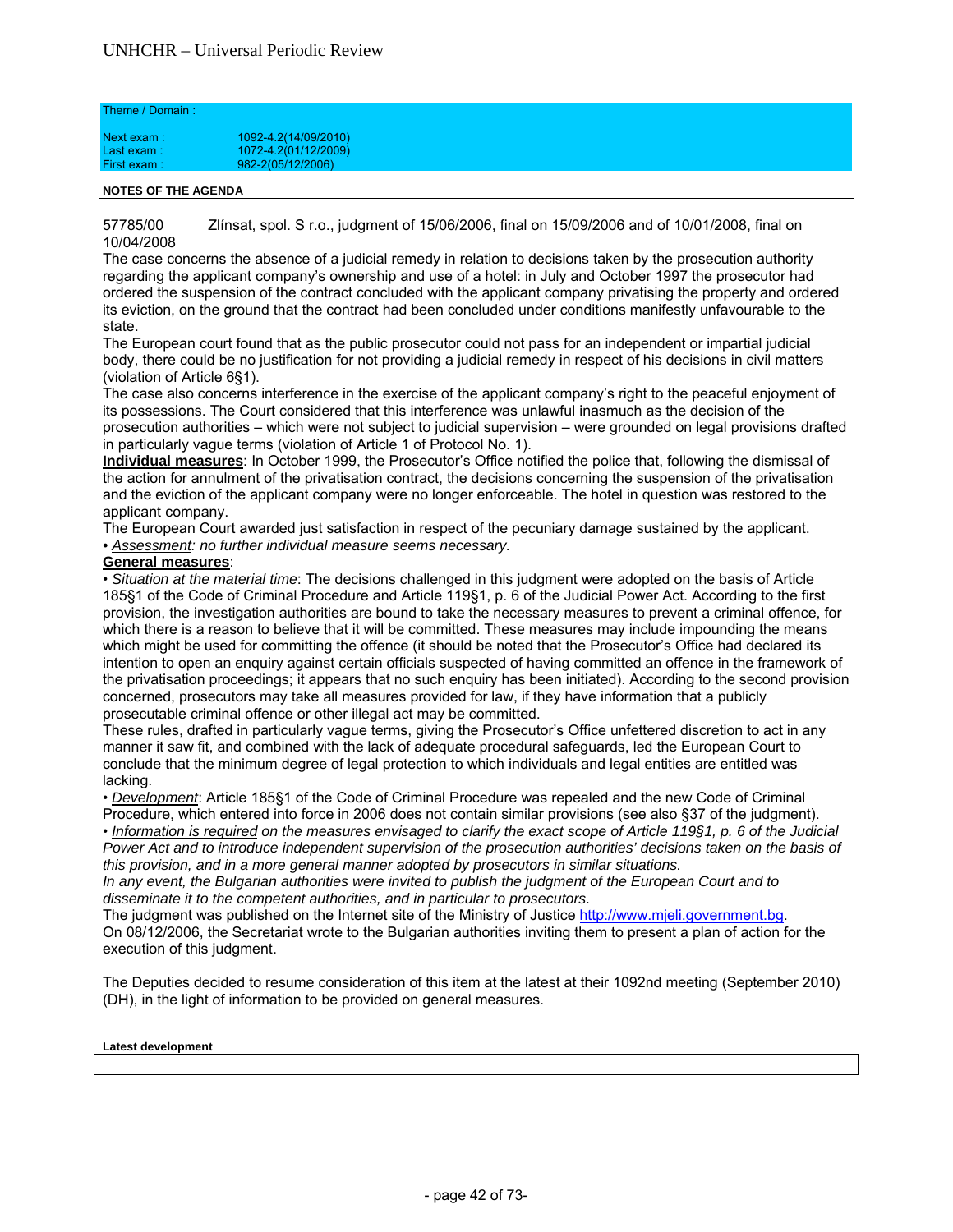| Case name:<br>Judgment of:<br>Final on: | <b>BORISOVA v. Bulgaria</b><br>21/12/2006<br>21/03/2007                                       | Appl $N^{\circ}$ :     | 56891/00                    |
|-----------------------------------------|-----------------------------------------------------------------------------------------------|------------------------|-----------------------------|
| Violation:<br>Theme / Domain:           |                                                                                               | <b>Payment status:</b> | Paid outside the time limit |
| Next exam:<br>Last exam:<br>First exam: | 1092-4.2(14/09/2010); 1086-3.Aint(01/06/2010)<br>1078-3.Aint(02/03/2010)<br>997-2(05/06/2007) |                        |                             |

56891/00 Borisova, judgment of 21/12/2006, final on 21/03/2007

The case concerns the violation of the applicant's right to a fair trial and right of the defence in the context of simplified proceedings concerning a minor administrative offence (violations of Article 6§§1 and 3 (a), (b) and (d) taken together). On 8/09/1999 the applicant was arrested during a demonstration and, after several hours, brought to the Pazardzhik District Court, which sentenced her to an administrative sanction of 5 days' detention at Pazardzhik police station. She was informed of the accusations brought against her only shortly before the hearing. The European Court found that the applicant had not been promptly informed in detail of the nature and cause of the accusation against her and did not have adequate time and facilities for the preparation of her defence, only having been informed of the nature of the allegations against her shortly before the hearing. Moreover, the applicant could not obtain the attendance and examination of witnesses on her behalf and only witnesses for the prosecution were heard.

**Individual measures**: The applicant served her sentence of 5 days' detention in September 1999. This sentence, not being considered as a criminal conviction, does not appear on her criminal record. The European Court awarded her just satisfaction in respect of non-pecuniary damage.

• *Assessment: no further individual measure seems necessary*.

**General measures**: The 1963 Decree on Combating Minor Hooliganism provides an expedited procedure for bringing to court minor offences punishable by an administrative sanction of up to fifteen days' detention at a police station or a fine of between 10 and 200 Bulgarian levs (between 5 and 100 euros). The European Court recognised that the intention of the Decree was to deal quickly and efficiently with petty offences. It also stated that the existence and use of summary proceedings in criminal matters is not in itself contrary to Article 6 as long as they provide the necessary safeguards and guarantees (§40).

• *Information is expected on measures taken or envisaged to avoid future violations, and in particular to ensure the procedural safeguards and guarantees of Article 6 in similar situations. Such measures may include, for example, appropriate instructions to the authorities involved in such proceedings. Publication and dissemination of the European Court's judgment to relevant courts and authorities is expected in order to raise domestic courts' awareness of the Convention's requirements as they result from this case.* 

The Secretariat wrote to the Bulgarian authorities to present an action plan for the implementation of this judgment.

The Deputies decided to resume consideration of this item at the latest at their 1092nd meeting (September 2010) (DH), in the light of information to be provided on general measures.

#### **Latest development**

| Case name:<br>Judgment of:                 | PETYO POPOV v. Bulgaria<br>22/01/2009                                | Appl $N^{\circ}$ :     | 75022/01             |
|--------------------------------------------|----------------------------------------------------------------------|------------------------|----------------------|
| Final on:<br>Violation:<br>Theme / Domain: | 22/04/2009                                                           | <b>Payment status:</b> | No just satisfaction |
| Next exam:<br>Last exam:<br>First exam:    | 1092-4.2(14/09/2010)<br>1078-4.2(02/03/2010)<br>1065-2.1(15/09/2009) |                        |                      |
| <b>NOTES OF THE AGENDA</b>                 |                                                                      |                        |                      |

75022/01 Petyo Popov, judgment of 22/01/2009, final on 22/04/2009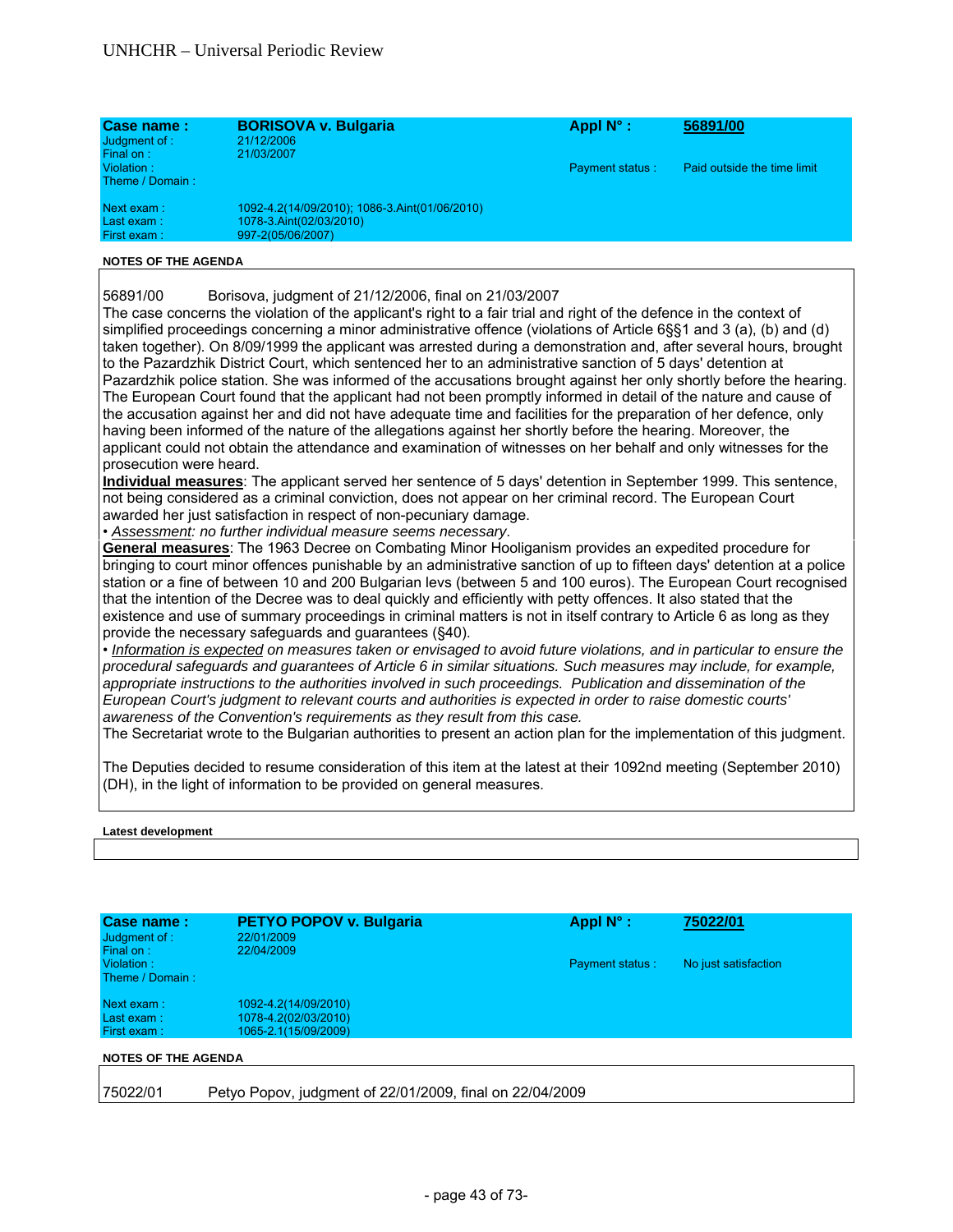The case concerns the unfairness of criminal proceedings brought against the applicant, in that he was not informed of the date of the hearing before the Supreme Court of Cassation in 2000 (violation of Article 6§1). *• To date, the authorities have provided no information.* 

The Deputies noted that no information had been provided on this case and again invited the authorities to submit an action plan and/or action report for the execution of this judgment and decided to resume consideration of this case at the latest at their 1092nd meeting (September 2010) (DH).

#### **Latest development**

| Case name:<br>Judgment of :<br>Final on: | <b>GAVRIL YOSIFOV v. Bulgaria</b><br>06/11/2008<br>06/02/2009                                    | Appl $N^{\circ}$ : | 74012/01                    |
|------------------------------------------|--------------------------------------------------------------------------------------------------|--------------------|-----------------------------|
| Violation:<br>Theme / Domain:            |                                                                                                  | Payment status:    | Paid outside the time limit |
| Next exam:<br>Last exam:<br>First exam:  | 1092-4.2(14/09/2010); 1086-3.Aint(01/06/2010)<br>1078-3.Aint(02/03/2010)<br>1059-2.1(02/06/2009) |                    |                             |

#### **NOTES OF THE AGENDA**

74012/01 Gavril Yosifov, judgment of 06/11/2008, final on 06/02/2009

The case concerns the fact that the applicant had no opportunity to take proceedings to challenge the lawfulness of his detention (violation of Art. 5§4).

In December 1998 the Sofia District Court found the applicant guilty as charged and sentenced him to three years' imprisonment. After the Sofia District Court dismissed his appeal on procedural grounds, the applicant was detained on 30/11/1999 in Sofia Prison to serve his sentence. Later, the Sofia City Court found that the district court had erred in dismissing the applicant's appeal and referred the case back to that court for fresh consideration of his appeal. Although the applicant's conviction and sentence were since then no longer considered final, the Sofia City Court refused to consider whether the applicant should remain in custody, saying that it was for the Sofia District Court to decide on this matter. However, the latter failed to examine several subsequent requests for release made by the applicant. The applicant was finally released on 26/10/2000, following an order by the Sofia Prosecutor's Office stating that the applicant's conviction and sentence were no longer final and that he could not be kept in custody pursuant to them.

The European Court noted that although the applicant had been successful in challenging the dismissal of his appeal and that consequently, neither his conviction nor sentence had been final or enforceable, he had been unable to obtain a speedy judicial ruling as to the lawfulness of his detention, both the courts concerned having declined competence.

**Individual measures**: The detention at issue was ended on 26/10/2000. In March 2001 the applicant was convicted of some of the crimes of which he had been charged and sentenced to one and a half years' imprisonment. The period of the detention in question was deducted from the applicant's prison sentence. The European Court awarded the applicant just satisfaction in respect of non-pecuniary damage sustained. *• Assessment*: *no individual measure seems to be necessary.* 

**General measures**: The European Court held that the situation at issue seemed to have been the result of unclear regulation of the courts' competence in this domain and the fact that Bulgarian law entrusts all issues affecting the legality of the execution of prison sentences solely to the competent prosecutors and not to a judge.

It was also due to the lack in Bulgarian law of a general *habeas corpus* procedure whereby any individual deprived of his or her liberty, regardless of the grounds for it, is entitled to request a court to review the lawfulness of his or her detention and order his or her release if the detention is not lawful. The European Court noted furthermore that as matters stand, Bulgarian law envisages distinct procedures for challenging specific types of deprivation of liberty, such as pre-trial detention, confinement to a mental institution or detention pending deportation. The result of this approach is that individuals whose deprivation of liberty does not fall within a well-defined category are likely to face serious or even insuperable difficulties in challenging it (see §61 of the judgment).

Finally, when dismissing the government's objection of non-exhaustion of domestic remedies, the European Court observed that the lack of clear case-law of Bulgarian courts showed the present uncertainty in practical terms of the remedy provided by the State Responsibility for Damage Caused to Citizens Act, insofar as complaints under Article 5§4 of the Convention were concerned (see §51 of the judgment).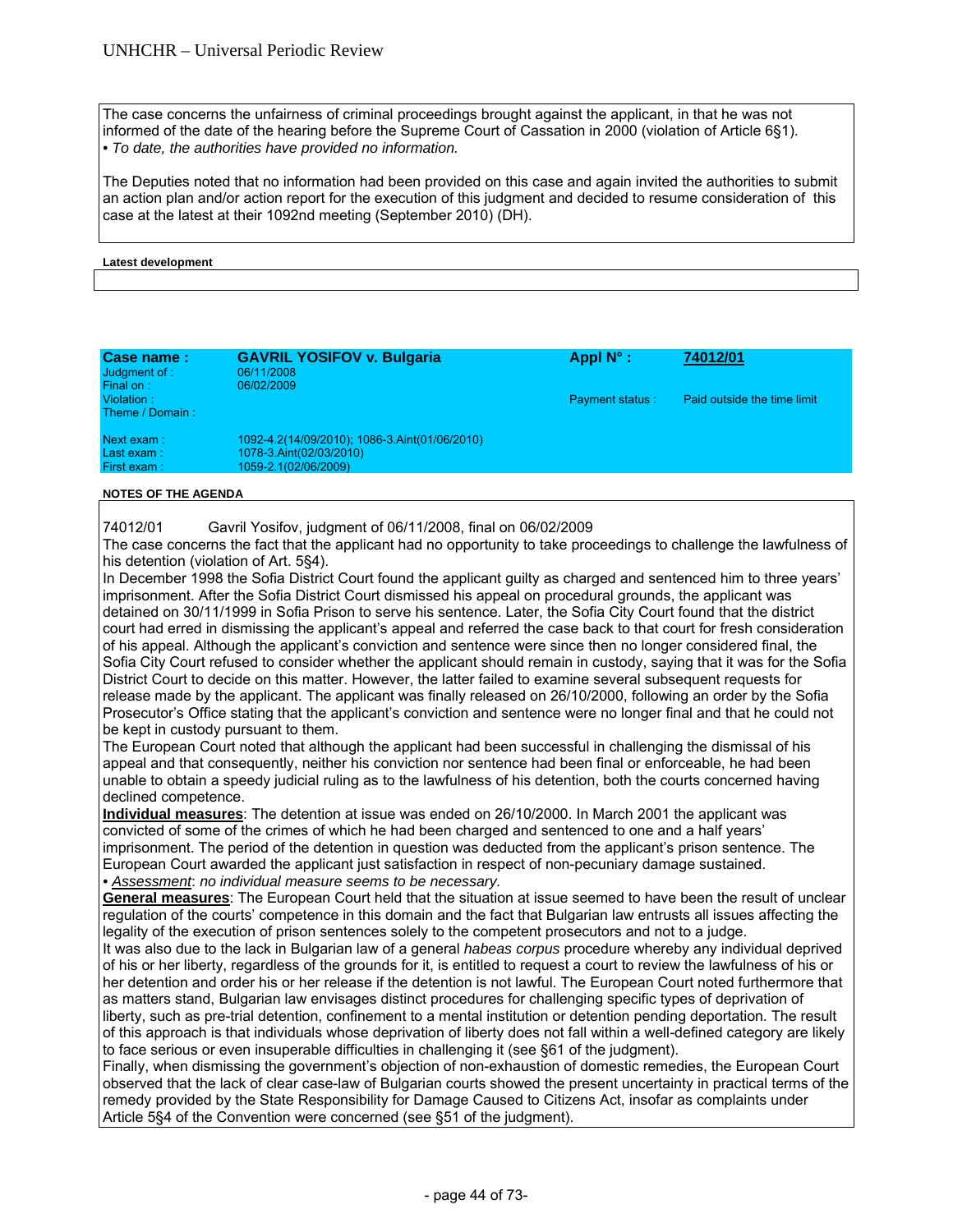*• Information is awaited on measures taken or envisaged to prevent new, similar violations.* 

The Deputies decided to resume consideration of this item at the latest at their 1092nd meeting (September 2010) (DH), in the light of information to be provided on general measures.

#### **Latest development**

| Case name:<br>Judgment of :<br>Final on: | <b>NENOV v. Bulgaria</b><br>16/07/2009<br>16/10/2009                                       | Appl $N^{\circ}$ :     | 33738/02       |
|------------------------------------------|--------------------------------------------------------------------------------------------|------------------------|----------------|
| Violation:<br>Theme / Domain:            |                                                                                            | <b>Payment status:</b> | No information |
| Next exam:<br>Last exam:<br>First exam:  | 1092-4.2(14/09/2010); 1086-3.A(01/06/2010)<br>1078-2.1(02/03/2010)<br>1078-2.1(02/03/2010) |                        |                |

#### **NOTES OF THE AGENDA**

33738/02 Nenov, judgment of 16/07/2009, final on 16/10/2009

This case concerns the violation of the applicant's right to a fair trial in that he received no legal aid in proceedings brought by his ex-wife in 2002 to change his visiting rights with respect to their children, born in 1989 and 1992 (violation of Article 6§1).

The European Court considered that the particular importance of what was at stake for the applicant, i.e. the possibility of maintaining a real link with his children, combined with his mental illness, called for the granting of legal aid. Without legal aid, the applicant encountered great difficulties: he was prevented from taking sufficient part in the decision-making process to ensure the necessary protection of his interests and the fairness of the proceedings as a whole was compromised. The European Court noted that his ex-wife was represented by counsel in the proceedings.

The Deputies decided to resume consideration of this item at the latest at their 1092nd meeting (September 2010) (DH), in the light of an action plan / action report to be provided by the authorities.

## **Latest development**

| Case name:<br>Judgment of :<br>Final on: | <b>ISYAR v. Bulgaria</b><br>20/11/2008<br>20/02/2009                 | Appl $N^{\circ}$ :     | 391/03                         |
|------------------------------------------|----------------------------------------------------------------------|------------------------|--------------------------------|
| Violation:<br>delay<br>Theme / Domain:   |                                                                      | <b>Payment status:</b> | Paid outside time limit, short |
| Next exam:<br>Last exam:<br>First exam:  | 1092-4.2(14/09/2010)<br>1078-4.2(02/03/2010)<br>1059-2.1(02/06/2009) |                        |                                |

#### **NOTES OF THE AGENDA**

391/03 Işyar, judgment of 20/11/2008, final on 20/02/2009

The case concerns the poor conditions in which the applicant was detained in Sofia Prison between 2001 and 2008 (violation of Article 3).

The European Court noted that the applicant's allegations concerning his conditions of detention (overcrowding, lack of organised activities for prisoners, deplorable standards of hygiene, lack of free access to the sanitary facilities at any time of day and poor-quality food) were corroborated by other evidence in its possession, and in particular by the report on Sofia Prison drawn up by the Committee for the Prevention of Torture and Inhuman or Degrading Treatment or Punishment (CPT) after its visit in 2006. In view of the cumulative effect of the poor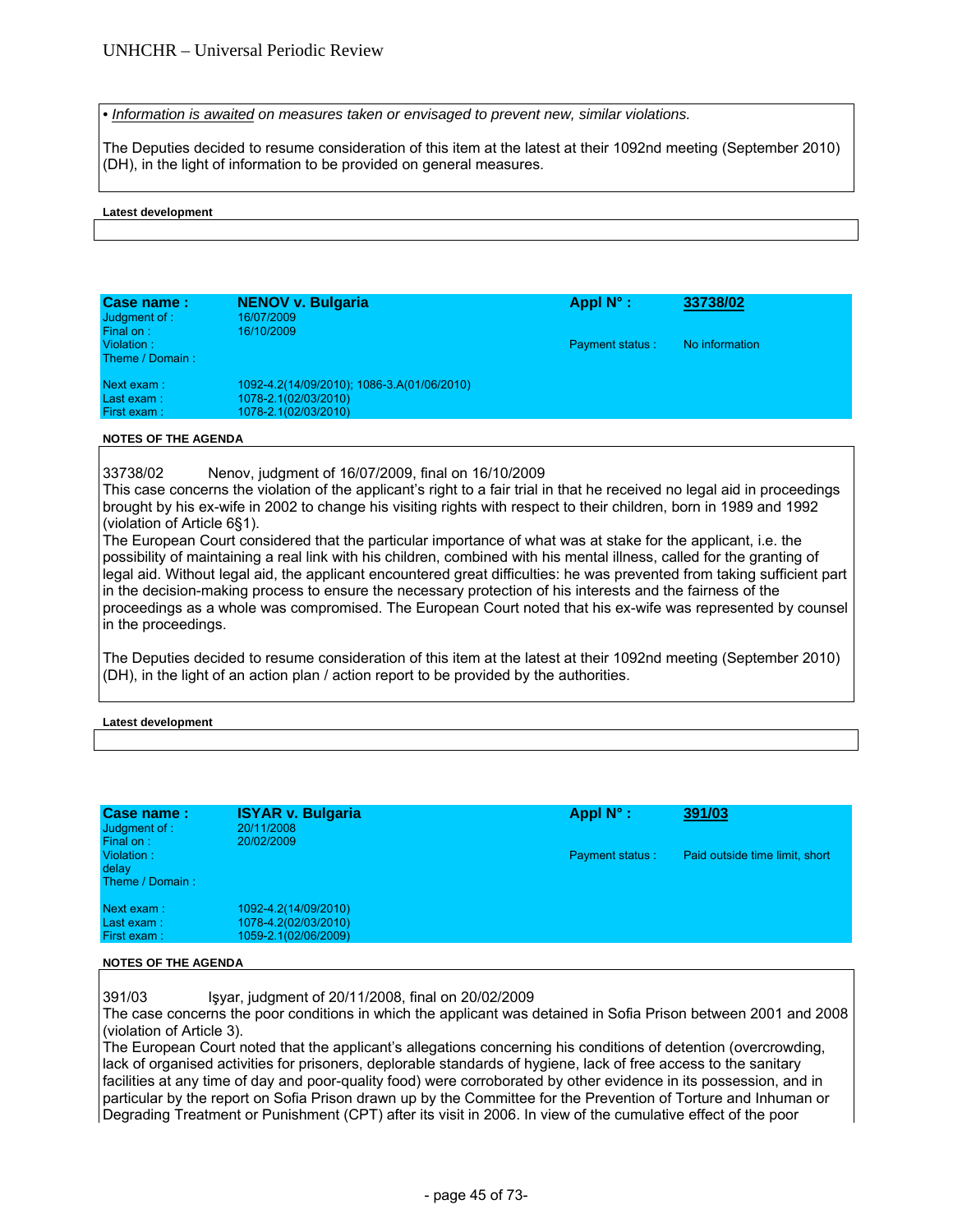# UNHCHR – Universal Periodic Review

conditions of detention, and bearing in mind the length of the applicant's detention and his particular situation (due to the fact that he is an alien and does not speak Bulgarian), the European Court held that the suffering to which the applicant had been subjected amounted to degrading treatment within the meaning of Article 3.

The case also concerns the violation of his right to have the free assistance of an interpreter (violation of Article 6§3e).The European Court observed that the way in which the courts had interpreted domestic law had resulted in the applicant's being obliged to pay the interpretation costs incurred in the criminal proceedings against him. **Individual measures**: The applicant was released on 05/05/2009.The European Court awarded him just

satisfaction in respect of the pecuniary damage flowing from the violation of Article 6§3e and of the non-pecuniary damage sustained.

*• Assessment: In the light of the above, no further individual measure appears necessary.* 

# **General measures**:

*1) Violation of Article 3:* The case present similarities to the Kehayov group (41035/98, 1086th meeting, June 2010).

*2) Violation of Article 6§3e:* The European Court pointed to a certain discrepancy of the case-law of the Supreme Court of Cassation as to whether the convicted person should be required to pay the interpretation costs (see §§20 and 47 of the judgment). It held that the violation in this case arose from the courts' interpretation of domestic law (see §48 of the judgment).

In view of the development of the direct effect given by Bulgarian courts to the Convention and to the case-law of the European Court, publication of the European Court's judgment and its dissemination to the competent courts seem to be sufficient measures for its execution.

*• Information is awaited in this respect; information on any other possible measures would be useful.* 

The Deputies decided to resume consideration of this item at the latest their 1092nd meeting (September 2010) (DH) in the light of information to be provided on general measures.

## **Latest development**

| Case name:<br>Judgment of :<br>Final on: | <b>BULVES AD v. Bulgaria</b><br>22/01/2009<br>22/04/2009             | Appl $N^{\circ}$ :     | 3991/03                |  |
|------------------------------------------|----------------------------------------------------------------------|------------------------|------------------------|--|
| Violation:<br>Theme / Domain:            |                                                                      | <b>Payment status:</b> | Paid in the time limit |  |
| Next exam:<br>Last exam:<br>First exam:  | 1092-4.2(14/09/2010)<br>1078-4.2(02/03/2010)<br>1065-2.1(15/09/2009) |                        |                        |  |
| <b>NOTES OF THE AGENDA</b>               |                                                                      |                        |                        |  |

3991/03 "Bulves" AD, judgment of 22/01/2009, final on 22/04/2009 The case concerns the violation of the applicant company's right to the peaceful enjoyment of its possessions due to the refusal by the Bulgarian authorities in 2001 to allow it to deduct input VAT it had paid to its supplier who had been late in complying with its own VAT reporting obligations (violation of Article 1 of Protocol No. 1).

The Deputies noted that no information had been provided on this case other than on the payment of the just satisfaction and again invited the authorities to submit an action plan and/or action report for the execution of this judgment and decided to resume consideration of this case at the latest at their 1092nd meeting (September 2010) (DH).

| Case name:    | <b>ZAHARIEVI v. Bulgaria</b> | Appl $N^{\circ}$ :     | 22627/03       |
|---------------|------------------------------|------------------------|----------------|
| Judgment of : | 02/07/2009                   |                        |                |
| Final on:     | 10/12/2009                   |                        |                |
| Violation:    |                              | <b>Payment status:</b> | No information |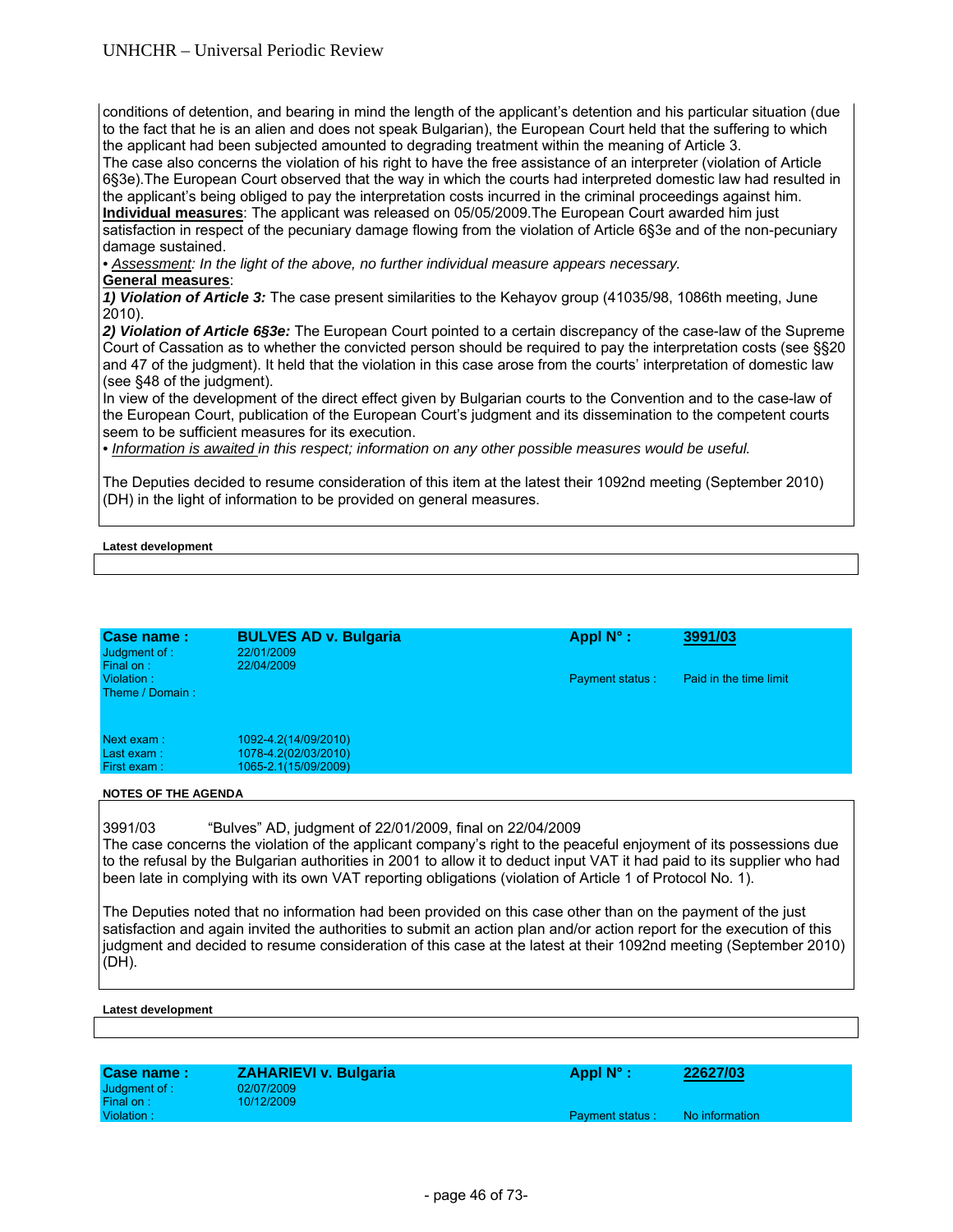| Theme / Domain: |                                            |
|-----------------|--------------------------------------------|
| Next exam:      | 1092-4.2(14/09/2010); 1086-3.A(01/06/2010) |
| Last $exam:$    | 1078-2.1(02/03/2010)                       |
| First exam:     | 1078-2.1(02/03/2010)                       |

22627/03 Zaharievi, judgment of 02/07/2009, final on 10/12/2009

This case concerns a violation of the applicants' right to the peaceful enjoyment of their possessions due to the manner of execution of a judgment of the Supreme Administrative Court awarding them compensation in the form of a certain number of shares in a company. In 2003, the national authorities transferred the same number of shares in a second company, which had taken over the first company, to the applicants, without examining whether the value of the same number shares differed from one company to the other. The request by the applicants for readjustment of the number of shares was refused by the relevant ministry on the ground that the judgment of the Supreme Administrative Court was final. On 23/11/2004 and 31/05/2005, the Supreme Administrative Court declared an appeal brought by the applicants against that refusal inadmissible.

The European Court considered that the automatic allocation of the shares in the second company, combined with the lack of an effective remedy permitting the applicants to have the merits of their requests for readjustment of the number of shares examined, had upset the fair balance which had to be struck between the general interest and the protection of the applicants' property rights (violation of Article 1 of Protocol No. 1).

The European Court held that the question of the application of Article 41 (just satisfaction) was not ready for decision as to pecuniary and non-pecuniary damage.

The Deputies decided to resume consideration of this item at the latest at their 1092nd DH meeting (September 2010) (DH), in the light of an action plan / action report to be provided by the authorities.

#### **Latest development**

| Case name:<br>Judgment of :<br>Final on: | <b>VELTED-98 AD v. Bulgaria</b><br>11/12/2008<br>11/03/2009                                      | Appl $N^{\circ}$ :     | 15239/02                    |
|------------------------------------------|--------------------------------------------------------------------------------------------------|------------------------|-----------------------------|
| Violation:<br>Theme / Domain:            |                                                                                                  | <b>Payment status:</b> | Paid outside the time limit |
| Next exam:<br>Last exam:<br>First exam:  | 1092-4.2(14/09/2010); 1086-3.Aint(01/06/2010)<br>1078-3.Aint(02/03/2010)<br>1059-2.1(02/06/2009) |                        |                             |

**NOTES OF THE AGENDA** 

15239/02 Velted-98 AD, judgment of 11/12/2008, final on 11/03/2009

The case concerns the unfairness of administrative proceedings brought by the applicant company seeking revocation of a ministerial decree relating to the privatisation of a public company for which it had unsuccessfully submitted a bid (violation of Article 6§1).

The European Court observed that in its judgment of 19/10/2001 the Supreme Administrative Court had failed to examine an issue qualified as substantial by its first chamber when it ruled on the case and on which the parties had exhaustively commented.

**Individual measures**: The European Court held there was no causal link between the violation found and the alleged pecuniary damage, and awarded the applicant company just satisfaction in respect of non-pecuniary damage sustained.

*• Information is awaited on any possible individual measures in favour of the applicant company.*  **General measures**: The violation found derives from the Supreme Administrative Court's failure to give an adequate response to the applicant company's arguments. Publication of the European Court's judgement and its dissemination to that court therefore appear to be sufficient measures to prevent similar violations.

*• Information is awaited in this respect.* 

The Deputies decided to resume consideration of this item at the latest at their 1092nd meeting (September 2010) (DH), in the light of information to be provided on individual and general measures.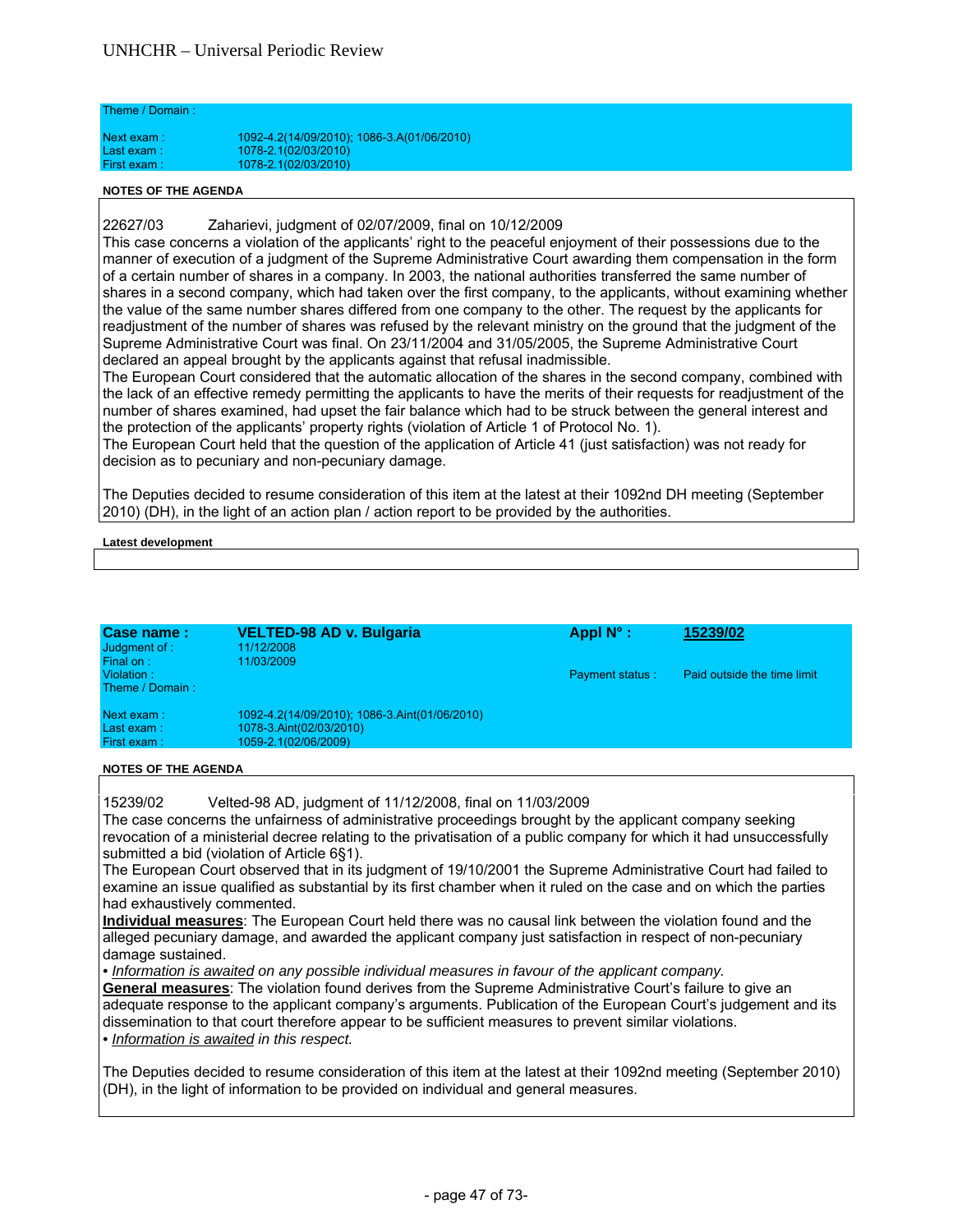#### **Latest development**

| Case name:<br>Judgment of :<br>Final on: | <b>DODOV v. Bulgaria</b><br>17/01/2008<br>17/04/2008                 | Appl $N^{\circ}$ :     | 59548/00               |  |
|------------------------------------------|----------------------------------------------------------------------|------------------------|------------------------|--|
| Violation:<br>Theme / Domain:            |                                                                      | <b>Payment status:</b> | Paid in the time limit |  |
| Next exam:<br>Last exam:<br>First exam:  | 1092-4.2(14/09/2010)<br>1072-4.2(01/12/2009)<br>1035-2.1(17/09/2008) |                        |                        |  |

#### **NOTES OF THE AGENDA**

59548/00 Dodov, judgment of 17/01/2008, final on 17/04/2008

The case concerns the disappearance in December 1995 of the applicant's mother - suffering from progressively advancing Alzheimer's disease - from a state-managed nursing home for the elderly, and the inability of the Bulgarian judicial system to establish the circumstances surrounding her disappearance or bring to account the persons or institutions responsible (violation of Article 2).

In this connection the European Court noted in the first place that the criminal investigation was plagued by periods of inactivity and contradictory decisions, and was only concluded by discontinuing proceedings against the medical staff in 2004 due to the expiry of the period of limitation. The Court noted in the second place that there had been neither disciplinary measures against the medical staff nor administrative measures by the competent administrative authorities to identify the possible causes for the breach in question. The Court stressed lastly that the civil action for damages was still pending, ten years after being brought by the applicant. The European Court considered that the deficiencies in the regulations applicable to the activities of the nursing home and its staff had undoubtedly contributed to the inability of the system to provide adequate and timely responses in conformity with the procedural obligations under the Convention.

The Court concluded that, despite the availability in Bulgarian law of three avenues of redress - criminal, civil and disciplinary - faced with an arguable case of negligent acts endangering human life, the authorities had not in practice provided an effective possibility to make use of the means for redress available in law.

The case also concerns the excessive length of civil proceedings initiated by the applicant against the Ministry of Labour and Social Care, the Ministry of the Interior and the Sofia Municipality (violation of Article 6§1).

**Individual measures**: The European Court awarded the applicant just satisfaction in respect of non-pecuniary damages. The criminal proceedings were closed in 2003, the action in the public interest being time-barred. The civil action for compensation was still pending when the European Court delivered its judgment.

• The authorities are invited to provide information on the current state of the civil proceedings and on their *acceleration, if necessary. Information is awaited about possible disciplinary sanctions imposed on the responsible persons.* 

# **General measures**:

 *1) Violation of Article 2 (absence of judicial remedy to establish the facts and to hold accountable the persons concerned):*

• The authorities are invited to provide information on the measures they have taken, or envisage to take, to ensure *that the available remedies related to claims for negligent endangering the life of third parties are capable in practice of establishing the facts and holding accountable the persons responsible.* 

*• The authorities are invited to identify in particular any potential omissions in the management, training, control or definition of duties of the different categories of staff in the nursing homes (see §97 of the judgment), which might lead to endangering the life of third parties due to negligent acts or omissions.*

 *2) Violation of Article 6§1, (length of civil proceedings):* this aspect is examined under the Djangozov group (45950/99, Section 4.2).

• In any event publication and dissemination of the Court's judgment to relevant authorities, in particular the *Prosecution General's Office for further dissemination to relevant prosecution offices throughout the country, to the Ministry of Labour and Social Care, the Ministry of the Interior, the Sofia Municipality, the Sofia District Court, the Sofia City Court, the Sofia Appellate Court, and to the Supreme Court of Cassation are expected.*

The Deputies decided to resume consideration of this item at the latest at their 1092nd meeting (September 2010) (DH), in the light of information to be provided on individual and general measures.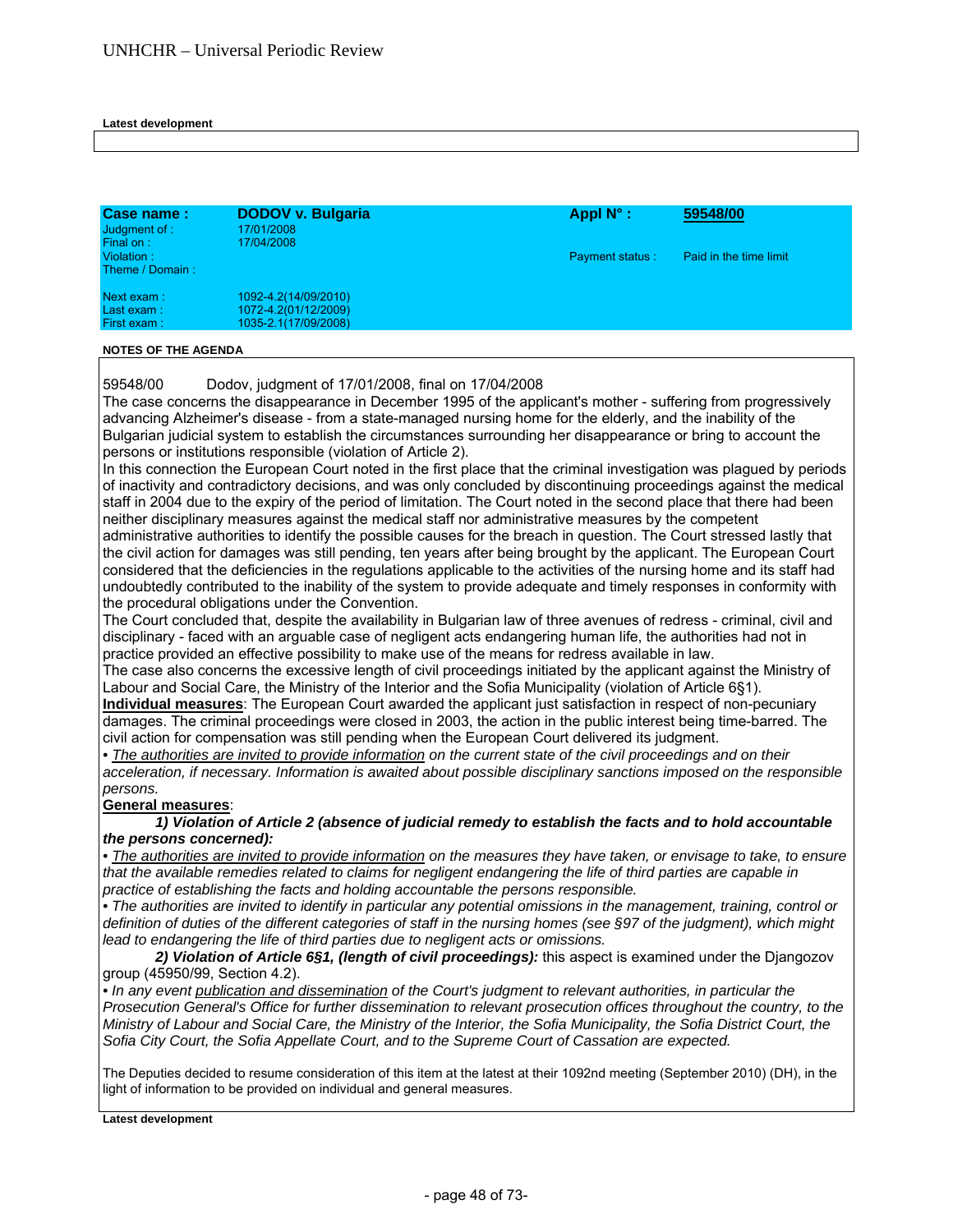Case name : **MIHALKOV v. Bulgaria** Appl N° : 67719/01<br>Judgment of Appl N° : 10/04/2008 Judgment of :<br>Final on : Final on : 10/07/2008 Violation : Payment status : No information Theme / Domain : Next exam : 1092-4.2(14/09/2010); 1086-3.B(01/06/2010) Last exam : 1078-3.B(02/03/2010)<br>First exam : 1043-2 102/12/2008) First exam : 1043-2.1(02/12/2008)

## **NOTES OF THE AGENDA**

67719/01 Mihalkov, judgment of 10/04/2008, final on 10/07/2008

The case concerns a lack of objective impartiality on the part of the Sofia City Court in that it decided on the applicant's claim for compensation for an unlawful conviction which it had itself pronounced earlier (violation of Article 6§1).

The European Court noted in particular that the professional links between the judges of the Sofia City Court and one of the parties to the compensation proceedings were sufficient to give rise to legitimate concerns for the applicant about their impartiality. The Court also observed that the compensation which was to paid to the applicant if successful would have been debited from the budget of the same Sofia City Court, which added to the applicant's concerns. The European Court concluded that the Sofia City Court which examined the applicant's case at first instance, did not satisfy the conditions of independence and objective impartiality and that this deficiency had not been remedied by the higher courts.

The case also concerns a violation of the applicant's right of access to court, in the same proceedings for compensation for unlawful conviction, because the court fees the applicant had to pay were more than the compensation of 168 euros he was awarded for having served the unlawful sentence (violation of Article 6§1). Finally the case concerns the excessive length of the proceedings initiated by applicant's claim for compensation (violation of Article 6§1).

**Individual measures:** The proceedings have been closed. The European Court awarded just satisfaction in respect of non-pecuniary damage suffered by the applicant.

• *Bilateral contacts are under way to assess the need for further individual measures.* 

#### **General measures**:

## *1) Lack of objective impartiality of the Sofia City Court (Article 6§1):*

• *Information is awaited on measures taken or envisaged to prevent new, similar violations. In any event, the translation and wide dissemination of the European Court's judgment to Bulgarian courts appear necessary.* 

*2) Violation of the applicant's access to court due to excessive court fees (Article 6§1):* The case presents similarities to the Stankov case (68490/01, Section 4.2). It should be noted that the rules of the State and Municipality Liability Act regarding the assessment and payment of court fees due under the act were amended in May 2008 to the effect of introducing a flat state fee in respect of any litigation under this Act. The flat fee is determined by standardised tariffs applicable to state fees collected by courts under the Civil Procedural Code as follows: a) for citizens, sole traders and not-for-profit legal entities - BGN 10 (approximately EUR 5) and b) for other legal entities - BGN 25 (approximately EUR 13). Further, no litigation or enforcement costs are to be paid in advance. The claimants shall pay all costs incurred in the proceedings only if the claim has been rejected in its entirety by the court, or if the claimants withdraw or waive their claim entirely. If the court upholds the claim, in its entirety or partially, the defendant shall be ordered to pay the costs relating to such proceedings, as well as the claimant's state fee.

*3) Length of civil proceedings (Article 6§1):* The case represents similarities to the Djangozov case (45950/99, Section 4.2).

The Deputies decided to resume consideration of this item at the latest at their 1092nd meeting (September 2010) (DH), in the light of information to be provided on general measures*.*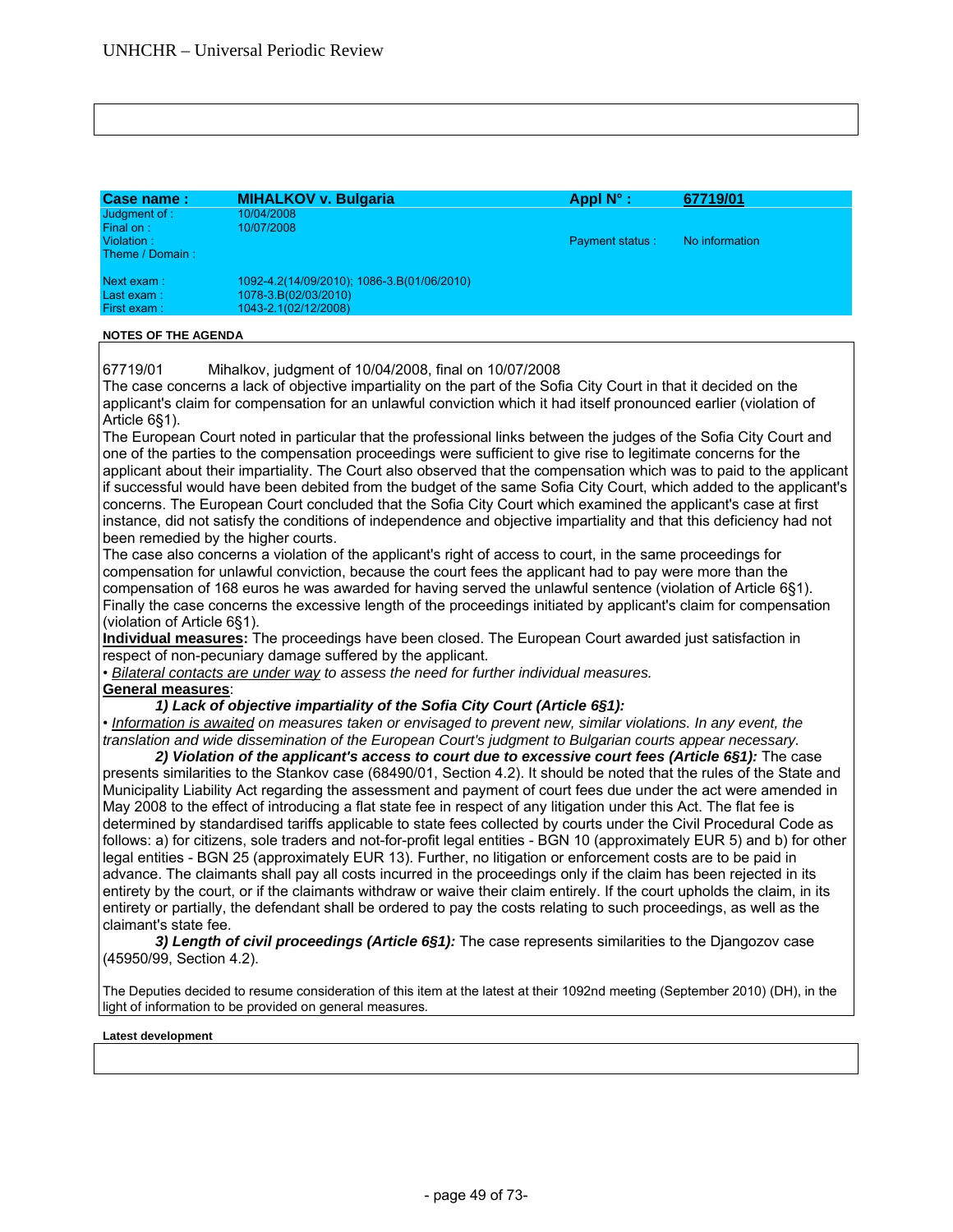| Case name:<br>Judgment of :<br>Final on:   | YANKOV v. Bulgaria<br>11/12/2003<br>11/03/2004                    | Appl $N^{\circ}$ :     | 39084/97               |  |
|--------------------------------------------|-------------------------------------------------------------------|------------------------|------------------------|--|
| Violation:<br>Theme / Domain:              |                                                                   | <b>Payment status:</b> | Paid in the time limit |  |
| Next exam:<br>Last exam : l<br>First exam: | 1092-4.2(14/09/2010)<br>1072-4.2(01/12/2009)<br>885-2(01/06/2004) |                        |                        |  |

| 39084/97 |  | Yankov, judgment of 11/12/03, final on 11/03/04 |  |
|----------|--|-------------------------------------------------|--|
|          |  |                                                 |  |

47823/99 Georgiev, judgment of 15/12/2005, final on 03/07/2006

58971/00 Popov Radoslav, judgment of 02/11/2006, final on 02/02/2007

57847/00 Navushtanov, judgment of 24 May 2007, final on 24/08/2007

The cases relate to the lack of an enforceable right in Bulgarian law to compensation for detention in contravention of the provisions of Article 5 of the Convention (violation of Article 5§5). They also concern violations related to the applicants' pre-trial detention (violations of Article 5§§3 and 4).

Furthermore, in the Yankov case the applicant, who was detained pending trial, was punished without justification in March 1998 by seven days' confinement in a disciplinary cell for having made moderately offensive statements against the judicial and penitentiary systems in a personal manuscript (violation of Article 10). The European Court found that in this context shaving the applicant's hair before his confinement in an isolation cell without specific justification constituted a treatment of sufficient severity to be considered degrading (violation of Article 3). The Court also found that the applicant had no effective remedy against either the degrading treatment to which he was subjected or the interference with his freedom of expression (violation of Article 13).

The Yankov case concerns finally the excessive length of the criminal proceedings instituted against the applicant (violation of Article 6§1).

**Individual measures**: The applicants have been released (Yankov, Georgiev and Navushtanov) or sentenced to a term of imprisonment (Radoslav Popov). The criminal proceedings against Mr Yankov were stayed in October 2004 due to his ill-health.

• *Information urgently awaited: concerning the current stage of these proceedings and their acceleration.*  **General measures**:

*1) Violation of Article 3:* In a letter of 08/02/2005 the head of the Directorate for execution of sentences indicated that a practice consisting of shaving detainees' heads before confining them in disciplinary cells does not exist in penal establishments in Bulgaria.

*2) Violations of Articles 5§3 (excessive length of the detention on remand, violation of the right to be brought before a judge, lack of sufficient grounds for prolonged detention) and 5§4 (lack of effective judicial review of the lawfulness of the pre-trial detention)*: The cases present similarities to the Assenov case (judgment of 28/10/1998) closed by Resolution ResDH(2000)109, following a legislative reform of criminal procedure which took effect from 01/01/2000.

*3) Violations of Article 5§5*: The authorities indicated that they envisage introducing into domestic law an enforceable right to compensation for detention not in conformity with the requirements of Article 5 of the Convention and that a national expert opinion is expected on this issue. Furthermore, the authorities consider that the seminars on the Convention and the European Court's case-law organised by the National Institute of Justice are also relevant measures for the execution of these cases (more that 23 seminars for more than 798 participants - judges, prosecutors and national experts - took place in the period 2001-2006, of which 4 seminars on Article 5). • *Information is awaited on the follow-up of this issue.* 

*4) Violation of Article 6§1*: The Yankov case presents similarities to the Kitov case (37104/97, Section 4.2).

*5) Violation of Article 10*: Since the legislation governing disciplinary sanctions on detainees for offensive and defamatory statements was not challenged in this case, the publication and the dissemination of the Yankov judgment to prison authorities and to the competent courts appear to be sufficient measures for execution. The European Court's judgment has been published on the web site of the Ministry of Justice www.mjeli.government.bg.

# • *Information awaited: on the dissemination of the judgment.*

*6) Violation of Article 13*: A judicial appeal allowing a detainee to complain against imposition of solitary confinement was introduced into Bulgarian law in 2002, i.e., subsequent to the relevant facts (new Article 78b of the Execution of Sentences Act). Moreover, as from 01/01/2005 the court may decide to stay the execution of a disciplinary sanction during examination of an appeal against it (new paragraph 4 of Article 78b of the Execution of Sentences Act).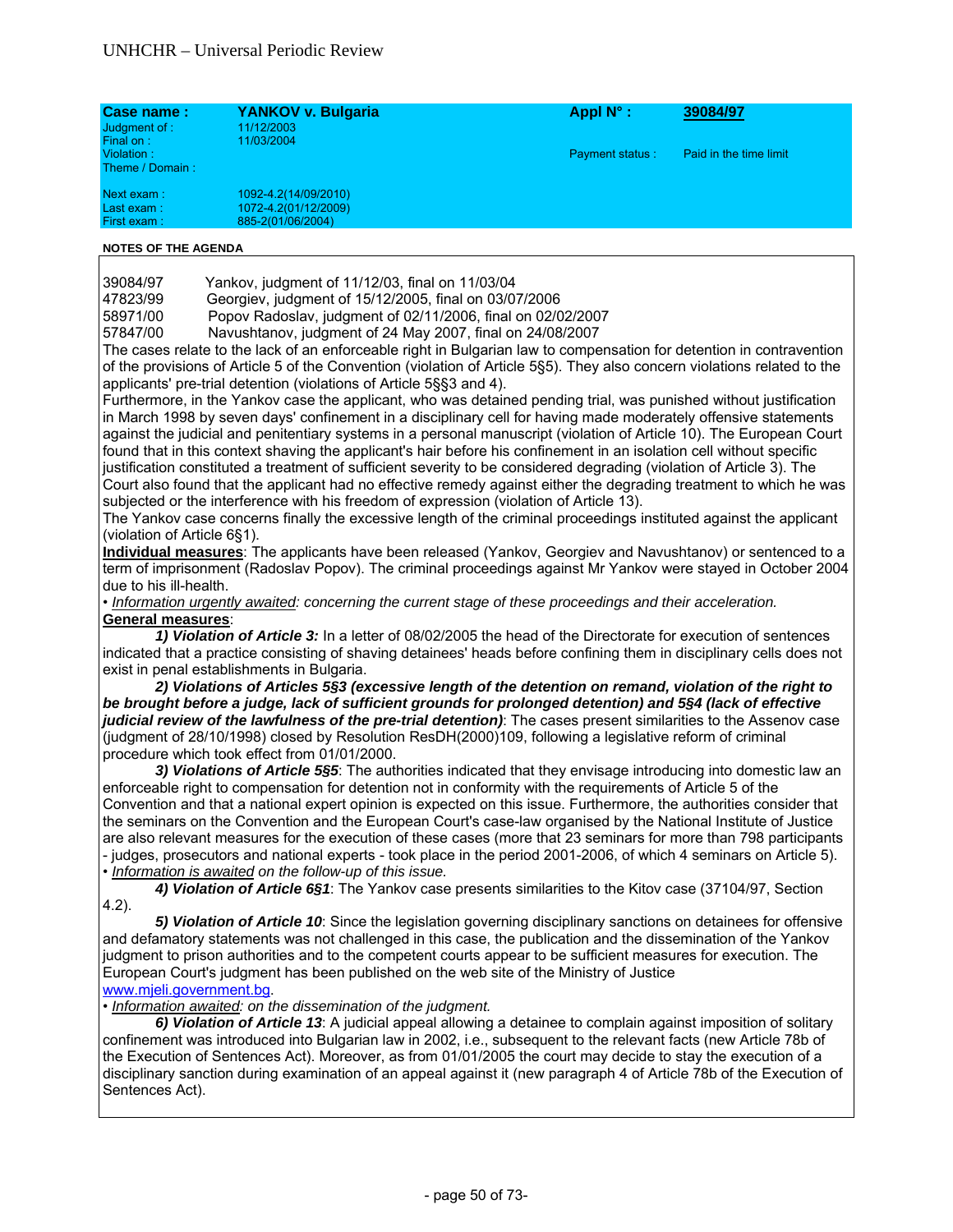The Deputies decided to resume consideration of these items at the latest at their 1092nd meeting (September 2010) (DH), in the light of information to be provided on individual and general measures.

#### **Latest development**

| Case name:<br>Judgment of :<br>Final on: | <b>IORDAN IORDANOV AND OTHERS v. Bulgaria Appl N°:</b><br>02/07/2009<br>02/10/2009 |                        | 23530/02       |
|------------------------------------------|------------------------------------------------------------------------------------|------------------------|----------------|
| Violation:<br>Theme / Domain:            |                                                                                    | <b>Payment status:</b> | No information |
| Next exam:                               | 1086-3.A(01/06/2010); 1092-4.2(14/09/2010)                                         |                        |                |
| Last exam:                               | 1078-2.1(02/03/2010)                                                               |                        |                |
| First exam:                              | 1078-2.1(02/03/2010)                                                               |                        |                |

### **NOTES OF THE AGENDA**

23530/02 Iordan Iordanov and others, judgment of 02/07/2009, final on 02/10/2009 This case concerns a breach of the principle of legal certainty in judicial proceedings brought by the applicants to challenge their dismissal from employment on account of "deep and persistent divergences" in the Supreme Administrative Court's practice in this area (violation of Article 6§1).

The European Court noted in particular that between 2001 and 2005 the practice of the Supreme Administrative Court had been inconsistent with respect to the applicability of certain procedural guarantees in a particular case concerning the dismissal of officials of the Ministry of the Interior. In the applicants' case, the Supreme Administrative Court decided that the guarantees in question did not apply and rejected their appeal against the lawfulness of their dismissal, while in another case concerning the same facts, it took the opposite position and declared the order of dismissal void for failure to respect those guarantees.

The European Court also noted that there was a mechanism in domestic law permitting that situation to be remedied, i.e. the possibility of applying for interpretation before the plenum of the Supreme Administrative Court, but no such application was ever brought.

The case also concerns the excessive length of criminal proceedings against one of the applicants (violation of Article 6§1).

The Deputies decided to resume consideration of this item at the latest at their 1092nd DH meeting (September 2010) (DH), in the light of an action plan / action report to be provided by the authorities.

#### **Latest development**

| Case name:<br>Judgment of :<br>Final on: | <b>KARAMITROV and others v. Bulgaria</b><br>10/01/2008<br>10/04/2008 | Appl $N^{\circ}$ :     | 53321/99               |
|------------------------------------------|----------------------------------------------------------------------|------------------------|------------------------|
| Violation:<br>Theme / Domain:            |                                                                      | <b>Payment status:</b> | Paid in the time limit |
| Next exam:<br>Last exam:<br>First exam:  | 1092-4.2(14/09/2010)<br>1072-4.2(01/12/2009)<br>1035-2.1(17/09/2008) |                        |                        |

#### **NOTES OF THE AGENDA**

53321/99 Karamitrov and others, judgment of 10/01/2008, final on 10/04/2008

The case concerns the violation of the applicants' right to the peaceful enjoyment of their possessions on account of the prolonged impounding of the car belonging to the second and third applicants which had been seized in 1992 in the framework of criminal proceedings initiated against the first applicant for the theft of the car (violation of Article 1 Protocol No 1). The European Court referred in particular to the findings of the prosecution organs which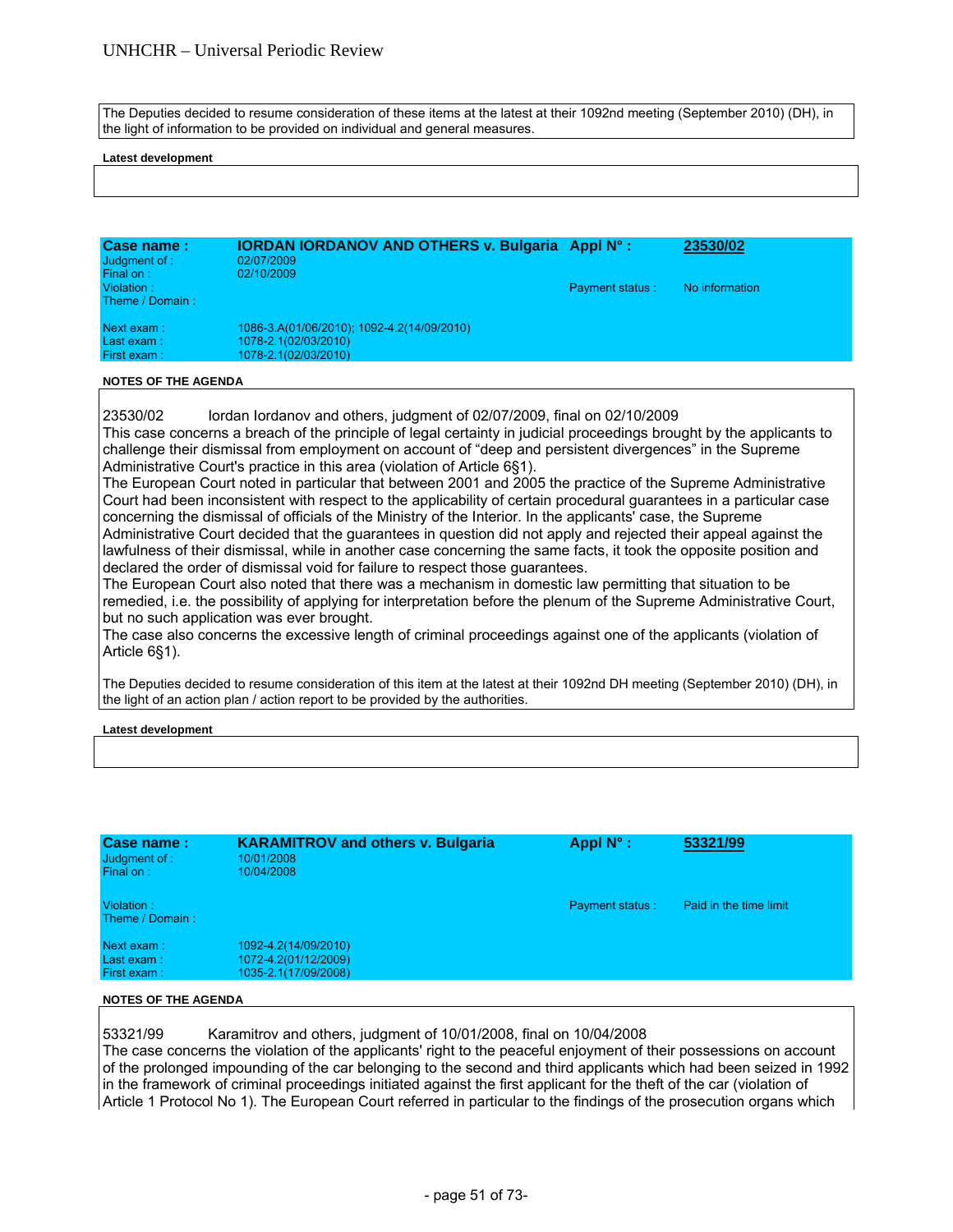declared, in 1999 and 2000, both the seizure and this impounding contrary to domestic law, given that no protocol had been drawn at the moment when this happened.

The case also concerns the lack of effective remedy to challenge the prolonged holding by the authorities of the seized car and to obtain compensation for the damage caused by this holding (violation of Article 13). The European Court observed that the prosecution organs ordered that the vehicle be returned to the applicants but only after they had discontinued the proceedings against the first applicant in 1999 and not as a response to the numerous requests by the applicants.

Finally, the case concerns the excessive length of criminal proceedings initiated against the first applicant and the lack of effective remedy in this context (violation of Article 6§1 and of Article 13).

**Individual measures:** The seized vehicle was returned to the applicants in 2000. They have not made a request for just satisfaction before the European Court concerning the material damage caused to their property. The criminal proceedings against the first applicant were terminated in 1999.

• *Assessment: In these circumstances no other individual measure appears necessary.* 

# **General measures:**

*1) Violation of Article 1 of Protocol No. 1 and of Article 13:* The violation of the right of respect for the property of the applicants appears to be an isolated case of non-respect of domestic law concerning the seizure of material evidence in the framework of criminal proceedings.

As regards the lack of effective remedy to challenge the impounding by the authorities of the seized objects in the framework of criminal proceedings, it suffices to note that the Criminal Procedure Code was modified in 2000. Following this amendment it was specified that the prosecutor can decide to return the seized objects to the right holders before the end of the criminal proceedings and that his refusal can be appealed before the first instance court competent on the subject-matter of the criminal case. The provisions related to this question have been reproduced in the new Criminal Procedural Code of 2006 (Article 111). The question which remains to be clarified concerns the existence in domestic law of a remedy permitting compensation to be obtained for possible damage caused to objects that have been seized.

*• Information is awaited as regards this last question. A similar question has been raised in the framework of the Yordanov Krasimir case (50899/99, 1078th meeting, March 2010).* 

*2) Violation of Article 6§1 and of Article 13:* The question of the length of criminal proceedings is being examined in the framework of the Kitov group (37104/97, Section 4.2).

The Deputies decided to resume consideration of this item at the latest at their 1092nd meeting (September 2010) (DH), in the light of information to be provided on general measures, namely the existence of compensation remedies for damages caused to objects seized in the framework of criminal proceedings..

# **Latest development**

| Case name:<br>Judgment of :<br>Final on: | <b>UMO ILINDEN and IVANOV v. Bulgaria</b><br>20/10/2005<br>15/02/2006 | Appl $N^{\circ}$ :     | 44079/98               |
|------------------------------------------|-----------------------------------------------------------------------|------------------------|------------------------|
| Violation:<br>Theme / Domain:            |                                                                       | <b>Payment status:</b> | Paid in the time limit |
| Next exam:<br>Last exam:<br>First exam:  | 1092-4.2(14/09/2010)<br>1078-4.2(02/03/2010)<br>966-2(06/06/2006)     |                        |                        |

# **NOTES OF THE AGENDA**

- **Cases concerning infringements of the freedom of assembly of organisations which aim to achieve "the recognition of the Macedonian minority in Bulgaria" and of their members** 

44079/98 United Macedonian Organisation Ilinden and Ivanov, judgment of 20/10/2005, final on 15/02/2006 46336/99 Ivanov and others, judgment of 24/11/2005, final on 24/02/2006

These cases relate to the unjustified prohibition of a number of commemorative meetings between 1998 and 2003 in south-west Bulgaria and in Sofia (violations of Article 11).

The European Court noted with concern that one of the prohibitions was imposed in 2003 on grounds, which had been previously declared contrary to the Convention in the case of Stankov and the United Macedonian Organisation Ilinden against Bulgaria (judgment of 02/10/2001). The European Court also observed that on one occasion the authorities appeared somewhat reluctant to take all appropriate measures to prevent violent acts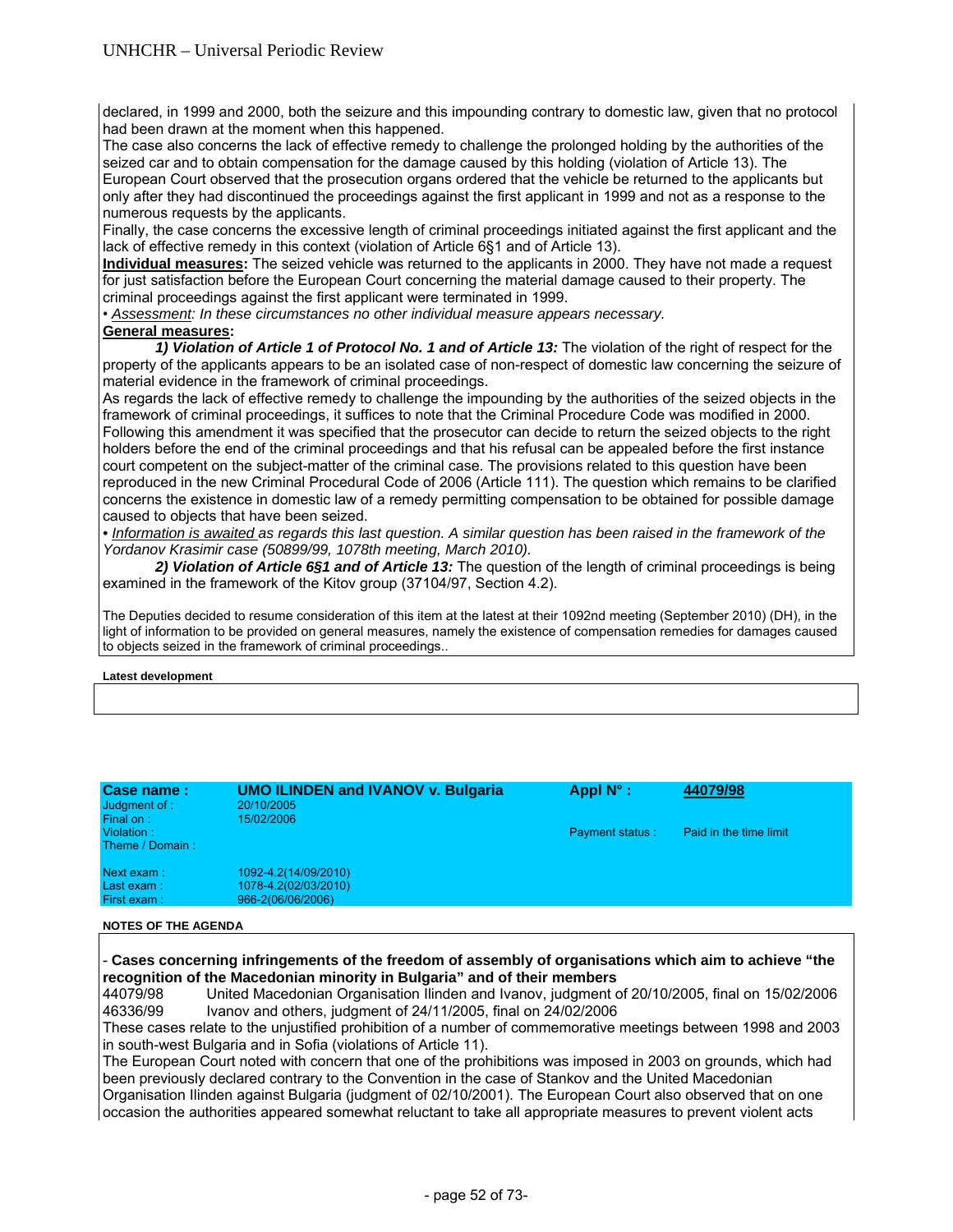directed against the participants in Ilinden's rally. The last case also relates to the lack of an effective remedy at the applicants' disposal to complain against the prohibitions of their meetings (violation of Article 13). The European Court noted that the possibility to seek judicial review of such bans before the competent courts in accordance with Article 12§6 of the Meetings and Marches Act could in principle operate effectively. However, it was rendered ineffective in the applicants' case on account of the way it was applied by the competent courts.

The European Court recalled its case-law according to which grounds such as threat of disruption of the public order or danger for the territorial integrity and the security of the country could not justify restrictions to the freedom of assembly when there is no real foreseeable risk of violent action and the initiators of the meeting in question had not hinted at any intention to use violence or other undemocratic means to achieve their aims (see also the judgment in Stankov and UMO Ilinden v. Bulgaria, cited above). The Court also noted that the risk that some of the participants in the rallies might broadcast separatist slogans could not itself justify their banning.

# **Individual measures**:

 *1) Meetings in 2006-2007*: The Bulgarian authorities informed the Committee that in 2006 only 2 out of 10 requests for organisation of meetings were rejected. One of the refusals concerned a meeting room reserved for another event; the information provided gives no more details concerning the other. The police ensured the security of the participants and the public order at the authorised meetings. However, it should be noted in this respect that another application is at present pending before the European Court relating to prohibitions of meetings organised by the applicants, scheduled initially respectively between 2004-2008 and in September 2006 (see in particular DD(2008)553).

Moreover, the applicants complained before the Committee in April 2007 of the ban by the Governor of a commemorative meeting they organised for 22/04/2007 (see DD(2007)224). The Committee noted this ban with concern as it was based on grounds already incriminated by the European Court, but noted in this respect with satisfaction that the meeting in question had nevertheless taken place, in particular following the intervention of the Agent of the Government (see the decision adopted by the Committee at the 997th meeting, June 2007). According to the applicants, in fact the meeting in question did not take place as they claim to have encountered various problems related to the transportation of the participants, the behaviour of the police and the fact that no music, speeches, laying of wreaths or raising of flags had been allowed in practice. They lodged a new application with the European Court with regard to these facts (see DD(2008)553).

 *2) Meetings in 2008*: The Bulgarian authorities indicated that the United Macedonian Organisation Ilinden – Pirin had declared itself satisfied, in certain publications on its website, with the organisation of two recent commemorative meetings (which took place on 20/04/2008 and on 04/05/2008). The authorities specified that the presence of a great number of police officers, which was criticised by the applicants, was necessary to ensure the protection of the participants in these meetings against possible violent counter-demonstrations. The authorities observed that the absence of such a protection was criticised by the European Court in the judgment of the United Macedonian Organisation Ilinden and Ivanov (see §115 of the judgment).

*• Assessment: The awareness-raising measures below, as well as the measures concerning the effectiveness of the domestic remedies in the field of freedom of peaceful meetings are also relevant for the individual measures. • Additional information is awaited on the applicants' meetings since June 2008.* 

# **General measures**:

 *1) Organisation of peaceful meetings*: The authorities recalled that following the judgment of Stankov and the United Macedonian Organisation Ilinden of 2001 (Final Resolution ResDH(2004)78), a copy of the judgment translated into Bulgarian and accompanied by a circular letter was sent to the mayors of the towns of Petrich and Sandanski, directly concerned by this case. As the violations found in the present cases also concern other towns, the judgments of the European Court were also sent to the mayors of Sofia and Blagoevgrad, to draw their attention to the requirements of the Convention and to ensure that domestic law is interpreted in conformity with it.

The judgments were also sent to the district courts of the cities cited above, as well as to the competent prosecutors and to the directors of the National Security Service, of the Police Directorate of Sofia and of the Directorate of the Interior of Blagoevgrad. The dissemination of the judgments in these cases was made by a letter drawing the authorities' attention to the main conclusion of the European Court in these cases, as well as to the fact that this communication was made within the framework of the adoption of the general measures for the execution of the European Court's judgments.

These judgments were also be included in 2007 in the programme of seminars on the Convention and the case-law of the European Court organised by the by the National Institute of Justice (more that 23 seminars for more than 798 participants - judges, prosecutors and national experts - took place in the period 2001-2006, of which 3 seminars on Article 11). A seminar for judges and prosecutors on freedom of association and assembly with the participation of the Council of Europe was organised by the National Institute of Justice in October 2007. Another seminar on this subject, for judges, prosecutors, representatives of the Ombudsman's Office, lawyers and NGOs was organised in December 2007 by the Ministry of Justice and the Department for execution of the judgments. Yet another training activity for mayors and police chiefs took place in May 2008. Another seminar for judges and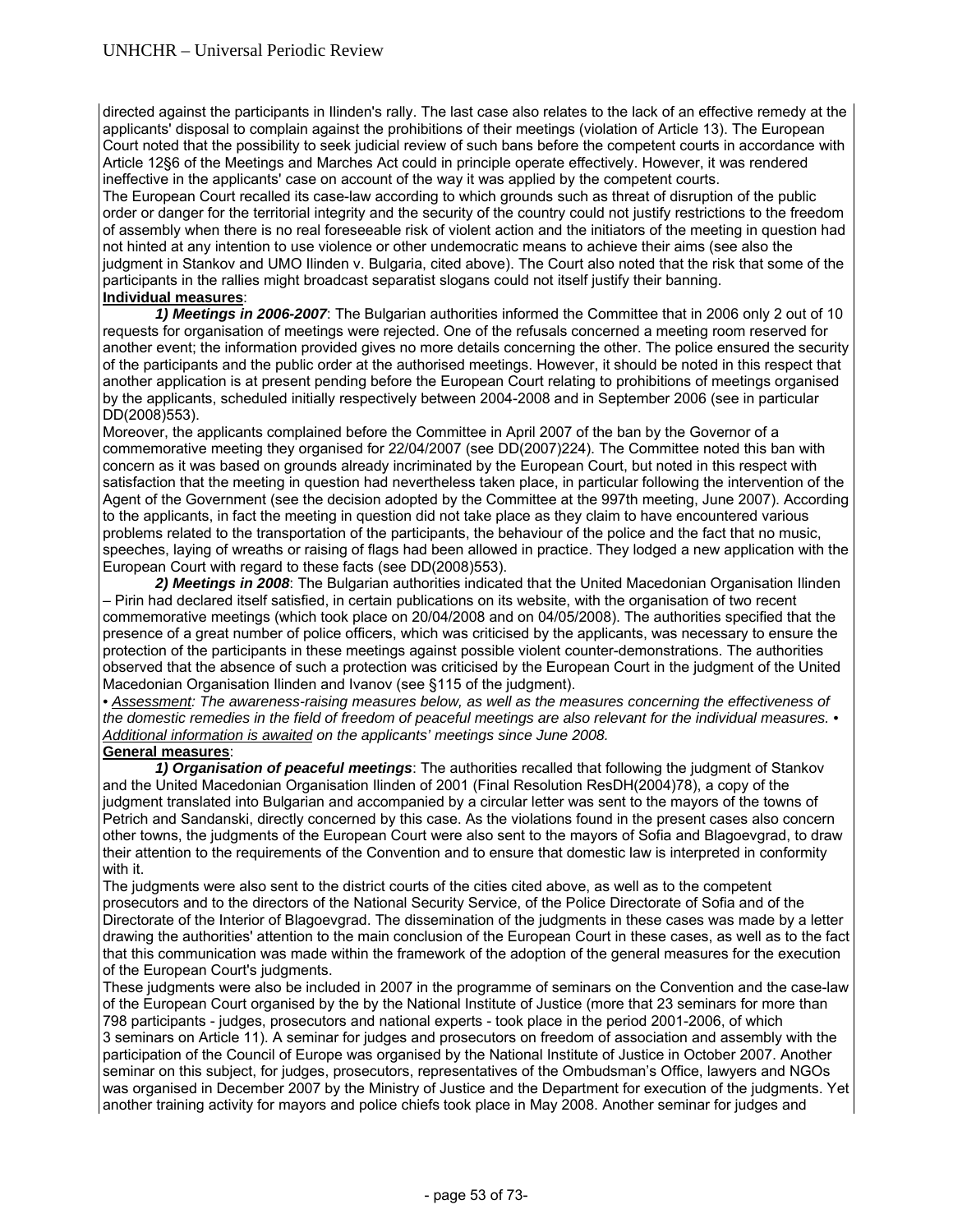prosecutors on freedom of association and assembly with the participation of the Council of Europe was organised by the National Institute of Justice in June 2008. In October 2008 a group of judges from the Supreme Court of Cassation, of prosecutors and of representatives of the Government Agent's Office paid a study visit to the Council of Europe during which they participated in a working seminar.

 *2) Effective remedies:* A reflection was carried out within the Ministry of Justice on the need to amend the Meetings and Marches Act.

*a) 2007 Bill*: In June 2007 the authorities informed the Committee that a draft law amending the Meetings and Marches Act had been submitted to Parliament. According to this text, organisers of meetings and demonstrations to take place outdoors must inform the mayor's office of the district concerned 48 hours in advance. The mayor may ban a meeting for the reasons set out in the law, no later that 24 hours after the notification by the organisers. The mayor's decision may be appealed before the competent district court, which must give its decision, which is final, within in 3 days.

It emerges from the information provided that the grounds on which a meeting may be banned, according to the law currently into force, appear to make it possible to apply the law in conformity with the Convention, taking into account the awareness and training activities planned. These grounds are not changed in the draft law. On the other hand, the Bulgarian authorities have been invited to consider the possibility of better arranging different timelimits provided by the draft law in order to allow that complaints against meeting bans may be examined before the date intended for the meeting.

*b) 2008 Bill*: The Bulgarian authorities indicated on 16/10/08 that a Bill on Meetings and Marches had been submitted to the Bulgarian Parliament. The text of the Bill was provided. It this Bill, the grounds on which a meeting may be banned, according to the law currently into force, remain unchanged (see above). In addition, according to Article 12(4), the competent district court must give its decision on appeal against the mayor's decision to ban a meeting within in 24 hours. The court's decision is final.

*• Assessment: the provisions of the latest draft law of which the Committee has been informed have taken into account the considerations formulated as regards the possibility of better arranging different time-limits provided by the draft law in order to allow complaints against meeting bans to be examined before the date intended for the meeting. However, it seems that this draft law was not submitted to the new Parliament, constituted in 2009. If this is the case, the authorities are invited to submit information rapidly on any current draft laws submitted to Parliament, and if appropriate, on their content and on the time-frame for their adoption.* 

The Deputies decided to resume consideration of these cases at the latest at their 1092nd meeting (September 2010) (DH) for examination of individual and general measures.

# **Latest development**

| Case name:<br>Judgment of :<br>Final on: | <b>ZELENI BALKANI v. Bulgaria</b><br>12/04/2007<br>12/07/2007      | Appl $N^{\circ}$ :     | 63778/00               |
|------------------------------------------|--------------------------------------------------------------------|------------------------|------------------------|
| Violation:<br>Theme / Domain:            |                                                                    | <b>Payment status:</b> | Paid in the time limit |
| Next exam:<br>Last exam:<br>First exam:  | 1092-4.2(14/09/2010)<br>1072-4.2(01/12/2009)<br>1007-2(15/10/2007) |                        |                        |

#### **NOTES OF THE AGENDA**

63778/00 Zeleni Balkani, judgment of 12/04/2007, final on 12/07/2007

This case concerns the violation of the applicant organisation's right of peaceful assembly, related to environmental issues, due to an unlawful municipal decision to ban a rally it had planned for 19/04/2000 (violation of Article 11). The case also concerns lack of an effective remedy against this prohibition (violation of Article 13). In this context, the European Court noted that the applicant organisation's use of the existing appeal procedure under the Meetings and Marches Act had been ineffective, as the domestic court decision declaring the municipality's prohibition null and void was not delivered within the prescribed time-limit of five days but almost a year after the planned event. In addition, the European Court observed that the applicant organisation had had no right to seek redress for the unlawful actions of the municipality.

**Individual measures**: The European Court awarded the applicant organisation just satisfaction in respect of the non-pecuniary damage sustained.

• *Assessment: no further measure appears necessary.*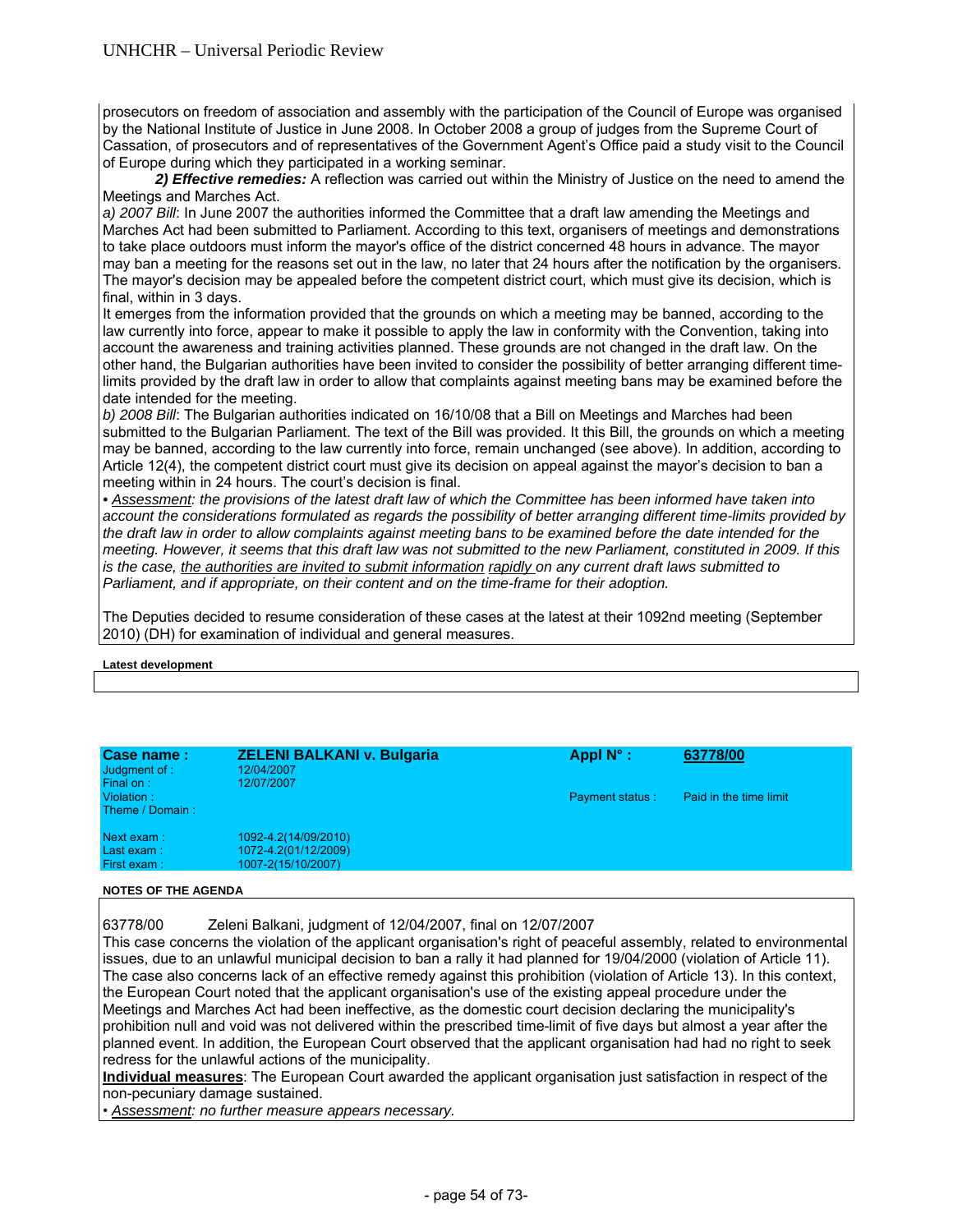# **General measures**:

*1) Violation of Article 11:* It seems that this was an isolated violation.

**• Publication of the European Court's judgment and its dissemination among relevant courts and authorities are** *expected, to raise their awareness of the Convention's requirements as they result from this case.* 

*2) Violation of Article 13:* The question of an effective remedy is examined in the context of the United Macedonian Organisation Ilinden and Ivanov case (59491/00, Section 4.2).

The Deputies decided to resume consideration of this item at the latest at their 1092nd meeting (September 2010) (DH), in the light of information to be provided on general measures.

#### **Latest development**

In a subsequent decision the Committee decided to resume consideration of this/these case/s at their 1072nd meeting (December 2009) (DH).

| Case name:<br>Judgment of :<br>Final on:  | <b>GULUB ATANASOV v. Bulgaria</b><br>06/11/2008<br>06/02/2009                              | Appl $N^{\circ}$ :     | 73281/01       |
|-------------------------------------------|--------------------------------------------------------------------------------------------|------------------------|----------------|
| Violation:<br>Theme / Domain:             |                                                                                            | <b>Payment status:</b> | No information |
| Next exam:<br>Last $exam:$<br>First exam: | 1092-4.2(14/09/2010); 1086-3.B(01/06/2010)<br>1078-3.B(02/03/2010)<br>1059-2.1(02/06/2009) |                        |                |
| <b>NOTES OF THE AGENDA</b>                |                                                                                            |                        |                |

73281/01 Gulub Atanasov, judgment of 06/11/2008, final on 06/02/2009

The case concerns the unlawfulness of the committal of the applicant, suffering from schizophrenia and placed under house arrest pending proceedings against him, to a psychiatric hospital for the purpose of an examination. Having been remanded in custody since July 1999, the applicant was placed under house arrest by decision of the Plovdiv Court of Appeal taken on 06/07/2000. On 03/08/2000 the investigator responsible for the case ordered an expert examination; the applicant was admitted to a psychiatric hospital for that purpose from 08/08 to 04/09/2000. In July 2001 the order placing the applicant under house arrest was lifted.

The European Court found that the question of the lawfulness of the applicant's transfer to a psychiatric hospital concerned the legality of the deprivation of liberty within the meaning of Article 5§1, even though the applicant's house arrest had been lawful. It further considered that the applicant's transfer from his home to a psychiatric hospital had been illegal under domestic law, since it had not been based on a valid decision by a court as required by Article 155 of the Bulgarian Code of Criminal Procedure (violation of Article 5§1).

The case also concerns the fact that the applicant could not have his committal reviewed by a court and the lack of enforceable right to compensation.

The European Court noted that, even if the applicant had challenged his house arrest during his confinement in the psychiatric hospital, the courts examining such an appeal would have had no power to review the lawfulness of the investigator's order of 03/08/2000 and, consequently, the lawfulness of the applicant's detention in the psychiatric hospital (violation of Article 5§4).

In these circumstances, the European Court considered that Bulgarian law did not secure to the applicant an effective enjoyment of the right to compensation (violation of Article 5§5).

**Individual measures:** The applicant died in 2006. The European Court awarded his sons just satisfaction in respect of the non-pecuniary damage.

*• Assessment: in these circumstances no individual measure appears necessary.* 

# **General measures:**

*1) Unlawfulness of the applicant's committal to a psychiatric hospital (violation of Article 5§1):* The European Court found unconvincing the government's argument that persons under house arrest or in custody could be placed in a psychiatric hospital for examination solely by decision of an investigator or a prosecutor. According to the European Court, such interpretation did not follow from the text and structure of the Code of Criminal Procedure (see § 76 of the judgment). In these circumstances, publication of the European Court's judgment and its dissemination appear to be sufficient for its execution.

*• Information is awaited in this respect as well as on any other measure envisaged or already adopted.*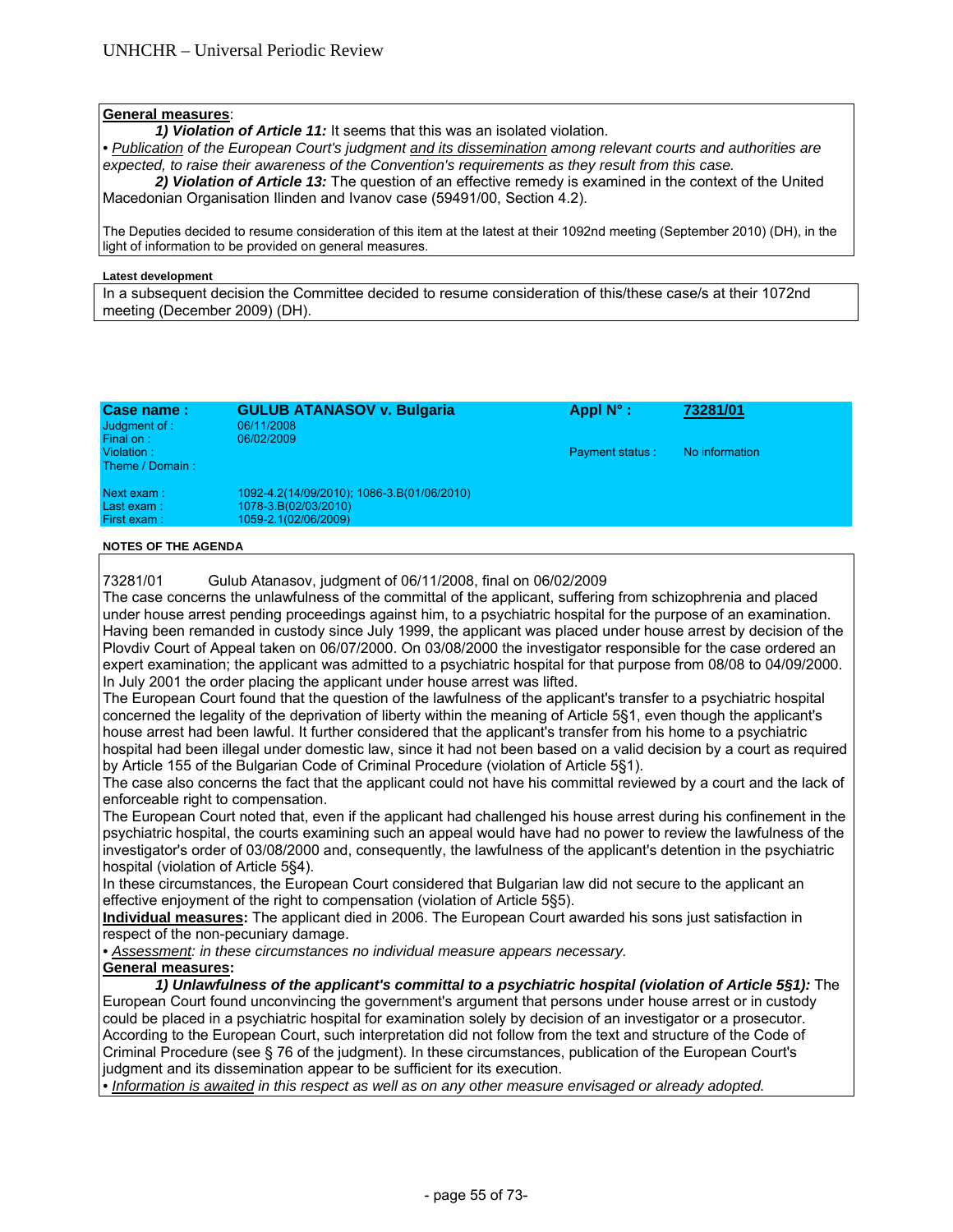2) Impossibility to challenge the applicant's confinement (violation of Article 5§4): The violation in this case seems to constitute an isolated incident, as the applicant's placement in the hospital should have been ordered by a judicial decision which could then be appealed to a court.

*• Assessment: in these circumstances no general measure appears necessary.* 

*3) Lack of an enforceable right to compensation for detention in contravention of the provisions of Article 5 (violation of Article 5§5):* The case present similarities to the Yankov group of cases (39084/97) (Section 4.2).

The Deputies decided to resume consideration of this item at the latest at their 1092nd meeting (September 2010) (DH), in the light of information to be provided on general measures.

## **Latest development**

# Theme / Domain : Expropriation

| Case name:<br>Judgment of : | <b>MANOLOV and RACHEVA-MANOLOVA v. Bulgaria</b><br>11/12/2008 |                        | Appl $N^{\circ}$ :     | 54252/00 |
|-----------------------------|---------------------------------------------------------------|------------------------|------------------------|----------|
| Final on:                   | 11/03/2009                                                    |                        |                        |          |
| Violation:                  |                                                               | <b>Payment status:</b> | Paid in the time limit |          |
| Theme / Domain:             | <b>Expropriation</b>                                          |                        |                        |          |
| Next exam:                  | 1092-4.2(14/09/2010)                                          |                        |                        |          |
| Last exam:                  | 1072-4.2(01/12/2009)                                          |                        |                        |          |
| First exam:                 | 1059-2.1(02/06/2009)                                          |                        |                        |          |

## **NOTES OF THE AGENDA**

54252/00 Manolov and Racheva-Manolova, judgment of 11/12/2008, final on 11/03/2009 The case concerns nationalised property acquired by the applicants and the subsequent proceedings brought against them by the heirs of the pre-nationalisation owners under the Restitution of Stores, Workshops and Storage Houses Act 1991. As a result the applicants were ordered to vacate their property in May 1997, without compensation (violation Article 1 of Protocol No. 1).

While accepting that the 1991 Act pursued a legitimate aim in the public interest, as part of the restitution legislation adopted after the fall of communism, the European Court noted that this Act did not aim at securing redress for expropriations without compensation, as the Restitution Law 1992 did (see the case of Velikovi and others), but at restoring the title of persons who had sold their property to the state in the 1970s and had received payment for it. The injustice which the 1991 Act sought to correct was thus less significant than the arbitrary expropriations for which redress was provided by the Restitution Law 1992. Therefore the European Court found it difficult to accept that the aim of correcting injustices like those that were the subject matter of the 1991 Act could justify depriving the applicants of their property lawfully acquired fifteen years earlier. The European Court finally noted that under the 1991 Act the applicants could only claim compensation for the improvements they had made to the property, not the value of the property itself; moreover, such claim of the applicants could only result in a token award as inflation had drastically reduced its value.

**Individual measures**: The European Court awarded the applicants just satisfaction covering their pecuniary and non-pecuniary damage.

*• Assessment: in these circumstances, no individual measure appears necessary.* 

**General measures**: The case presents certain similarities to the Velikovi and others group (43278/98, Section 4.2) which concerns application of the 1992 Law on the Restitution of Real Property. However, the present case differs from this group in that it concerns specific conditions of the restitution set forth in the Restitution of Stores, Workshops and Storage Houses Act 1991.

*• Information is awaited on any measures taken or envisaged to prevent similar violations.* 

The Deputies decided to resume consideration of this item at the latest at their 1092nd meeting (September 2010) (DH), in the light of information to be provided on general measures.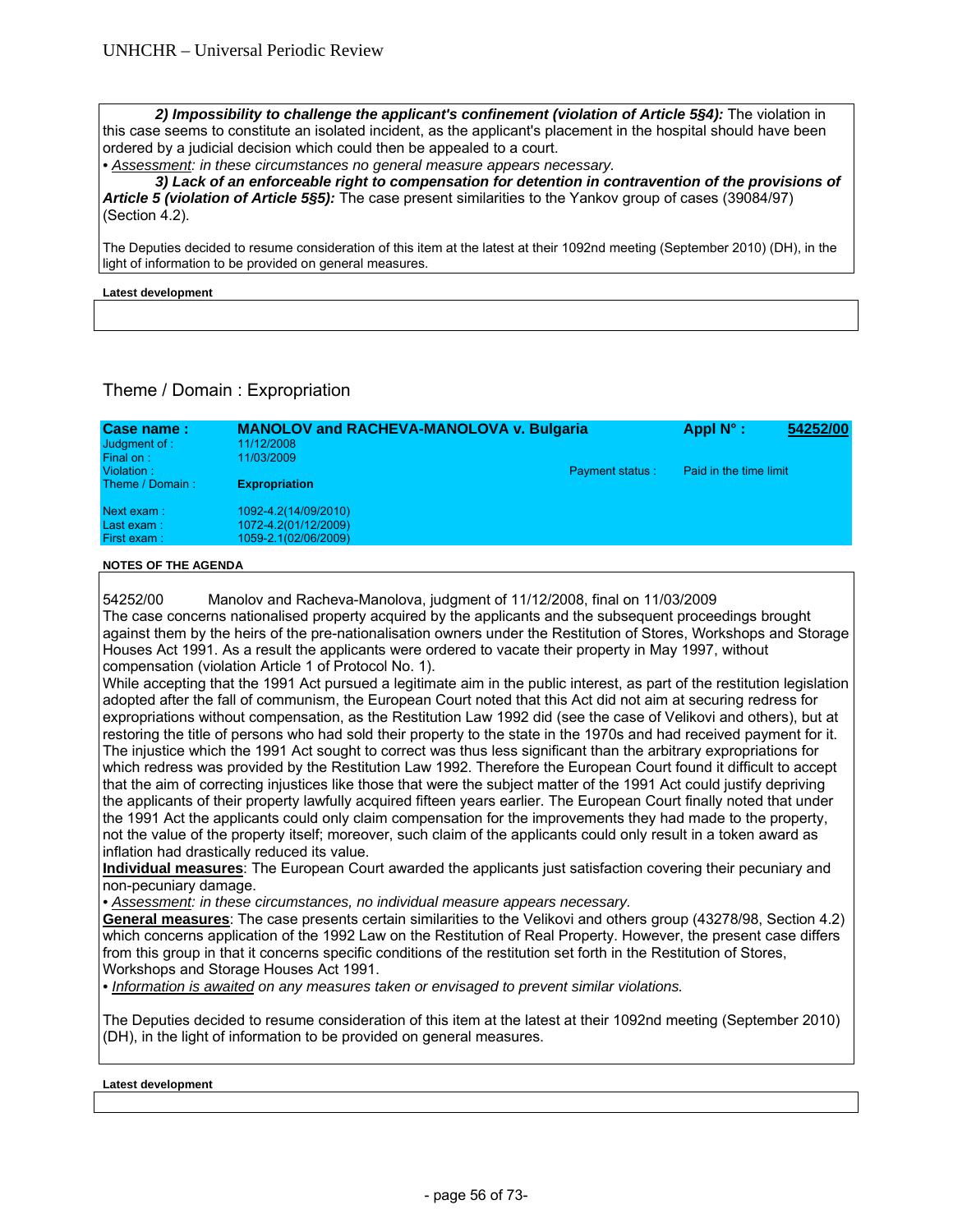| Case name:<br>Judgment of :                | <b>KIRILOVA AND OTHERS v. Bulgaria</b><br>09/06/2005                | Appl $N^{\circ}$ :     | 42908/98               |
|--------------------------------------------|---------------------------------------------------------------------|------------------------|------------------------|
| Final on:<br>Violation:<br>Theme / Domain: | 09/09/2005<br><b>Expropriation</b>                                  | <b>Payment status:</b> | Paid in the time limit |
| Next exam:<br>Last exam:<br>First exam:    | 1092-4.2(14/09/2010)<br>1072-4.2fn(01/12/2009)<br>948-2(29/11/2005) |                        |                        |

42908/98+ Kirilova and others, judgments of 09/06/2005, final on 09/09/2005 and of 14/06/2007, final on 14/09/2007 (Article 41)

The case concerns the failure of the authorities to provide compensation to which the applicants were entitled under domestic law for the expropriation during the 1980s or the early 1990s of properties which had belonged to them or their ancestors (violation of Article 1 of Protocol No. 1). At the time of the expropriations the applicants were awarded compensation in the form of flats which the authorities undertook to build but which had still not been finished or handed over to the applicants when the European Court delivered its judgment (except in the case of Ms Shoileva-Stambolova and Mr Shoilev).

The European Court noted in particular that the uncertainty the applicants faced for many years was coupled with the lack of effective domestic remedies to rectify the situation and the reluctance – even active resistance – of the competent authorities to provide a solution to the applicants' problem.

**Individual measures**: Ms Shoileva-Stambolova and Mr Shoilev received their flat in 2004. Mr Kirilov and Ms Schneider received the two flats which were due to them on 30/08/2006. The European Court ruled that in respect in the two remaining applicants - Mr Ilchev and Ms Metodieva – the authorities had to deliver to them the ownership and possession of the flats due, or, failing such delivery, to pay to them a monetary compensation (see the judgment on article 41). The authorities submitted in a letter of 31/03/2008 that Mr Ilchev would take possession of his apartment shortly. Ms Metodieva received the monetary compensation awarded by the European Court in case she was not given the flat due to her. The European Court awarded just satisfaction to all applicants in respect of damage resulting from the impossibility to use and enjoy their flats between 7/09/1992 (ratification of the Convention by Bulgaria) and their delivery. It awarded the applicants just satisfaction in respect of non-pecuniary damages.

*• Assessment: Information about the exact date on which Mr Ilchev took possession of the flat due to him will be appreciated.* 

# **General measures**:

*• Information provided:* The Ministry of Justice requested the competent institutions, particularly the Ministry of Regional Development and Public Works and the Ministry of Finance, to provide their evaluation on the appropriate general measures. It has been noted that the problem created by this kind of expropriations was settled for the future through legislative amendments of 1996 and 1998 (they provide pecuniary compensation for expropriation, as well as legal means whereby expropriated persons may challenge the expropriation if the compensation awarded is not paid).

Under Article 9§2 of the Law on Public Works, the state budget provides resources for the compensation of owners in similar situations. The Law on the State Budget annually lays down the order of priority for spending the resources. In order to make such payments the Ministry of Finance must receive relevant information from municipalities concerning people whose property has been expropriated in accordance with the Law on Public Works and with Article 102 of the Property Act. The Ministry of Finance has been requested to be proactive in collecting the necessary information from the municipalities. Finally, the authorities consider that the seminars on the Convention and the European Court's case-law organised by the National Institute of Justice are also relevant measures for the execution of this case (more that 23 seminars for more than 798 participants - judges, prosecutors and national experts - took place in the period 2001-2006, of which 2 seminars on Article 1 of Protocol No. 1).

The judgment of the European Court was published on the website of the Ministry of Justice www.mjeli.government.bg.

*• Information is awaited, in particular as regards: 1) the evaluation of the situation at national level concerning*  persons whose property has been expropriated by the state and who are at present in a similar situation to that of *the applicants in this case; 2) measures planned to prevent potential violations which might result in such cases; 3) the dissemination of the judgment of the European Court to local authorities and competent courts.*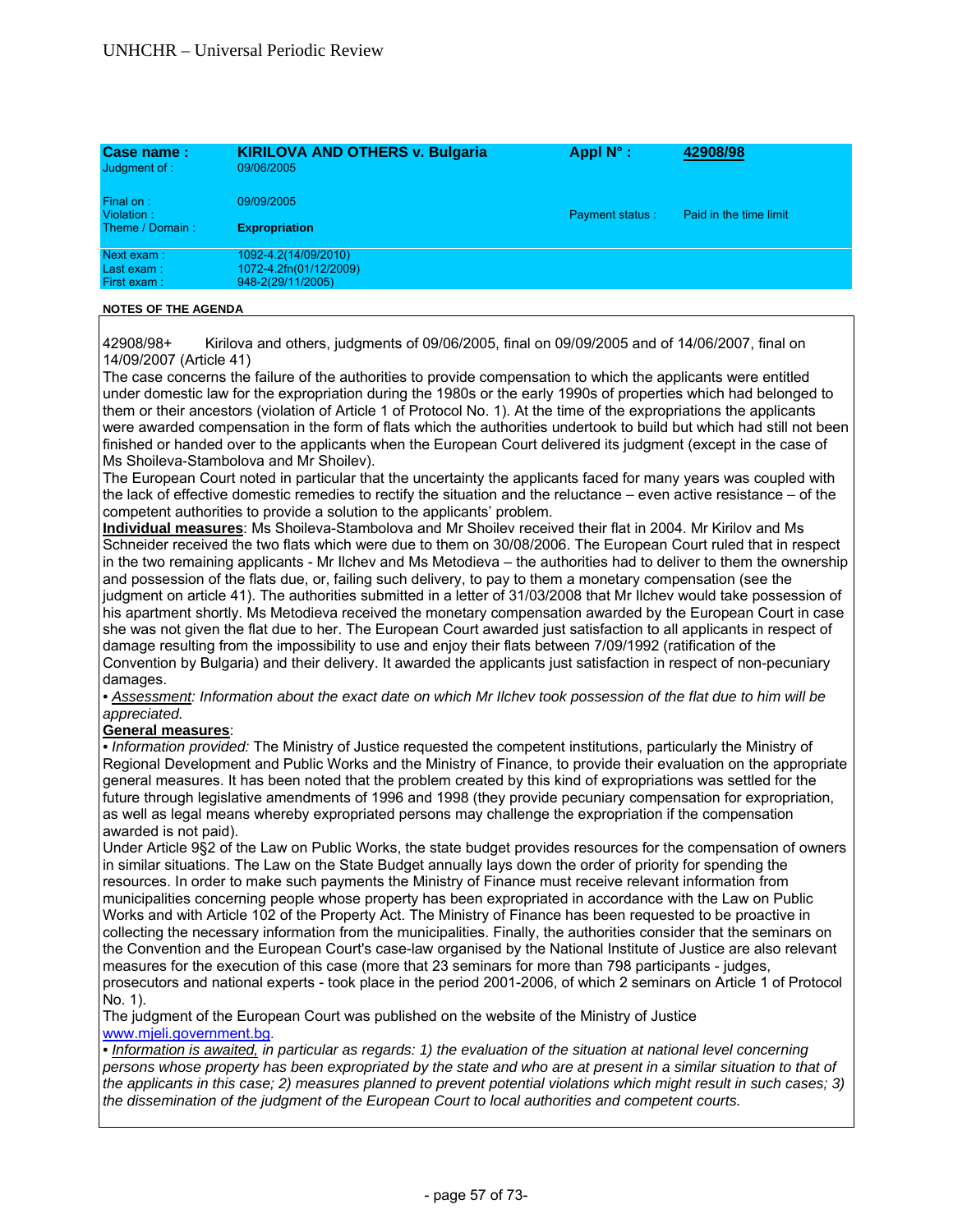The Deputies decided to resume consideration of this item at the latest at their 1st DH meeting in 2009, in the light of information to be provided on general measures.

## **Latest development**

In a subsequent decision the Committee decided to resume consideration of this/these case/s at their 1092nd meeting (September 2010) (DH).

Theme / Domain : Failure or substantial delay by the administration or state companies in abiding by final domestic judgments

| Case name:<br>Judgment of :<br>Final on: | <b>ANGELOV v. Bulgaria</b><br>22/04/2004<br>22/07/2004                                                       | Appl $N^{\circ}$ :     | 44076/98               |
|------------------------------------------|--------------------------------------------------------------------------------------------------------------|------------------------|------------------------|
| Violation:<br>Theme / Domain:            | Failure or substantial delay by the administration or state companies in abiding by final domestic judgments | <b>Payment status:</b> | Paid in the time limit |
| Next exam:<br>Last exam:<br>First exam:  | 1092-4.2(14/09/2010)<br>1072-4.2(01/12/2009)<br>906-2(08/12/2004)                                            |                        |                        |

**NOTES OF THE AGENDA** 

# **- 4 cases concerning the failure or substantial delay by the administration in abiding by final domestic judgments**

| 44076/98  | Angelov, judgment of 22/04/2004, final on 22/07/2004       |
|-----------|------------------------------------------------------------|
| 39609/98  | Mancheva, judgment of 30/09/2004, final on 30/12/2004      |
| 45466/99+ | Rahbar-Pagard, judgment of 06/04/2006, final on 06/07/2006 |
| 67353/01  | Sirmanov, judgment of 10/05/2007, final on 10/08/2007      |

# **CM/Inf/DH(2007)33**

These cases concern the impossibility for the applicants to obtain execution, between 1996 and 1998, between 1996 and 2000, between 2001 and 2003 and between 1999 and 2003 respectively, of final judgments ordering state institutions to pay them compensation for losses they had sustained as a result of an illegal conviction, an industrial accident, the late examination of a request for release and an unlawful detention (violations of Article 1 of Protocol No. 1 in all cases and also of Article 6§1 in the Mancheva, Rahbar-Pagard and Sirmanov cases). In the Angelov case the European Court noted that the delay in the payment, added to the lack of any clear response to the numerous steps taken by the applicant, had had the effect of putting him in a position of uncertainty. Moreover, owing to high inflation and to the depreciation in the national currency during that period, the value of the applicant's debt had decreased without any default interest to offset the loss. Thus the depreciation of the debt had been exacerbated by the delay in enforcing it.

In the Mancheva case the Court found that the problems encountered by the applicant were exacerbated by the absence in Bulgaria of any clearly regulated complaints procedure before an independent body with power to issue binding orders in cases where state institutions fail to execute judgments against them (§60 of the judgment). It should be noted in this respect that, at the material time compulsory execution of debts against state institutions was not possible under domestic law (§38 of the judgment).

The Rahbar-Pagard case also concerns different violations related to the detention of the first applicant (violations of Article 5§3 and 4).

**Individual measures**: The competent state institutions enforced the decisions given in the applicants' favour in the cases of Angelov, Mancheva and Sirmanov between 1998 and 2003. The applicant detained in the Rahbar-Pagard case died in 2003. The European Court awarded just satisfaction in respect of non-pecuniary damage. **General measures**:

 *1) Non-execution of final judgments (Article 1 of Protocol No. 1 and Article 6§1)*:

*• Information has been requested concerning:* 

*1) The relevant regulations and the practice followed by the competent courts when they have to execute judgments ordering them to pay compensation for illegal actions;* 

*2) The introduction into domestic law of an internal national mechanism for the execution of domestic judicial decisions by state institutions, as well as of an effective remedy against the excessive length of enforcement proceedings against state institutions;* 

*3) The publication and the dissemination of the judgments of the European Court to the domestic courts;*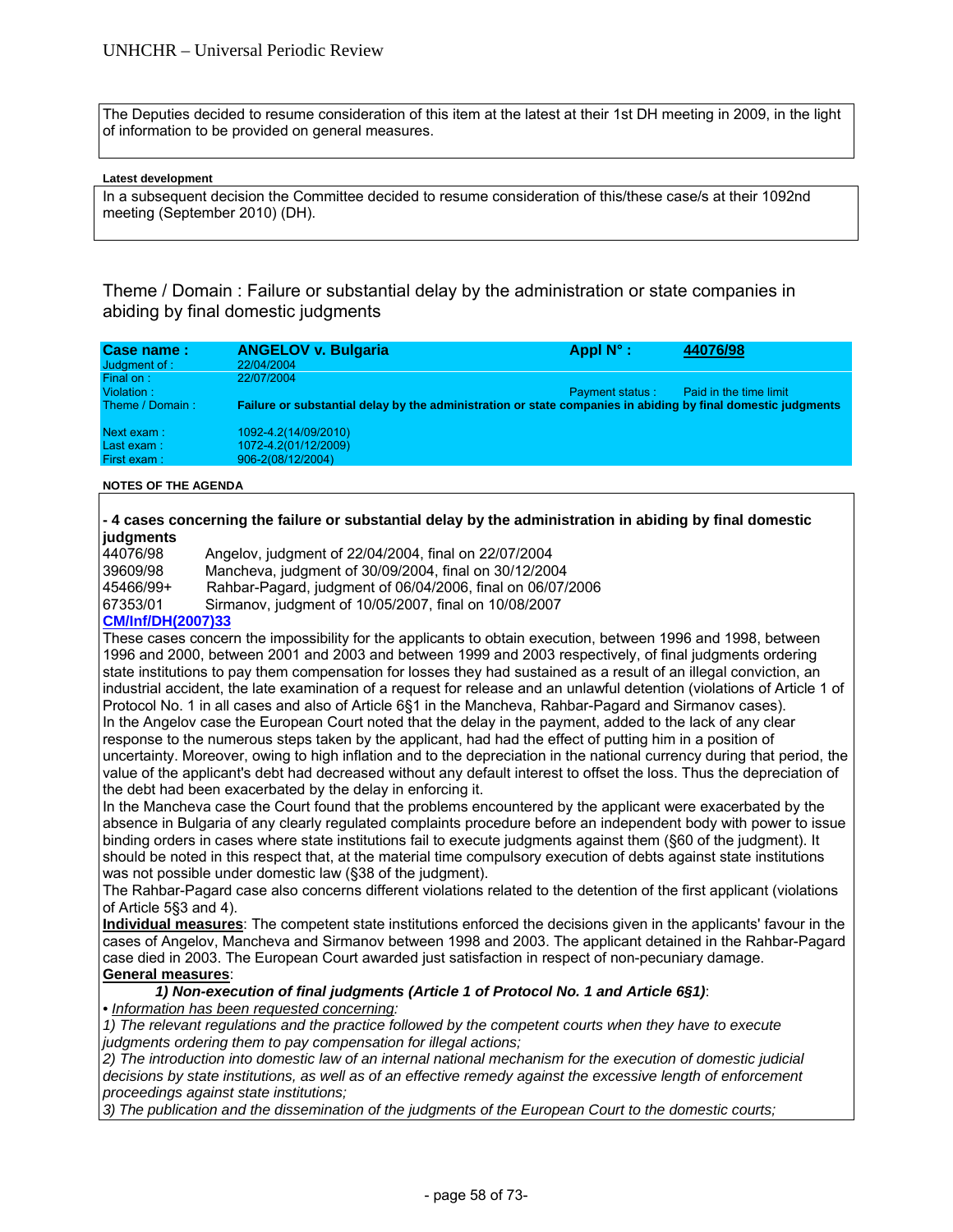*4) In the Mancheva case, additional information is sought in particular on measures envisaged or already adopted to introduce in domestic law of an efficient mechanism for execution of judicial decisions against state institutions. The authorities' attention was drawn to the experience of other member states in this area (see in particular the final resolution adopted in the case of Hornsby against Greece, ResDH(2004)81).* 

It should be noted that Article 519 of the new Code of Civil Procedure, in force as of 1/038/2008, expressly prohibits the forced execution of debts against state institutions. Nor is compulsory execution allowed on funds placed in the bank accounts of municipalities and other organisations as a result of state subsidies (Article 520). *• Information provided by the Bulgarian authorities*: The authorities indicated in December 2005 that a proposal had been made to the Council of Legislation of the Ministry of Justice to modify the provisions concerning execution of judicial decisions by state institutions. In January 2008, the Legal Committee of the Parliament concluded that the question of creating an internal national mechanism for the execution of domestic judicial decisions by state institutions was within the remit of the Ministry of Finance, and rejected the possibility of introducing a mechanism for the execution of judicial decisions against state institutions, with the argument that such a scheme did not exist in any other European legal system.

The European Court's judgment in the Angelov case has been published on the website of the Ministry of Justice www.mjeli.government.bg and has been sent to the Supreme Court of Cassation. The judgments in the Mancheva and Rahbar-Pagard cases were also published on the same website.

Moreover, the authorities consider that the seminars on the Convention and the European Court's case-law organised by the National Institute of Justice are also relevant measures for the execution of these cases (more that 23 seminars for more than 798 participants - judges, prosecutors and national experts - took place in the period 2001-2006).

On 21 and 22/06/2007 a high level Round Table (organised by the Department for the Execution of Judgments of the European Court of Human Rights) between representatives of the Council of Europe and the authorities of different states was held to discuss solutions to the structural problems of non-enforcement of domestic court decisions (see the conclusions **CM/Inf/DH(2007)33**). In this context the representatives of the Bulgarian authorities exchanged their experiences on the measures taken or under way to prevent similar violations and examined possible further reforms to be adopted.

*• Bilateral contacts are under way on these issues*

 *2) Violations related to detention pending trial (Article 5§§3 and 4)*: The Rahbar-Pagard case presents similarities to those of Assenov (judgment of 28/10/1998) and Nikolova (judgment of 25/03/1999) closed by Resolutions ResDH(2000)109 and ResDH(2000)110, following a legislative reform of criminal procedure which took effect from 01/01/2000 and to that of Kolev (50326/99, Kitov group, Section 4.2).

The Deputies decided to resume consideration of these cases at the latest at their 1092nd meeting (September 2010) (DH), in the light of additional information to be provided on general measures.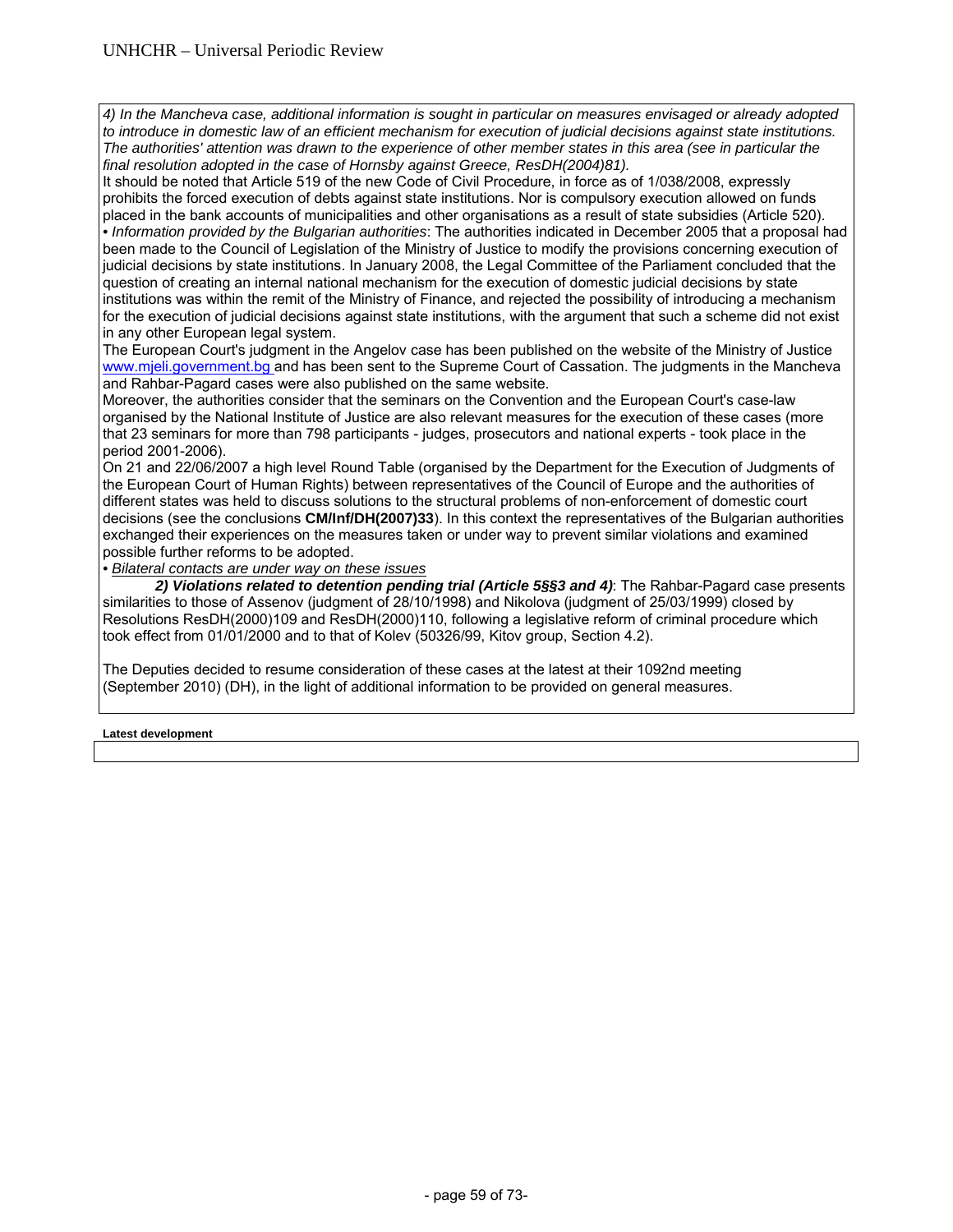# Theme / Domain : Length of criminal proceedings

| Case name:<br>Judgment of :<br>Final on: | <b>ATANASOVA v. Bulgaria</b><br>02/10/2008<br>02/01/2009                                         | Appl $N^{\circ}$ :     | 72001/01                    |
|------------------------------------------|--------------------------------------------------------------------------------------------------|------------------------|-----------------------------|
| Violation:<br>Theme / Domain:            | Length of criminal proceedings                                                                   | <b>Payment status:</b> | Paid outside the time limit |
| Next exam:<br>Last exam:<br>First exam:  | 1092-4.2(14/09/2010); 1086-3.Aint(01/06/2010)<br>1078-3.Aint(02/03/2010)<br>1059-2.1(02/06/2009) |                        |                             |

## **NOTES OF THE AGENDA**

72001/01 Atanasova, judgment of 02/10/2008, final on 02/01/2009

The case concerns the fact that the applicant was denied access to a court, as her compensation claim submitted in criminal proceedings could not be examined due to the prescription of the alleged criminal offence (violation of Article 6§1).

In June 1994 the applicant, who had been injured in a road accident, joined as a civil party criminal proceedings brought against the driver presumed responsible, seeking compensation for the physical injury she had suffered. In June 2002, the Bulgarian courts found that her civil claim could not be examined because the criminal proceedings had been discontinued, the prescription period having elapsed in the meantime. The applicant was told that it was still open to her to apply to the civil courts but she did not use this opportunity, considering that the criminal courts should have decided her civil claim.

The European Court noted that the applicant had used the possibility available to her in domestic law of joining criminal proceedings and seeking compensation by those means. She therefore had a legitimate expectation that the courts would eventually determine her claim. It was solely because of the Bulgarian authorities' tardiness in dealing with the case that the prescription period had expired, and that as a result it had become impossible for the applicant to obtain a decision on her compensation claim via the criminal proceedings. The Court took the view that in such circumstances, although it was formally correct to say that the applicant could seek compensation in the civil courts, she could not be required to wait until the prosecution of the offender had become time-barred through the negligence of the judicial authorities before bringing a new civil action, a number of years after the accident. The case also concerns the excessive length of the criminal proceedings at issue (8 years) (violation of Article 6§1).

**Individual measures**: The proceedings in question have ended. The European Court awarded just satisfaction in respect of the non-pecuniary damage the applicant suffered on account of the violations. The applicant had the possibility, at least until the end of 2005, to lodge her claim for compensation for the bodily harm suffered before civil courts.

*• Assessment: in these circumstances no individual measure appears necessary.* 

# **General measures:**

*1) Excessive length of criminal proceedings***:** the case present similarities to the Kitov group (section 4.1). *2) Lack of access to a court***:** this violation seems to be linked mostly with the problem of excessive length of criminal proceedings.

*• Information is nevertheless awaited on measures envisaged or already taken by the Bulgarian authorities, mainly*  with a view to raising criminal courts' awareness of issues arising for civil parties in cases of excessive length of *criminal proceedings. Information would also be appreciated on remedies available to civil parties in order to challenge the excessive length of the criminal proceedings to which they are parties (see in this respect Recommendation Rec(2004)6 of the Committee of Ministers to member states on the improvement of domestic remedies).* 

The Deputies decided to resume consideration of these items at the next examination of the Kitov group of cases.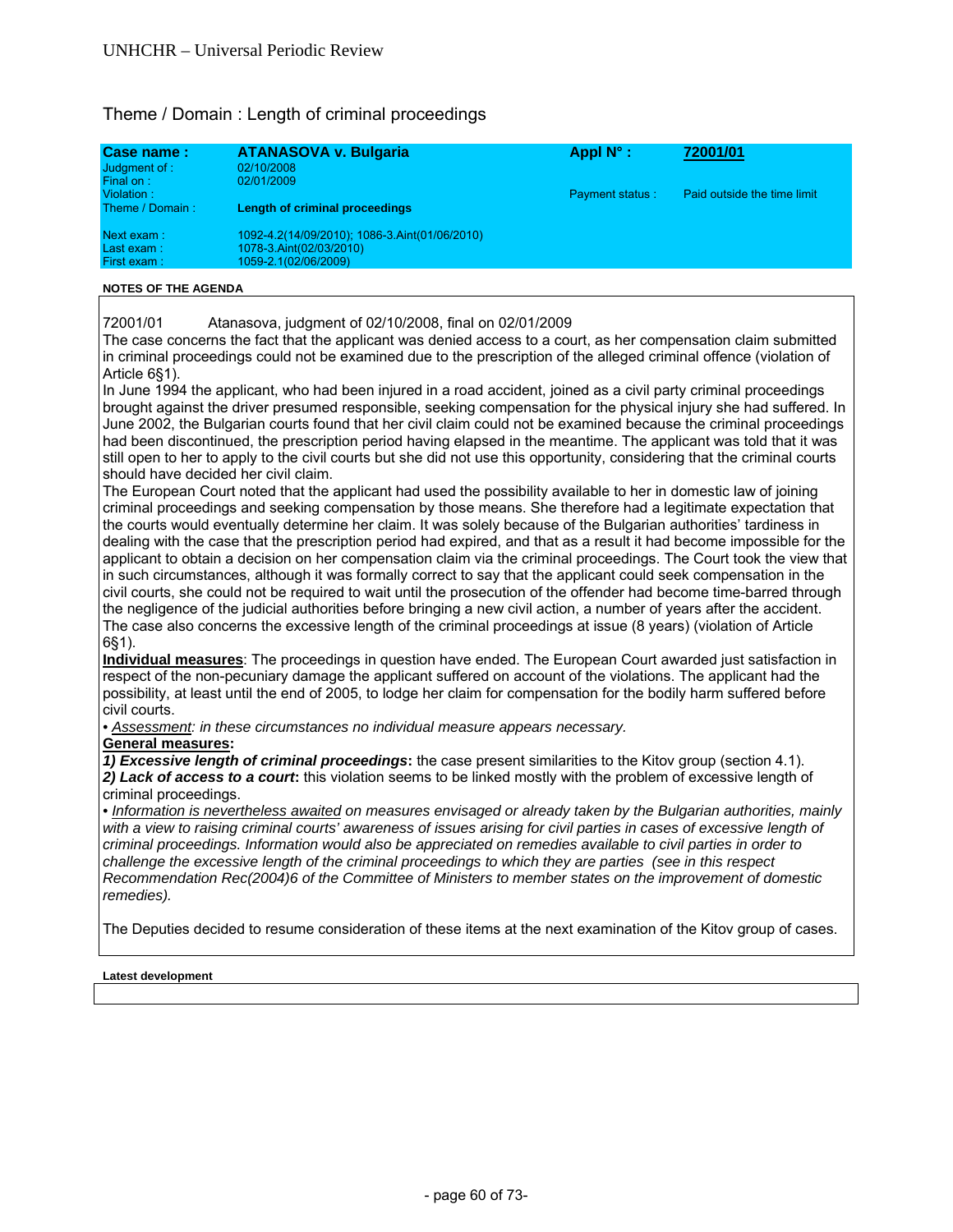| Case name:<br>Judgment of :<br>Final on:<br>Violation: | <b>KITOV v. Bulgaria</b><br>03/04/2003<br>03/07/2003                  | Appl $N^{\circ}$ :<br><b>Payment status:</b> | 37104/97<br>Paid in the time limit |
|--------------------------------------------------------|-----------------------------------------------------------------------|----------------------------------------------|------------------------------------|
| Theme / Domain:                                        | Length of criminal proceedings                                        |                                              |                                    |
| Next exam:<br>Last exam:<br>First exam:                | 1092-4.2(14/09/2010)<br>1072-4.2fn(01/12/2009)<br>863-4.2(02/12/2003) |                                              |                                    |

|           | - Cases of length of criminal proceedings                                                                     |
|-----------|---------------------------------------------------------------------------------------------------------------|
| 37104/97  | Kitov, judgment of 03/04/03, final on 03/07/03                                                                |
| 35825/97  | Al Akidi, judgment of 31/07/03, final on 31/10/03 rectified on 16/10/03                                       |
| 61662/00  | Angelov Vasil, judgment of 12/04/2007, final on 12/07/2007                                                    |
| 61596/00  | Atanasov and Ovcharov, judgment of 17/01/2008, final on 17/04/2008                                            |
| 39270/98  | Belchev, judgment of 08/04/2004, final on 08/07/2004                                                          |
| 50401/99  | Dimitrov Vasko Yordanov, judgment of 03/05/2006, final on 03/08/2006                                          |
| 56762/00  | Dimov, judgment of 08/03/2007, final on 08/06/2007                                                            |
| 68356/01  | Doinov, judgment of 27/09/2007, final on 27/12/2007                                                           |
| 43231/98  | E.M.K., judgment of 18/01/2005, final on 18/04/2005                                                           |
| 44062/98  | Hamanov, judgment of 08/04/2004, final on 08/07/2004                                                          |
| 35436/97  | Hristov, judgment of 31/07/03, final on 31/10/2003                                                            |
| 67189/01  | Ivanov, judgment of 24/05/2007, final on 12/11/2007                                                           |
| 49163/99  | Kalpachka, judgment of 02/11/2006, final on 02/02/2007                                                        |
| 65051/01  | Karagyozov, judgment of 25/10/2007, final on 25/01/2008                                                       |
| 76965/01  | Karmo, judgment of 06/12/2007, final on 06/03/2008                                                            |
| 45964/99  | Karov, judgment of 16/11/2006, final on 26/03/2007                                                            |
| 50326/99  | Kolev, judgment of 28/04/2005, final on 28/07/2005                                                            |
| 58775/00  | Mladenov, judgment of 12/10/2006, final on 12/01/2007                                                         |
| 38106/02  | Nalbantova, judgment of 27/09/2007, final on 27/12/2007                                                       |
| 40896/98  | Nikolova No. 2, judgment of 30/09/2004, final on 30/12/2004                                                   |
| 44241/98  | Nedyalkov, judgment of 03/11/2005, final on 03/02/2006                                                        |
| 54178/00+ | Osmanov and Yuseinov, judgment of 23/09/2004, final on 23/12/2004                                             |
| 50358/99  | Pekov, judgment of 30/03/2006, final on 30/06/2006                                                            |
| 48137/99  | Popov, judgment of 01/12/2005, final on 01/03/2006                                                            |
| 56337/00  | Rezov, judgment of 15/02/2007, final on 15/05/2007                                                            |
| 37355/97  | S.H.K., judgment of 23/10/03, final on 23/01/04                                                               |
| 55057/00  | Sidjimov, judgment of 27/01/2005, final on 27/04/2005                                                         |
| 58733/00  | Sodadjiev, judgment of 05/10/2006, final on 05/01/2007                                                        |
| 62594/00  | Terziev, judgment of 12/04/2007, final on 12/07/2007                                                          |
| 56308/00  | Toshev, judgment of 10/08/2006, final on 10/11/2006                                                           |
| 42987/98  | Vachev, judgment of 08/07/2004, final on 08/10/2004                                                           |
| 59913/00  | Vasilev, judgment of 02/02/2006, final on 02/05/2006                                                          |
| 61257/00  | Vasilev and others, judgment of 08/11/2007, final on 08/02/2008                                               |
| 70728/01  | Yankov No. 2, judgment of 07/02/2008, final on 07/05/2008                                                     |
| 45563/99  | Zhbanov, judgment of 22/07/2004, final on 22/10/2004                                                          |
|           | These cases concern the excessive length of the criminal proceedings instituted against the applicants betwee |

essive length of the criminal proceedings instituted against the applicants between 1986 and 1999 (violations of Article 6§1). The cases of Dimitrov, Karov, Osmanov and Yuseinov, Popov, Sidjimov, Sodadjiev, Karagyozov, Yankov No. 2*,* Nalbantova and Atanasov and Ovcharov also relate to the lack of an effective remedy at the applicants' disposal against the excessive length of the proceedings (violations of Article 13).

The cases of Al Akidi, Belchev, Dimov, E.M.K., Hamanov, Hristov, Kolev, Nedyalkov, Nikolova No. 2, Pekov, Popov, Toshev, Vachev and Vasilev also concern violations of the Convention related to the applicants' detention between 1993 and 2003 (violations of Article 5§§1, 3, 4 and 5).

**Individual measures**: Concerning violations of Article 5, the applicants detained in these cases were released. The European Court awarded just satisfaction in respect of the non-pecuniary damage the applicants suffered on account of the violations, with the exception of the Ivanov case in which the applicant did not submit claim any just satisfaction.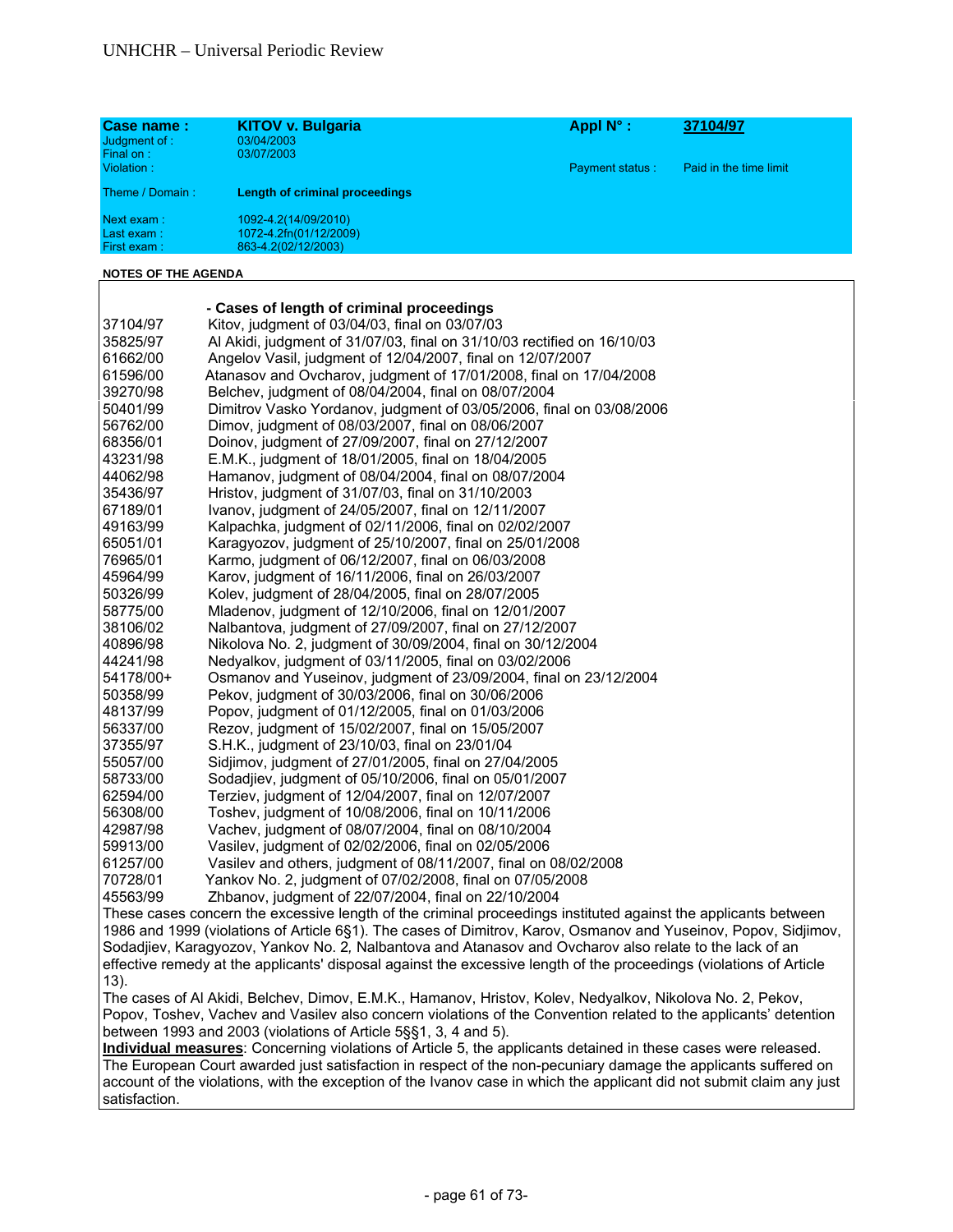*• Additional information is awaited on the state of the proceedings in the Belchev, Hamanov, Karov, Kitov, Kolev, Nedyalkov, Pekov, Sidjimov, Toshev, Vasilev, Karagyozov and Yankov No. 2 cases and, where appropriate, on their acceleration.* 

# **General measures**:

*I. Excessive length of criminal proceedings and effective remedies in this respect:* 

*1) Violations of Article 6§1*:

*• Information requested*: *concerning the measures envisaged or adopted. The dissemination of the European Court's judgment in the Kitov case, together with a circular, to criminal courts, prosecutors and preliminary*  investigation authorities drawing their attention to the conclusions and the concrete suggestions of the Court on the *problems found (especially §§ 71, 73 and §§ 81-83) have also been requested.* 

*• Information provided:* A new Code of Criminal Procedure entered into force on 29/04/2006. Its adoption is part of a global reform of criminal justice in Bulgaria, aimed in particular at accelerating criminal proceedings. For instance, the Code explicitly introduces the obligation for courts and investigation authorities to examine criminal cases within a reasonable time; further, cases in which the accused is in detention are investigated, and decided by the court, with priority as compared to the other cases (Article 22).

Many other new provisions are aimed at accelerating of the proceedings. The most important among them provide for short time limits for the examination of a criminal case and for the postponement of its examination (Articles 252, 271 and 345), as well as for wider use of simplified proceedings (Articles 362-367, 370-374 and 356-361). Furthermore, seminars and other training activities on the Convention and the case-law of the European Court (including Art. 6 and 13) are regularly organised by the National Institute of Justice (more that 23 seminars for more than 798 participants – judges, prosecutors and national experts – took place in the period 2001-2006). In June 2007 the Bulgarian authorities provided statistical data concerning the average length of criminal proceedings only before first-instance courts, and not in respect of the criminal proceedings in their entirety. According to this data, in 2006 the district courts, acting as first instance, terminated 79 901 criminal cases in less than 3 months from the moment when they were seized, and 23 285 cases in respect of which it took longer than 3 months to terminate. As regards the criminal cases terminated in 2006 by the regional tribunals, acting as first instance, these were 14 409 in less than 3 months and 2 524 in respect of which it took longer than 3 months. In terms of appeals, 9 510 appeals against the district courts judgments and 1 479 against the regional courts judgments have been lodged. The authorities consider that the relatively low number of appeals suggests that the length of criminal proceedings in the bigger number of cases is relatively short.

At the beginning of 2006, the number of pending cases before district courts was 23 187, while at the end of 2006 this number had diminished to 20 296. The equivalent numbers as regards the regional courts are 2 460 at the beginning of 2006 and 1089 at the end of that year. The authorities believe that these statistics are indicative of a positive, stable tendency in the functioning of the criminal justice system as regards length of proceedings.

*• Additional information will still be appreciated on other measures, apart from the legislative reform, envisaged to reduce the excessive length of criminal proceedings. It should be noted in this respect that the Ministry of Justice's plan of action for the implementation of the reform of criminal justice provides for the computerisation of the judicial*  system, the creation of a consistent mechanism for collection and analysis of statistical data concerning the work of *courts, as well as, other relevant measures in this field. Information is also awaited on the dissemination of the European Court's judgment in the Kitov case.* 

*2) Lack of effective remedy to challenge excessive length of proceedings (violations of Article 13)*: Articles 368-369 of the new Code of Criminal Proceedings provide for a defendant to ask for the transfer of his or her case to a competent court once a period of 1 or 2 years has elapsed since the beginning of the preliminary investigation, according to the gravity of the charges. The court to which the case is referred may order the prosecutor to bring the preliminary investigation to an end within two months or put an end to the penal proceedings.

In the Atanasov and Ovcharov judgment, the European Court recognised that the applicants used the possibility afforded to them in the Code of Criminal Procedure (as modified in 2003 to allow an accused person to request to have their case brought before the courts if the preliminary investigation had not been completed within a certain statutory time-limit) and successfully brought about the discontinuation of the criminal proceedings against them in November 2004 (§57 of the judgment).

The Bulgarian authorities indicated that the Ministry of Justice envisages proposing the introduction of a similar remedy concerning criminal proceedings pending at the trial stage.

*• Additional information is still awaited in this respect.* 

*II. Violations concerning pre-trial detention:* 

*1) Unlawfulness of the applicant's detention after expiry of the time-limit for detention (violation of Article 5§1 in the Popov case)*: No specific measure appears to be necessary (prosecutor's decision to transmit the request for release to the court instead of ordering the applicant's release contrary to the domestic law, finding confirmed by the domestic court which received this request – see §§75-76 of the judgment of the European Court).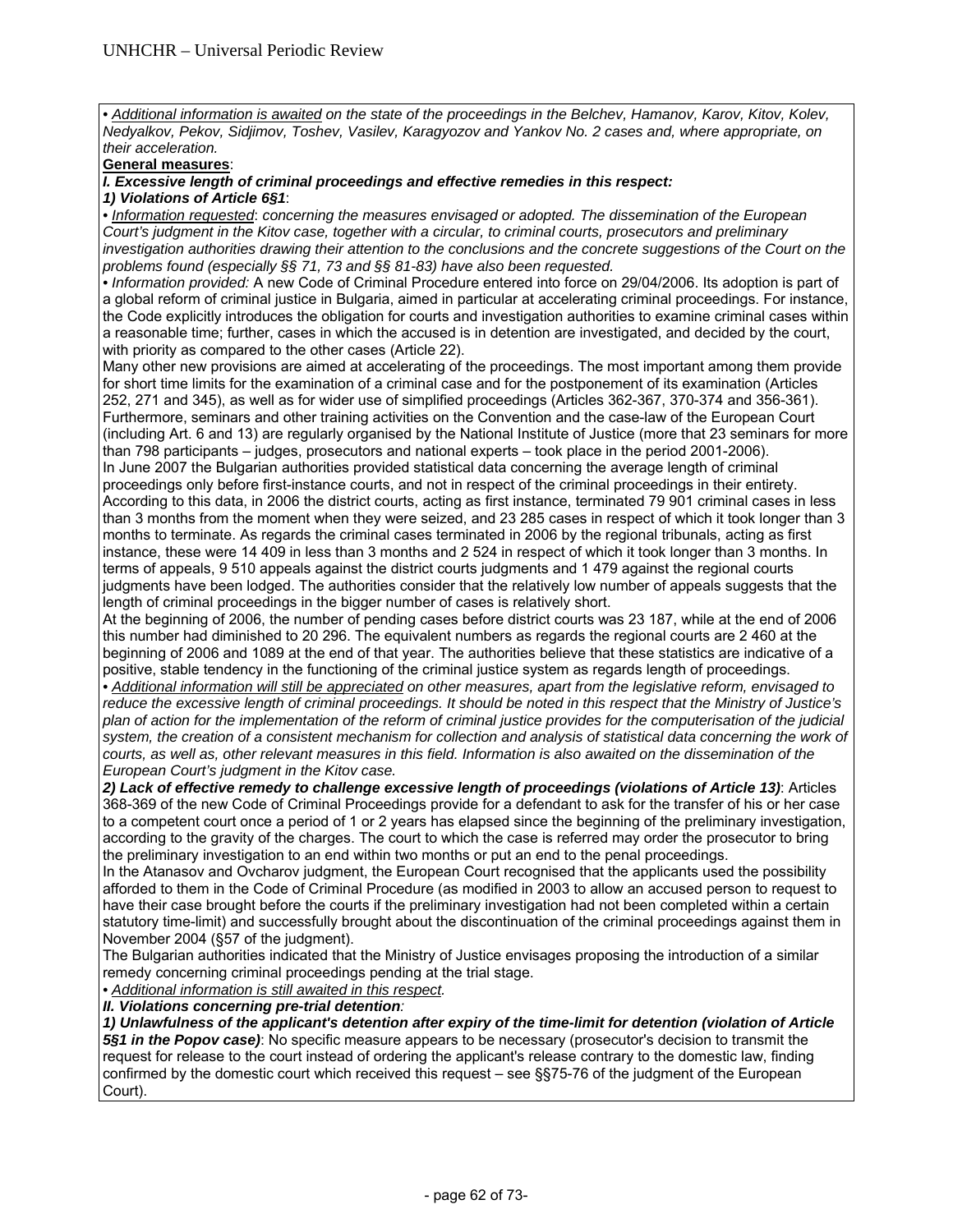*2) Excessive length of house arrest (violations of Article 5§3 in the cases of Nikolova No. 2 and Pekov)*: Although as from 01/01/2000 house arrest may only be ordered by a court, and not as formerly by a prosecutor, the Bulgarian authorities are invited to consider sending the judgment in this case to the competent courts with an explanatory note drawing their attention to the requirements of the Convention concerning the length and the justification of such measures (§§61-62 and 67-68 of the judgment of the European Court). *• Information is awaited on the dissemination of the case of Nikolova No. 2.* 

*3) Excessive length of the detention on remand, violation of the right to be brought before a judge (violations of Article 5§3) and lack of effective judicial review of the lawfulness of the pre-trial detention (Article 5§4)*: The cases of Al Akidi, Belchev, Dimov, E.M.K., Hamanov, Hristov, Kolev, Nedyalkov, Nikolova No. 2, Pekov, Popov, Toshev and Vachev present similarities to the Assenov (judgment of 28/10/1998) and Nikolova (judgment of 25/03/1999) cases closed by Resolutions ResDH(2000)109 and ResDH(2000)110, following a legislative reform of criminal procedure which took effect from 01/01/2000.

*4) Violation of Article 5§4 in the Nedyalkov case (due the competent court's refusal to examine an applicant's request for release after expiry of the time-limit provided in domestic law for detention)*: The Court observed that the domestic court's decision was contrary to established practice in this field (§79 of the Nedyalkov case). For this reason, the dissemination of this judgment to competent courts appears to be sufficient measure for execution.

*• Information is awaited on the dissemination of the Nedyalkov case.* 

*5) Lack of effective judicial review of the lawfulness of house arrest (violations of Article 5§4 in the cases of Nikolova No. 2, Pekov and Vachev)*: The Court noted (§55 of the Vachev judgment) that in 2000, after the facts in this case, the Code of Criminal Procedure was modified: Article 151§2 introduced a full initial and subsequent judicial review of this measure (see also Articles 62 and 270 of the new Code of Criminal Procedure). *6) Non-adversarial nature of proceedings before an appellate Court and before the Supreme Court (violations of Article 5§4)*: The E.M.K., Hristov and Kolev cases present similarities to that of Ilijkov (judgment of 26/07/2001), closed following the enactment in 2003 of a legislative reform of appeals against pre-trial detention (Resolution CM/ResDH(2007)158).

 *7) Lack of prompt examination of the requests for release (violations of Article 5§4 in the Kolev and Popov cases)*: It has already been noted that following the amendments of the Code of Criminal Procedure which entered into force on 01/01/2000, courts are required to consider the requests for release within very short timelimits (see also Article 65 of the new Code Code of Criminal Procedure). However, as such time-limits are specified only at the preliminary investigation stage of criminal cases, it would be necessary to inform the competent courts of the requirements of Article 5§4 of the Convention concerning this matter, and more particularly of the obligation also to examine promptly requests for release made at the trial stage.

*• Information is awaited in this respect.* 

*8) Lack of judicial review of the lawfulness of the detention in the Toshev case (Article 5§4)*: The case presents similarities to the Asenov (judgment of 15/07/2005).

*9) Lack of an enforceable right to compensation for detention in contravention of the provisions of Article 5 (violations of Article 5§5)*: The cases of Belchev, Hamanov and Vachev present similarities to the Yankov case (Application No. 39084/97, 1051st meeting, March 2009).

*III. Publication of the judgments of the European Court:* 

The judgments in Belchev, Hamanov, Kitov, Nedyalkov, Nikolova No. 2, S.H.K., Sidjimov and Zhbanov have been published on the Internet site of the Ministry of Justice www.mjeli.government.bg. The Zhbanov judgment was also published in the first issue of the new quarterly journal *European Law and Integration*, published by the Ministry of Justice in 1000 copies for distribution to magistrates and academic circles.

The Deputies decided to resume consideration of these items:

1 at their 1051st meeting (17-19 March 2009) (DH), in the light of information to be provided on the payment of the just satisfaction, if necessary;

2. at the latest at their 1059th meeting (2-4 June 2009) (DH), in the light of information to be provided on individual measures;

3. at the latest at their 1065th meeting (15-17 September 2009) (DH), in the light of information to be provided on general measures.

# **Latest development**

Later on new cases have been added to this group.

In a subsequent decision the Committee decided to resume consideration of this/these case/s at their 1092nd meeting (September 2010) (DH).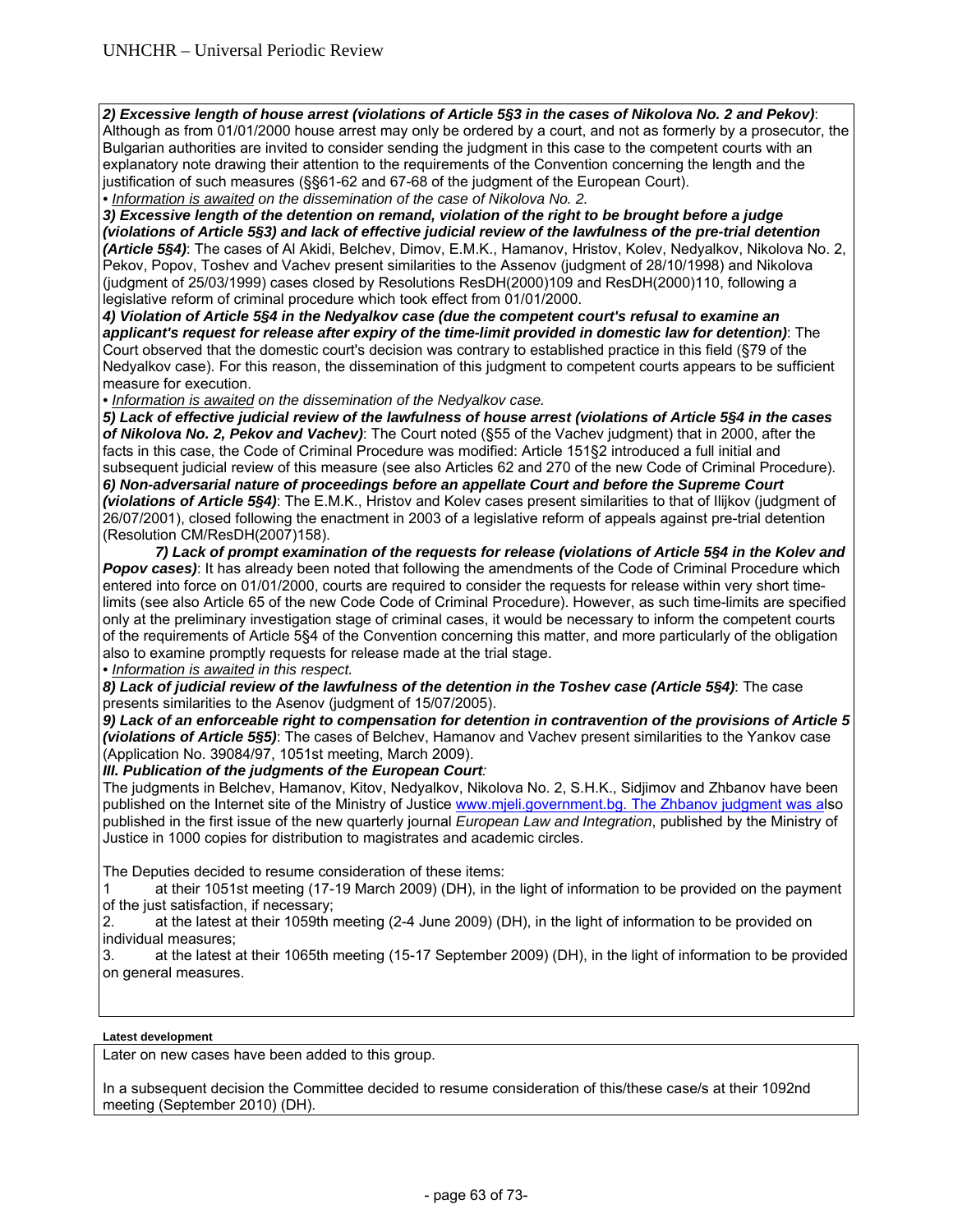| Case name:<br>Judgment of :<br>Final on: | <b>DJANGOZOV v. Bulgaria</b><br>08/07/2004<br>08/10/2004            | Appl $N^{\circ}$ :     | 45950/99               |
|------------------------------------------|---------------------------------------------------------------------|------------------------|------------------------|
| Violation:<br>Theme / Domain:            | Length of civil proceedings                                         | <b>Payment status:</b> | Paid in the time limit |
| Next exam:<br>Last exam:<br>First exam:  | 1092-4.2(14/09/2010)<br>1072-4.2fn(01/12/2009)<br>914-2(07/02/2005) |                        |                        |

| 45950/99 |  | Djangozov, judgment of 08/07/2004, final on 08/10/2004 |
|----------|--|--------------------------------------------------------|
|          |  |                                                        |

- 56793/00 Babichkin, judgment of 10/08/2006, final on 10/11/2006
- 47829/99 Dimitrov, judgment of 23/09/2004, final on 23/12/2004
- 62722/00 Gospodinov, judgment of 10/05/2007, final on 10/08/2007
- 58497/00 Hadjibakalov, judgment of 08/06/2006, final on 08/09/2006
- 60939/00 Karcheva and Shtarbova, judgment of 28/09/2006, final on 28/12/2006
- 44626/98 Kiurkchian, judgment of 24/03/2005, final on 24/06/2005
- 76763/01 Kostova, judgment of 03/05/2007, final on 03/08/2007
	- 57641/00 Kovacheva and Hadjiilieva, judgment of 29/03/2007, final on 29/06/2007
- 77147/01 Kuiyumdjiyan, judgment of 24/05/2007, final on 24/08/2007
- 72855/01 Parashkevanova, judgment of 03/05/2007, final on 03/08/2007
- 47877/99 Rachevi, judgment of 23/09/2004, final on 23/12/2004
- 58828/00 Stefanova, judgment of 11/01/2007, final on 11/04/2007
- 39832/98 Todorov Nikolai Petkov, judgment of 18/01/2005, final on 18/04/2005
- 55956/00 Vatevi, judgment of 28/09/2006, final on 28/12/2006

These cases concern the excessive length of civil proceedings (violations of Article 6§1). Certain cases also relate to the lack of an effective remedy at the applicants' disposal against the excessive length of the proceedings (violations of Article 13).

The European Court noted that the delays in the civil proceedings in the Djangozov and Todorov cases were due mainly to the length of two sets of criminal proceedings, itself excessive.

**Individual measures**: The proceedings in all cases, except from the cases of Kiurkchian and Stefanova, have been closed.

*• Further information awaited: on the state of the proceedings in the Kiurkchian and Stefanova cases and on their acceleration, if appropriate.* 

# **General measures**:

 *1) Excessive length of civil proceedings and effective remedies in this respect:* 

• *Information provided by the Bulgarian authorities*: According to a report by two Bulgarian NGOs (the Centre for Liberal Strategies and the Agency for sociological and marketing research (Alpha research)) the average length of civil proceedings in Bulgaria is at present 350 days. Official statistical data on this issue will be provided as soon as it becomes available. Furthermore, seminars and other training activities on the Convention and the case-law of the European Court (including Art. 6 and 13) are regularly organised by the National Institute of Justice (more that 23 seminars for more than 798 participants – judges, prosecutors and national experts – took place in the period 2001-2006). Moreover, it was noted that the new provision of Article 217a of the Code of Civil Procedure, adopted in July 1999, allows a party to the proceedings to lodge a complaint against the length of the civil proceedings with the court superior to the court dealing with the merits. The president of the court to which the case is referred may give binding instructions to the competent court. The authorities indicated that they would provide examples on the application of this provision. The judgments in Djangozov, Vachevi and Kiurkchian were published on the website of the Ministry of Justice www.mjeli.government.bg.

*• The Bulgarian authorities provided further information on the above issues (letter of 15/06/07). The Secretariat is examining this information.* 

 *2) Excessive length of criminal proceedings and effective remedies in this respect*: Measures to be taken are under examination in the framework of the Kitov case (See above).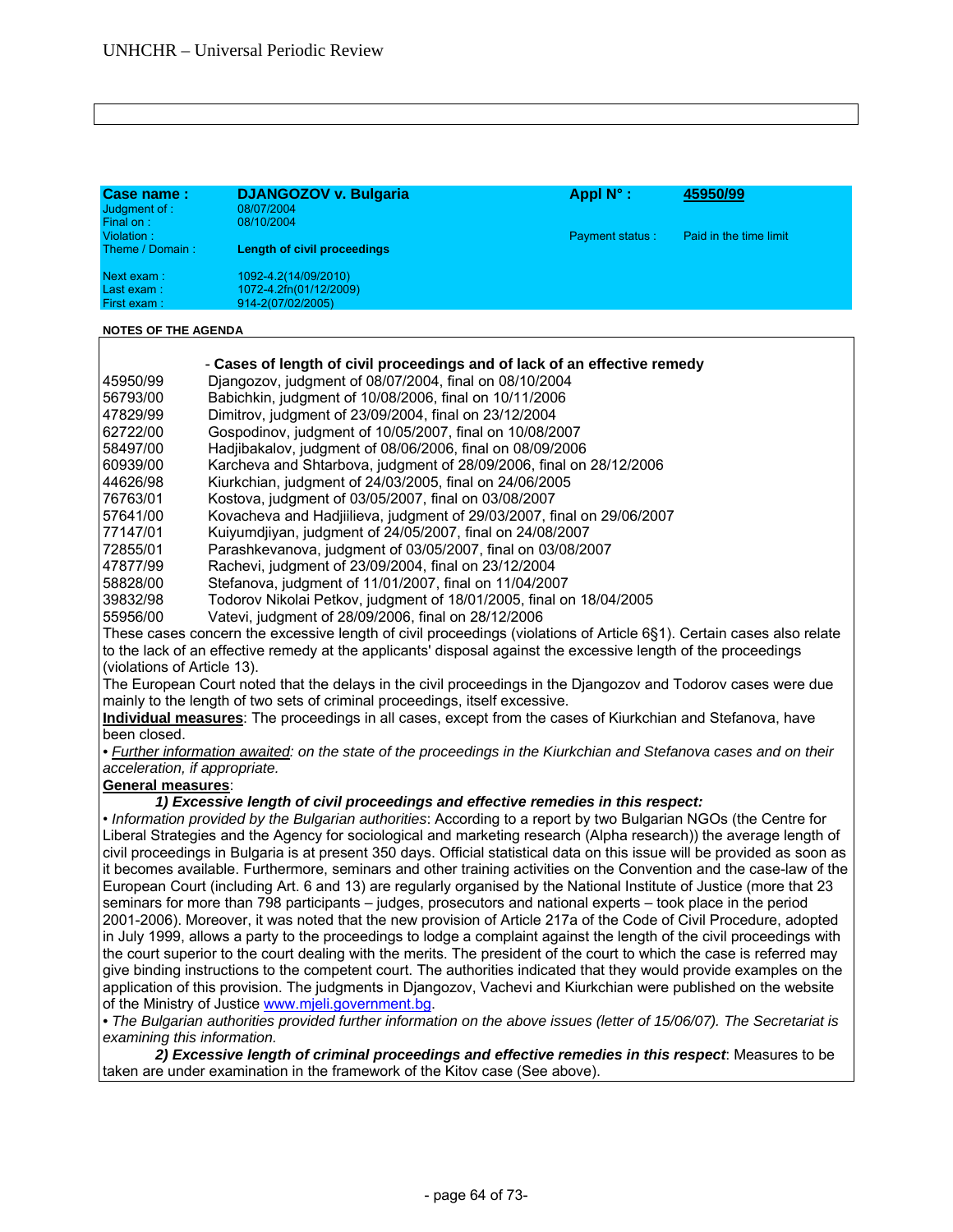**• Further information awaited: In addition, clarification is necessary concerning the introduction of domestic** *remedies whereby a party to a stayed civil proceedings may obtain acceleration of criminal proceedings which are blocking their resumption (see § 63 of the Todorov judgment).* 

The Deputies decided to resume consideration of these items:

1 at their 1035th meeting (16-18 September 2008) (DH), in the light of information to be provided on the payment of the just satisfaction, if necessary;

2. at the latest at their 1st DH meeting in 2009, in the light of information to be provided on individual and general measures and of an assessment of the information already provided on general measures.

#### **Latest development**

Later on new cases have been added to this group.

In a subsequent decision the Committee decided to resume consideration of this/these case/s at their 1092nd meeting (September 2010) (DH).

# Theme / Domain : Detention on remand

| Case name:<br>Judgment of:<br>Final on: | <b>KIRILOV v. Bulgaria</b><br>22/05/2008<br>22/08/2008               | Appl $N^{\circ}$ :     | 15158/02               |  |
|-----------------------------------------|----------------------------------------------------------------------|------------------------|------------------------|--|
| Violation:<br>Theme / Domain:           | <b>Detention on remand</b>                                           | <b>Payment status:</b> | Paid in the time limit |  |
| Next exam:<br>Last exam:<br>First exam: | 1100-4.2(30/11/2010)<br>1078-4.2(02/03/2010)<br>1043-2.1(02/12/2008) |                        |                        |  |

#### **NOTES OF THE AGENDA**

44009/02 Ivanov Evgeni, judgment of 22/05/2008, final on 22/08/2008<br>15158/02 Kirilov, judgment of 22/05/2008, final on 22/08/2008

Kirilov, judgment of 22/05/2008, final on 22/08/2008

The Ivanov Evgeni case concerns the excessive length of the applicant's pre-trial detention between 2001 and 2003, in view of the insufficient reasons to justify it (violation of Article 5§3), and the lack of prompt judicial review of the lawfulness of the applicant's detention (violation of Article 5§4).

The Kirilov case concerns the failure to bring the applicant promptly before a judge capable of deciding on his placement in pre-trial detention (violation of Article 5§3), and a failure to bring the applicant in person before the judge who examined on several occasions the lawfulness of continuing the applicant's pre-trial detention (violation of Article 5§4).

It should be noted that these violations took place after the entry into force on 01/01/2000 of a comprehensive legal reform of criminal procedure.

**Individual measures**: The applicants are no longer in pre-trial detention. The European Court granted the applicants just satisfaction in respect of the non-pecuniary damage they suffered.

• *Assessment: no further individual measure seems necessary.*

**General measures***:* 

*• Information expected*: *In view of the fact that these violations occurred after the entry into force in 2000 of the legislative reform of criminal procedure (see final Resolution Res/DH(2000)109 in the Assenov case), the authorities are invited to provide information about the measures they envisage to take to bring domestic legal practice into line with the European Court's case-law, preventing future, similar violations.* 

The Deputies decided to resume consideration of these items at the latest at their 1100th meeting (December 2010) (DH), in the light of information to be provided on general measures.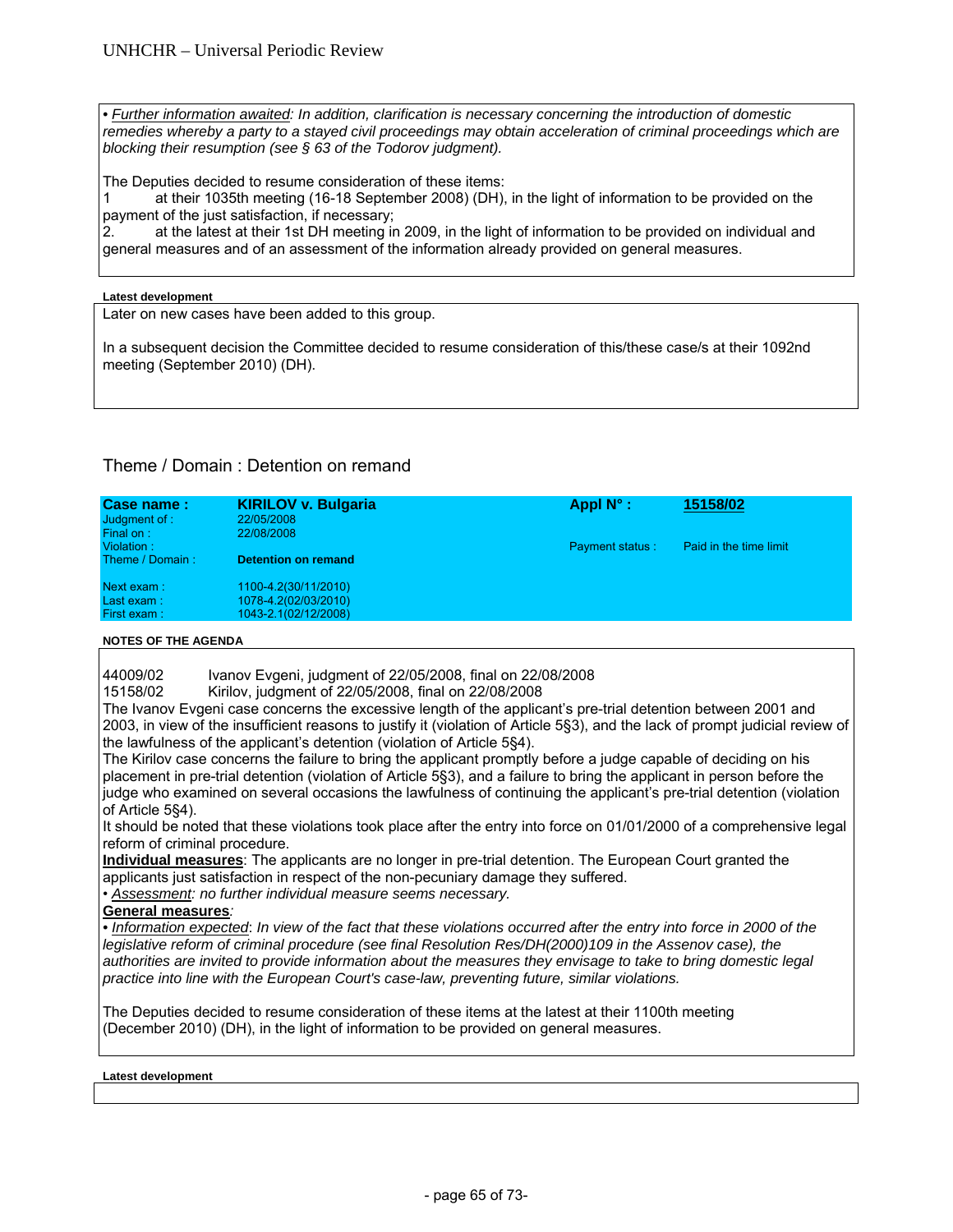| Case name:<br>Judgment of :<br>Final on: | <b>IVANOVA v. Bulgaria</b><br>12/04/2007<br>12/07/2007             | Appl $N^{\circ}$ :     | 52435/99               |
|------------------------------------------|--------------------------------------------------------------------|------------------------|------------------------|
| Violation:<br>Theme / Domain:            |                                                                    | <b>Payment status:</b> | Paid in the time limit |
| Next exam:<br>Last exam:<br>First exam:  | 1100-4.2(30/11/2010)<br>1078-4.2(02/03/2010)<br>1007-2(15/10/2007) |                        |                        |

52435/99 Ivanova, judgment of 12/04/2007, final on 12/07/2007

The case concerns a violation of the applicant's right to freedom of religion on account of her dismissal in December 1995 from a state school at which her functions did not include teaching (violation of Article 9). The European Court considered that whilst her employment was ended, in conformity with the law, by modifying the qualifications attached to the post, the dismissal was nonetheless motivated by religious considerations, being just part of a series of events in the context of action against the activities of a religious organisation, "Word of Life", of which the applicant was an adherent.

**Individual measures**: Proceedings brought by the applicant to challenge the lawfulness of the dismissal were dismissed by a final decision of the Supreme Court of Cassation in December 1998.

Before the European Court, the applicant stated that she had remained unemployed for more than six months after her dismissal. The European Court awarded her just satisfaction in respect of pecuniary damage resulting from the loss of earnings during this period as well as non-pecuniary damage sustained.

Until the entry into force in March 2008 of the new Code of Civil Procedure (see General measures) the applicant would have been able to request the reopening of the proceedings in question under Article 231§1 (h) of the Code of Civil Procedure.

• *Assessment: given the circumstances of the case, no further individual measure seems necessary.* 

**General measures:** Freedom of religion in Bulgaria is guaranteed by the Constitution of 1991 (see Articles 13 and 37) and the Religious Denominations Act 1949 (see Sections 1 and 4). The Bulgarian Constitution (Article 38), the Education Act of 1991 (Section 4) and the Labour Code (Article 8§3) provide protection against discrimination grounded on, *inter alia*, religious beliefs. On 1/01/2004 the Protection Against Discrimination Act entered into force, which provides a comprehensive framework for protection against discrimination.

According to Article 328§1(6) of the Labour Code, a contract of employment may be terminated by giving notice in writing to an employee that he or she does not have the necessary education or vocational training for performing the work assigned. The European Court noted the practice of domestic courts in reviewing such terminations according to which it is sufficient for a dismissal to be lawful to establish that there were new qualification requirements for performing the assigned work which the employee no longer met; the courts are not required to assess whether it was necessary to introduce such requirements (§62-63 of the judgment).

As of March 2008, the Code of Civil Procedure no longer allows the reopening of civil proceedings if the European Court has found a violation of the Convention or its Protocols.

*• The authorities are invited to provide information on the current practice of domestic courts in similar cases. The*  authorities' comments will also be appreciated concerning the deletion of the provision in the Code of Civil *Procedure which, up until March 2008, authorised the reopening of civil proceedings following a judgment of the European Court.* 

The judgment of the European Court was published on the internet site of the Ministry of Justice http:www.mjeli.government.bg.

*• Information is awaited on further dissemination to other relevant authorities, in particular to prosecutors, mayors, educational inspectorates throughout the country.* 

The Deputies decided to resume consideration of this item at the latest at their 1100th meeting (December 2010) (DH), in the light of further information to be provided on general measures.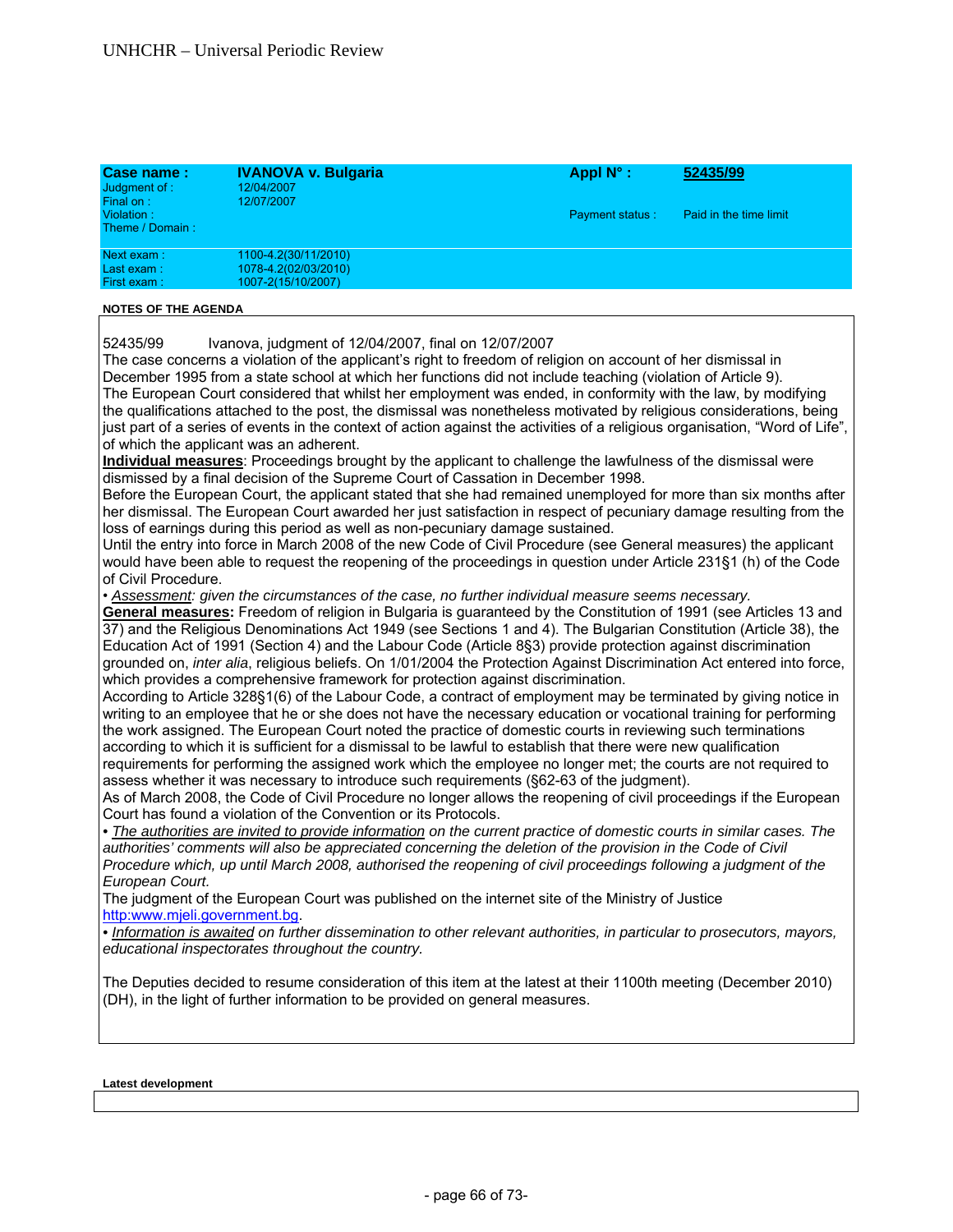| Case name:<br>Judgment of :<br>Final on: | <b>KRASIMIR YORDANOV v. Bulgaria</b><br>15/02/2007<br>15/05/2007   | Appl $N^{\circ}$ :     | 50899/99               |
|------------------------------------------|--------------------------------------------------------------------|------------------------|------------------------|
| Violation:<br>Theme / Domain:            |                                                                    | <b>Payment status:</b> | Paid in the time limit |
| Next exam:<br>Last exam:<br>First exam:  | 1100-4.2(30/11/2010)<br>1078-4.2(02/03/2010)<br>1007-2(15/10/2007) |                        |                        |

50899/99 Yordanov Krasimir, judgment of 15/02/2007, final on 15/05/2007

The case concerns the fact that correspondence and other items seized during a criminal investigation could not be returned to the applicant once proceedings against him had been closed, because they had disappeared from the file (violation of Article 8). The European Court noted that the disappearance of seized items from the case file cannot be considered as "provided by law".

The case also concerns the lack of an effective remedy to obtain compensation for this loss (violation of Article 8 and Article 13 taken together). The Court noted in this respect that although the applicant had legal means to request the return of the seized items, he had no possibility of obtaining compensation for their loss.

Finally, the case concerns the excessive length of criminal proceedings and lack of an effective remedy in this respect (violation of Articles 6§1 and 13). The proceedings in question began in February 1991 and ended in November 1998 (more than 6 years and 2 months within the Court's jurisdiction *ratione temporis*).

**Individual measures**: The proceedings are closed. The European Court awarded the applicant just satisfaction in respect of non-pecuniary damage. The applicant did not request just satisfaction for pecuniary damage. • *Assessment: no further measures appear necessary.*

# **General measures:**

 *1) Violation of Art. 8:* It seems that this was an isolated violation resulting from the negligence of public prosecutor's office.

*2) Violation of Article 13 taken together with Article 8:* When criminal proceedings are closed through the dropping of charges the prosecutor decides on the disposal of material evidence. Since 1/01/2000 any refusal by the investigating or prosecuting authorities to return seized items is subject to judicial recourse. The European Court noted however that Bulgarian law provided no compensation in case of loss of items seized during a criminal investigation.

*• The Bulgarian authorities are invited to provide information about measures taken or envisaged in order to comply with the requirements of the European Convention.* 

 *3) Violation of Article 6 and Article 13:* This case presents similarity to the Kitov group of cases (37104/97, 1092nd meeting, September 2010).

*• Information is awaited concerning the publication of the European Court's judgment and its dissemination to relevant courts and authorities to raise their awareness of the Convention's requirements as they result from this case.*

The Deputies decided to resume consideration of this item at the latest at their 1100th meeting (December 2010) (DH), in the light of information to be provided on general measures.

| Case name:<br>Judgment of :<br>Final on:  | <b>BULINWAR OOD and HRUSANOV v. Bulgaria</b><br>12/04/2007<br>12/07/2007 | Appl $N^{\circ}$ :     | 66455/01               |
|-------------------------------------------|--------------------------------------------------------------------------|------------------------|------------------------|
| Violation:<br>Theme / Domain:             |                                                                          | <b>Payment status:</b> | Paid in the time limit |
| Next exam:<br>Last $exam:$<br>First exam: | 1100-4.2(30/11/2010)<br>1078-4.2(02/03/2010)<br>1007-2(15/10/2007)       |                        |                        |
| <b>NOTES OF THE AGENDA</b>                |                                                                          |                        |                        |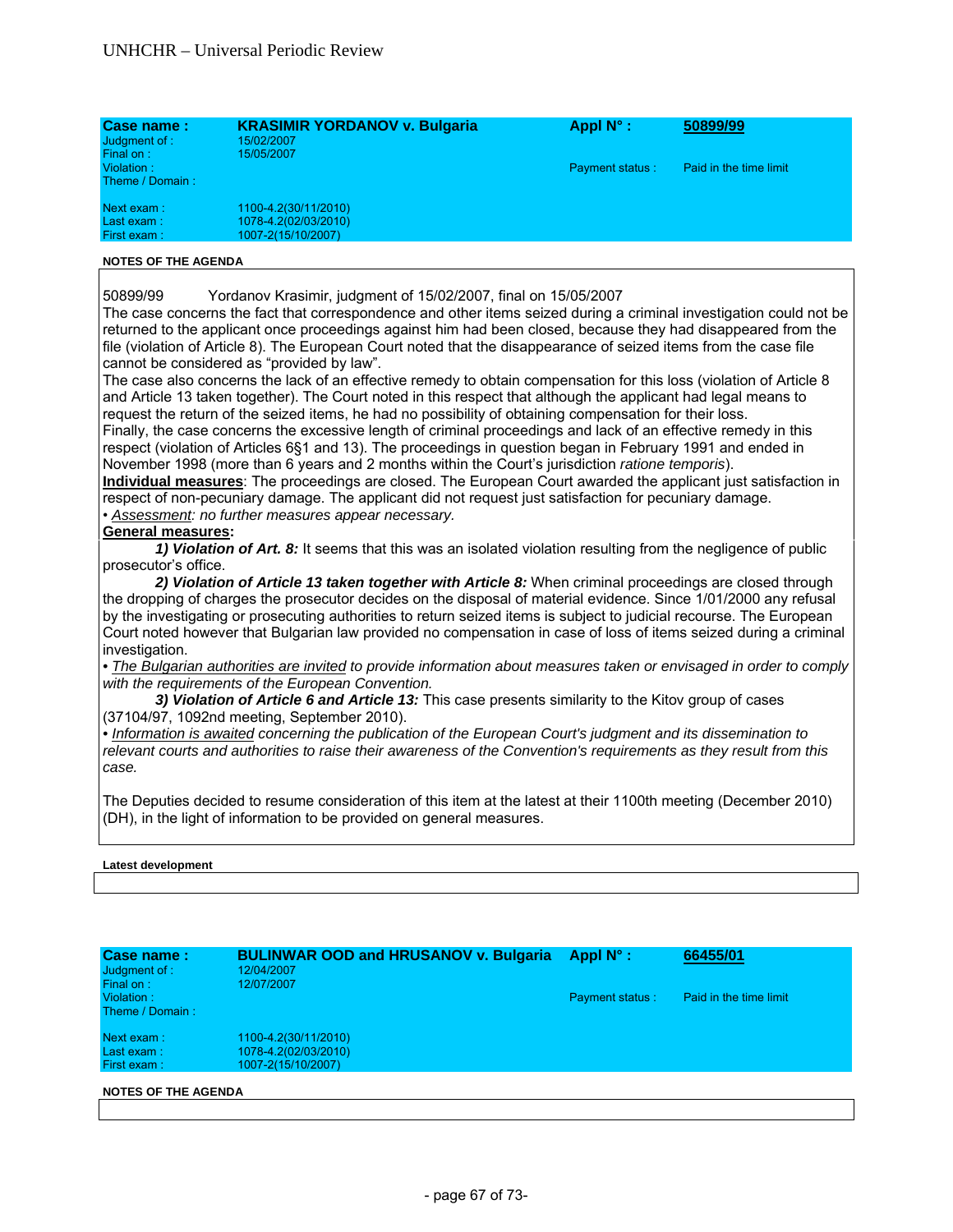66455/01 Bulinwar OOD and Hrusanov, judgment of 12/04/2007, final on 12/07/2007

This case concerns the infringement of the applicant company's right of access to a court to challenge the refusal by a commission to authorise the use of its new building (violation of Article 6§1). The applicants obtained a decision in their favour in June 1999 before the Sofia City Court but this judgment was subsequently quashed by the Supreme Administrative Court which found that that it was not competent to examine an administrative decision on the merits.

**Individual measures**: The European Court held that the finding of the violation in itself constituted sufficient just satisfaction with regard to the non-pecuniary damage. Furthermore, Article 239-6 of the Code of Administrative Procedure allows the reopening of administrative proceedings if the European Court has found a violation of the Convention or its Protocols.

*• Assessment: No further measure appears necessary.*

**General measures**: At the material time the procedure to obtain authorisation to use new buildings was regulated by Ministerial Decree No. 6 of 15/03/1993 which was subsequently abrogated in July 2003 following the entry into force of a new law on territorial planning.

*• Information provided by the Bulgarian authorities (March 2008):* The Ministry of Justice is currently collecting information concerning the practice of the Supreme Administrative Court in such cases.

• Information is still awaited on the current practice of the Supreme Administrative Court in similar cases and, if *appropriate, measures taken or envisaged to comply with the requirements of the European Convention.* 

*• Publication of the European Court's judgment and its dissemination among relevant courts and authorities are expected, to raise their awareness of the Convention's requirements as they result from this case.* 

The Deputies decided to resume consideration of this item at the latest at their 1100th meeting (December 2010) (DH), in the light of information to be provided on general measures.

**Latest development** 

| Case name:<br><b>Bulgaria</b> | <b>ASSOCIATION FOR EUROPEAN INTEGRATION AND HUMAN RIGHTS &amp; EKIMDZHIEV v.</b> | Appl $N^{\circ}$ :     | 62540/00                    |
|-------------------------------|----------------------------------------------------------------------------------|------------------------|-----------------------------|
| Judgment of :                 | 28/06/2007                                                                       |                        |                             |
| Final on:                     | 30/01/2008                                                                       |                        |                             |
| Violation:                    |                                                                                  | <b>Payment status:</b> | Paid outside the time limit |
| Theme / Domain:               |                                                                                  |                        |                             |
| Next exam:                    | 1100-4.2(30/11/2010); 1086-3.Aint(01/06/2010)                                    |                        |                             |
| Last $exam:$                  | 1078-3.Aint(02/03/2010)                                                          |                        |                             |
| First exam:                   | 1028-2.1(03/06/2008)                                                             |                        |                             |

# **NOTES OF THE AGENDA**

62540/00 Association for European Integration and Human Rights and Ekimdzhiev, judgments of 28/06/2007, final on 30/01/2008

The case concerns the absence of sufficient guarantees in the framework of a law authorising recourse to secret surveillance measures (violation of Article 8).

The European Court, ruling on an application lodged by the applicants, an association having the protection of human rights as one of its principal aims and a lawyer whose practice includes representing applicants in proceedings before the European Court, considered that the very existence of the Special Surveillance Means Act of 1997, in force at the time as well as currently, exposed them to the possibility of being subjected to secret surveillance measures without any notification at any point in time. As to the quality of the law, the Court concluded that while the relevant legal provisions provided substantial safeguards against arbitrary or indiscriminate surveillance during the initial stage of such surveillance, this was not the case during the later stages, namely when the surveillance is actually carried out or has already ended.

The Court criticised in particular:

- the fact that the law did not provide for any review of the implementation of secret surveillance measures by an external and independent body or official;

- the apparent lack of regulations specifying how the intelligence collected should be screened, preserved and destroyed;

- the fact that the overall control over the system of secret surveillance is entrusted solely to the Minister of the Interior, while the manner in which the Minister effects such control is not set out in the law; and

- the fact that the persons subjected to such surveillance are not notified at any time of this fact.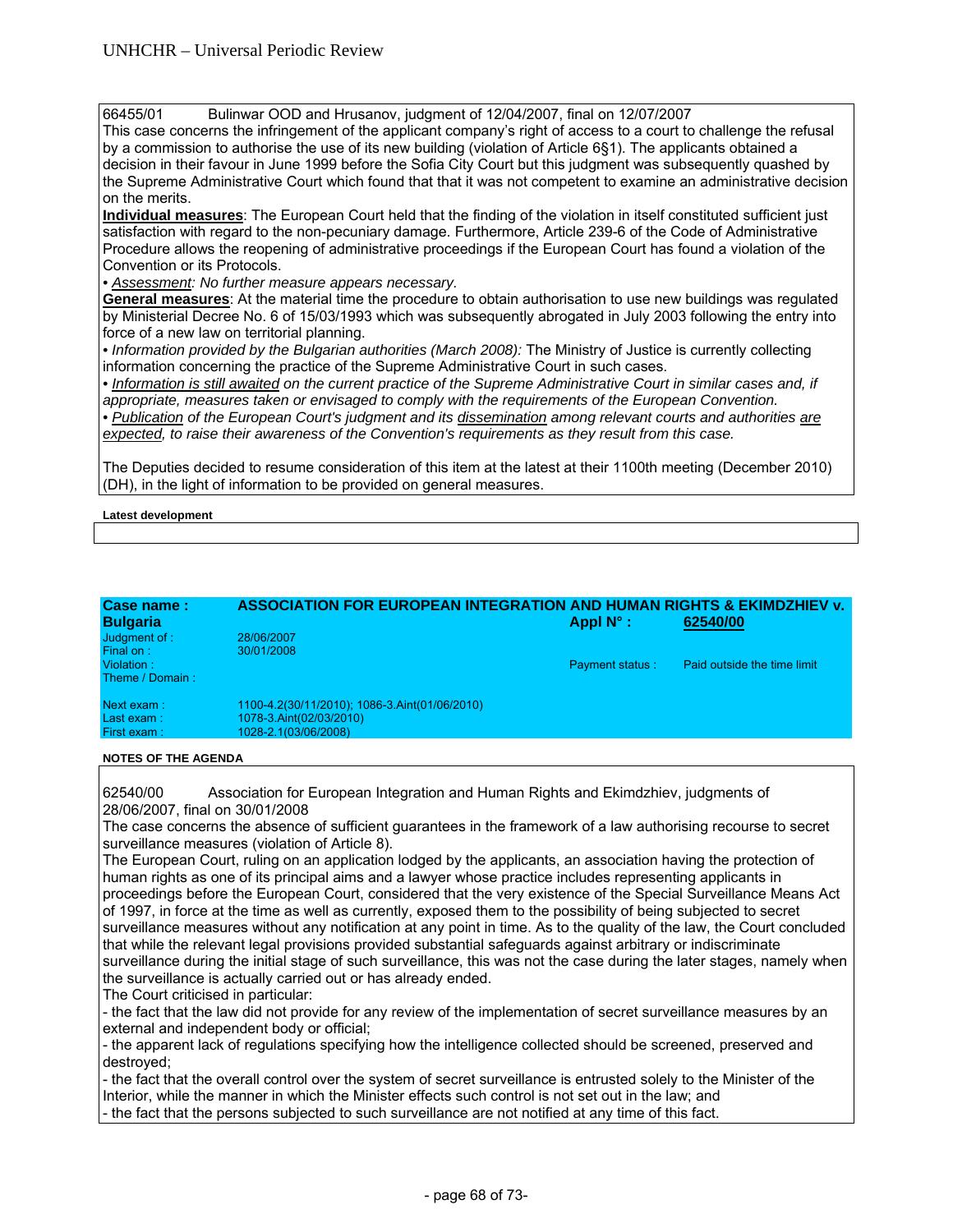The case also concerns the lack of effective remedy to challenge the usage of special surveillance measures (violation of Article 13).

**Individual measures**: These are linked to the general measures.

# **General measures**:

• *Information provided:* The judgment was translated and published on the Internet site of the Ministry of Justice. It was sent to the Constitutional Court, the Prosecution Office of Cassation, the Supreme Court of Cassation, all regional, military and appellate tribunals, as well as to all the other institutions concerned, with a circular letter placing an emphasis on the most important conclusions of the judgment.

Draft amendments were prepared to the Special Surveillance Means Act of 1997 as a direct response to the European Court's judgment in this case. The proposed draft amendments, and a note explaining the motives behind them, were posted on the Ministry of Justice's website at the beginning of October 2008. Currently, they are at the inter-ministerial stage of co-ordination. The main elements of the proposed amendments aim to introduce external control of the special surveillance measures by an independent authority, and through annual parliamentary scrutiny, as well as to inform people who have been subjected to undue use of special surveillance means.

• The Bulgarian authorities are invited to provide a summary of the most relevant legislative amendments, as well as information on the progress of the legislative reform, including the time-frame for its adoption. A copy of the *circular letters which accompanied the judgment when it was sent out will be appreciated.* 

The Deputies decided to resume consideration of this item:

1 at their 1051st meeting (17-19 March 2009) (DH), in the light of information to be provided on the payment of the just satisfaction, if necessary;

2. at the latest at their 1065th meeting (15-17 September 2009) (DH), in the light of information to be provided on general measures.

# **Latest development**

In a subsequent decision the Committee decided to resume consideration of this/these case/s at their 1100th meeting (December 2010) (DH).

| Case name:<br>Judgment of :<br>Final on: | <b>STOICHKOV v. Bulgaria</b><br>24/03/2005<br>24/06/2005          | Appl $N^{\circ}$ :     | 9808/02                |
|------------------------------------------|-------------------------------------------------------------------|------------------------|------------------------|
| Violation:<br>Theme / Domain:            |                                                                   | <b>Payment status:</b> | Paid in the time limit |
| Next exam:<br>Last exam:<br>First exam:  | 1100-4.2(30/11/2010)<br>1078-4.2(02/03/2010)<br>940-2(11/10/2005) |                        |                        |

# **NOTES OF THE AGENDA**

9808/02 Stoichkov, judgment of 24/03/2005, final on 24/06/2005

The case relates to the imprisonment of the applicant in February 2000, shortly after his return to Bulgaria, in execution of his conviction *in absentia* in 1989 of rape and attempted rape. Whilst the initial deprivation of the applicant's liberty might be deemed justified under Article 5§1(a), being for the purpose of enforcing a lawful sentence, it ceased to be so after 19 /07/2001, when the Supreme Court of Cassation refused, in the particular circumstances of the case, to reopen the proceedings (violation of Article 5§1).

The European Court considered that the criminal proceedings against the applicant, coupled with the impossibility of obtaining a new trial in his presence, were manifestly contrary to the principles embodied in Article 6. The case also relates to the lack of judicial review of the lawfulness of the applicant's detention (violation of Article 5§4) and to the absence in domestic law of an enforceable right to compensation in respect of this detention (violation of Article 5§5).

*Individual measures*: The applicant was released by decision of 17/04/2006. According to this decision, the sentence is considered to have been executed as from 27/07/2005, the date on which its execution was suspended following the judgment of the European Court. The applicant's unconditional release was also motivated by the impossibility of reopening of his criminal trial due to the destruction of the case file. *• Assessment: No further individual measure appears necessary.* 

- page 69 of 73-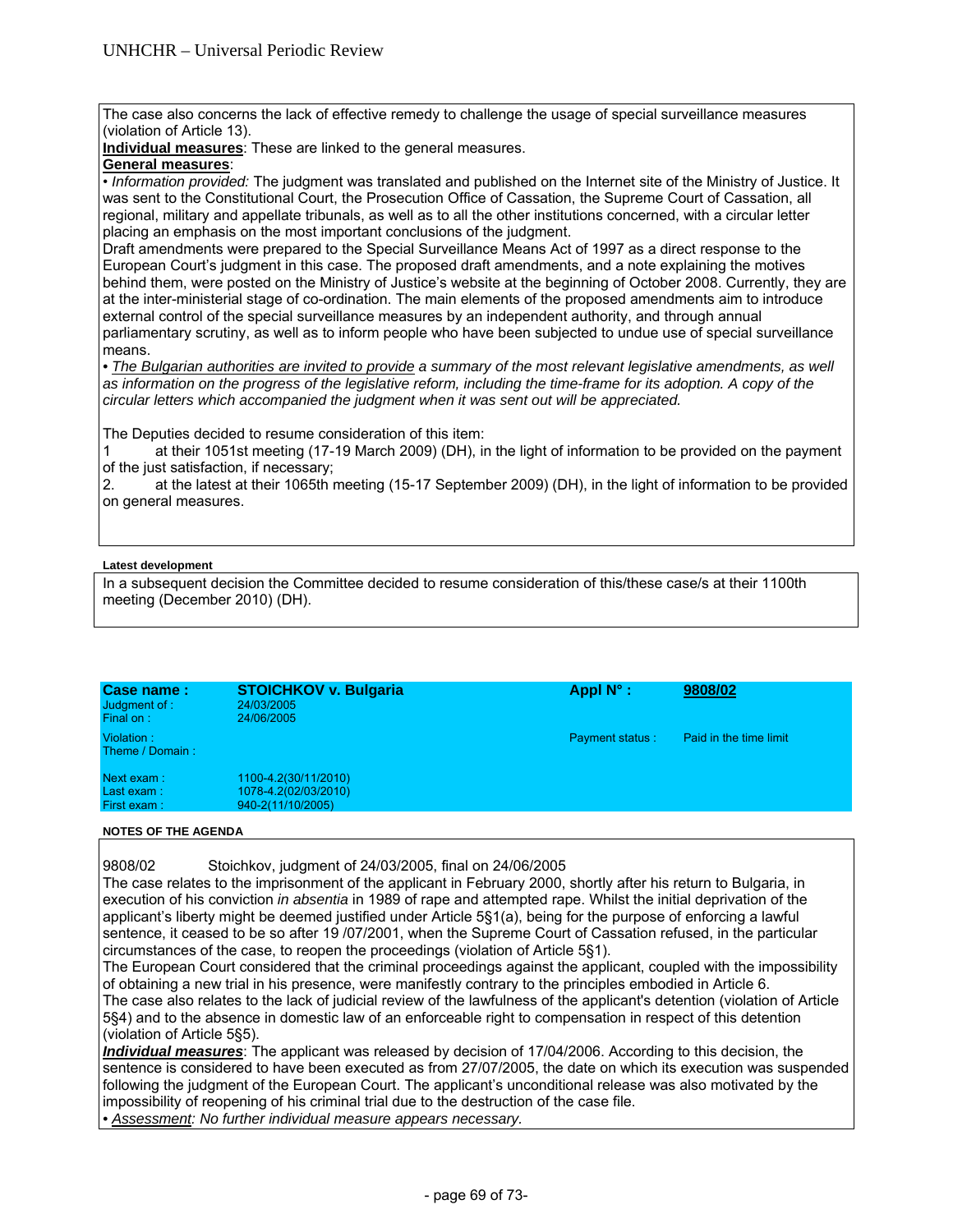# *General measures*:

 *1) Violation of Article 5§1*: The European Court noted in its judgment that since 01/01/2000 Bulgarian law has expressly provided for reopening of criminal cases heard *in absentia* and that the Supreme Court of Cassation refused to reopen the case essentially on the grounds that the case-file of the original proceedings had been destroyed in 1997, a fact which, in its view, rendered a re-hearing impossible in practice. The case-file was destroyed before the time-limit for keeping case-files provided by the law had expired and the applicant received no reply to his request for its restoration. In this context, the publication and the dissemination of the judgment of the European Court to the competent authorities appear to be sufficient measures for execution.

 *2) Violation of Article 5§4*: The Ministry of Justice, following the proposal made by its Directorate for Legislation, requested an opinion of the Supreme Judicial Council on the possibility of introducing into Bulgarian law judicial review of a deprivation of liberty in similar situations.

*• Information provided by the Bulgarian authorities (letter of 12/11/2007)*: The Supreme Judicial Council declined to take a position on this issue as falling outside its competence. Subsequently, the Government Agent proposed to put the question before a working group on legislation to be created in the near future to discuss the setting-up of a permanent Council for Legal Aid. It is envisaged that this Council will comprise representatives of the legislative, judicial and executive powers, and civil society members active in human rights protection. It is expected that this Council will assist the process of execution of judgments of the European Court at national level.

*• Additional information is awaited on the follow-up given by the national authorities to the question of introducing into domestic law judicial review of the lawfulness of deprivation of liberty in situations of detention in execution of a sentence after the expiry of the time-limit for the enforcement of the sentence.*.

 *3) Violation of Article 5§5*: The case presents similarities to that of Yankov (39084/97, 1092nd meeting, September 2010).

 *4) Publication and dissemination*: the judgment of the European Court was published on the Internet site of the Ministry of Justice www.mjeli.government.bg and sent out to the competent authorities (the District Court of Pernik, the Supreme Court of Cassation and the Supreme Cassation Prosecutor's Office) with an accompanying letter emphasising the conclusions of the European Court.

The Deputies decided to resume consideration of this item at the latest at their 1100th meeting (December 2010) (DH), in the light of information to be provided on general measures.

## **Latest development**

| 12/10/2007                                     | <b>Payment status:</b> | Paid in the time limit |
|------------------------------------------------|------------------------|------------------------|
| 1100-4.2(30/11/2010)<br>1078-4.2fn(02/03/2010) |                        |                        |
|                                                | 1013-2(03/12/2007)     |                        |

#### **NOTES OF THE AGENDA**

68490/01 Stankov, Judgment of 12/07/2007, final on 12/10/2007

This case concerns the violation of the applicant's right to access to court, in proceedings for damages brought by the applicant against the state, because he had to pay court fees which deprived him of almost all the compensation the state had been ordered to pay him for unjustified pre-trial detention (violation of Article 6§1). **Individual measures:** The European Court awarded just satisfaction in respect of pecuniary damage equivalent to the loss of compensation in excessive court fees

*• Assessment: no further individual measure appears necessary.*

**General measures**: Under the State Fees Act (sections 1-4) a court fee at the flat rate of 4% is payable in respect of pecuniary claims. Where the plaintiff succeeds fully or partly, the defendant must pay costs, including court fees, proportionate to the successful part of the claim. Under the State responsibility for Damage Act (section10§2), where a claim for damages is wholly or partly dismissed, the plaintiff is to pay the court fees and costs due. The courts have interpreted this provision as meaning that plaintiffs should pay court fees amounting to a fixed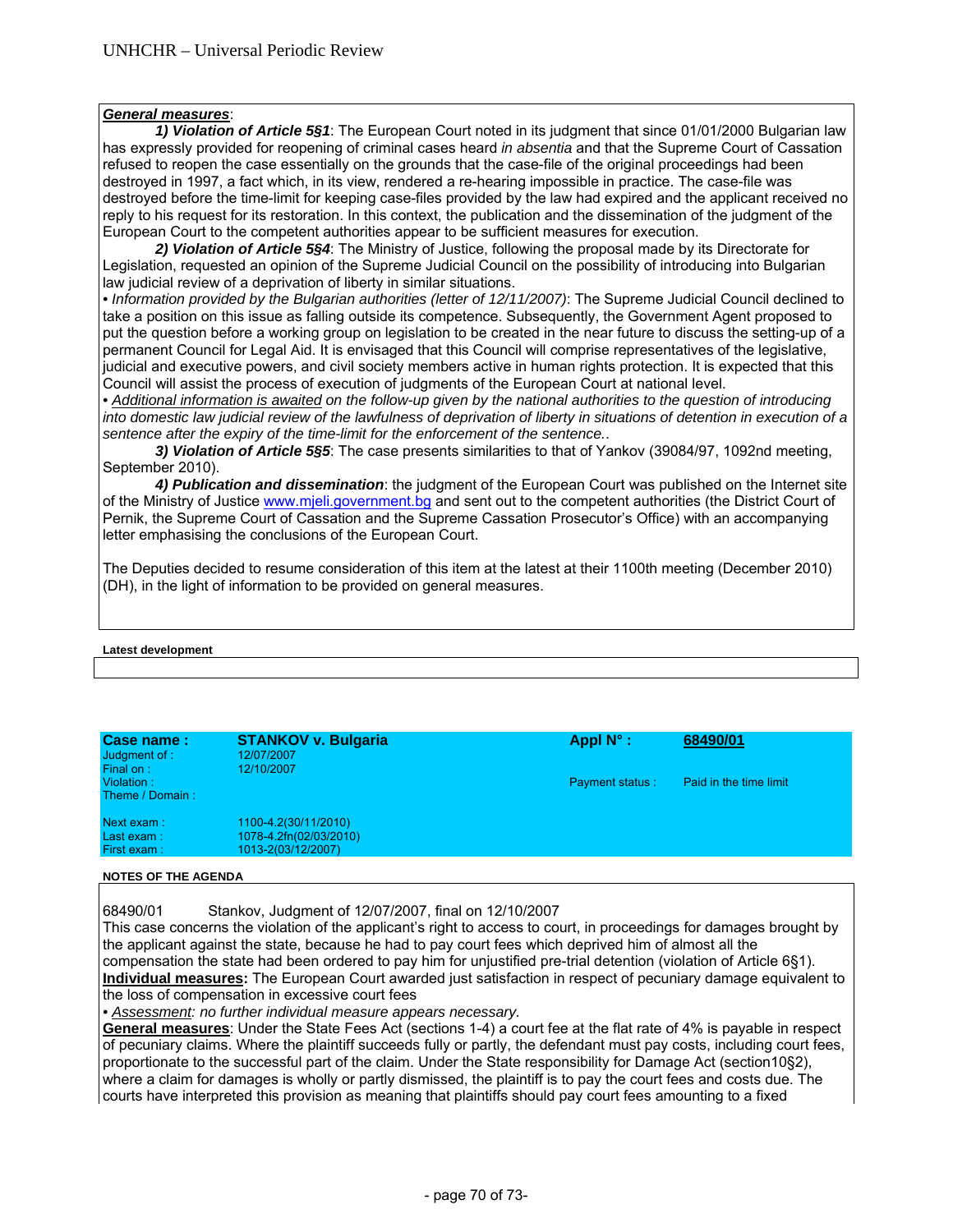percentage from the dismissed part of their claims. As a result, where the plaintiff indicates too high an amount in the claim form, the court fees may exceed the sum awarded in damages

The Code of Civil Procedure (Article 63§1(b)) provides for a waiver in cases of indigence. However, this has been interpreted in a Supreme Court judgment (of 1995) to apply solely as regards fees due upon the submission of claims, but not in respect of the outcome of the proceedings.

• *Information awaited on measures envisaged to avoid similar violations. In this respect solutions proposed by the Court in respect of other member states (§ 24-42 of the judgment) could be considered. Translation, publication and dissemination of the judgment of the European Court are expected.* 

The Deputies decided to resume consideration of this item:

1. at their 1043rd meeting (2-4 December 2008) (DH), in the light of information on the payment of just satisfaction if necessary;

2. at the latest at their 1st DH meeting in 2009, in the light of information to be provided on general measures*.*

# **Latest development**

In a subsequent decision the Committee decided to resume consideration of this/these case/s at their 1100th meeting (December 2010) (DH).

| Case name:<br>Judgment of :<br>Final on: | <b>BOCHEV v. Bulgaria</b><br>13/11/2008<br>13/02/2009                                      | Appl $N^{\circ}$ :     | 73481/01       |
|------------------------------------------|--------------------------------------------------------------------------------------------|------------------------|----------------|
| Violation:<br>Theme / Domain:            |                                                                                            | <b>Payment status:</b> | No information |
| Next exam:<br>Last exam:<br>First exam:  | 1100-4.2(30/11/2010); 1086-3.B(01/06/2010)<br>1078-4.2(02/03/2010)<br>1059-2.1(02/06/2009) |                        |                |

## **NOTES OF THE AGENDA**

73481/01 Bochev, judgment of 13/11/2008, final on 13/02/2009

The case concerns the excessive length of the applicant's pre-trial detention, insufficient guarantees of the judicial review of that detention, the lack of an enforceable right to compensation and the monitoring of the applicant's correspondence by the prison administration.

Charged with several offences including murder, the applicant was taken into custody on 09/05/1998. His pre-trial detention lasted until his conviction by the Sofia City Court on 14/10/2005, i.e. more than 7 years and 5 months. During the trial, the applicant made numerous unsuccessful requests for release, two of which remained undecided; the remaining ones were examined by the Sofia City Court either in private or at an oral hearing, while the applicant's appeals were always examined in private by the Sofia Court of Appeal. On several occasions, relying on Article 268a of the 1974 Code of Criminal Procedure, these courts declined to deal with the applicant's arguments concerning the existence of a reasonable suspicion against him. During the pre-trial detention, the entirety of the applicant's correspondence, including that with his lawyers, was monitored.

The European Court held that the domestic courts had not properly justified detaining the applicant for more than 7 years and 5 months (violation of Article 5§3). It also considered that the applicant had not benefited from the guarantees enshrined in Article 5§4 as the scope of the judicial review had been too narrow and the proceedings had not been truly adversarial, the applicant having not been heard and having not had the opportunity to reply to the public prosecutor's comments (violation of Article 5§4). Moreover, Bulgarian law did not provide the applicant with an enforceable right to compensation (violation of Article 5§5). Lastly, the European Court noted that between May 1998 and December 2000 and between June 2002 and April 2006, the interference with the applicant's right to respect for correspondence had not satisfied the requirements of Article 8§2 (violation of Article 8).

**Individual measures**: The applicant is no longer detained pending trial as he was sentenced to terms of imprisonment. The European Court awarded him just satisfaction in respect of non-pecuniary damage sustained. *• Assessment: in these circumstances, no individual measure seems necessary.* 

# **General measures:**

*1) Violation of Article 5§3***:** The European Court noted that in this case, in spite of the legislative reform of 01/01/2000, the Sofia City Court and the Sofia Court of Appeal had continued to rely in their decisions chiefly on the gravity of the charges raised and on the presumption that due to the seriousness of the offences of which he had stood accused, the applicant had automatically presented a risk of absconding and committing other offences. The European Court observed that this approach of the domestic courts was due to their expansive interpretation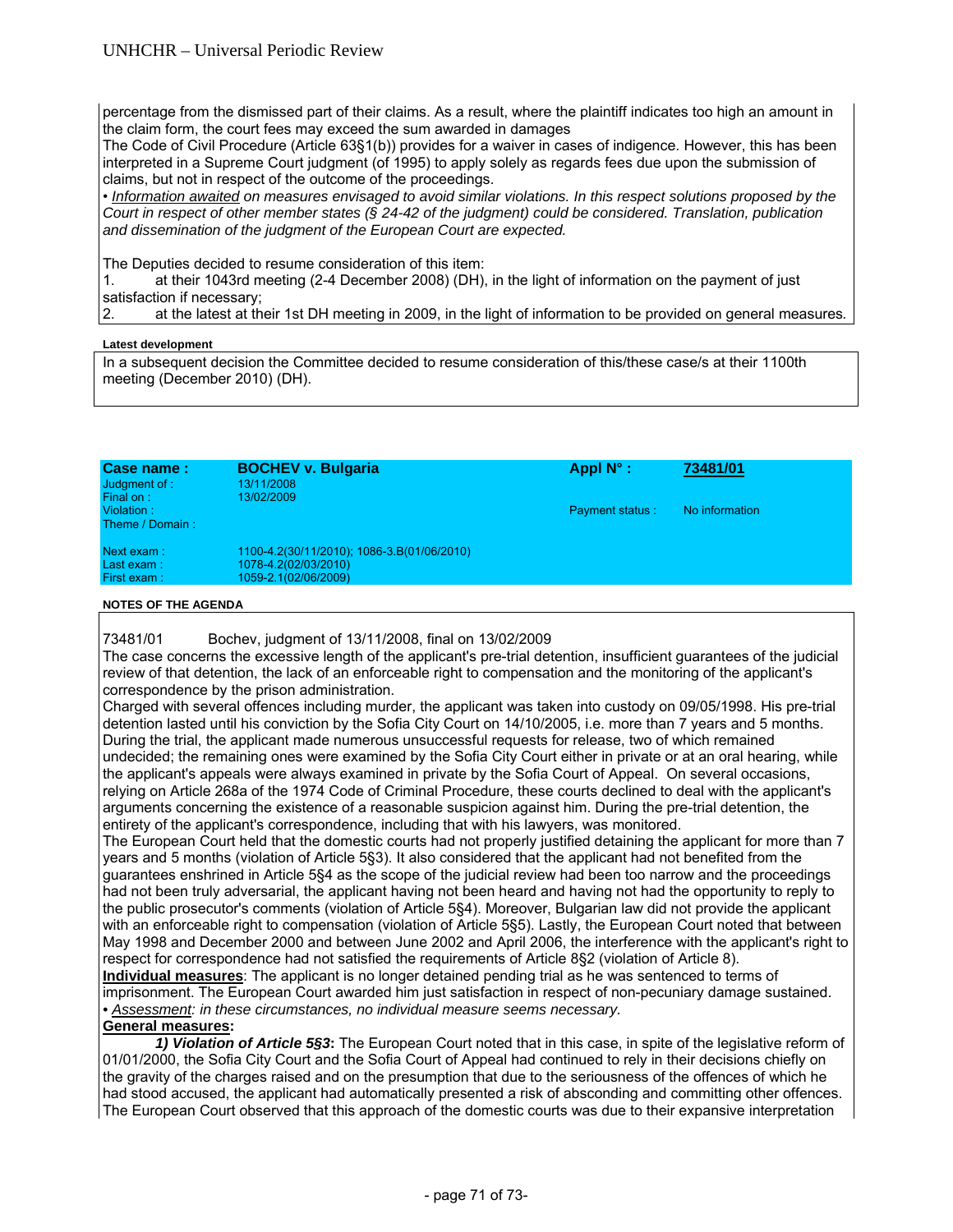of the shift of the burden of proof under Article 152§2(3) of the 1974 Code of Criminal Procedure in its version after 01/01/2000, without invoking any concrete facts and arguments to demonstrate the need for the applicant to remain in custody (see §57 of the judgment).

In respect of this violation, the case presents similarities to that of Evgeni Ivanov (44009/02, 1065th meeting, September 2009) in which the Bulgarian authorities were invited to submit information on measures taken or envisaged in order to prevent other similar violations.

# *2) Violation of Article 5§4*

(a) Besides the considerations quoted above (under Article 5§3), the European Court observed that following the introduction in May 2003 of the new Article 268a§2 *in fine* of the 1974 Code, presently reproduced in Article 270§2 *in fine* of the new 2005 Code, trial courts, i.e. those competent to examine requests for release made during trial, were barred from inquiring into the existence or otherwise of a reasonable suspicion against the accused. The European Court considered that such circumscription of the scope of judicial review of pre-trial detention, based on a misconception of the principle of impartiality, was in breach of the applicant's right to have all aspects of the lawfulness of his detention examined by a court (see §66 of the judgment).

*• Information is awaited on measures envisaged or adopted as well as on the dissemination of the judgment to criminal courts, together with a circular drawing their attention to the requirements concerning the reasoning of the decisions on detention pending trial.* 

(b) The European Court also noted that the guarantees of adversarial procedure, including a hearing of the detainee and equality of arms, applied both before the first-instance court and the appeal court examining a request for release. However, several applicant's requests for release were examined only in private by the Sofia City Court and the Sofia Court of Appeal. Furthermore, on at least two occasions the applicant did not have the opportunity to reply to the public prosecutor's comments (see §§ 67-69 of the judgment).

The European Court observed (see §§ 34-35 of the judgment) that, following the adoption of the new Code of Criminal Procedure in 2005, Article 304§§1 and 2 of the 1974 Code was superseded by Article 270§2 of the 2005 Code, according to which detainees' requests for release made during trial must be examined by the trial court at an oral hearing. Pursuant to Article 354§1 of the 2005 Code, reproducing Article 348§1 of the 1974 Code, the higher court may then examine the appeal in private or, if it considers it necessary, at an oral hearing.

*• Information is requested on measures envisaged or adopted as well as on the dissemination of the judgment to criminal courts, together with a circular drawing their attention to the guarantees of adversarial procedure under Article 5§4 of the Convention.* 

(c) The European Court also found a violation of Article 5§4 due to the failure by the Sofia City Court to rule on two of the applicant's requests for release (see §70 of the judgment).

*• Information is awaited on the dissemination of the judgment, mainly to the Sofia City Court.* 

*3) Violation of Article 5§5* (lack of an enforceable right to compensation for detention): This aspect of the case presents similarities to the Yankov group of cases (39084/97, 1092nd meeting, September 2010).

*4) Violation of Article 8***:** As regards the period before April 1999, the European Court noted that the government had failed to explain what had been the legitimate aim of systematically intercepting all of pre-trial detainees' non-legal correspondence. Moreover, the inspection of all the applicant's mail between April 1999 and December 2000 and between June 2002 and April 2006 was based on section 25(1) of Regulation No.2 of 1999 and section 132d(3) of the 1969 Execution of Punishments Act, both of which were set aside by the Bulgarian courts as being contrary to the 1991 Constitution (see §96 of the judgment). However, the European Court did not find any basis to assume that such interference existed following the adoption in September 2006 of the new section 178 of the Regulations for application of the 1969 Execution of Punishments Act. Under this new section, pre-trial detainees are entitled to unlimited correspondence which is not subject to monitoring; envelopes have to be sealed and opened in the presence of members of staff, in a manner allowing those members to make sure that they do not contain money or other prohibited items (see §§ 49 and 94 *in fine* of the judgment). *• Assessment: in these circumstances, no general measure appears necessary.* 

The Deputies decided to resume consideration of this item at the latest at their 1100th meeting (December 2010) (DH), in the light of information to be provided on general measures.